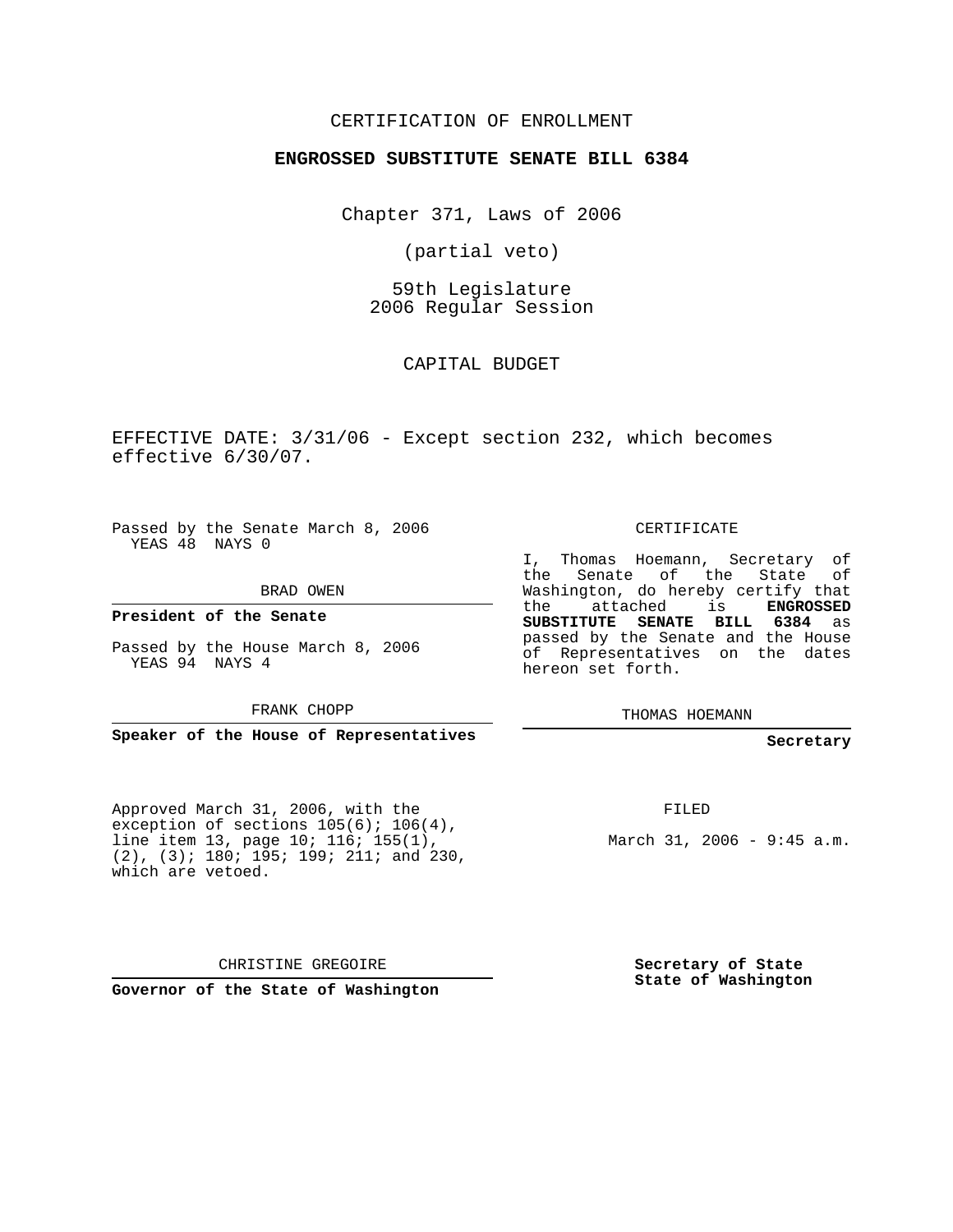### **ENGROSSED SUBSTITUTE SENATE BILL 6384** \_\_\_\_\_\_\_\_\_\_\_\_\_\_\_\_\_\_\_\_\_\_\_\_\_\_\_\_\_\_\_\_\_\_\_\_\_\_\_\_\_\_\_\_\_

\_\_\_\_\_\_\_\_\_\_\_\_\_\_\_\_\_\_\_\_\_\_\_\_\_\_\_\_\_\_\_\_\_\_\_\_\_\_\_\_\_\_\_\_\_

AS RECOMMENDED BY THE CONFERENCE COMMITTEE

Passed Legislature - 2006 Regular Session

#### **State of Washington 59th Legislature 2006 Regular Session**

**By** Senate Committee on Ways & Means (originally sponsored by Senators Fraser, Prentice, Doumit, Zarelli and Brandland; by request of Governor Gregoire)

READ FIRST TIME 02/17/06.

 AN ACT Relating to the capital budget; making appropriations and authorizing expenditures for capital improvements; amending RCW 43.99N.060, 44.28.801, 27.34.330, 43.63A.125, 43.63A.135, and 43.63A.750; amending RCW 43.---.--- (section 8, chapter ---, Laws of 2006, (E3SHB No. 2939)); amending 2005 c 488 ss 109, 112, 125, 131, 138, 142, 152, 156, 161, 162, 201, 206, 238, 252, 255, 264, 287, 323, 324, 325, 327, 329, 330, 340, 341, 342, 346, 360, 365, 368, 369, 370, 372, 376, 382, 385, 386, 387, 390, 391, 392, 395, 398, 401, 402, 414, 425, 427, 443, 451, 453, 601, 605, 606, 607, 609, 610, 612, 613, 632, 650, 696, 714, 733, 777, 795, 905, 909, and 927 (uncodified); reenacting and amending RCW 27.34.330 and 43.185.050; adding new sections to 2005 c 488 (uncodified); creating new sections; providing an effective date; providing expiration dates; and declaring an emergency.

BE IT ENACTED BY THE LEGISLATURE OF THE STATE OF WASHINGTON:

 NEW SECTION. **Sec. 1.** A supplemental capital budget is hereby adopted and, subject to the provisions set forth in this act, the several dollar amounts hereinafter specified, or so much thereof as shall be sufficient to accomplish the purposes designated, are hereby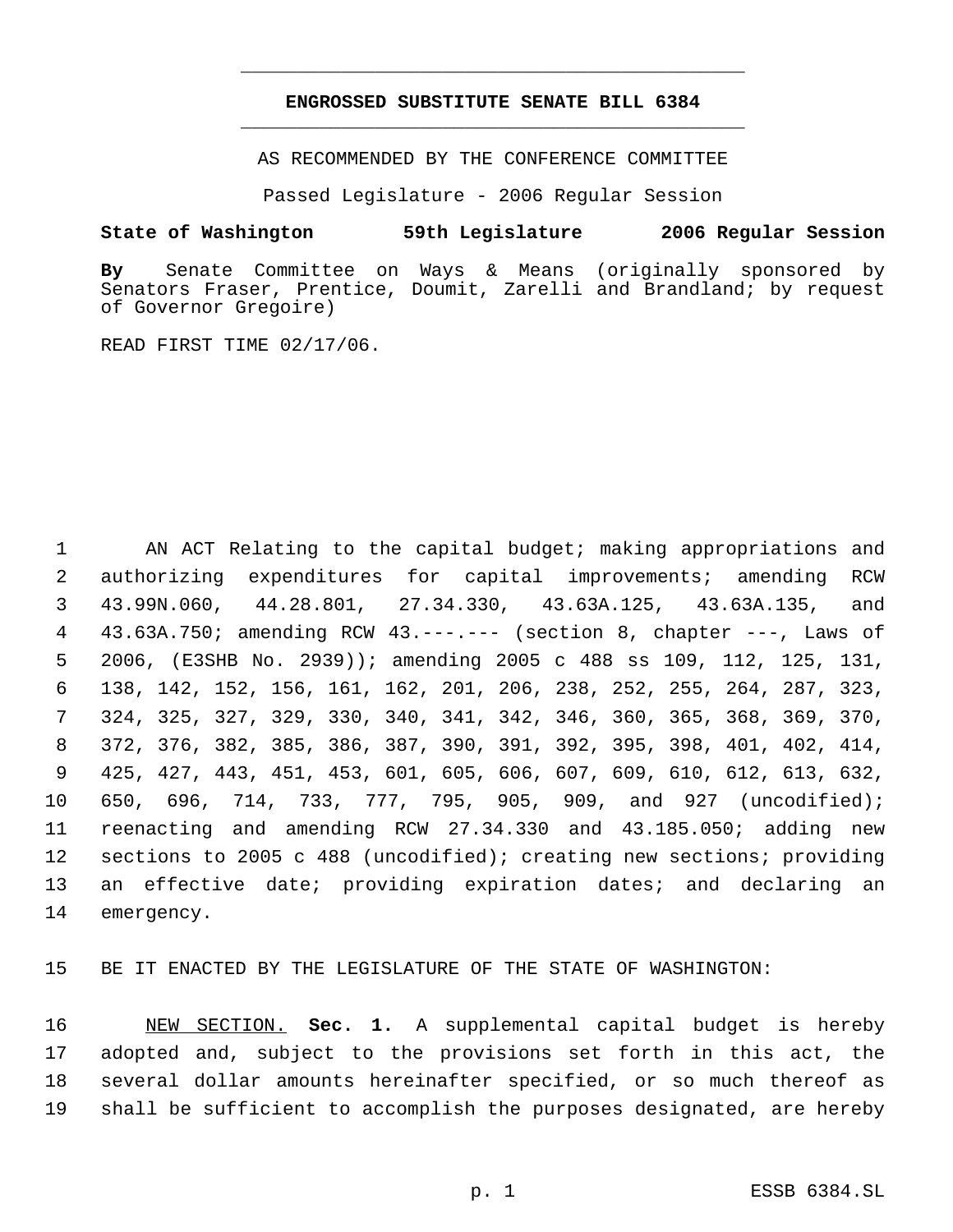appropriated and authorized to be incurred for capital projects during the period beginning with the effective date of this act and ending June 30, 2007, out of the several funds specified in this act.

#### **SUPPLEMENTAL APPROPRIATIONS**

 NEW SECTION. **Sec. 101.** A new section is added to 2005 c 488 (uncodified) to read as follows:

**FOR THE JOINT LEGISLATIVE AUDIT AND REVIEW COMMITTEE**

Life-cycle Cost Model Update (06-2-851)

 The appropriation in this section is subject to the following conditions and limitations: Funding is provided solely to update the life-cycle cost model developed by the joint legislative audit and review committee. The joint legislative audit and review committee shall:

(1) Update the model's assumptions;

 (2) Enhance the model's ability to inform decision-makers about the current and long-term capital and operating impacts of facility leasing 17 options compared to state ownership; and

 (3) Revise the model to allow for comparisons of alternate financing approaches, including but not limited to the use of certificates of participation, 63-20 financing, and state general obligation bond funding.

Appropriation:

| 23 | State Building Construction Account--State \$50,000 |
|----|-----------------------------------------------------|
| 24 | Prior Biennia (Expenditures) \$0                    |
| 25 | Future Biennia (Projected Costs) \$0                |
| 26 |                                                     |

 NEW SECTION. **Sec. 102.** A new section is added to 2005 c 488 (uncodified) to read as follows:

#### **FOR THE OFFICE OF THE SECRETARY OF STATE**

Acquisition of Historic Photographs (06-2-950)

Appropriation:

| 32 | Archives and Record Management Account--State \$50,000 |
|----|--------------------------------------------------------|
| 33 | Prior Biennia (Expenditures) \$0                       |
| 34 | Future Biennia (Projected Costs) \$0                   |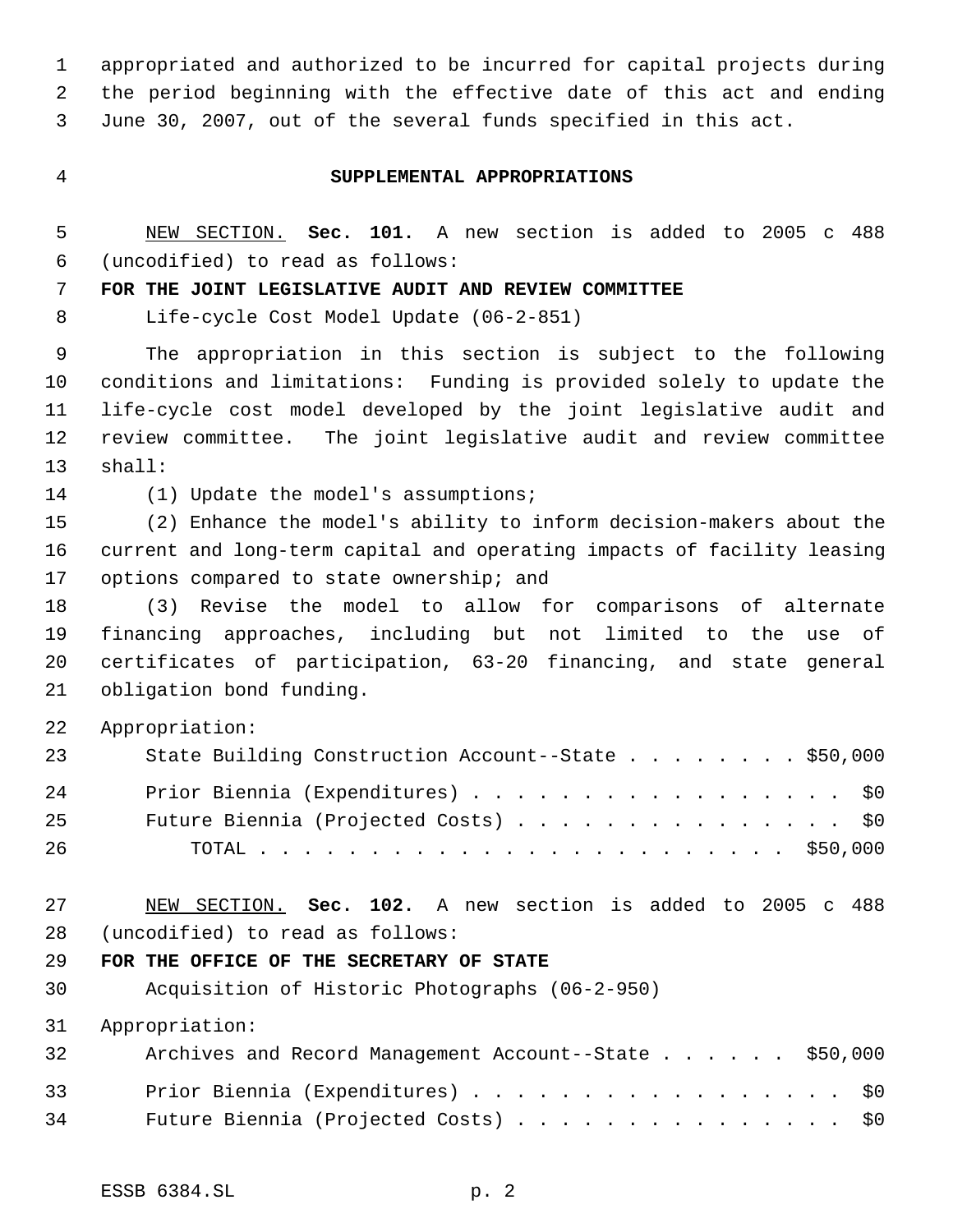TOTAL . . . . . . . . . . . . . . . . . . . . . . . . \$50,000 **Sec. 103.** 2005 c 488 s 109 (uncodified) is amended to read as follows: **FOR THE DEPARTMENT OF COMMUNITY, TRADE, AND ECONOMIC DEVELOPMENT** Drinking Water Assistance Program (06-4-003) Appropriation: 7 Drinking Water Assistance Account--State . . . . . . \$8,100,000 Drinking Water Assistance Repayment 9 Account--State . . . . . . . . . . . . . . ((<del>\$11,500,000</del>))  $\frac{10}{21}$ ,780,000 11 Subtotal Appropriation . . . . . . . . . . . ((\$19,600,000)) \$29,880,000 13 Prior Biennia (Expenditures) . . . . . . . . . . . . . . . . \$0 Future Biennia (Projected Costs) . . . . . . . . . . . \$78,400,000 15 TOTAL . . . . . . . . . . . . . . . . . . ((<del>\$98,000,000</del>)) \$108,280,000 **Sec. 104.** 2005 c 488 s 112 (uncodified) is amended to read as follows: **FOR THE DEPARTMENT OF COMMUNITY, TRADE, AND ECONOMIC DEVELOPMENT** Building for the Arts (06-4-005) The appropriation in this section is subject to the following conditions and limitations: (1) The appropriation is subject to the provisions of RCW 43.63A.750. (2) The appropriation is provided solely for the following list of projects: **Projects Location Recommendation** ((African-American museum Seattle \$700,000)) 29 McIntyre hall \$350,000 30 Northwest film forum Seattle S100,000 31 Historic Cooper school Seattle \$500,000 Seattle \$500,000 Seattle \$500,000 Seattle \$500,000 Seattle \$500,000 Seattle \$500,000 Seattle \$500,000 Seattle \$500,000 Seattle \$500,000 Seattle \$500,000 Seattle \$500,000 Seattle \$

32 Merc playhouse **1988** S6,000 Twisp **1988** Twisp **1988** S6,000

33 Masquers theatre Soap Lake \$145,000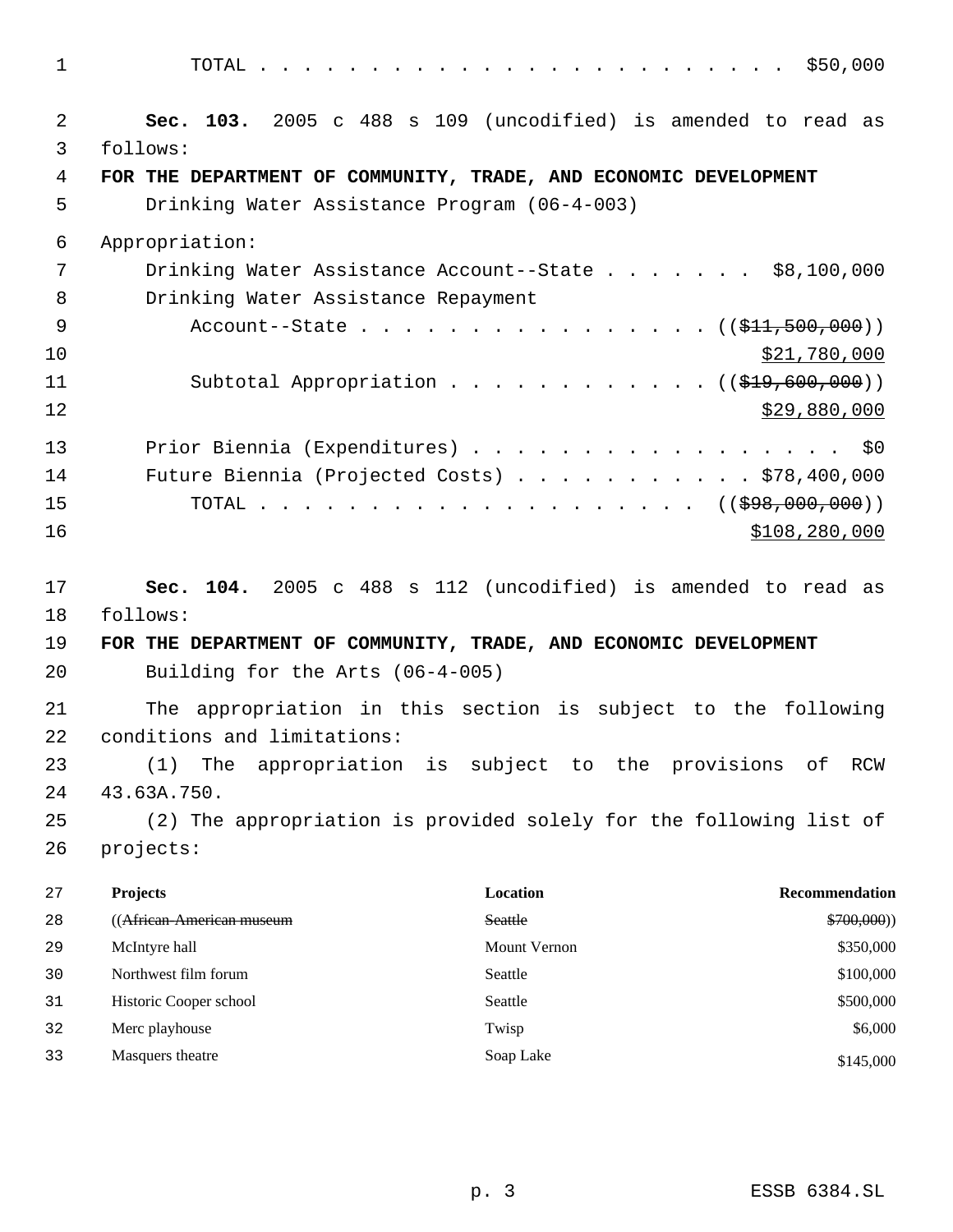| $\mathbf{1}$ | Cornish College of the Arts                                                | Seattle          | \$700,000                              |
|--------------|----------------------------------------------------------------------------|------------------|----------------------------------------|
| 2            | Dahmen barn workshop                                                       | Uniontown        | \$79,000                               |
| 3            | Roxy theatre                                                               | Morton           | \$75,000                               |
| 4            | Duwamish longhouse                                                         | Seattle          | \$65,000                               |
| 5            | Everett symphony                                                           | Everett          | \$215,000                              |
| 6            | Admiral theatre                                                            | <b>Bremerton</b> | \$180,000                              |
| 7            | Pratt fine arts center                                                     | Seattle          | \$300,000                              |
| 8            | Arlington performing arts                                                  | Arlington        | \$375,000                              |
| 9            | Seattle Academy of Fine Art                                                | Seattle          | \$35,000                               |
| 10           | Academy of children's theatre                                              | Richland         | \$150,000                              |
| 11           | Empire theatre                                                             | Tekoa            | \$25,000                               |
| 12           | Children's museum                                                          | Spokane          | \$75,000                               |
| 13           | World kite museum                                                          | Long Beach       | \$115,000                              |
| 14           | McCaw hall                                                                 | Seattle          | \$1,000,000                            |
| 15           | KidsQuest children's museum                                                | Bellevue         | \$200,000                              |
| 16           | <b>Total</b>                                                               |                  | $((\$5,390,000))$                      |
| 17           |                                                                            |                  | \$4,690,000                            |
| 18           | Appropriation:                                                             |                  |                                        |
| 19           | State Building Construction Account--State                                 |                  | $((\frac{25}{7}, \frac{390}{7}, 000))$ |
| 20           |                                                                            |                  | <u>\$4,690,000</u>                     |
|              |                                                                            |                  |                                        |
| 21           | Prior Biennia (Expenditures)                                               |                  | \$0                                    |
| 22           | Future Biennia (Projected Costs) \$16,000,000                              |                  |                                        |
| 23           |                                                                            |                  | ((\$21,390,000))                       |
| 24           |                                                                            |                  | \$20,690,000                           |
|              |                                                                            |                  |                                        |
| 25           | *Sec. 105. 2005 c 488 s 125 (uncodified) is amended to read as             |                  |                                        |
| 26           | follows:                                                                   |                  |                                        |
| 27           | FOR THE DEPARTMENT OF COMMUNITY, TRADE, AND ECONOMIC DEVELOPMENT           |                  |                                        |
| 28           | Housing Assistance, Weatherization, and Affordable Housing                 |                  |                                        |
| 29           | $(04 - 4 - 003)$                                                           |                  |                                        |
| 30           | The reappropriations in this section $((\frac{1}{18}))$ are subject to the |                  |                                        |
| 31           | following conditions and limitations:                                      |                  |                                        |
| 32           | (1) \$1,700,000 of the reappropriation is provided solely to promote       |                  |                                        |
| 33           | development of safe and affordable housing units for persons eligible      |                  |                                        |
| 34           | for services from the division of developmental disabilities within the    |                  |                                        |
| 35           | department of social and health services.                                  |                  |                                        |
|              |                                                                            |                  |                                        |
|              |                                                                            |                  |                                        |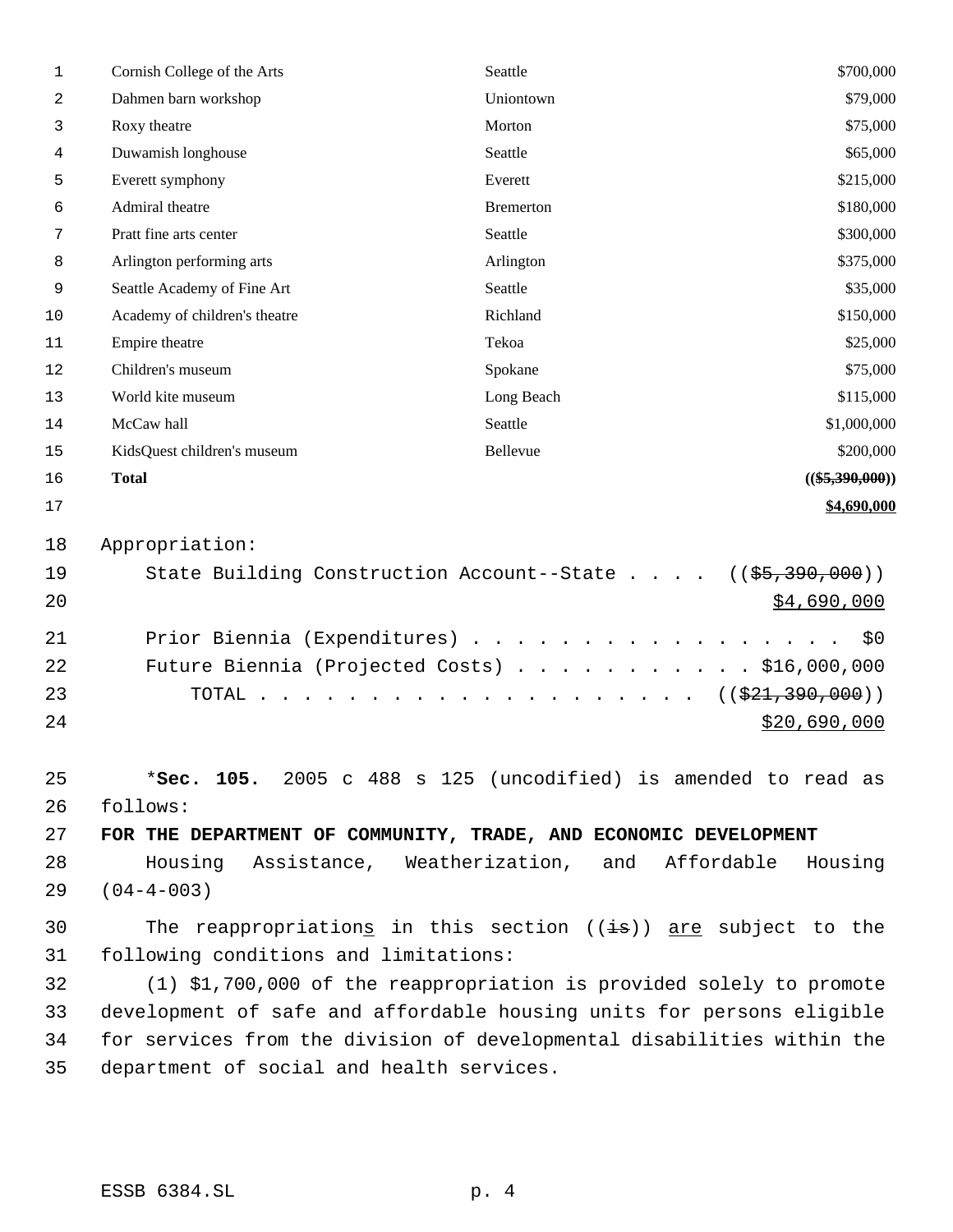(2) \$700,000 of the reappropriation is provided solely for grants to nonprofit organizations and public housing authorities for revolving loan, self-help housing programs for low and moderate income families. (3) \$84,500 of the reappropriation is provided solely for shelters, transitional housing, or other housing facilities for victims of domestic violence.

 (4) \$600,000 of the reappropriation is provided solely for facilities housing low-income migrant, seasonal, or temporary farmworkers. It is the intent of the legislature that operation of the facilities built under this section be in compliance with 8 U.S.C. Sec. 1342. The department shall work with the farmworker housing advisory committee to prioritize funding of projects to the areas of highest need. Funding may also be provided, to the extent qualified projects are submitted, for health and safety projects.

 (5) \$1,400,000 of the reappropriation is provided solely for the development of emergency shelters and transitional housing opportunities for homeless families with children.

 *(6) ((Up to \$1,000,000 of the reappropriation is provided to help capitalize a self-insurance risk pool for nonprofit corporations in Washington that develop housing units for low-income persons and families. The self-insurance risk pool shall be approved by the state risk manager. The self-insurance risk pool shall repay to the state the amount of the reappropriation provided to the risk pool under this section whenever the capitalization exceeds the minimum requirements established by the office of the risk manager. Any reappropriation authority not expended by June 30, 2007, shall lapse.)) (a) \$960,000 of the reappropriation in this section is provided solely for the department to contract with the Washington state housing finance commission to establish a multiunit residential building construction liability revolving fund program to provide supplemental funding for liability claims arising from the construction or rehabilitation of condominium or other multiunit residential buildings, as defined in RCW 64.55.010, that are owned or controlled by nonprofit corporations, as defined in RCW 43.180.300, for developing affordable housing for low-income households. The revolving fund program shall include the following elements:*

 *(i) Criteria for the eligibility of multiunit residential projects and project owners for participation in the revolving fund program;*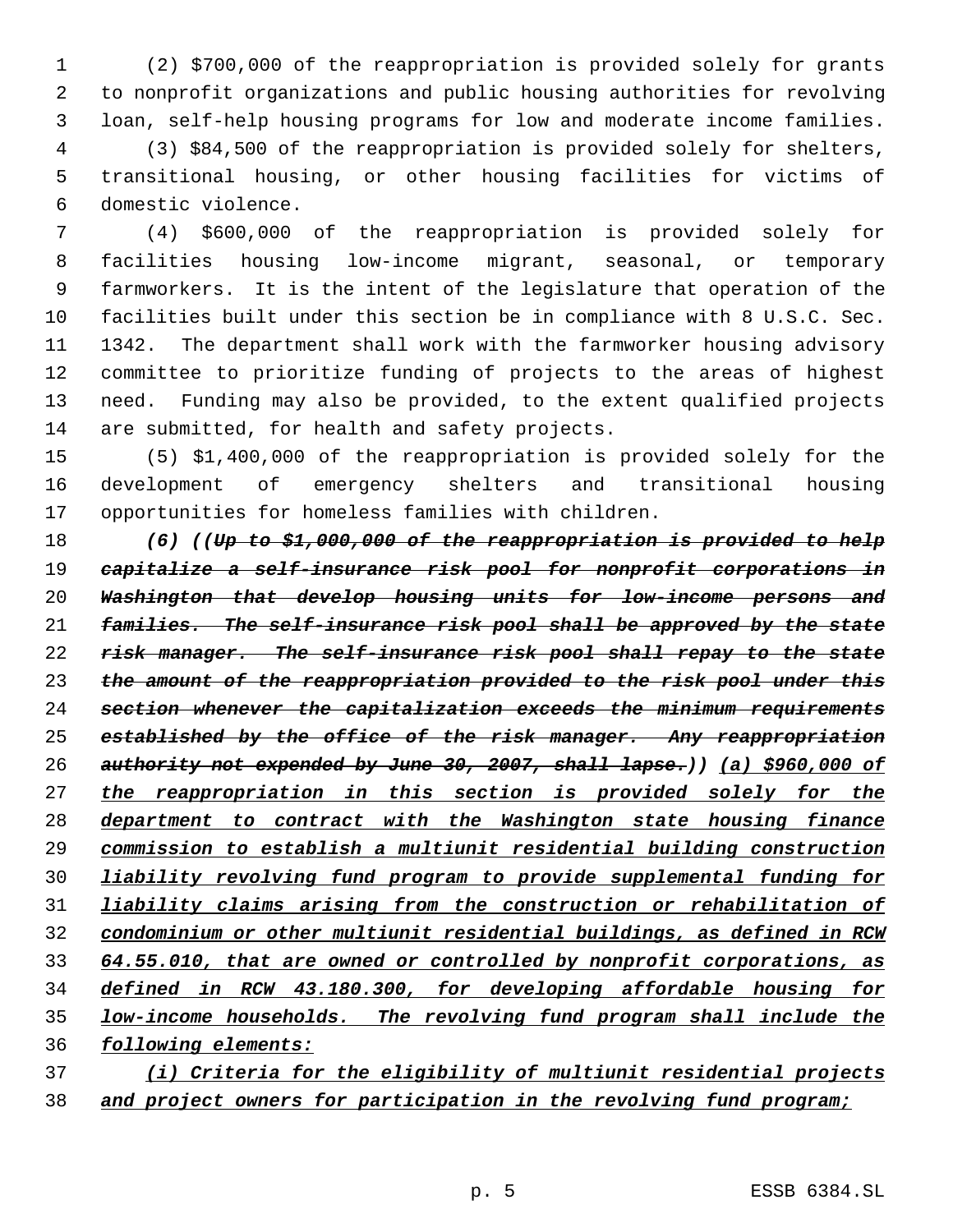*(ii) Provisions governing the scope of coverage and other policies and operating procedures for the revolving fund program; (iii) Establishment of premiums to be paid by project owners to ensure the viability of the revolving fund program. Costs incurred by the commission in administering the revolving fund program will be paid or reimbursed from premiums and other program funds; (iv) Provisions for the reimbursement of premiums to the extent not required for the orderly and cost-effective administration of the revolving fund program; (v) Establishment of procedures for the investigation, defense, and payment of claims and the recoupment of claim payments made and costs associated with respect to participating projects from the project owners over time; and (vi) Any other elements necessary and desirable to implement the revolving fund program in order to provide a cost-effective source of liability funding that is supplemental to insurance and other resources available to project owners. (b) The authority to enter into a contract with the Washington state housing finance commission under this subsection is contingent on the commission's contribution of one million dollars of commission funds to assist in capitalizing the revolving fund program. (c) Any claims against the Washington state housing finance commission arising from or with respect to the revolving fund program may be paid only from amounts provided by the commission for this purpose, provided by the contract entered into pursuant to this subsection, or provided by premiums paid under the revolving fund program, and neither the commission, the department, nor the state of Washington shall have any liability with respect to such claims.* Reappropriation: State Taxable Building Construction Account--State . . . . . . . . . . . . . . . . . . \$25,780,000 Prior Biennia (Expenditures) . . . . . . . . . . . . . \$55,220,000 Future Biennia (Projected Costs) . . . . . . . . . . . . . . . \$0 TOTAL . . . . . . . . . . . . . . . . . . . . . . \$81,000,000 *\*Sec. 105 was partially vetoed. See message at end of chapter.* \***Sec. 106.** 2005 c 488 s 131 (uncodified) is amended to read as follows: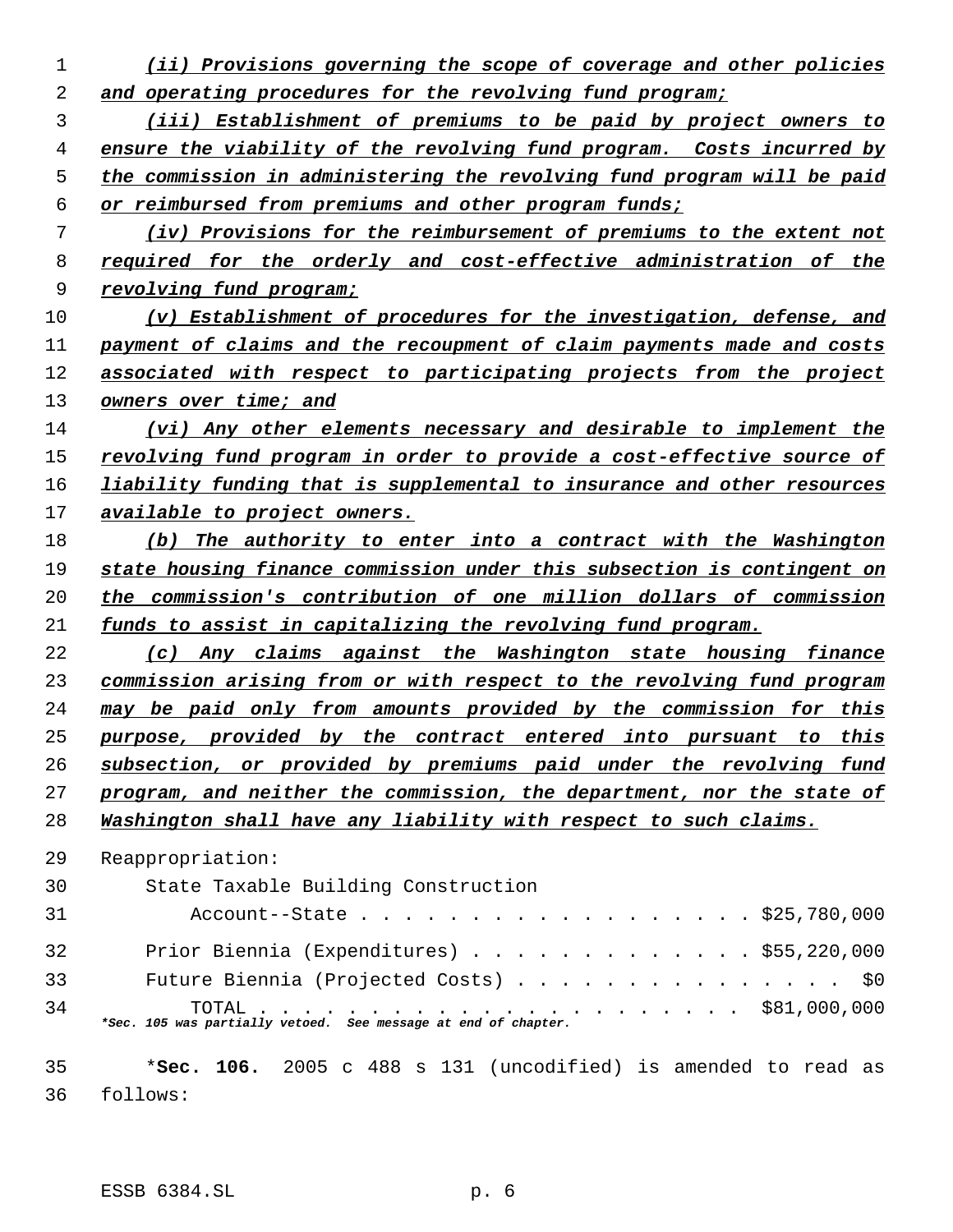**FOR THE DEPARTMENT OF COMMUNITY, TRADE, AND ECONOMIC DEVELOPMENT**

Local/Community Projects (06-4-008)

 The appropriation in this section is subject to the following conditions and limitations:

 (1) The projects must comply with RCW 43.63A.125(2)(c) and other requirements for community projects administered by the department.

 (2) Funding for the Inland Northwest Science and Technology Center shall be held in reserve until the balance of phase I funding has been secured or committed from local government and community sources.

 (3) The Washington state arts commission shall design a plaque that shall be affixed to buildings or displayed as part of a project receiving any appropriation from this section. The plaque shall provide information to the public that the building or project has been made possible by the tax dollars of Washington citizens. The commission may contact the secretary of state to obtain approval for use of the Washington seal in the design of the plaque. The final design shall be approved by the chairs and ranking members of the house of representatives capital budget committee and the senate ways and means committee.

 (4) The appropriation is provided solely for the following list of projects:

| 22 | <b>Projects</b>                                      | Recommendation |
|----|------------------------------------------------------|----------------|
| 23 | 7th street theatre                                   | \$600,000      |
| 24 | Alder creek pioneer association carousel museum      | \$450,000      |
| 25 | Asian counseling and referral service                | \$2,000,000    |
| 26 | Auburn veterans' memorial park improvements          | \$50,000       |
| 27 | Bailey Gatzert children's play area                  | \$75,000       |
| 28 | Bridge for kids                                      | \$850,000      |
| 29 | Brookside school ADA playground equipment            | \$25,000       |
| 30 | Buena library                                        | \$50,000       |
| 31 | Camp prime time repairs-families with terminally ill |                |
| 32 | children                                             | \$100,000      |
| 33 | Cannon house                                         | \$250,000      |
| 34 | Central area motivation program (CAMP)               | \$250,000      |
| 35 | Cesar Chavez park                                    | \$150,000      |
| 36 | Chambers creek footbridge                            | \$177,000      |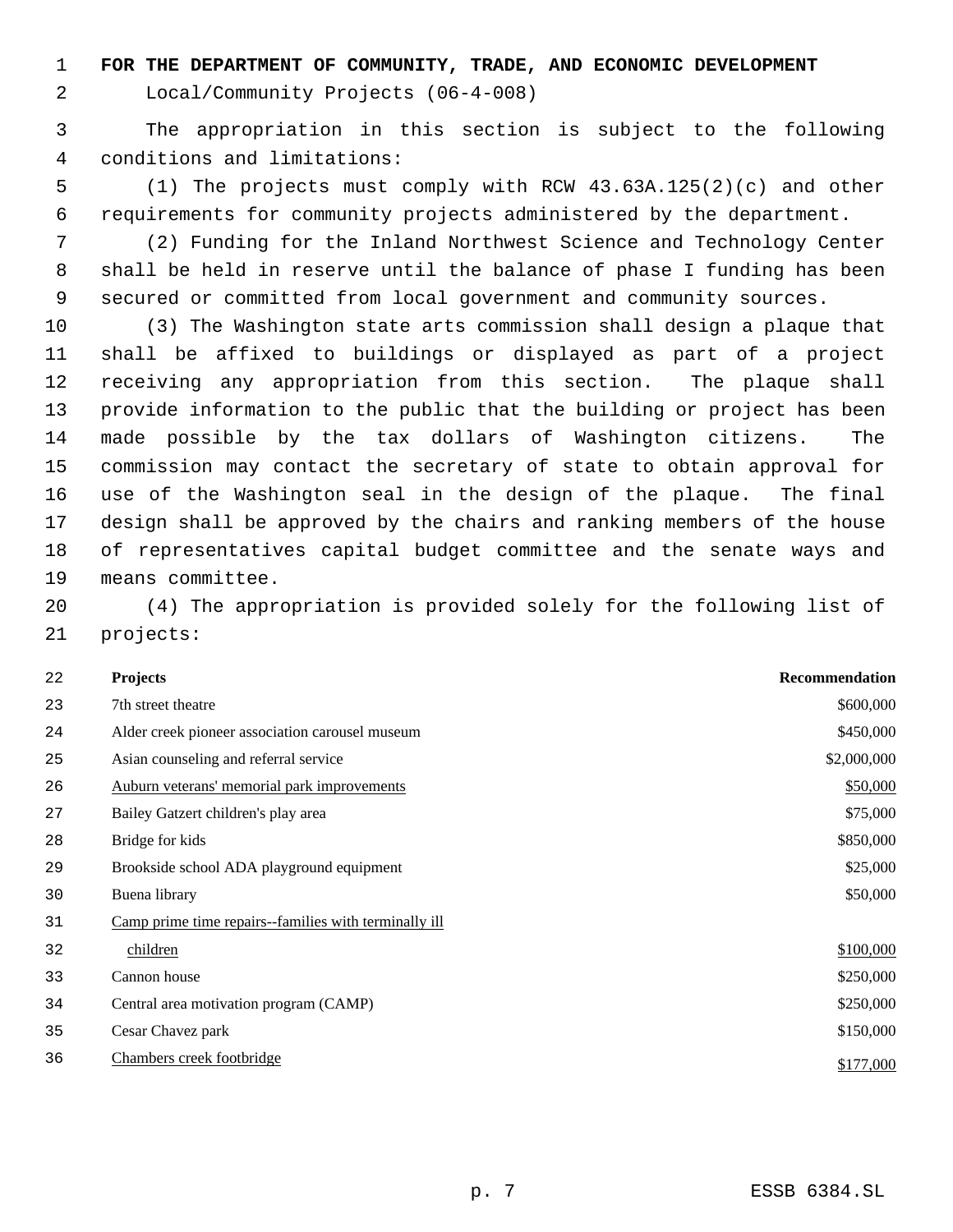| 1      | Childhaven                                     | \$150,000       |
|--------|------------------------------------------------|-----------------|
| 2      | Clark Lake park and retreat center             | \$500,000       |
| 3      | Colman school preconstruction activities       | $((\$500,000))$ |
| 4      |                                                | \$1,200,000     |
| 5      | Colored women's association meeting house      | \$60,000        |
| 6      | Columbia breaks fire interpretive center       | \$150,000       |
| 7      | Community center at Greenbridge                | \$400,000       |
| 8      | Covington aquatics center phase 1              | \$350,000       |
| 9      | Crossroads community center and park           | \$250,000       |
| 10     | Cutter theater                                 | \$71,000        |
| $11\,$ | Deming library                                 | \$85,000        |
| 12     | Des Moines beach park historic buildings       | \$300,000       |
| 13     | Discovery park                                 | \$1,000,000     |
| 14     | East Whatcom regional resource center          | \$1,750,000     |
| 15     | Eatonville family park                         | \$50,000        |
| 16     | El Centro de la Raza                           | \$900,000       |
| $17$   | Filipino community center                      | \$200,000       |
| $18\,$ | Financial assistance to the town of Hamilton   | \$150,000       |
| 19     | Food bank refrigeration projects               | \$365,000       |
| 20     | Foster creek                                   | \$150,000       |
| 21     | Fox theater                                    | \$2,398,000     |
| 22     | Garfield county agricultural museum            | \$150,000       |
| 23     | GC health clinic                               | \$12,000        |
| 24     | Grand Army of the Republic cemetery            | \$5,000         |
| 25     | Granite Falls museum expansion                 | \$50,000        |
| 26     | Greenbridge plaza in White Center              | \$200,000       |
| 27     | Habitat park south hill                        | \$400,000       |
| 28     | Hanford reach interpretive center              | \$2,000,000     |
| 29     | Hidden river environmental education center    | \$50,000        |
| 30     | ICL education center                           | \$200,000       |
| 31     | Japanese cultural and community center         | \$200,000       |
| 32     | Joel Pritchard park                            | \$2,500,000     |
| 33     | Joe's creek project                            | \$856,000       |
| 34     | Juanita creek channel and riparian restoration | \$500,000       |
| 35     | Juanita highlands                              | \$275,000       |
| 36     | Julia Butler Hansen home restoration           | \$10,000        |
| 37     | Kettle falls park                              | \$100,000       |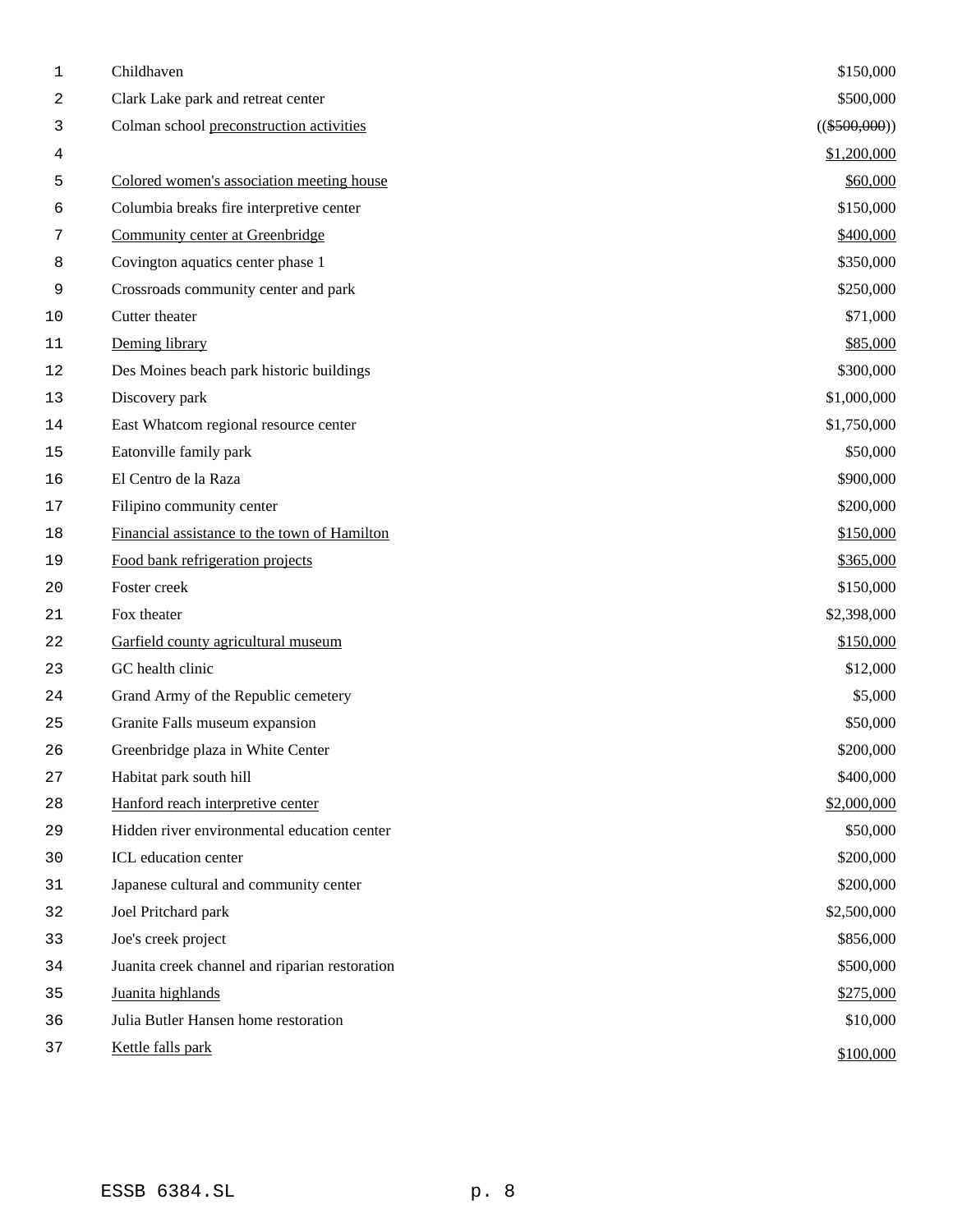| 1      | Kirkland nonmotorized facilities                   | \$200,000         |
|--------|----------------------------------------------------|-------------------|
| 2      | LeRoi smelter smokestack monument                  | \$3,000           |
| 3      | Lewis and Clark confluence project                 | $((\$1,500,000))$ |
| 4      |                                                    | \$2,000,000       |
| 5      | McCaw hall                                         | \$2,000,000       |
| 6      | Meridian habitat park                              | \$400,000         |
| 7      | Miners' memorial                                   | \$36,500          |
| 8      | Miracle league handicapped baseball                | \$57,000          |
| 9      | MOBIUS/Inland Northwest science and technology     |                   |
| $10$   | center                                             | \$1,500,000       |
| 11     | Mt. Baker theater                                  | \$200,000         |
| 12     | Mt. Vernon Jasper Gates statue                     | \$12,000          |
| 13     | Multicultural center of Kitsap county              | \$250,000         |
| 14     | Nathaniel Orr home site museum interpretive center | \$29,000          |
| 15     | Neighborhood house rainier vista                   | \$200,000         |
| 16     | New Lakewood clinic                                | \$350,000         |
| 17     | Northeast community center expansion               | \$250,000         |
| 18     | Northshore performing arts center                  | \$1,000,000       |
| 19     | Northwest communities education center             | \$1,000,000       |
| 20     | Oak Harbor multi-purpose community and sports      |                   |
| 21     | facility                                           | \$50,000          |
| 22     | Omak grandstand                                    | \$250,000         |
| 23     | Orting fire station                                | \$250,000         |
| 24     | Pacific Northwest salmon center                    | \$1,000,000       |
| 25     | Pacific science center                             | \$900,000         |
| 26     | Performing arts center (PACE)                      | \$500,000         |
| 27     | Pike Place Market health center emergency repairs  | \$1,000,000       |
| $2\,8$ | Port of Quincy                                     | \$400,000         |
| 29     | Puget Sound freight building warehouse--Thea Foss  |                   |
| 30     | waterway                                           | \$2,000,000       |
| 31     | Puyallup river walking trail                       | \$200,000         |
| 32     | Rainier historical heating system                  | \$75,000          |
| 33     | Red mountain                                       | \$200,000         |
| 34     | Relocation of Sieke Japanese gardens               | \$250,000         |
| 35     | River walk and Sammamish river restoration         | \$200,000         |
| 36     | Roslyn city hall                                   | \$150,000         |
| 37     | Ruth Dykeman children's center                     | \$27,000          |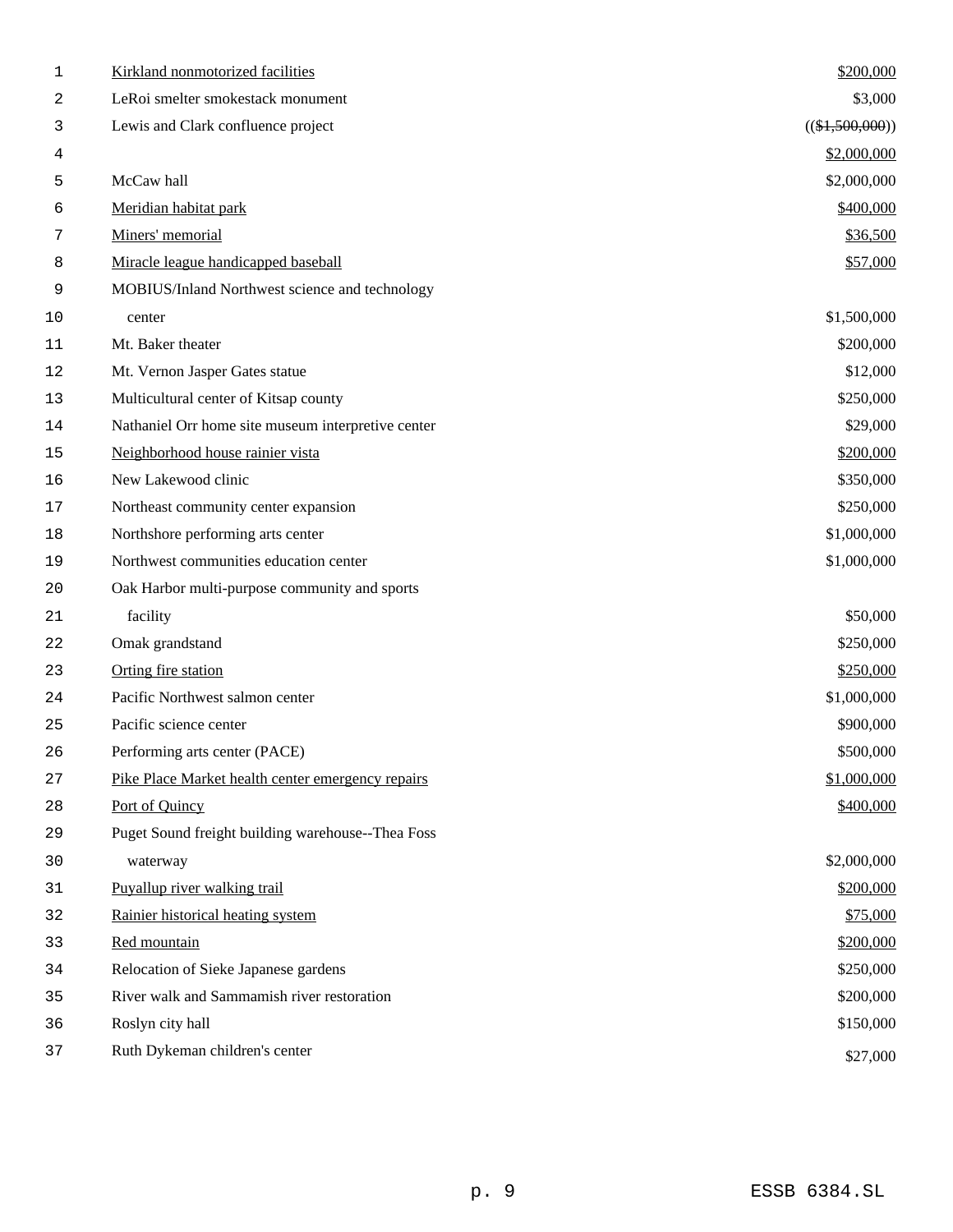| 1      | Sandman historical tug restoration                             | \$10,000           |
|--------|----------------------------------------------------------------|--------------------|
| 2      | Seattle Aquarium                                               | \$2,000,000        |
| 3      | Seattle community center (1115 E. Pike street)                 | \$13,000           |
| 4      | Seattle mental health emerald house                            | \$28,000           |
| 5      | Seward park environmental and audubon center                   | \$400,000          |
| 6      | Snohomish senior center                                        | \$150,000          |
| 7      | Sno-Valley senior activity center kitchen                      | \$50,000           |
| 8      | Sound way property preservation                                | \$500,000          |
| 9      | Spokane river whitewater course                                | \$400,000          |
| 10     | Sumas ballpark                                                 | \$250,000          |
| 11     | Synthetic sportsfield partnership at Robinswood park           | \$400,000          |
| 12     | Tall ships moorage                                             | \$300,000          |
| 13     | <b>Tritrail feasibility study</b>                              | \$150,000          |
| 14     | Tukwila kayak and canoe launching facility                     | \$20,000           |
| $15\,$ | Undeveloped woodlands linked to interurban nature              |                    |
| 16     | trail                                                          | \$150,000          |
| $17$   | Vancouver museum                                               | \$125,000          |
| 18     | Vancouver national historical reserve west barracks            | \$1,000,000        |
| 19     | Veterans memorial museum                                       | \$100,000          |
| 20     | Wapato Lake renovations and water quality                      | \$250,000          |
| 21     | West Seattle community resource center                         | \$500,000          |
| 22     | West central community center                                  | \$500,000          |
| 23     | West Hylebos wetlands boardwalk                                | \$100,000          |
| 24     | Wilson playfield land acquisition                              | \$200,000          |
| 25     | Wing Luke Asian art museum                                     | \$2,000,000        |
| 26     | Youth housing/drop-in center                                   | \$400,000          |
| 27     | <b>Total</b>                                                   | $((\$39,391,000))$ |
| 28     |                                                                | \$49,949,500       |
| 29     | Appropriation:                                                 |                    |
| 30     | State Building Construction Account--State ((\$39,391,000))    |                    |
| 31     |                                                                | \$49,949,500       |
| 32     | Prior Biennia (Expenditures)                                   | \$0                |
| 33     | Future Biennia (Projected Costs) \$0                           |                    |
| 34     | TOTAL ( $(\frac{239}{39}, \frac{391}{390})$ )                  |                    |
| 35     |                                                                | \$49,949,500       |
|        | *Sec. 106 was partially vetoed. See message at end of chapter. |                    |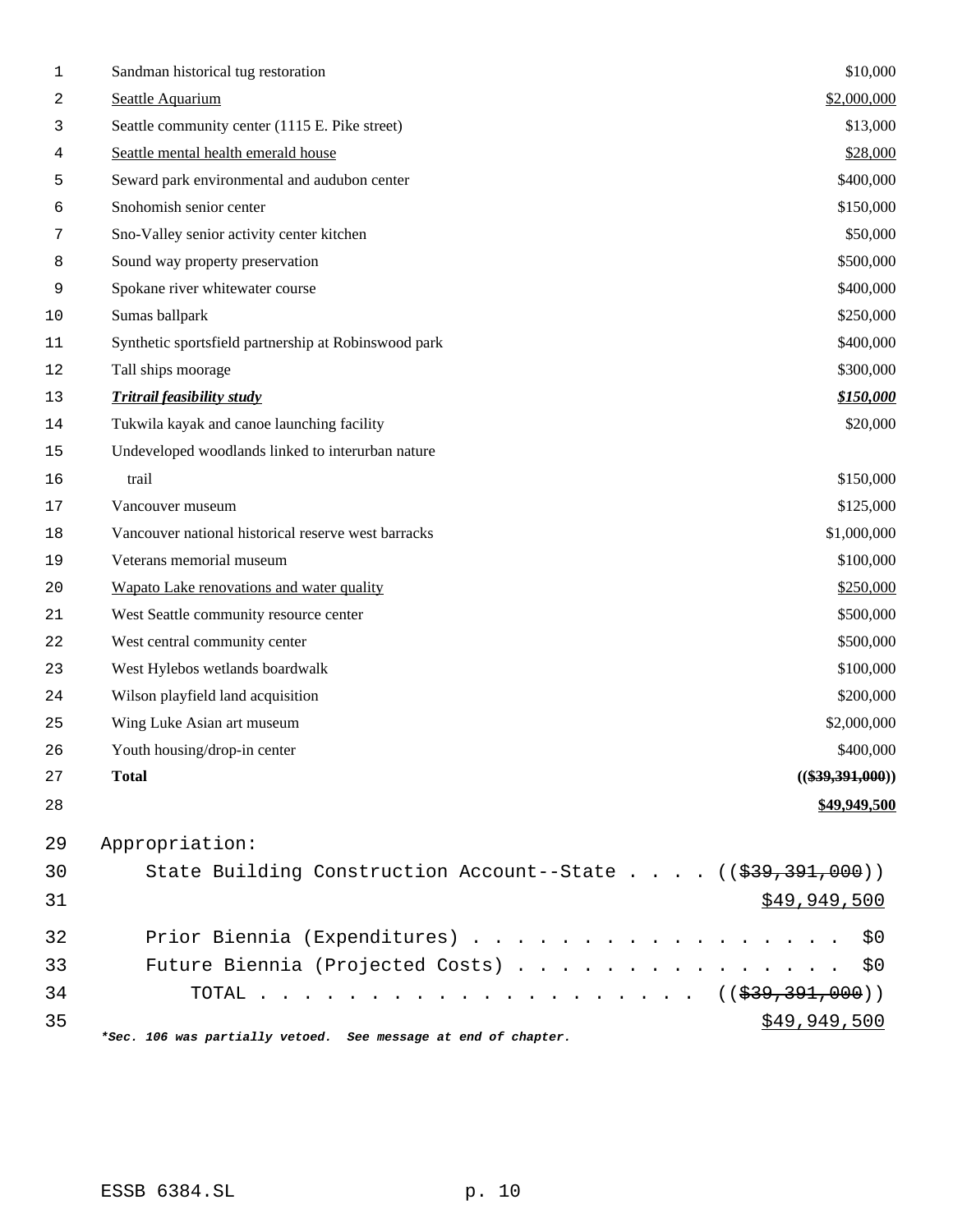| 1  | 2005 c 488 s 138 (uncodified) is amended to read as<br>107.<br>Sec. |                   |
|----|---------------------------------------------------------------------|-------------------|
| 2  | follows:                                                            |                   |
| 3  | FOR THE DEPARTMENT OF COMMUNITY, TRADE, AND ECONOMIC DEVELOPMENT    |                   |
| 4  | Job/Economic Development Grants (06-4-950)                          |                   |
| 5  | The appropriation in this section is subject to the following       |                   |
| 6  | conditions and limitations:                                         |                   |
| 7  | (1) The appropriation is provided solely for the following list of  |                   |
| 8  | projects:                                                           |                   |
| 9  | Projects                                                            | Recommendation    |
| 10 | Belfair sewer improvements                                          | $((\$8,000,000))$ |
| 11 |                                                                     | \$3,200,000       |
| 12 | Bellingham waterfront restoration                                   | \$2,000,000       |
| 13 | Bremerton facility for alternative energy technology                |                   |
| 14 | research                                                            | \$800,000         |
| 15 | <b>Bremerton Harborside</b>                                         | \$4,000,000       |
| 16 | Burien town square                                                  | \$2,000,000       |
| 17 | Carnation sewer                                                     | \$2,000,000       |
| 18 | City of Covington                                                   | $((\$1,000,000))$ |
| 19 |                                                                     | \$2,000,000       |
| 20 | Grays Harbor PUD bioenergy project                                  | \$1,500,000       |
| 21 | Hops Initiative                                                     | \$500,000         |
| 22 | Infrastructure for Renton Boeing property                           | \$5,000,000       |
| 23 | Infrastructure for Washington farm produce exports                  | \$1,000,000       |
| 24 | Military communities infrastructure projects                        | \$5,000,000       |
| 25 | Pacific Northwest national labs campus infrastructure               |                   |
| 26 | project                                                             | \$6,000,000       |
| 27 | Rainier court                                                       | \$1,500,000       |
| 28 | Redevelop Snohomish riverfront                                      | \$1,500,000       |
| 29 | Ridgefield employment center project                                | \$2,000,000       |
| 30 | Tukwila Southcenter parkway infrastructure                          | \$6,000,000       |
| 31 | Yakima town center restoration                                      | \$4,000,000       |
| 32 | <b>Total</b>                                                        | \$50,000,000      |
| 33 | (2)<br>\$1,000,000 of the appropriation for the Pacific Northwest   |                   |
| 34 | national labs campus infrastructure project is provided solely for  |                   |
| 35 | giga-pop infrastructure.                                            |                   |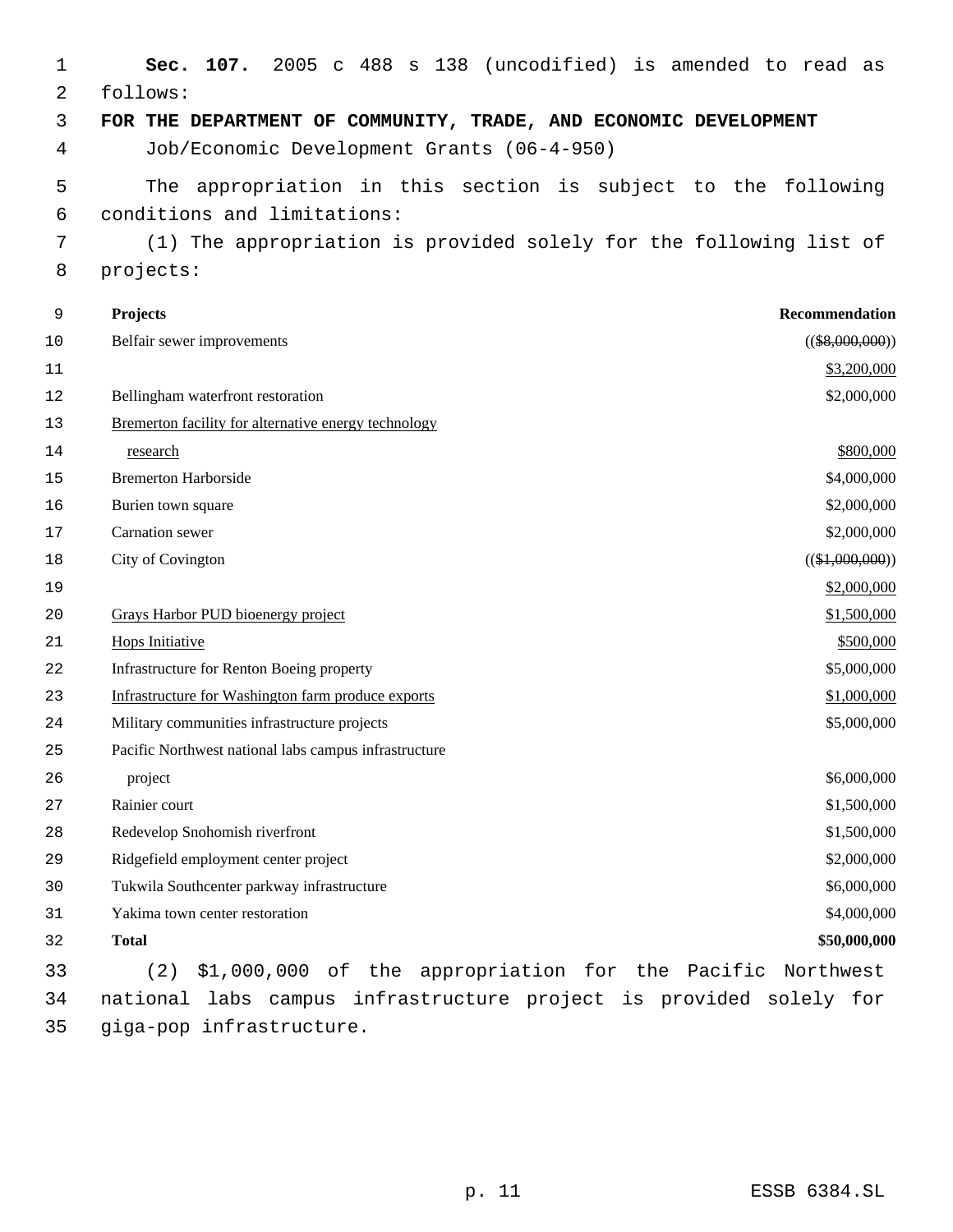(3) \$5,000,000 of the appropriation is provided solely for military 2 communities infrastructure projects ((is provided solely for grants to support projects in Island county, Kitsap county, Pierce county, 4 Snohomish county, and Spokane county when a military base in that county is identified for potential closure in the federal base realignment and closure process. The grants will be used to address infrastructure improvements that will aid in the removal of the base 8 from the closure list. The office of financial management shall 9 establish a process for selecting projects for funding based on criteria used to determine the federal base realignment and closure 11 <del>list and recommendations by the department of community, trade, and</del> 12 economic development and the military department. Final allocation of 13 the grants shall be at the discretion and with the approval of the 14 director of the office of financial management)). Military communities infrastructure projects shall include: 16 (a) Grants to counties and cities for the purchase of development 17 easements to restrict the use of accident potential zones and clear zones. The office of financial management shall establish a competitive process for selecting projects to receive the grants. Final allocation of these grants shall be at the discretion and with the approval of the director of the office of financial management. The grants are subject to the following conditions: 23 (i) The county or city must be subject to and in compliance with RCW 36.70A.530; (ii) The grants may not be used to remove encroachments into these zones allowed by county or city zoning or permitting actions; 27 (iii) The county or city must have an encroachment prevention plan 28 preventing future encroachment into these zones; and (iv) The grant provided by the state must not exceed one-third of the project cost with funds from local and federal sources providing the balance of the funds. (b) \$481,000 of the appropriation is provided solely for

 improvements to a military department site on Fairchild air force base. (4) The legislature finds that the need to restore the health of Hood Canal will require funding over multiple biennia. It is the intent of the legislature to provide \$4,800,000 for the Belfair sewer improvement project in the 2007-2009 biennium.

Appropriation: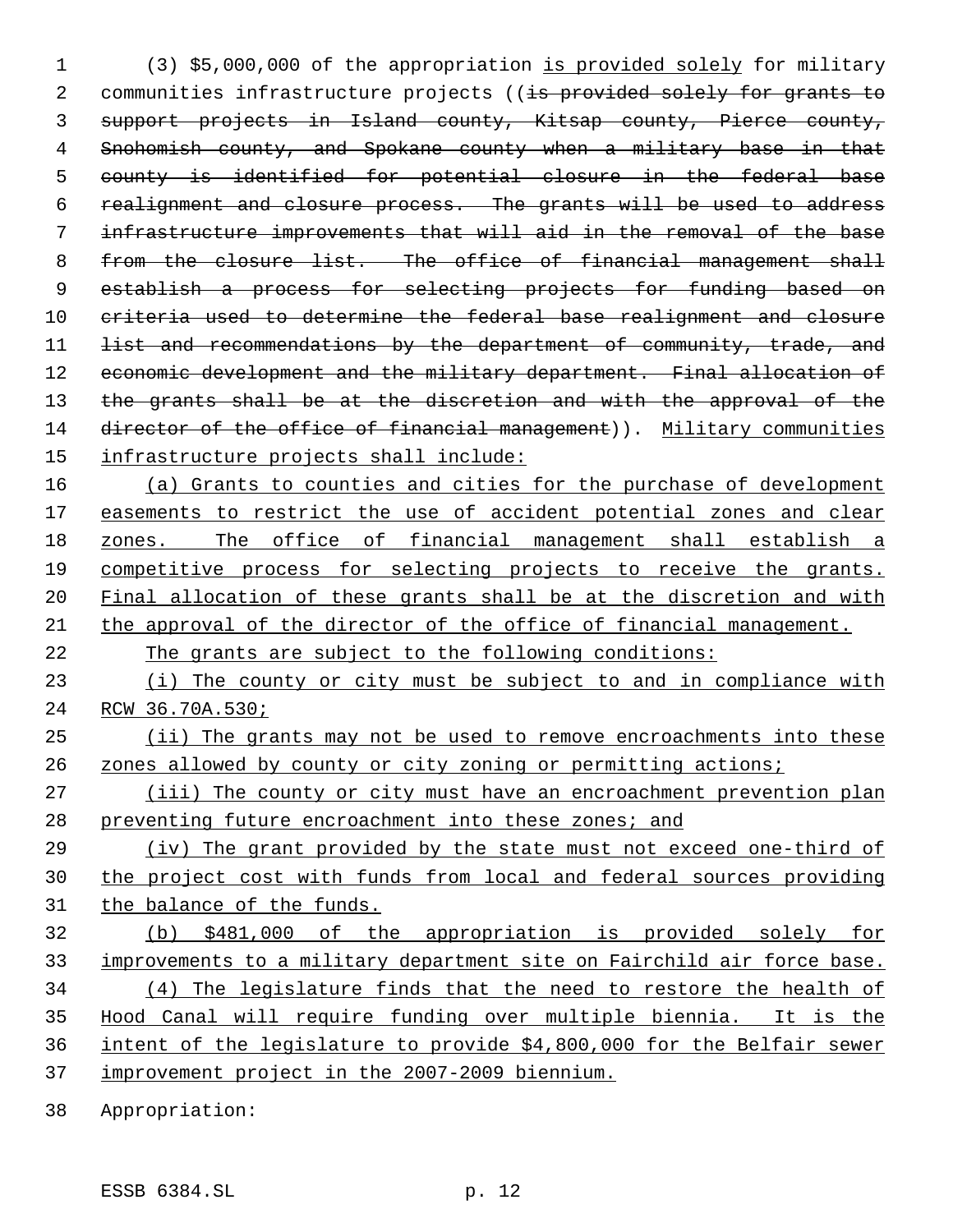|    | Public Works Assistance Account--State \$50,000,000   |
|----|-------------------------------------------------------|
| -2 | Prior Biennia (Expenditures) \$0                      |
| -3 | Future Biennia (Projected Costs) ( $(\frac{60}{9})$ ) |
|    | \$4,800,000                                           |
| .5 | TOTAL ( $(\frac{250,000,000)}{100,000,000})$          |
|    | \$54,800,000                                          |

 NEW SECTION. **Sec. 108.** A new section is added to 2005 c 488 (uncodified) to read as follows:

**FOR THE DEPARTMENT OF COMMUNITY, TRADE, AND ECONOMIC DEVELOPMENT**

 Housing Assistance, Weatherization, and Affordable Housing--Home Security Fund (E2SHB 2418) (06-4-851)

 The appropriations in this section are subject to the following conditions and limitations:

 (1) \$6,800,000 of the appropriation from the Washington housing trust account is provided solely for the backlog, as defined by the department, of projects determined by the department to be eligible under chapter 43.185 or 43.185A RCW.

 (2) \$1,000,000 of the appropriation from the Washington housing trust account is provided solely for short-term, long-term, or emergency housing vouchers for homeless persons, victims of domestic violence, low-income persons, or seasonal farm workers. The department shall establish guidelines for housing voucher programs.

 (a) Housing vouchers for low-income persons or seasonal farm workers are specifically to be used for: (i) Privately owned and operated rental units, including single-family homes; or (ii) on-farm housing units. Housing and rental units for which farm worker housing vouchers may be used must meet temporary worker housing standards, when applicable. Housing voucher programs shall be administered by local public housing authorities or other local organizations.

 (b) Housing vouchers for homeless persons and victims of domestic violence shall be administered by local public housing authorities, other local organizations with existing housing voucher programs, homeless shelters, or domestic violence shelters. Any of this appropriation that is unspent on June 30, 2007, shall be added to the amount appropriated for the backlog identified in subsection (1) of this section.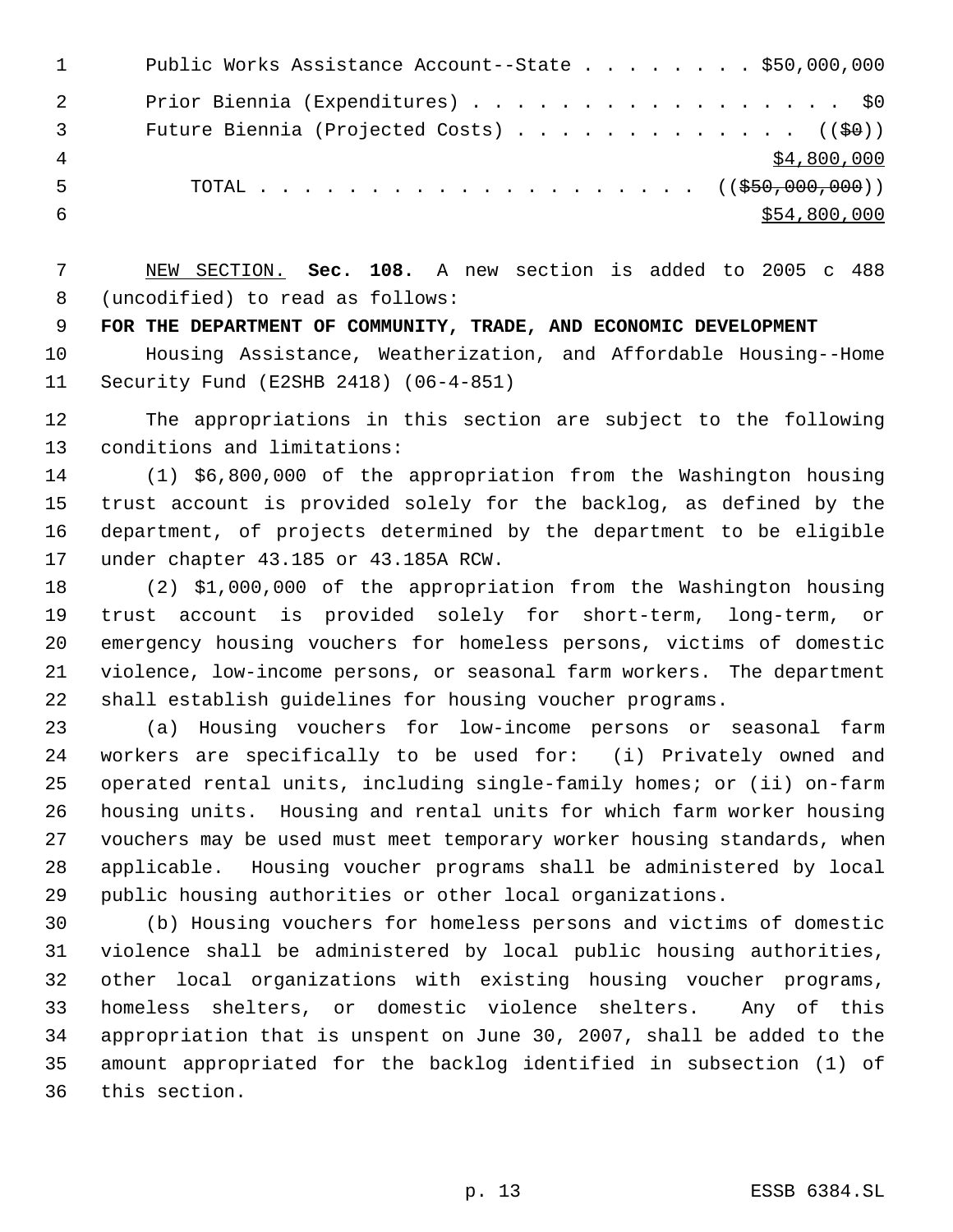(3) \$4,500,000 of the appropriation from the Washington housing trust account is provided solely for weatherization administered through the energy matchmakers program.

 (4) \$850,000 of the appropriation from the Washington housing trust account is provided solely to promote development of safe and affordable housing units for persons eligible for services from the division of developmental disabilities within the department of social and health services.

 (5) \$500,000 of the appropriation from the Washington housing trust account is provided solely for shelters, transitional housing, or other housing facilities for victims of domestic violence.

 (6) \$3,000,000 of the appropriation from the Washington housing trust account is provided solely for farm worker housing projects and programs to meet the full spectrum of housing needs of Washington's farm workers and their families. The department shall work with stakeholders representing a diversity of farm worker housing interests to develop a strategic plan in implementing this provision.

 (7) \$200,000 of the appropriation from the Washington housing trust account is provided solely for the implementation and management of a manufactured/mobile home landlord-tenant ombudsman conflict resolution program by the office of mobile home affairs as generally described in section 3, chapter 429, Laws of 2005. The office of mobile home affairs shall also determine the number of complaints made to the department since May of 2005 that, in the best estimate of the department, do in fact present violations of chapter 59.20 RCW and shall produce a summary of the number and types of complaints. The office of mobile home affairs shall also continue to maintain and update a database with information about all mobile home parks and manufactured housing communities. The office of mobile home affairs shall provide a report regarding the activities and results of the program to the appropriate committees of the house of representatives and the senate by December 31, 2006.

 (8) \$4,000,000 of the appropriation from the homeless families services account is provided solely for the purposes of RCW 43.330.167, but limited to residents living in housing subject to a regulatory agreement related to rent and/or income restrictions.

 (9) \$150,000 of the appropriation from the Washington housing trust account is provided solely for a program to assist individuals and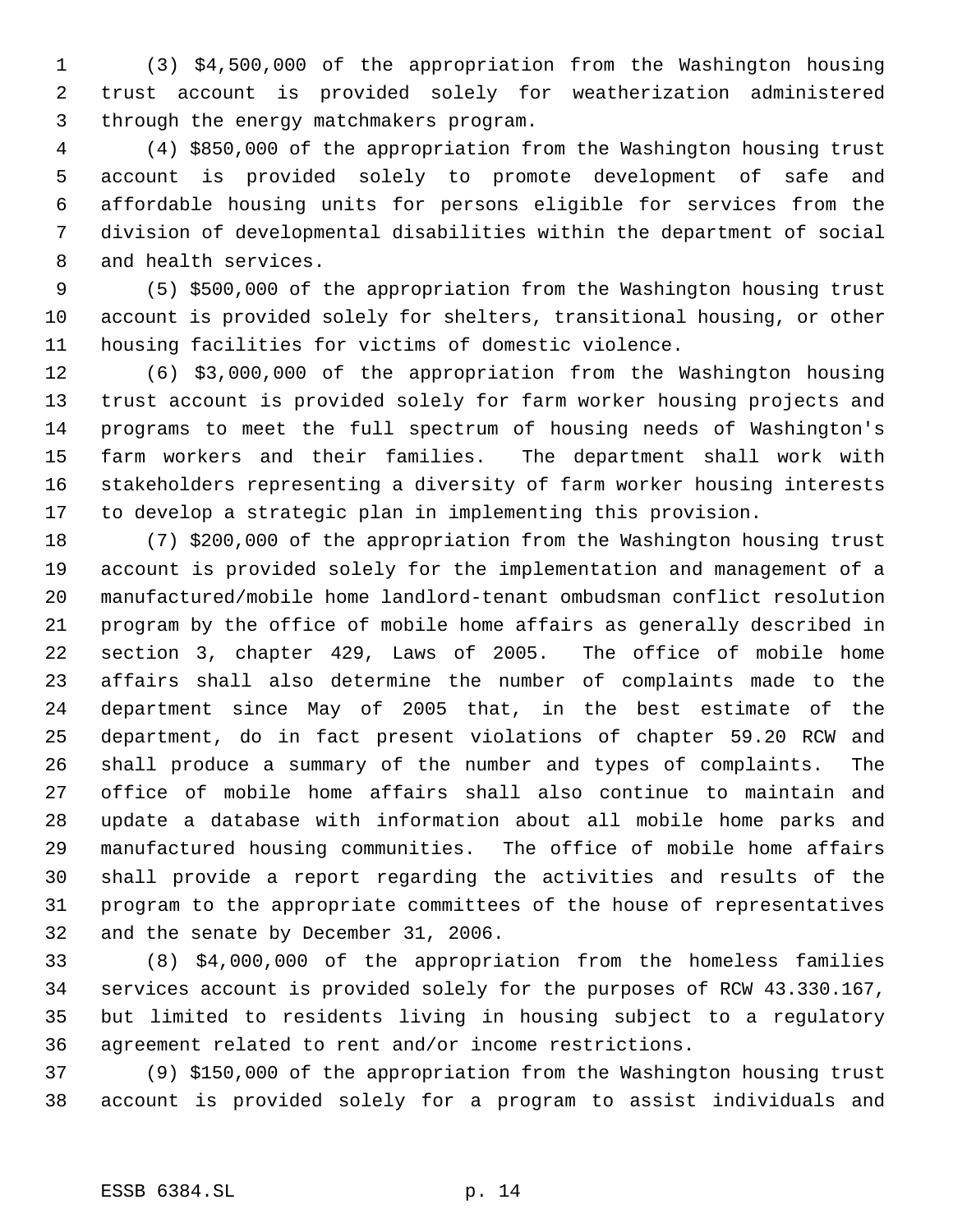communities in the home-buying process, including, but not limited to: Homebuyer education classes, credit and budget counseling, financial literacy training, and down payment assistance programs. The department shall contract with a nonprofit organization as defined under section 501(c)(3) of the Internal Revenue Code or similar successor provision that has experience and expertise in addressing language access barriers in the home-buying process to implement this program.

 (10) Appropriations in this section shall be included in the calculation of annual funds available for determining the administrative costs of the department, which shall not exceed five percent of the annual funds available for the housing assistance program and the affordable housing program as authorized under RCW 43.185.050 and 43.185A.030.

Appropriation:

| 16 | Washington Housing Trust Account--State \$17,000,000  |
|----|-------------------------------------------------------|
| 17 | Homeless Families Services Account--State \$4,000,000 |
| 18 | Subtotal Appropriation \$21,000,000                   |
| 19 | Prior Biennia (Expenditures) \$0                      |
| 20 | Future Biennia (Projected Costs) \$0                  |
| 21 |                                                       |

 NEW SECTION. **Sec. 109.** A new section is added to 2005 c 488 (uncodified) to read as follows:

**FOR THE DEPARTMENT OF COMMUNITY, TRADE, AND ECONOMIC DEVELOPMENT**

Grays Harbor PUD Bioenergy Project (06-04-852)

Appropriation:

| 27 | Energy Freedom Account--State $\ldots$ \$6,000,000 |
|----|----------------------------------------------------|
| 28 | Prior Biennia (Expenditures) \$0                   |
| 29 | Future Biennia (Projected Costs) \$0               |
| 30 |                                                    |

 **Sec. 110.** 2005 c 488 s 142 (uncodified) is amended to read as follows:

#### **FOR THE DEPARTMENT OF GENERAL ADMINISTRATION**

 Legislative Building: Rehabilitation and Capital Addition (01-1-008)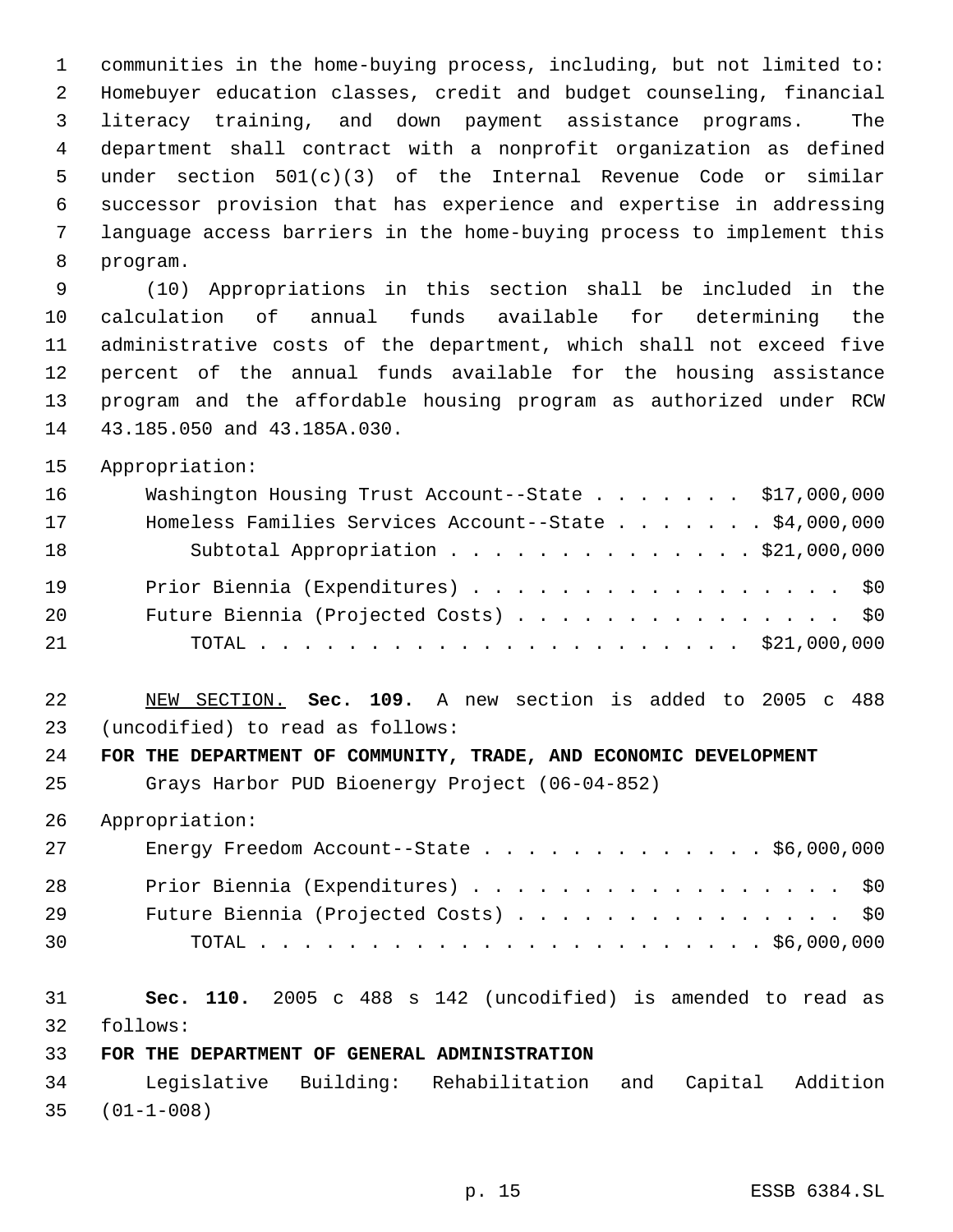Reappropriation: 2 Thurston County Capital Facilities Account--State . . ((\$100,000))  $\frac{$214,063}{ }$  Prior Biennia (Expenditures) . . . . . . . . . . . . \$106,280,442 5 Future Biennia (Projected Costs) . . . . . . . . . . . . . . \$0 6 TOTAL . . . . . . . . . . . . . . . . . . ( $(\frac{106}{300}, \frac{380}{442})$ ) \$106,494,505

 NEW SECTION. **Sec. 111.** A new section is added to 2005 c 488 (uncodified) to read as follows:

## **FOR THE DEPARTMENT OF GENERAL ADMINISTRATION**

Pritchard-Legislative Support Building Predesign (06-2-851)

 The appropriation in this section is subject to the following conditions and limitations:

 (1) \$225,000 of the appropriation in this section is provided solely for predesign of the Joel M. Pritchard building as a legislative support facility and public cafeteria. The predesign must be concurrently prepared with the North Capital Campus executive office building(s) predesign in section 112 of this act, but this predesign is to be a distinct document and analysis. The predesign shall include, but not be limited to, the following: (a) A rehabilitation plan addressing electrical and mechanical systems, plumbing, seismic safety, fire protection, accessibility, energy consumption, and space use including the benefits and costs of the conversion of the upper floor stack space into usable office space or alternative uses; (b) an assessment of the facility requirements of legislative support agencies including the statute law committee, the joint legislative audit and review committee, the legislative service center, and the legislative evaluation and accountability program as potential building tenants; and (c) a financing strategy for the facility that may consider a combination of funding sources including state general obligation bonds and the use of alternative financing mechanisms that utilize dedicated revenue streams through the conversion of existing lease payments into debt service payments.

 (2) \$150,000 of the appropriation in this section is provided solely for the planning and initial building demolition to relocate the statute law committee from the Pritchard building basement into the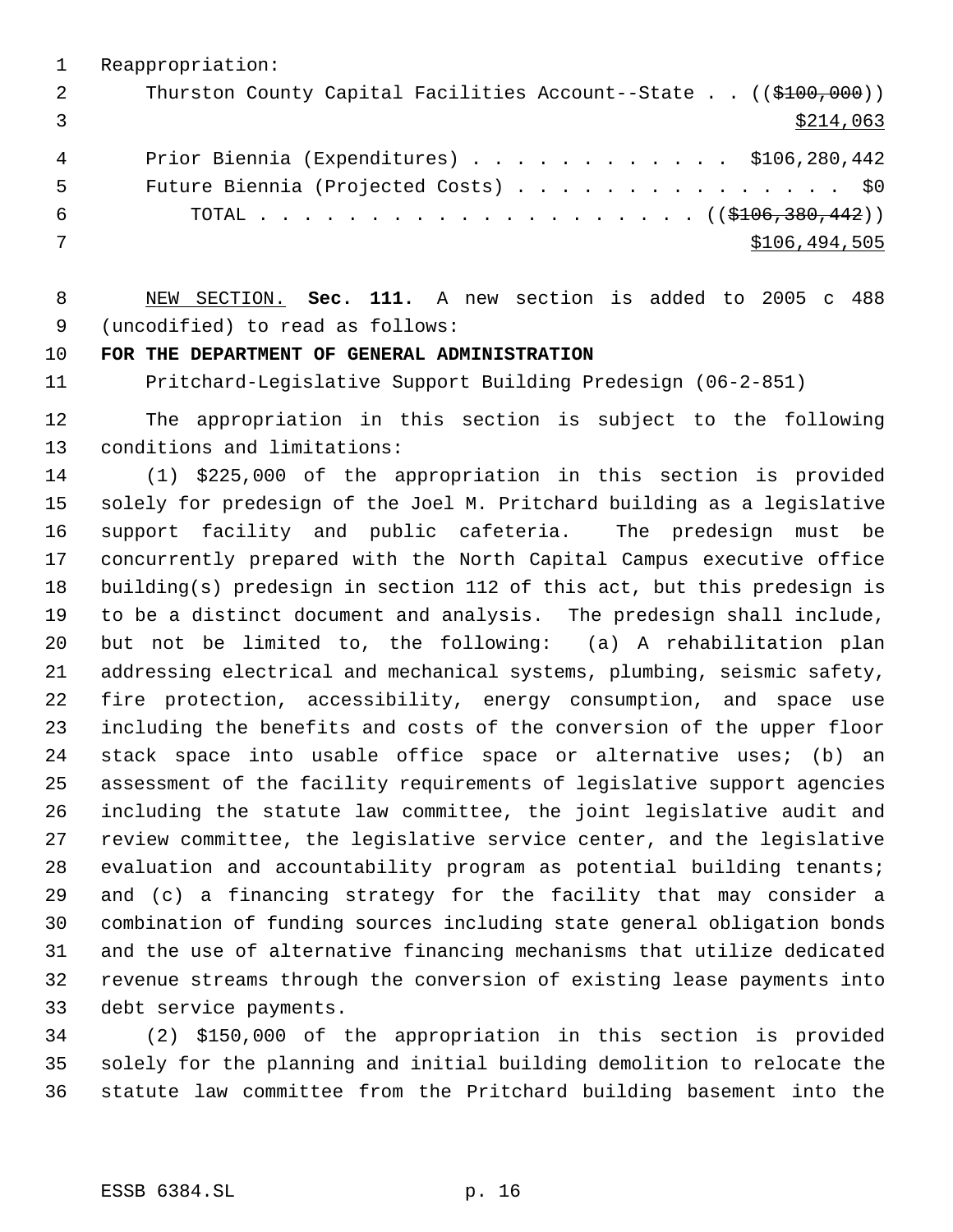east wing, provided that the initial planning and demolition is determined to conform with the completed Pritchard predesign. The office of financial management shall not allot funding for the planning and initial building demolition for the statute law committee until the Pritchard predesign has been submitted and approved by the legislative fiscal committees and the office of financial management.

Appropriation:

| 8   | State Building Construction Account--State \$375,000 |  |  |  |  |  |  |
|-----|------------------------------------------------------|--|--|--|--|--|--|
| - 9 | Prior Biennia (Expenditures) \$0                     |  |  |  |  |  |  |
| 10  | Future Biennia (Projected Costs) \$0                 |  |  |  |  |  |  |
| 11  |                                                      |  |  |  |  |  |  |

 **Sec. 112.** 2005 c 488 s 152 (uncodified) is amended to read as follows:

### **FOR THE DEPARTMENT OF GENERAL ADMINISTRATION**

 ((General Administration Building Rehabilitation)) North Capital Campus Executive Office Building(s) (06-1-002)

 The appropriation in this section is subject to the following conditions and limitations: Funding is provided solely for predesign for replacement or renovation of the general administration building combined with the development of an office building on the block adjoining Capital Way and 11th avenue. The combined development is intended to provide: (1) Executive office space for statewide elected officials; (2) public access space for the state library collection and historically significant documents from the state archives and the state historical museum; and (3) high density general office space that can adapt to changing state needs. The project will maximize interagency sharing of support services such as information technology, printing and mailing, management and storage of supplies, reception areas, and other common functions. The project will also include sufficient parking to provide a significant net increase in parking spaces beyond what is required for the new office space. The project shall also include leasable ground floor retail space on Capital Way. The department shall consult with statewide elected officials and the 34 city of Olympia in developing the predesign. ((The predesign shall evaluate the use of the Pritchard building as one of the options for use by the state library and historically significant documents from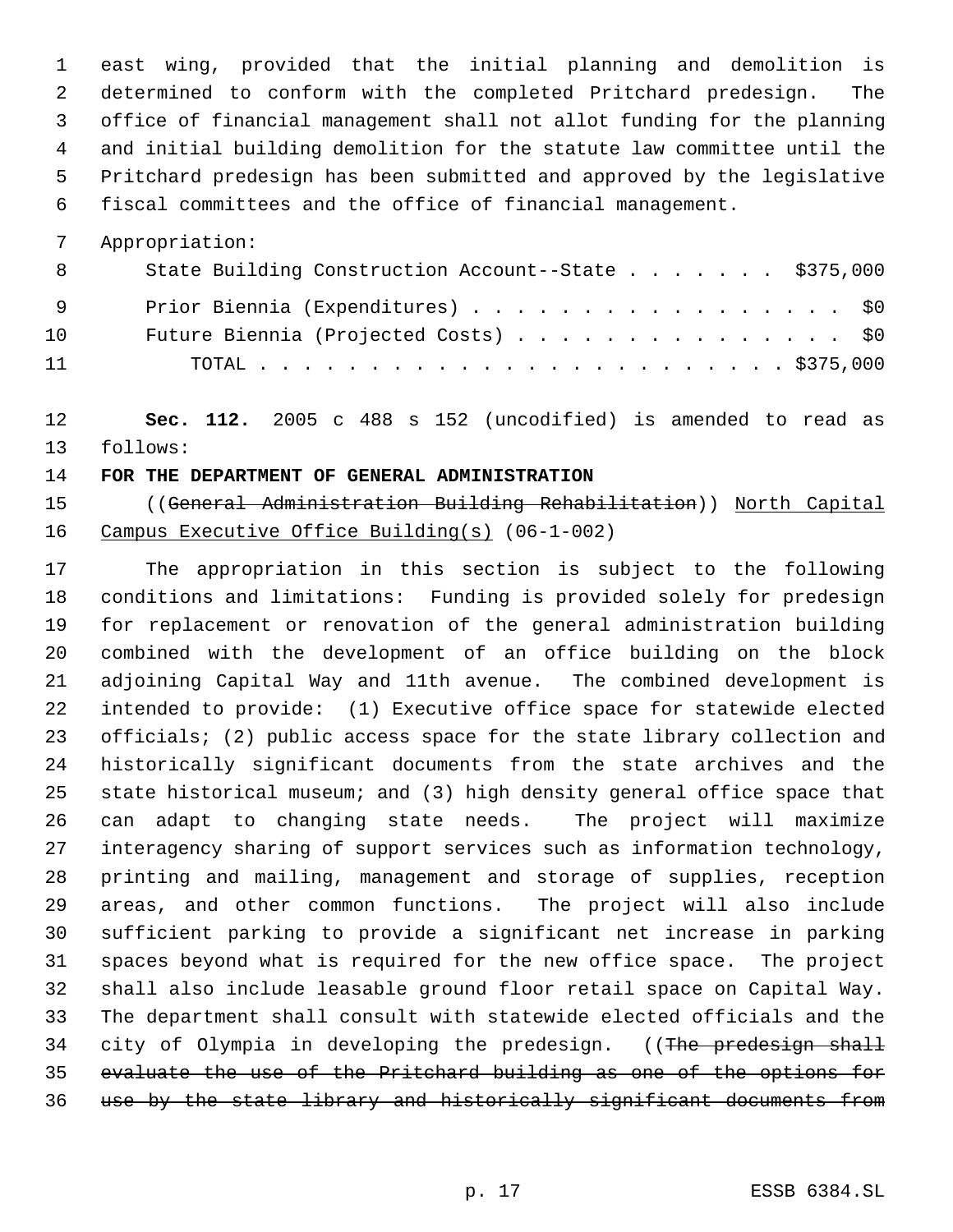1 the state archives and state historical museum.)) Due to the intended replacement of the building adjoining Capital Way and 11th avenue, the department shall not charge the facility depreciation component of lease charges for nonprofit tenants in that facility during the 2005- 2007 biennium.

7 Thurston County Capital Facilities Account--State . . ((\$750,000)) 8  $\text{S1},\text{620},\text{000}$ 9 Prior Biennia (Expenditures) . . . . . . . . . . . . . . . . \$0 10 Future Biennia (Projected Costs) . . . . . . . . ((\$65,500,000)) \$312,017,000 12 TOTAL . . . . . . . . . . . . . . . . . . ((<del>\$66,250,000</del>)) \$313,637,000

 **Sec. 113.** 2005 c 488 s 156 (uncodified) is amended to read as follows:

**FOR THE DEPARTMENT OF GENERAL ADMINISTRATION**

 Statewide Office Facilities: Preservation Minor Works (06-1-003) The appropriations in this section are subject to the following conditions and limitations: Funding is provided for electrical and

elevator upgrades in the insurance building.

#### Appropriation:

Appropriation:

| 22 | Thurston County Capital Facilities Account--State \$2,965,000 |  |
|----|---------------------------------------------------------------|--|
| 23 | General Administration Service Account--State \$1,850,000     |  |
| 24 | Subtotal Appropriation \$4,815,000                            |  |
| 25 | Prior Biennia (Expenditures) \$0                              |  |
| 26 | Future Biennia (Projected Costs) $\ldots$ \$16,239,000        |  |
| 27 |                                                               |  |

 **Sec. 114.** 2005 c 488 s 161 (uncodified) is amended to read as follows:

# **FOR THE DEPARTMENT OF GENERAL ADMINISTRATION**

Legislative Building Omnibus (06-1-005)

 The appropriations in this section are subject to the following conditions and limitations: The department shall assist in the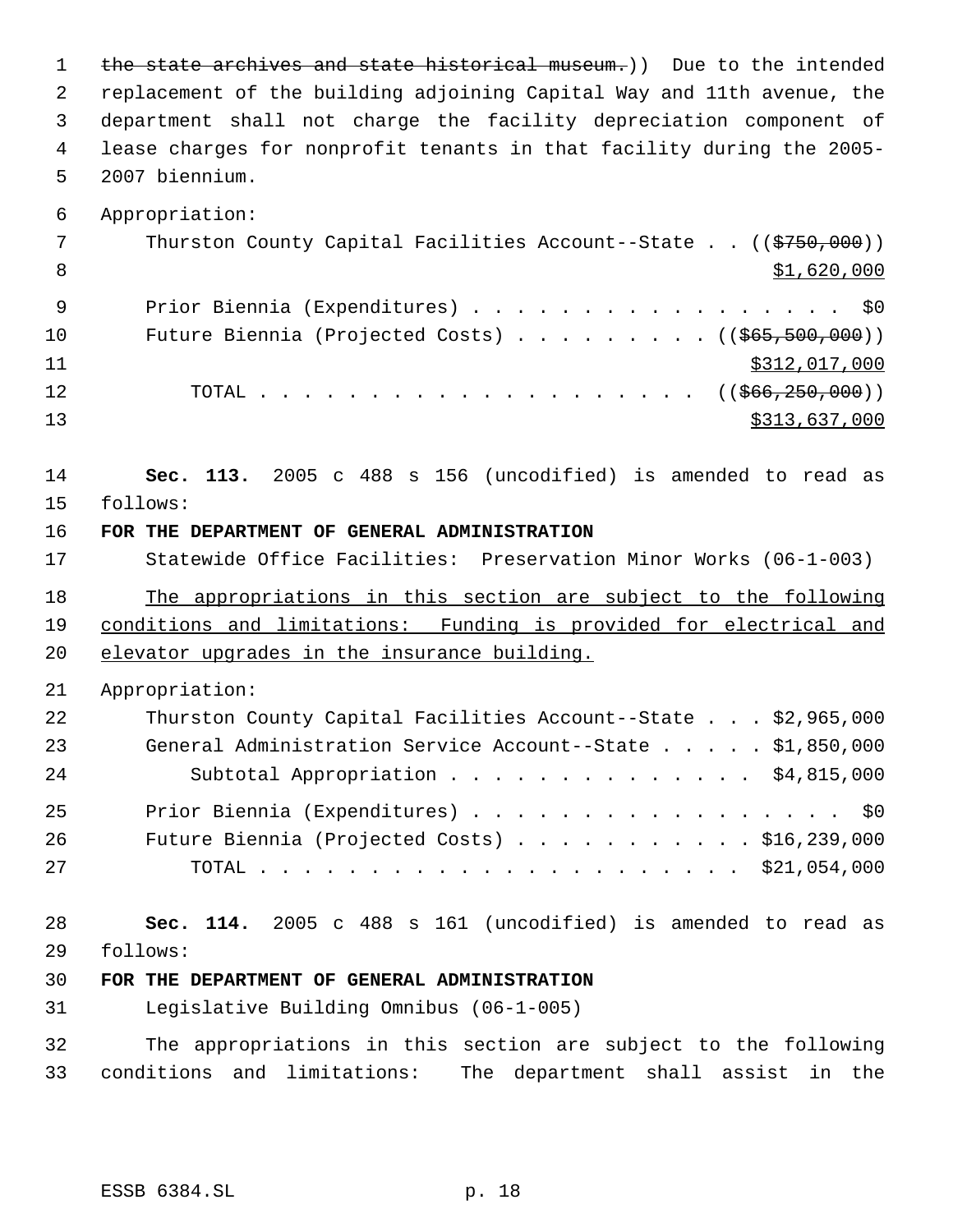relocation of the statute law committee offices from the legislative building to the Pritchard building. The vacated space is intended for additional offices for the house of representatives.

Appropriation:

| 5   | State Building Construction Account--State $((\frac{21}{100}, 000))$ |
|-----|----------------------------------------------------------------------|
| -6  | \$1,460,000                                                          |
|     | Thurston County Capital Facilities Account--State \$878,000          |
| 8   | Subtotal Appropriation $($ $($ \$1,978,000) $)$                      |
| - 9 | \$2,338,000                                                          |
| 10  | Prior Biennia (Expenditures) \$0                                     |
| 11  | Future Biennia (Projected Costs) \$0                                 |
| 12  |                                                                      |
| 13  | \$2,338,000                                                          |

 NEW SECTION. **Sec. 115.** A new section is added to 2005 c 488 (uncodified) to read as follows:

# **FOR THE DEPARTMENT OF GENERAL ADMINISTRATION**

Capital Campus Master Plan (06-2-001)

 The appropriation in this section is subject to the following conditions and limitations: The master plan shall include a review of the need for meeting space and training facilities to support state government in Thurston county. The review must compare existing facilities with other states' capitals with similar populations. The master plan must also consider the need for transportation access to the campus.

Appropriation:

| 26 | General Administration Services Account--State \$200,000 |
|----|----------------------------------------------------------|
| 27 | Prior Biennia (Expenditures) \$0                         |
| 28 | Future Biennia (Projected Costs) \$0                     |
| 29 |                                                          |

 *\*Sec. 116. 2005 c 488 s 162 (uncodified) is amended to read as follows:*

*FOR THE DEPARTMENT OF GENERAL ADMINISTRATION*

 *ADA Access Between Legislative, Cherberg, O'Brien, and Pritchard Buildings (06-1-951)*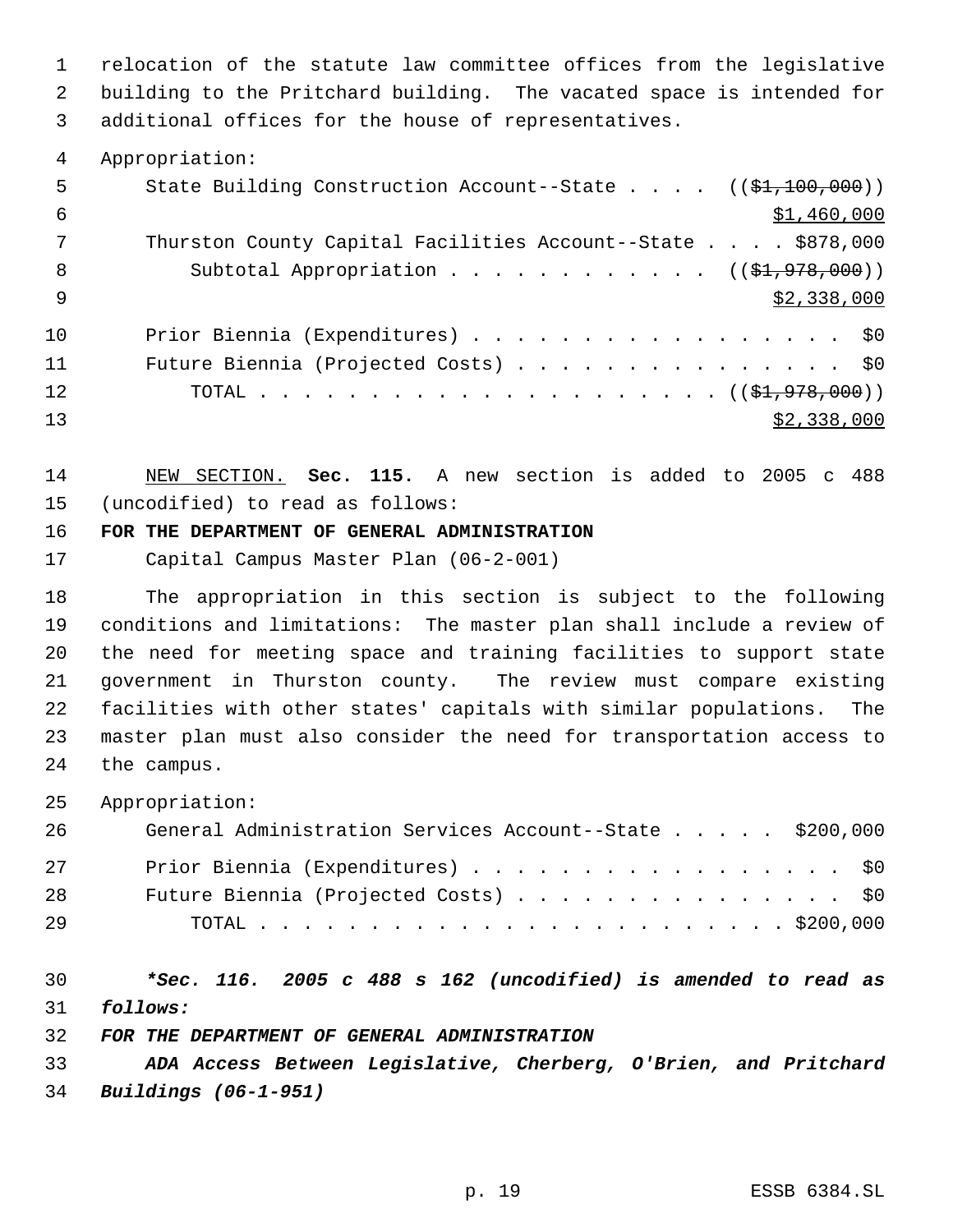| 1  | The appropriation in this section is subject to the following                          |
|----|----------------------------------------------------------------------------------------|
| 2  | conditions and limitations: The design and construction of the                         |
| 3  | Americans with Disabilities Act-compliant pathway to the Pritchard                     |
| 4  | building shall be included in the Pritchard predesign funded in section                |
| 5  | 111 of this act.                                                                       |
| 6  | Appropriation:                                                                         |
| 7  | State Building Construction Account--State \$1,349,000                                 |
| 8  | Prior Biennia (Expenditures)<br>\$0                                                    |
| 9  | \$0<br>Future Biennia (Projected Costs)                                                |
| 10 | $\cdots$ \$1,349,000<br>TOTAL.<br>*Sec. 116 was vetoed. See message at end of chapter. |
| 11 | NEW SECTION. Sec. 117. A new section is added to 2005 c 488                            |
| 12 | (uncodified) to read as follows:                                                       |
| 13 | WASHINGTON STATE PATROL                                                                |
| 14 | Vancouver Crime Lab - Phase $2(06-2-003)$                                              |
| 15 | Appropriation:                                                                         |
| 16 | \$2,940,000<br>State Building Construction Account--State                              |
| 17 | Prior Biennia (Expenditures) $\ldots$ \$9,947,000                                      |
| 18 | Future Biennia (Projected Costs)<br>\$0                                                |
| 19 | \$12,887,000                                                                           |
| 20 | 118. 2005 c 488 s 201 (uncodified) is amended to read as<br>Sec.                       |
| 21 | follows:                                                                               |
| 22 | FOR THE CRIMINAL JUSTICE TRAINING COMMISSION                                           |
| 23 | School Mapping (06-1-100)                                                              |
| 24 | The appropriations in this section $((\pm s))$ are subject to the                      |
| 25 | following conditions and limitations: ((The appropriation is provided                  |
| 26 | solely for the initial mapping of schools and production of software                   |
| 27 | and may not be used to supplant any local government's existing school                 |
| 28 | or other building mapping program that can transfer data to a statewide                |
| 29 | first responder building mapping information system.)) Mapping of                      |
| 30 | $((public - builtdings, - including))$ school buildings( $(\tau)$ ) shall be           |
| 31 | undertaken under standards adopted by the Washington association of                    |
| 32 | sheriffs and police chiefs mapping software standards as required by                   |
| 33 | RCW 36.28A.070.<br>The ((criminal justice training commission))                        |
| 34 | Mashington association of sheriffs and police chiefs shall work with                   |
| 35 | the office of the superintendent of public instruction to ensure school                |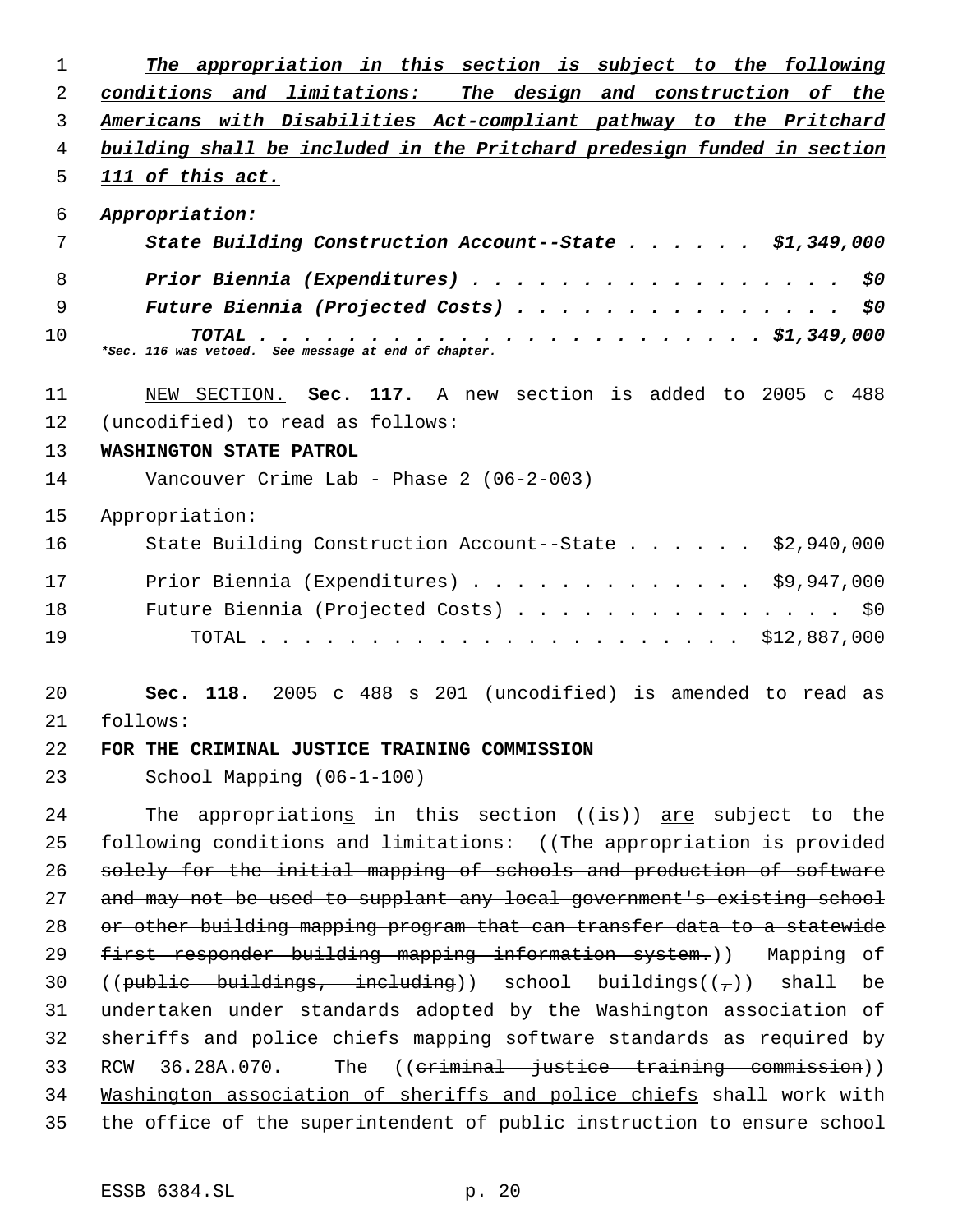mapping is part of newly constructed or renovated construction projects ((and shall develop policies and procedures to ensure efficient use and implementation of such procedures)). For school construction projects funded through the state board of education's state school construction assistance program during the 2005-2007 biennium, the Washington association of sheriffs and police chiefs shall prioritize the initial mapping or remapping of the state board of education's state school construction assistance program projects that are colocated with 9 schools funded by the appropriation in this section. Additionally, the Washington association of sheriffs and police chiefs shall develop policies and procedures to ensure efficient use and implementation of such procedures. 13 It is the intention of the legislature that the design of new and remodeled facilities incorporate mapping and remapping as needed. The Washington association of sheriffs and police chiefs will consult with the office of the superintendent of public instruction and 17 report to the fiscal committees of the legislature by September 1, 2006, on efficient and low-cost ways to maintain up-to-date maps. Appropriation: Education Construction Account--State . . . . . . . . . \$4,500,000 Common School Construction Account--State \$1,000,000 Subtotal Appropriation \$5,500,000 23 Prior Biennia (Expenditures) . . . . . . . . . . . . . . . . \$0 24 Future Biennia (Projected Costs) . . . . . . . . . . . . . . \$0 TOTAL . . . . . . . . . . . . . . . . . . . . . ((\$4,500,000))  $$5,500,000$  **Sec. 119.** 2005 c 488 s 206 (uncodified) is amended to read as follows: **FOR THE DEPARTMENT OF SOCIAL AND HEALTH SERVICES** Echo Glen Children's Center - Housing Units (00-1-041) Reappropriation: State Building Construction Account--State . . . . . . . \$500,000 Appropriation: 34 State Building Construction Account--State . . . . . \$5,800,000 Prior Biennia (Expenditures) . . . . . . . . . . . . . \$5,605,495 36 Future Biennia (Projected Costs) . . . . . . . . ((\$16,100,000))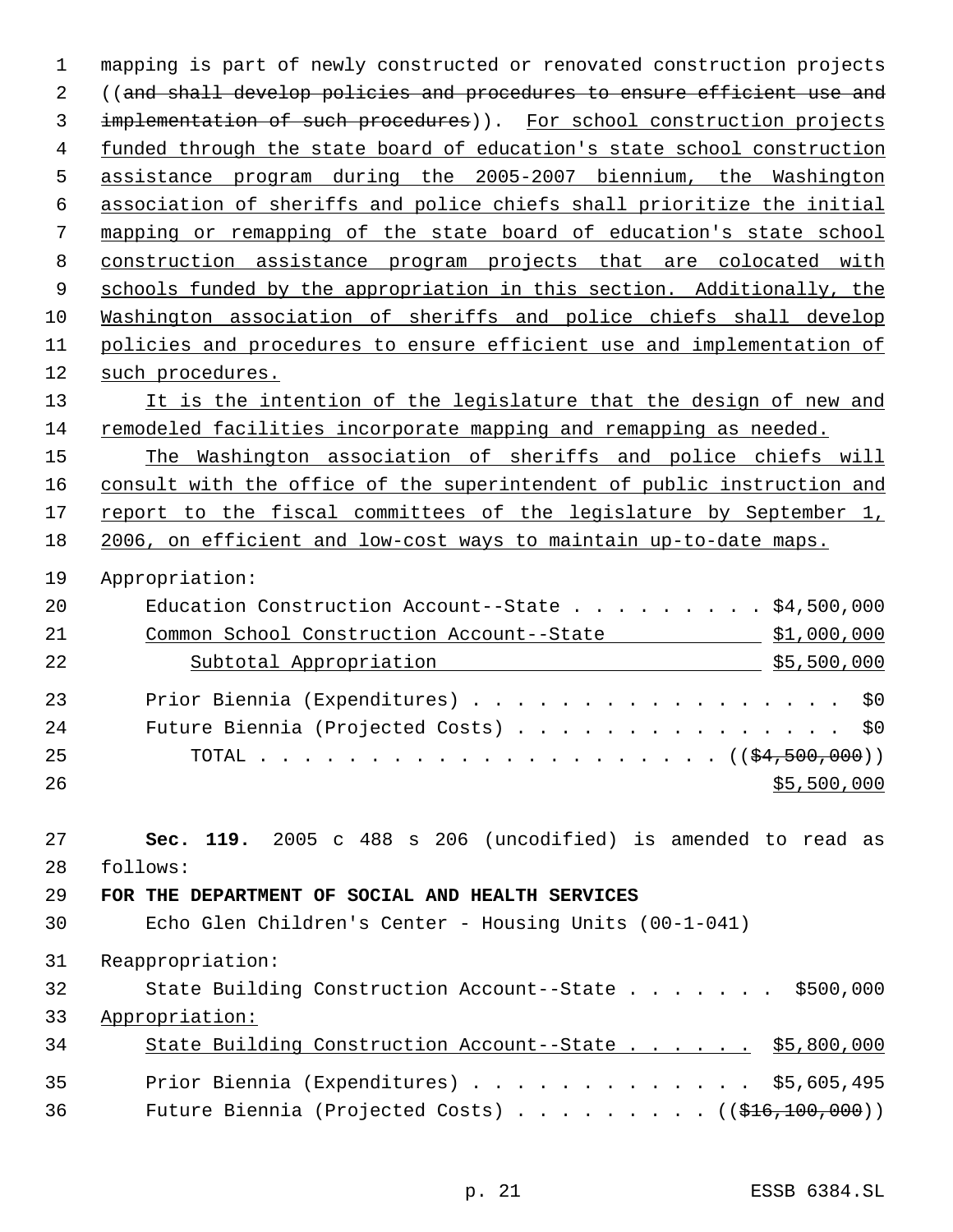$\frac{$10,300,000}{2}$  TOTAL . . . . . . . . . . . . . . . . . . . . . . \$22,205,495 NEW SECTION. **Sec. 120.** A new section is added to 2005 c 488 (uncodified) to read as follows: **FOR THE DEPARTMENT OF SOCIAL AND HEALTH SERVICES** Green Hill School: New Intensive Management Unit Building, and Health Center and Administration Building (06-2-202) Appropriation: 9 State Building Construction Account--State . . . . . \$1,250,000 10 Prior Biennia (Expenditures) . . . . . . . . . . . . . . . . \$0 Future Biennia (Projected Costs) . . . . . . . . . . . \$12,500,000 TOTAL . . . . . . . . . . . . . . . . . . . . . . \$13,750,000 NEW SECTION. **Sec. 121.** A new section is added to 2005 c 488 (uncodified) to read as follows: **FOR THE DEPARTMENT OF SOCIAL AND HEALTH SERVICES** Rainier School: Storm and Sewer Phase 3 (06-1-853) Appropriation: 18 State Building Construction Account--State . . . . . . \$100,000 Prior Biennia (Expenditures) . . . . . . . . . . . . . . . . . \$0 Future Biennia (Projected Costs) . . . . . . . . . . . . . . . \$0 TOTAL . . . . . . . . . . . . . . . . . . . . . . . . \$100,000 **Sec. 122.** 2005 c 488 s 238 (uncodified) is amended to read as follows: **FOR THE DEPARTMENT OF SOCIAL AND HEALTH SERVICES** Washington Information Network 2-1-1 (06-2-850) The appropriation in this section is subject to the following conditions and limitations: The department shall require the organizations to prepare a financing plan that specifies the full cost of implementing the system statewide including capital costs and operating costs by September 1, 2006. The financing plan shall identify appropriate sources of revenue to support full implementation and ongoing operational costs. Allowable uses of appropriated funds 33 include the purchase of software, equipment, programming, and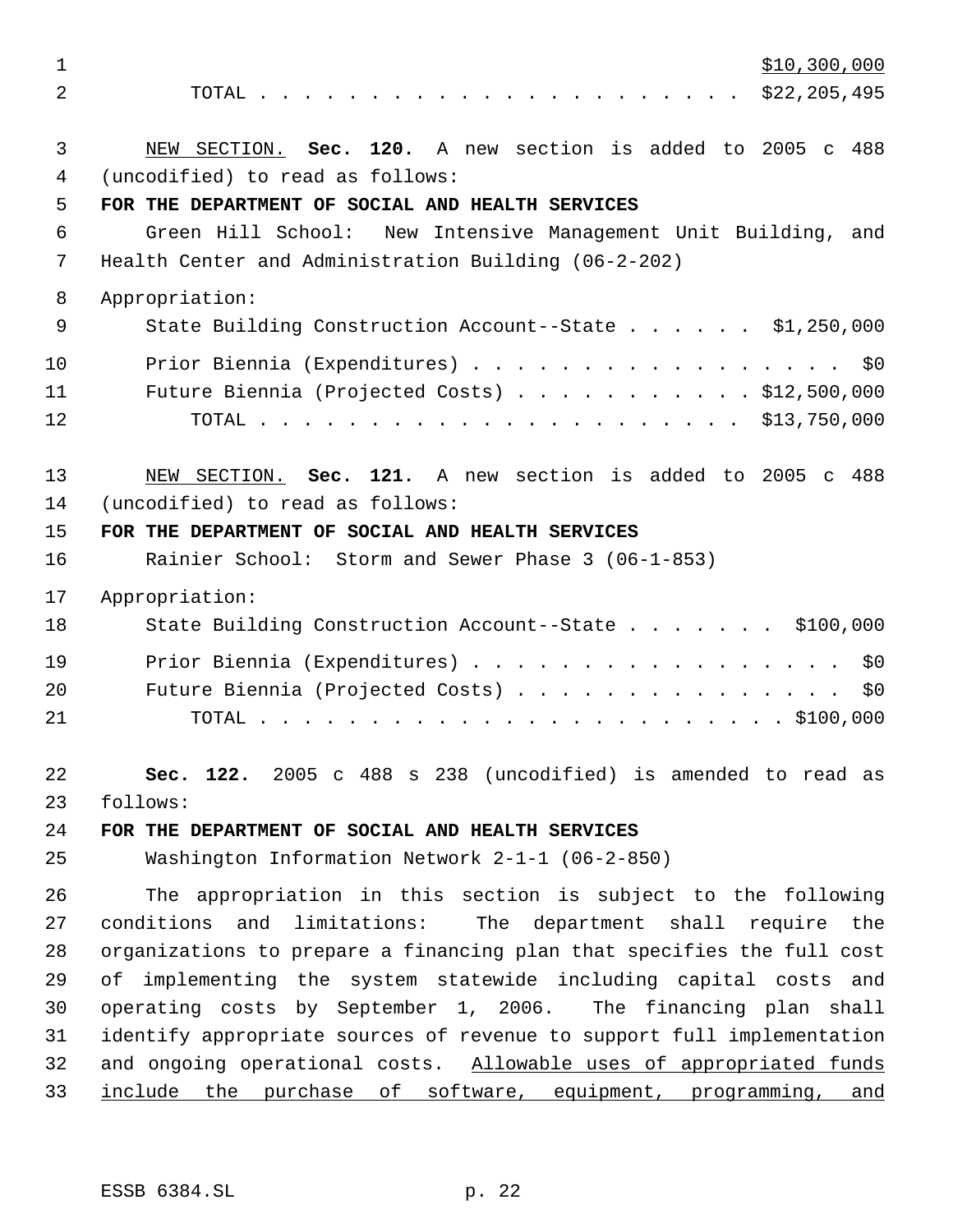improvements located in states adjacent to Washington and that support the 2-1-1 information network in Washington. Appropriation: State Building Construction Account--State . . . . . . \$1,000,000 Prior Biennia (Expenditures) . . . . . . . . . . . . . . . . . \$0 Future Biennia (Projected Costs) . . . . . . . . . . . . . . . \$0 TOTAL . . . . . . . . . . . . . . . . . . . . . . . \$1,000,000 NEW SECTION. **Sec. 123.** A new section is added to 2005 c 488 (uncodified) to read as follows: **FOR THE DEPARTMENT OF VETERANS AFFAIRS** Retsil Building 9 Renovation - Transient Program (06-1-008) Appropriation: General Fund--Federal . . . . . . . . . . . . . . . . . . \$318,000 14 State Building Construction Account--State . . . . . . \$171,000 Subtotal Appropriation . . . . . . . . . . . . . . . \$489,000 Prior Biennia (Expenditures) . . . . . . . . . . . . . . . . . \$0 Future Biennia (Projected Costs) . . . . . . . . . . . . . . . \$0 TOTAL . . . . . . . . . . . . . . . . . . . . . . . . \$489,000 **Sec. 124.** 2005 c 488 s 252 (uncodified) is amended to read as follows: **FOR THE DEPARTMENT OF CORRECTIONS** Coyote Ridge Corrections Center: Expansion (98-2-011) The appropriations in this section are subject to the following conditions and limitations: 25 (1) ((\$179,000,000)) The appropriation in this section is provided 26 solely to design and construct a  $((1,280))$  1,792 bed medium-security prison at Coyote Ridge corrections center in Connell. (2) The facility shall be a publicly-owned and operated facility. (3) The new facility shall include at least 512 hybrid-security beds that have a lower cost to construct than conventional medium security beds but still maintain a medium security perimeter. (4) Design of the facility shall incorporate efficiencies in administrative space and support services realized by sharing services within the region. The department shall examine other states' and private industry standard designs, and report on how efficiencies will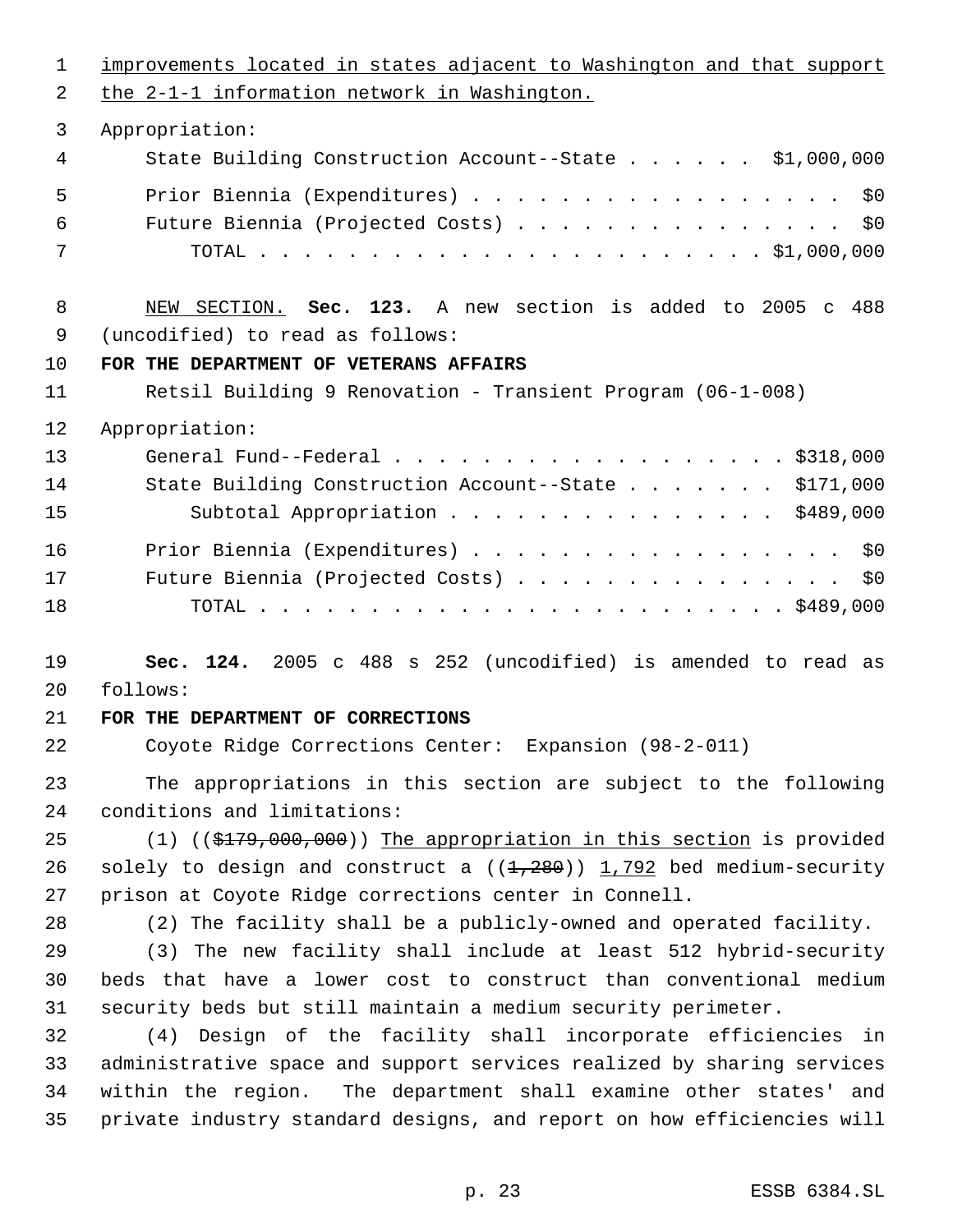be incorporated into the design of the facility to the office of financial management and to legislative fiscal staff not later than September 1, 2005. Nothing in this subsection requires the department to adopt design parameters that would endanger public safety or generate increased operating costs. (5) Once opened, a portion of the new facility shall be used to alleviate the crowded conditions in reception at the Washington corrections center in Shelton. Reappropriation: 10 State Building Construction Account--State . . . . . . \$921,140 Appropriation: 12 State Building Construction Account--State . . . ((\$179,000,000))  $\frac{$229,000,000}{2}$  Prior Biennia (Expenditures) . . . . . . . . . . . . . . \$986,347 15 Future Biennia (Projected Costs) . . . . . . . . . . . . . . \$0 16 TOTAL . . . . . . . . . . . . . . . . . ((<del>\$180,907,487</del>)) \$230,907,487 **Sec. 125.** 2005 c 488 s 255 (uncodified) is amended to read as follows: **FOR THE DEPARTMENT OF CORRECTIONS** Monroe Corrections Center: 100-Bed Management and Segregation Unit (00-2-008) Reappropriation: General Fund--Federal . . . . . . . . . . . . . . . . . . \$819,229 25 State Building Construction Account--State . . . . ((\$18,674,000))  $\frac{$17,747,000}{9}$ 27 Subtotal Reappropriation . . . . . . . . . . ((\$19,493,229)) \$18,566,229 Appropriation: 30 General Fund--Federal . . . . . . . . . . . . . . . . . . \$927,000 Prior Biennia (Expenditures) . . . . . . . . . . . . . \$19,944,803 Future Biennia (Projected Costs) . . . . . . . . . . . . . . . \$0 TOTAL . . . . . . . . . . . . . . . . . . . . . . \$39,438,032 **Sec. 126.** 2005 c 488 s 264 (uncodified) is amended to read as follows:

ESSB 6384.SL p. 24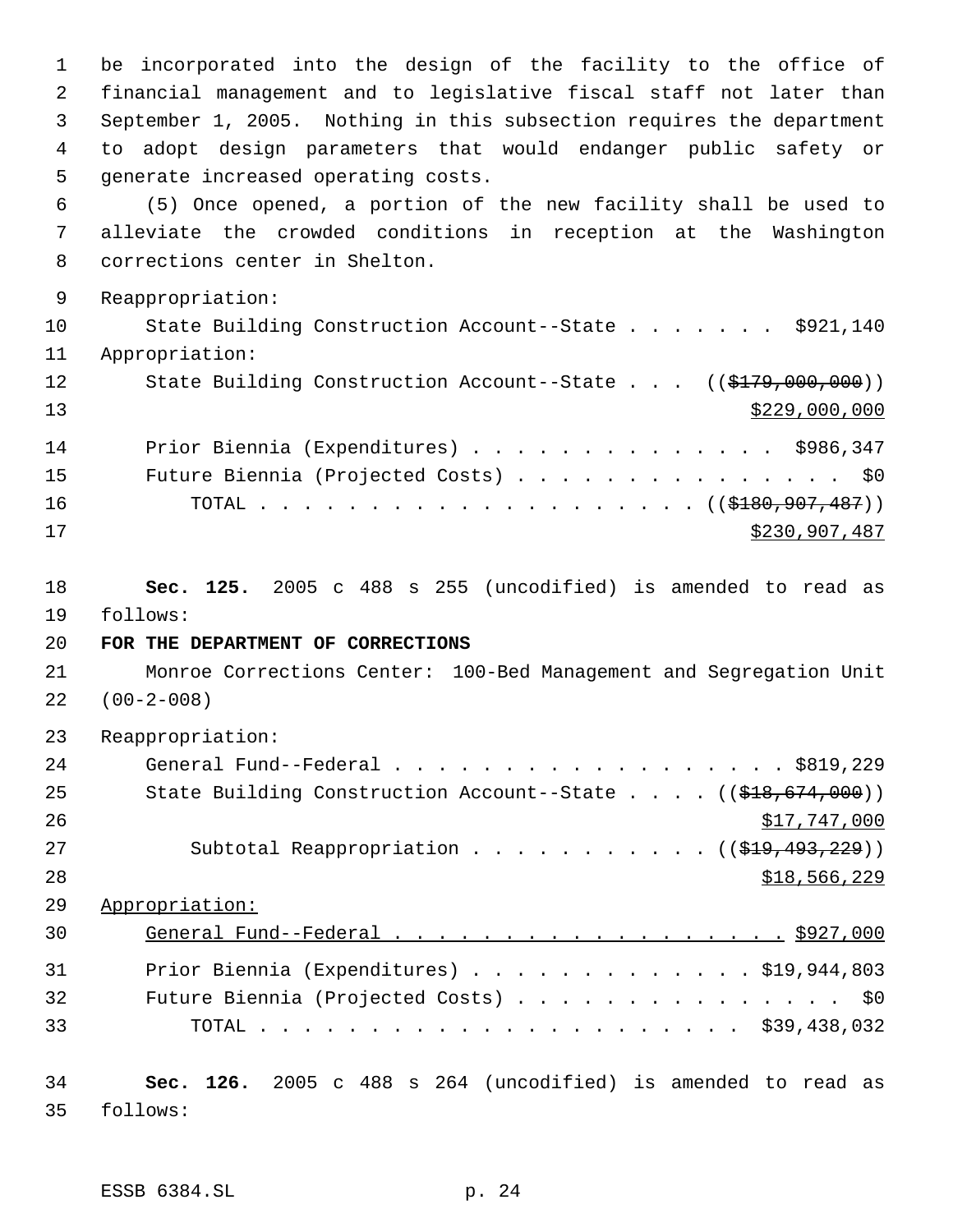| $\mathbf{1}$   | FOR THE DEPARTMENT OF CORRECTIONS                                       |
|----------------|-------------------------------------------------------------------------|
| 2              | Washington State Penitentiary: North Close Security Compound            |
| 3              | $(04 - 2 - 005)$                                                        |
| $\overline{4}$ | Reappropriation:                                                        |
| 5              | State Building Construction Account--State \$124,000,000                |
| 6              | Appropriation:                                                          |
| 7              | ((General Fund--Federal \$927,000))                                     |
| 8              | State Building Construction Account--State $($ $($ \$5,891,000))        |
| 9              | \$6,818,000                                                             |
| 10             | $((Subtotal Approximation \dots \dots \dots \dots \dots \ 56,818,000))$ |
| 11             | Prior Biennia (Expenditures) \$9,940,000                                |
| 12             | Future Biennia (Projected Costs) \$0                                    |
| 13             |                                                                         |
| 14             | NEW SECTION. Sec. 127. A new section is added to 2005 c 488             |
| 15             | (uncodified) to read as follows:                                        |
| 16             | FOR THE DEPARTMENT OF CORRECTIONS                                       |
| 17             | Washington State Penitentiary: Replace Correctional Industry Roof       |
| 18             | $(06-1-023)$                                                            |
| 19             | Appropriation:                                                          |
| 20             | State Building Construction Account--State \$1,553,000                  |
| 21             | Charitable, Educational, Penal, and Reformatory                         |
| 22             | Institutions Account--State \$1,898,000                                 |
| 23             | Subtotal Appropriation \$3,451,000                                      |
| 24             | Prior Biennia (Expenditures) \$0                                        |
| 25             | Future Biennia (Projected Costs) \$0                                    |
| 26             |                                                                         |
| 27             | NEW SECTION. Sec. 128. A new section is added to 2005 c 488             |
| 28             | (uncodified) to read as follows:                                        |
| 29             | FOR THE DEPARTMENT OF CORRECTIONS                                       |
| 30             | Cedar Creek Corrections Center: 100 Bed Expansion (06-2-851)            |
| 31             | The appropriation in this section is subject to the following           |
| 32             | conditions and limitations: The appropriation in this section is        |
| 33             | provided solely for implementation of penalties for driving under the   |
| 34             | influence of intoxicating liquor or any drug authorized in chapter      |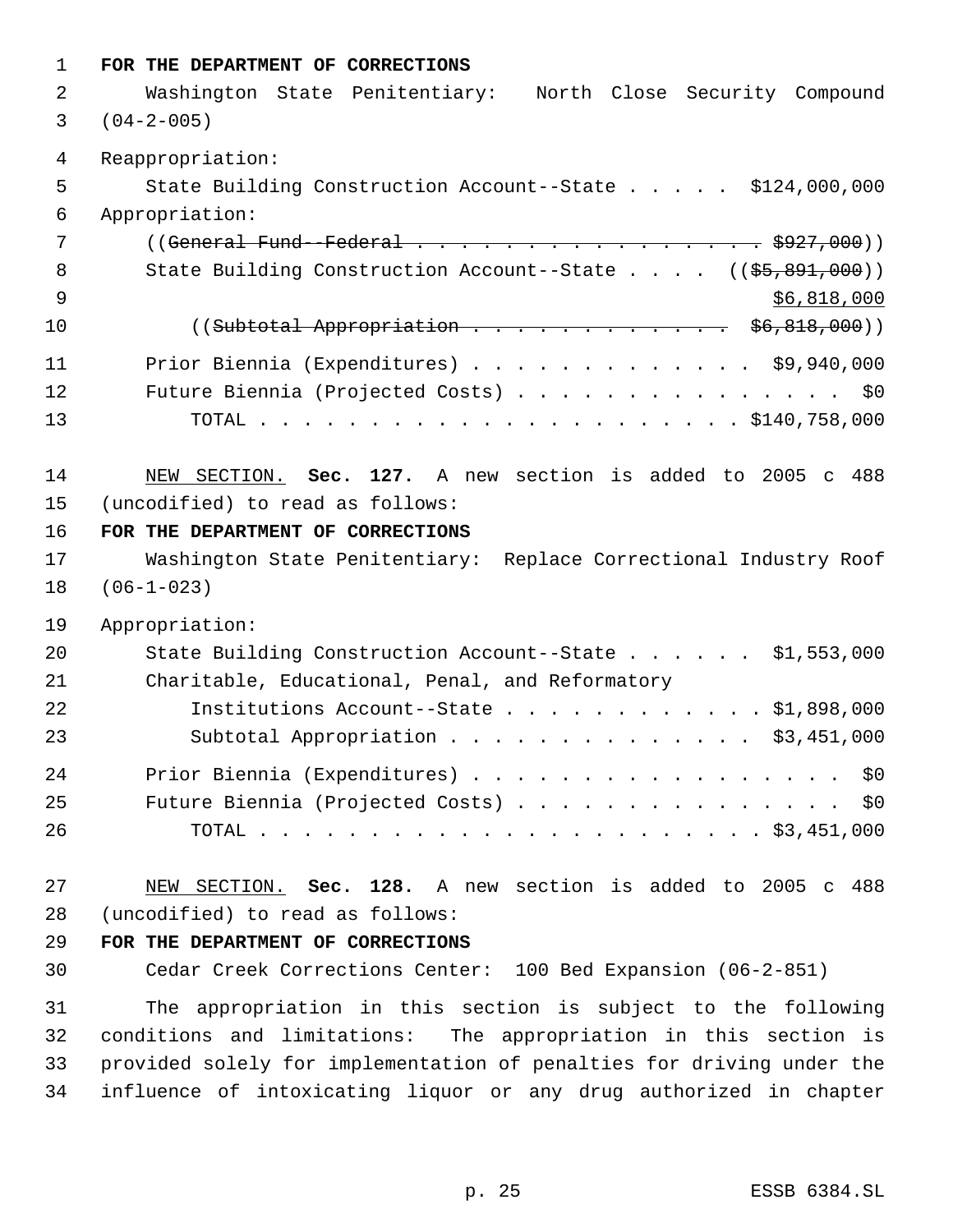. . . (House Bill No. 3317), Laws of 2006. If the bill is not enacted by June 30, 2006, the amounts in this section shall lapse.

Appropriation:

| 4 | State Building Construction Account--State \$6,228,500 |
|---|--------------------------------------------------------|
| 5 | Prior Biennia (Expenditures) \$0                       |
| 6 | Future Biennia (Projected Costs) \$0                   |
| 7 |                                                        |

 NEW SECTION. **Sec. 129.** A new section is added to 2005 c 488 (uncodified) to read as follows:

### **FOR THE DEPARTMENT OF CORRECTIONS**

Larch Corrections Center: 80 Bed Expansion (06-2-852)

 The appropriation in this section is subject to the following conditions and limitations: The appropriation in this section is provided solely for implementation of penalties for driving under the influence of intoxicating liquor or any drug authorized in chapter . . . (House Bill No. 3317), Laws of 2006. If the bill is not enacted by June 30, 2006, the amounts in this section shall lapse.

Appropriation:

| 19 | State Building Construction Account--State \$3,071,500 |
|----|--------------------------------------------------------|
| 20 | Prior Biennia (Expenditures) \$0                       |
| 21 | Future Biennia (Projected Costs) \$0                   |
| 22 |                                                        |

 **Sec. 130.** 2005 c 488 s 287 (uncodified) is amended to read as follows:

### **FOR THE EMPLOYMENT SECURITY DEPARTMENT**

Employment Resource Center (05-2-001)

 The reappropriation in this section is subject to the following conditions and limitations: The reappropriation is provided solely ((to)) for services and activities including the purchase and 30 ((install)) installation of state of the art equipment for a 40,000 square foot facility supporting work force development programs using funds available to the state in section 903(d) of the Social Security Act (Reed act).

Reappropriation: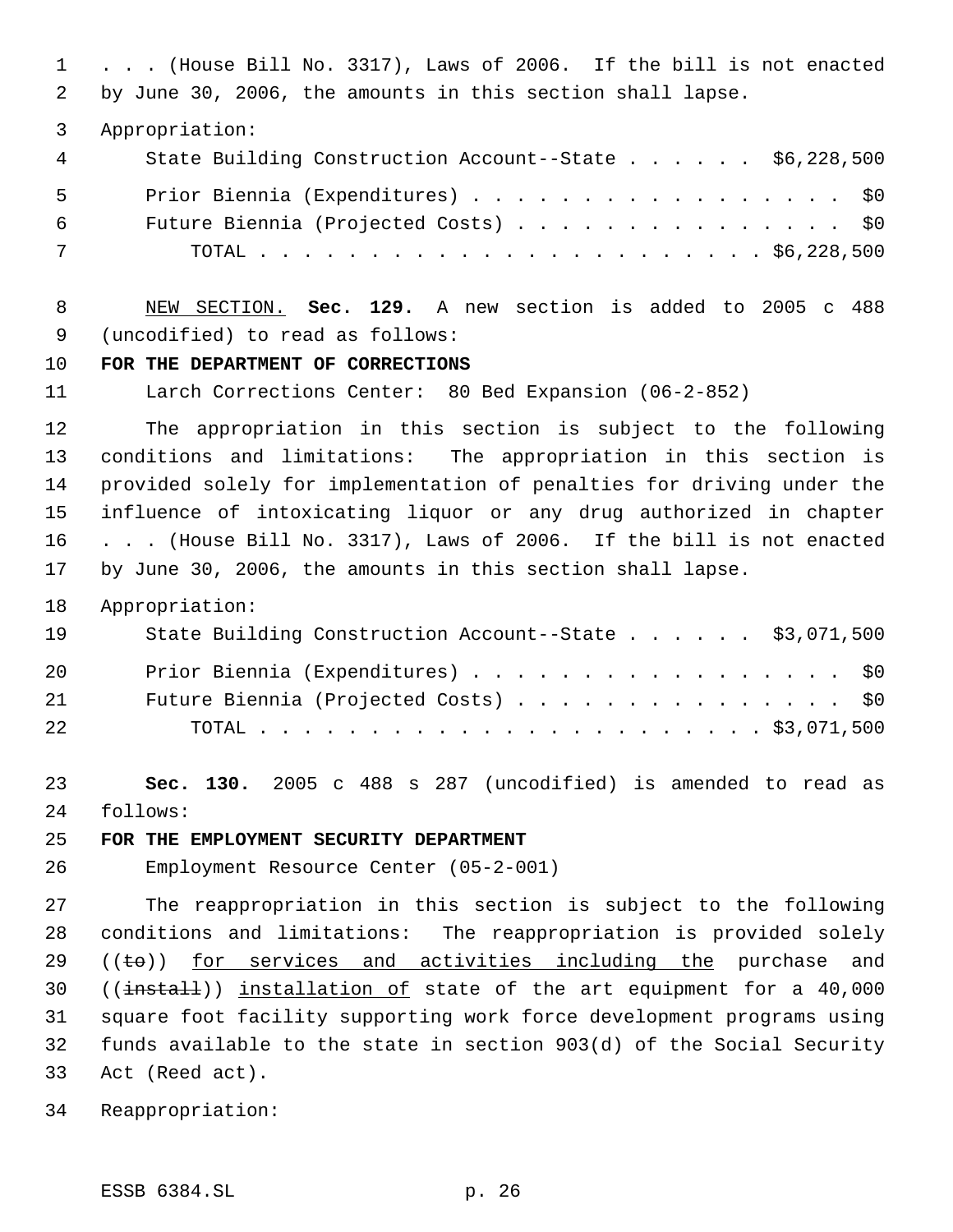|                | Unemployment Compensation Administration |
|----------------|------------------------------------------|
|                | Account--Federal \$6,000,000             |
| $\overline{3}$ | Prior Biennia (Expenditures) \$0         |
| 4              | Future Biennia (Projected Costs) \$0     |
| 5              |                                          |

 **Sec. 131.** 2005 c 488 s 323 (uncodified) is amended to read as follows:

### **FOR THE DEPARTMENT OF ECOLOGY**

Centennial Clean Water Program (06-4-007)

 The appropriations in this section are subject to the following conditions and limitations:

 (1) Up to \$10,000,000 of the state building construction account-- state appropriation is provided for the extended grant payment to Spokane for the Spokane-Rathdrum Prairie aquifer.

 (2) \$5,000,000 of the state building construction account--state appropriation is provided solely for water quality grants for hardship communities with a population of less than 5,000. The department shall give priority consideration to: (a) Communities subject to a regulatory order from the department of ecology for noncompliance with water quality rules; (b) projects for which design work has been completed; and (c) projects with a local match from reasonable water quality rates and charges.

 (3) \$1,000,000 of the state building construction account--state appropriation is provided solely to design appropriate wastewater treatment facilities to serve the Hoodsport to Skokomish reservation areas of Hood Canal. The exact facilities will be based upon the recommendations from an analysis of wastewater management options for the Hoodsport to Skokomish river currently being undertaken by Mason county.

 (4) \$750,000 of the state building construction account--state appropriation is provided solely for assistance in management and clean up activities at Long Lake in Kitsap county and \$50,000 of the state building construction account--state appropriation is provided solely for assistance in cleaning up Wapato Lake in Pierce county. The assistance is contingent on the lake communities adopting a lake management plan that meets the department's requirement.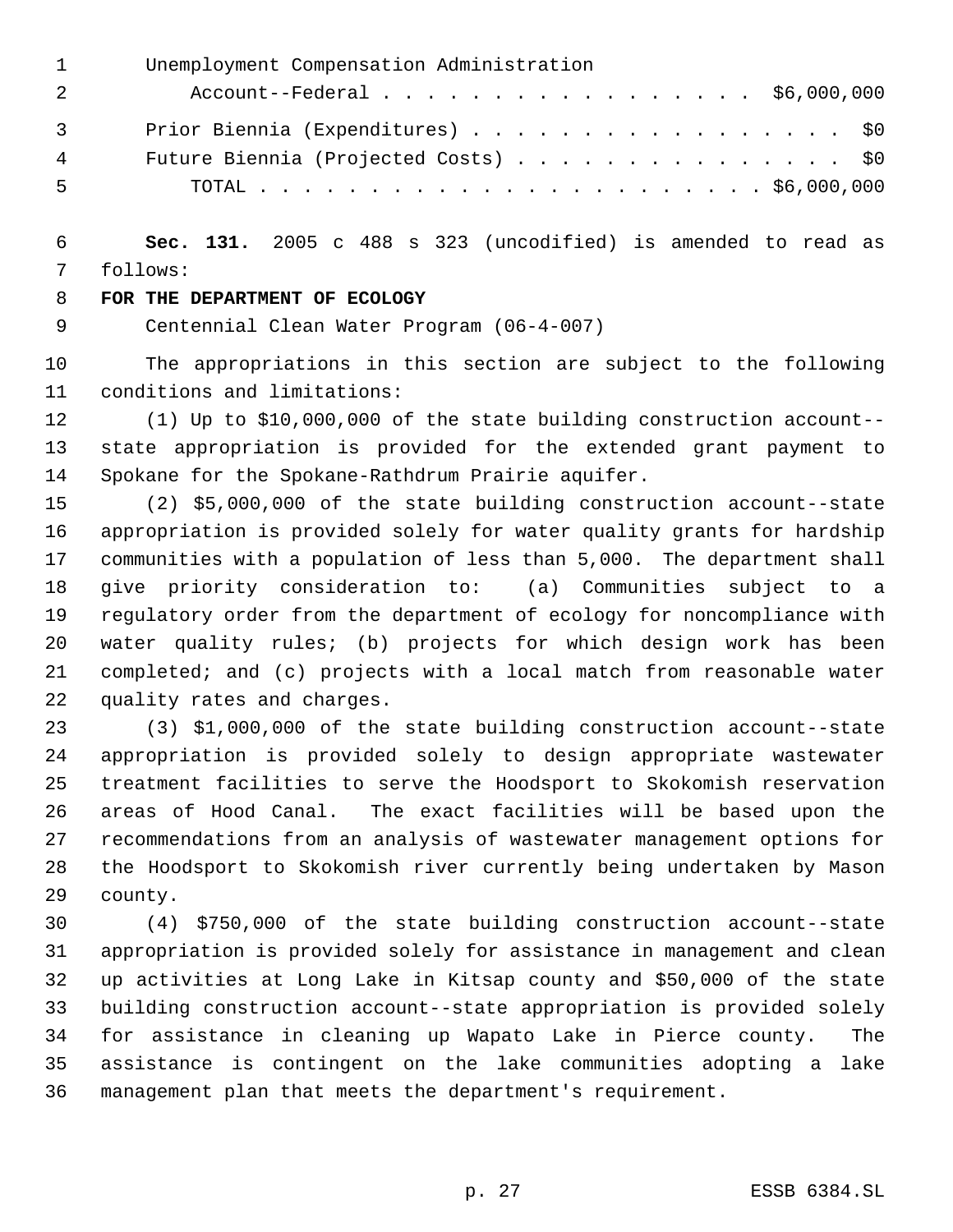(5) \$320,000 of the water quality account--state appropriation is provided solely to Mason county to develop a septic system data base and identify failing septic systems in Hood Canal.

 (6) \$70,000 of the water quality account--state appropriation is provided solely to Kitsap county for surveys of septic systems in Hood Canal.

 (7) \$70,000 of the water quality account--state appropriation is provided solely to Jefferson county for surveys of septic systems in Hood Canal.

 (8) Up to \$1,500,000 of the water quality account--state appropriation is for grants for on-site sewage replacement. This appropriation may be used to: (a) Establish new or expand existing 13 on-site sewage repair and replacement loan or grant programs by county governments or tribes; or (b) develop a pilot program to administer an 15 on-site sewage repair and replacement loan program through a qualified private or nonprofit lending institution. This appropriation must be used in conjunction with the water pollution control revolving account--state appropriation in section 135 of this act provided for this purpose. Of this amount, up to \$1,000,000 may be used to help financially distressed homeowners repair and replace failing on-site sewage systems, and up to \$500,000 may be used to help local governments plan, implement, and administer the local loan fund assistance programs. The total overall local government and tribal administration costs may not exceed seven percent of the total statewide grant and loan on-site program. The department must report on the use of these funds to the Puget Sound water quality action team as part of its activities under the 2005-2007 Puget Sound conservation 28 and recovery plan.

 (9) \$3,500,000 of the state toxics control account--state appropriation is provided solely for wastewater treatment upgrades at Twanoh, Dosewallips, Fort Casey, Fort Ebey, Birch Bay, and Sequim Bay state parks.

 (10) \$600,000 of the state building construction account--state appropriation is provided solely for the community of Klickitat to supplement other local, state, and federal funds for wastewater treatment facility construction. Klickitat will not be required to accept a state revolving loan as a match to the grant.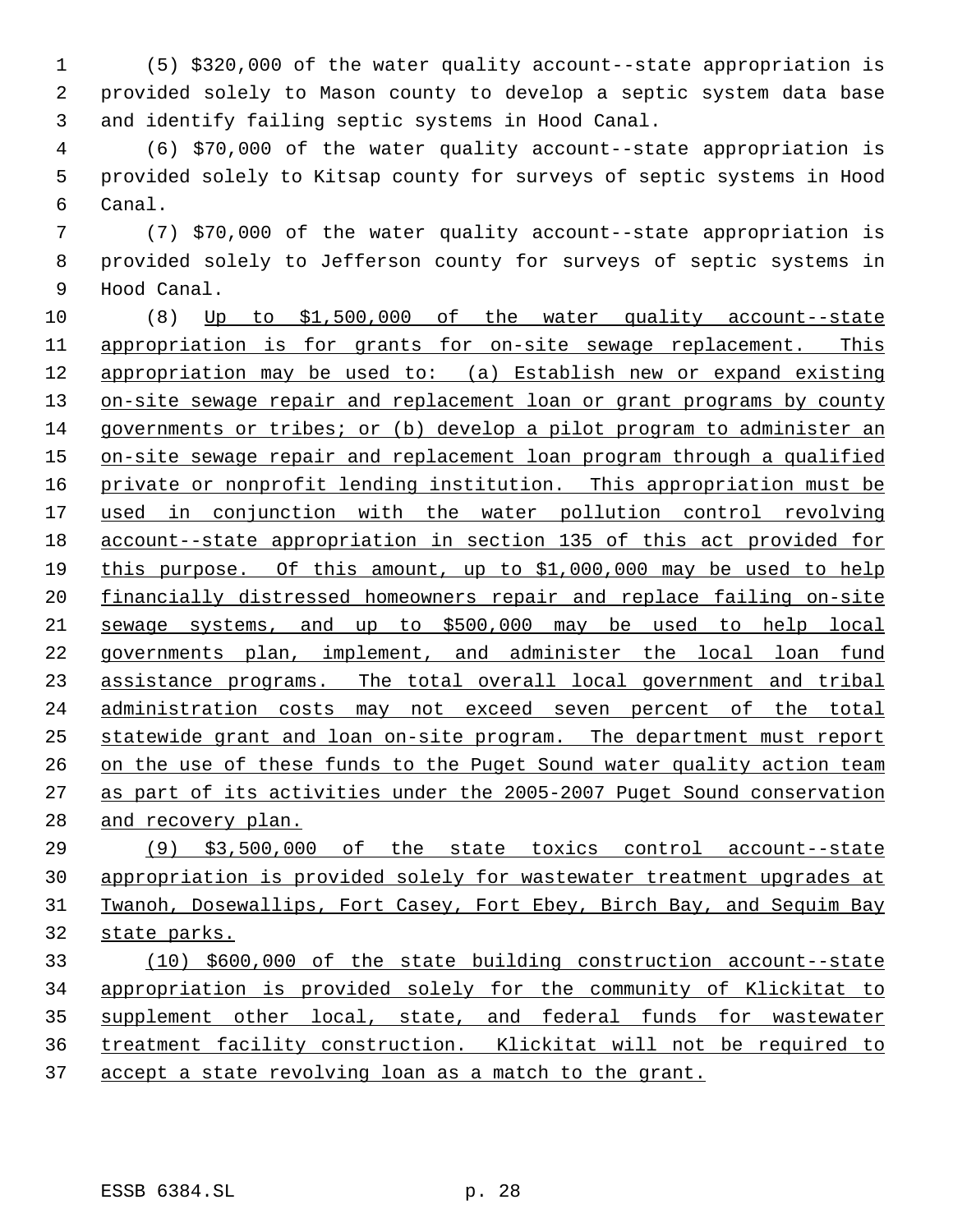| 1  | $(11)$ \$1,250,000<br>$\circ$ f<br>the state toxics control account--state |
|----|----------------------------------------------------------------------------|
| 2  | appropriation is provided solely for accelerating toxic cleanup in the     |
| 3  | Spokane area.                                                              |
| 4  | (12) \$1,500,000 of the state building construction account--state         |
| 5  | appropriation is provided solely for the city of Carnation wastewater      |
| 6  | treatment system construction.                                             |
| 7  | (13) \$1,150,000 of the state building construction account--state         |
| 8  | appropriation is provided solely for activities required to determine      |
| 9  | the total daily maximum load (TMDLs) for the Spokane river.                |
| 10 | $(14)$ The remaining appropriation in this section is provided for         |
| 11 | statewide water quality implementation and planning grants and loans.      |
| 12 | Appropriation:                                                             |
| 13 | State Building Construction Account--State $((\frac{20}{720}, 000, 000))$  |
| 14 | \$23, 250, 000                                                             |
| 15 | Water Quality Account--State<br>$((\frac{27}{27}, 500, 000))$              |
| 16 | \$9,000,000                                                                |
| 17 | State Toxics Control Account--State<br>((\$10,500,000))                    |
| 18 | \$15,250,000                                                               |
| 19 | Subtotal Appropriation $($ $($ $\frac{238}{100},000,000)$                  |
| 20 | \$47,500,000                                                               |
| 21 | Prior Biennia (Expenditures)<br>\$0                                        |
| 22 | Future Biennia (Projected Costs) \$211,808,000                             |
| 23 |                                                                            |
| 24 | \$259,308,000                                                              |
|    |                                                                            |
| 25 | Sec. 132. 2005 c 488 s 324 (uncodified) is amended to read as              |
| 26 | follows:                                                                   |
| 27 | FOR THE DEPARTMENT OF ECOLOGY                                              |
| 28 | State Drought Preparedness (05-4-009)                                      |
| 29 | The reappropriation in this section is subject to the following            |
| 30 | conditions and limitations:                                                |
| 31 | (1) The reappropriation in this section is provided solely for             |
| 32 | response to the statewide drought that was declared pursuant to chapter    |
| 33 | The department of ecology may provide funding or<br>43.83B RCW.            |
| 34 | compensation for purchase or lease of water rights and to public bodies    |
| 35 | as defined in RCW 43.83B.050 in connection with projects and measures      |
|    |                                                                            |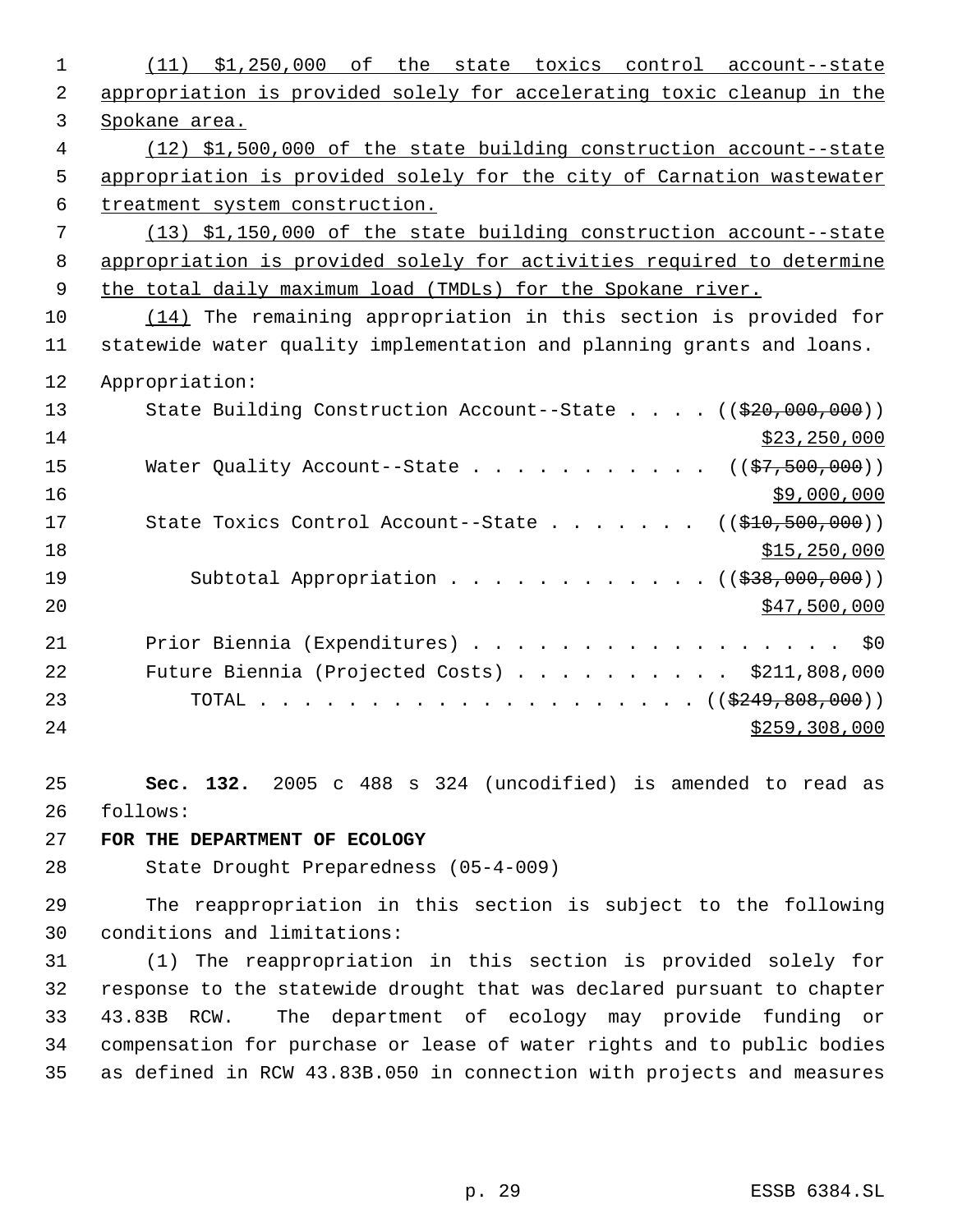designed to alleviate drought conditions which may affect: Public health and safety; drinking water supplies; agricultural activities; or fish and wildlife survival.

 (2) Projects or measures for which funding or compensation will be provided must be connected with a water system, water source, or water body which is receiving, or has been projected to receive, less than seventy-five percent of normal water supply, as the result of natural drought conditions. This reduction in water supply must be such that it is causing, or will cause, undue hardship for the entities or fish or wildlife depending on the water supply. General criteria for guidelines to be established by the department of ecology for distribution of funds must include: A balanced and equitable distribution of the funds among the different sectors affected by 14 drought; a funding process that ensures funds are available for drought impacts that arise both early and later during the course of the 16 drought; and preference for projects that leverage other federal and local funds.

 (3) Up to \$1,500,000 of the reappropriation in this section is provided to the Roza irrigation district for the purchase or lease of water rights.

 (4) \$150,000 of the reappropriation in this section is provided solely to support the development and demonstration of water management measures in the Walla Walla Basin that improve and protect instream 24 flow and water quality, and which also help sustain agricultural and 25 economic vitality. The director of the department shall report to the legislature by December 31, 2006, with any findings, conclusions, and 27 recommendations regarding such water management measures.

 (5) \$50,000 of the reappropriation in this section is provided solely to Chelan county to assess the feasibility of storing water in Campbell creek canyon to supplement instream flows in Peshastin creek, as part of the Peshastin irrigation district.

 (6) \$100,000 of the reappropriation in this section is provided solely for a study of ground water and other issues related to drought in the Quilcene watershed.

Reappropriation:

| 36 |  | State Drought Preparedness Account--State $($ $($ \$8,200,000)) |  |  |  |  |  |  |             |
|----|--|-----------------------------------------------------------------|--|--|--|--|--|--|-------------|
| 37 |  |                                                                 |  |  |  |  |  |  | \$7,330,000 |
| 38 |  | Prior Biennia (Expenditures) \$0                                |  |  |  |  |  |  |             |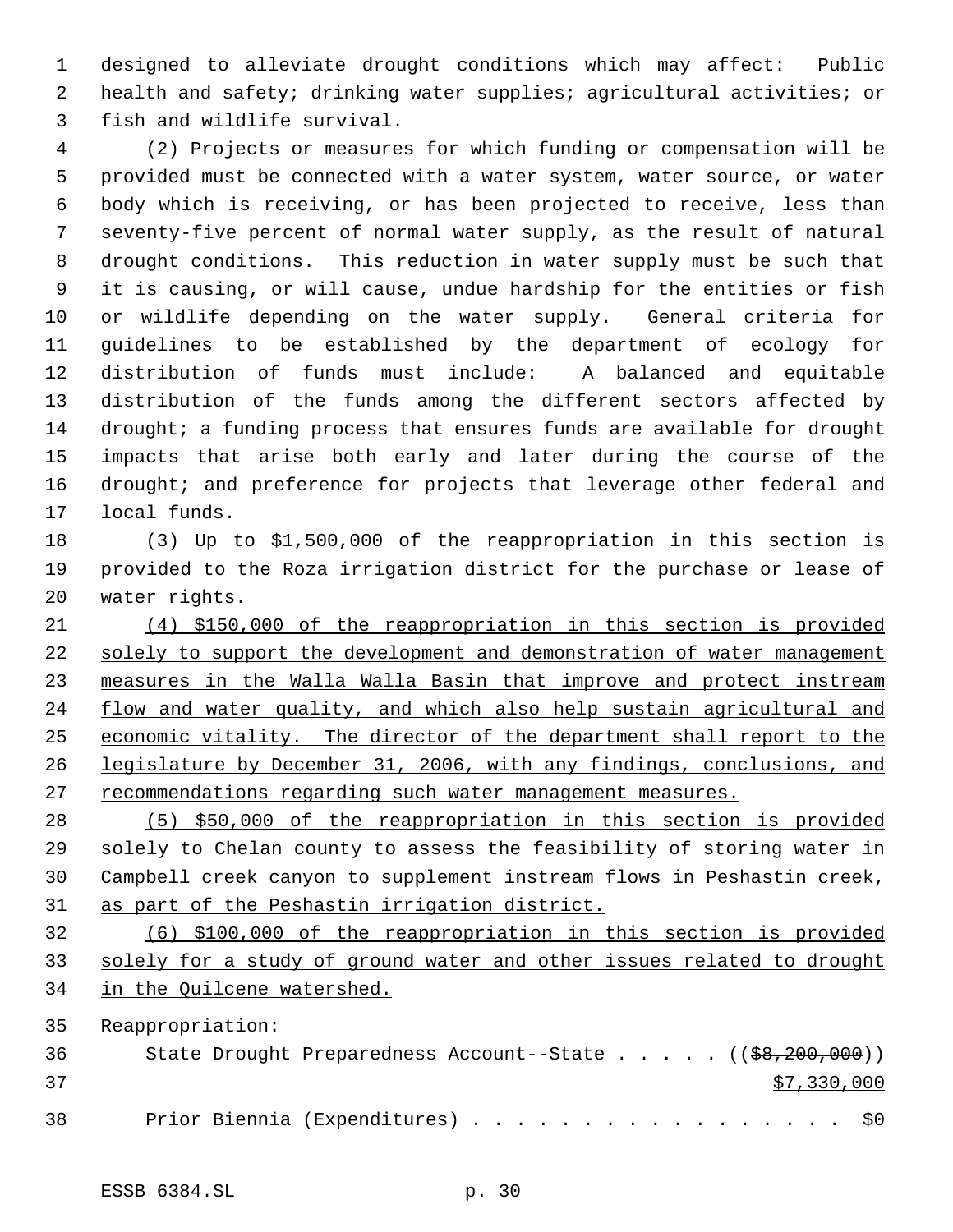| $\mathbf{1}$ | Future Biennia (Projected Costs) \$0                                                                                                                                                                                                                                                                                               |
|--------------|------------------------------------------------------------------------------------------------------------------------------------------------------------------------------------------------------------------------------------------------------------------------------------------------------------------------------------|
|              | $\overline{a}$ and $\overline{a}$ and $\overline{a}$ and $\overline{a}$ and $\overline{a}$ and $\overline{a}$ and $\overline{a}$ and $\overline{a}$ and $\overline{a}$ and $\overline{a}$ and $\overline{a}$ and $\overline{a}$ and $\overline{a}$ and $\overline{a}$ and $\overline{a}$ and $\overline{a}$ and $\overline{a}$ and |
|              | \$7,330,000                                                                                                                                                                                                                                                                                                                        |

 **Sec. 133.** 2005 c 488 s 325 (uncodified) is amended to read as follows:

#### **FOR THE DEPARTMENT OF ECOLOGY**

Local Toxics Grants for Clean up and Prevention (06-4-008)

 The appropriation in this section is subject to the following conditions and limitations:

 (1) \$4,000,000 of the appropriation is provided solely for grants to local governments for local projects that implement the state "never waste" plan. Grant funds will emphasize additional organics composting and conversion, green building, and moderate risk waste projects described in the plan. Of this amount, up to \$1,600,000 may be used for one-time funding for auto switch recycling consistent with the memorandum of agreement being finalized with the auto recyclers association.

 (2) \$2,000,000 of the appropriation is provided for emission reduction projects for local governments to retrofit public sector diesel engines with exhaust emission control devices or to make other modifications or operational changes, including cleaner fuels, to allow public sector fleets to reduce their emissions.

 (3) \$3,000,000 of the appropriation is provided solely for grants to local governments needing assistance in complying with the new phase II storm water permit requirements. Of this amount, \$300,000 is provided solely for Mason county to prepare storm water management plans for Belfair and Hoodsport consistent with the storm water program in the Puget Sound conservation and recovery plan.

29 (4) ((\$60,000,000)) \$70,900,000 of the appropriation is provided solely for remedial action grants. Of this amount, \$1,000,000 is provided to the town of Warden to respond to contamination of their existing water system.

 (5) From within this appropriation, the department shall prepare an online guide to help small businesses and homeowners learn what to do if they discover toxic wastes on their property. The guide shall provide information about local resources for clean up and disposal of toxic wastes.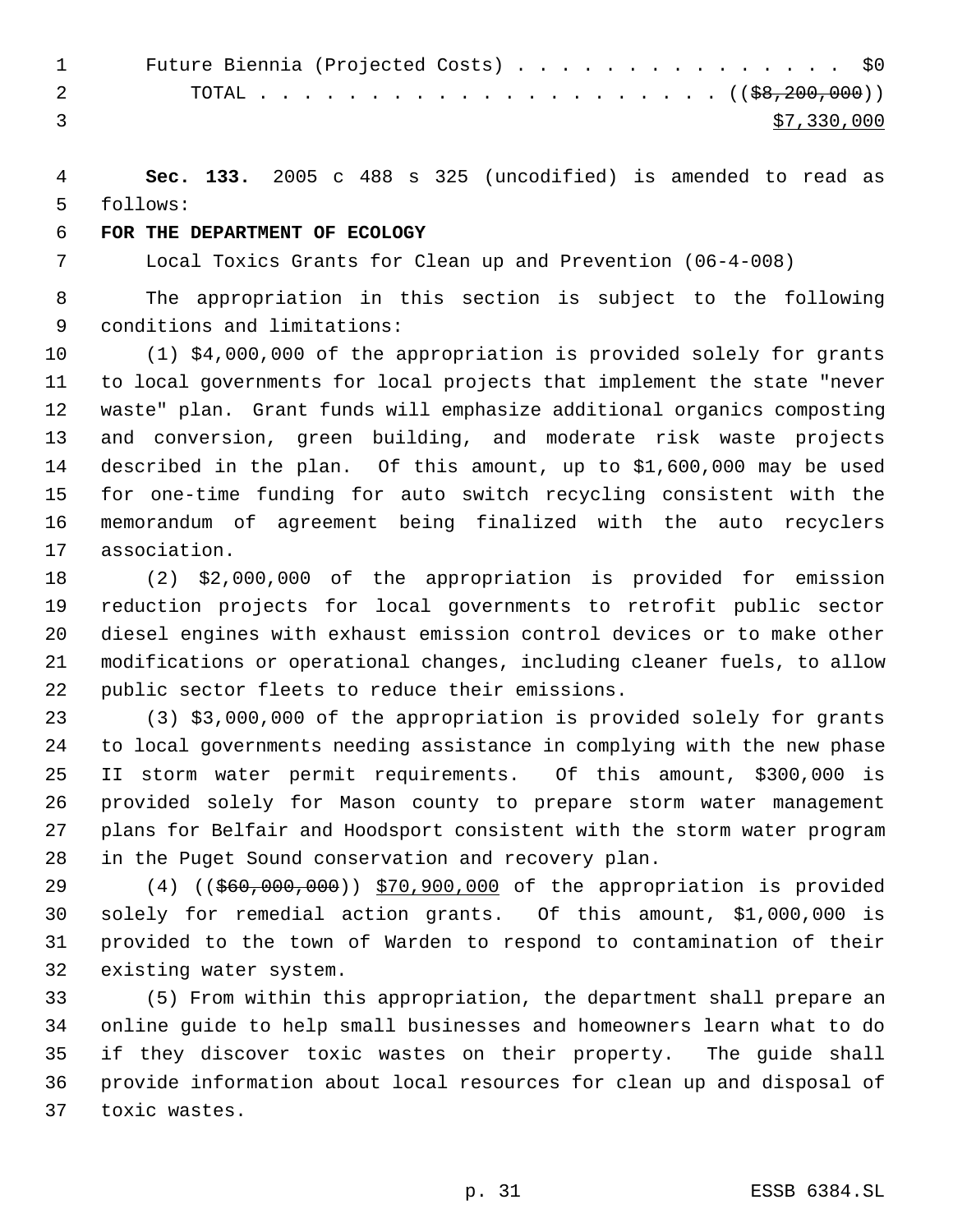| $\mathbf 1$    | \$8,000,000 of the appropriation is provided solely for<br>(6)         |
|----------------|------------------------------------------------------------------------|
| 2              | coordinated prevention grants provided to local governments for local  |
| 3              | government solid and hazardous waste planning, household and small     |
| 4              | business hazardous waste collection and disposal, recycling capital    |
| 5              | purchases and program development, and local solid waste enforcement.  |
| 6              | Appropriation:                                                         |
| 7              | Local Toxics Control Account--State ( $(\frac{280,000,000)}$ )         |
| 8              | \$98,900,000                                                           |
| $\overline{9}$ | Prior Biennia (Expenditures) \$45,000,000                              |
| 10             | Future Biennia (Projected Costs) \$180,000,000                         |
| 11             | TOTAL ( $(\frac{2315}{600}, 000)$ )                                    |
| 12             | \$323,900,000                                                          |
| 13             | Sec. 134. 2005 c 488 s 327 (uncodified) is amended to read as          |
| 14             | follows:                                                               |
| 15             | FOR THE DEPARTMENT OF ECOLOGY                                          |
| 16             | Safe Soil Remediation and Awareness Projects (06-2-001)                |
| 17             | The appropriation in this section is subject to the following          |
| 18             | conditions and limitations: \$700,000 of the appropriation is provided |
| 19             | solely to continue clean up of the Everett Asarco residential area.    |
| 20             |                                                                        |
|                | Appropriation:                                                         |
| 21             | State Toxics Control Account--State $($ $($ \$2,000,000) $)$           |
| 22             | \$5,000,000                                                            |
|                |                                                                        |
|                | Prior Biennia (Expenditures) \$0                                       |
| 24             | Future Biennia (Projected Costs) \$0                                   |
| 25             |                                                                        |
| 26             | \$5,000,000                                                            |
| 27             | Sec. 135. 2005 c 488 s 329 (uncodified) is amended to read as          |
| 28             | follows:                                                               |
| 29             | FOR THE DEPARTMENT OF ECOLOGY                                          |
| 23<br>30       | Water Pollution Control Revolving Account (06-4-002)                   |
| 31             | The appropriations in this section are subject to the following        |
| 32             | conditions and limitations:                                            |
| 33             | (1) The department shall give priority loan funding consideration      |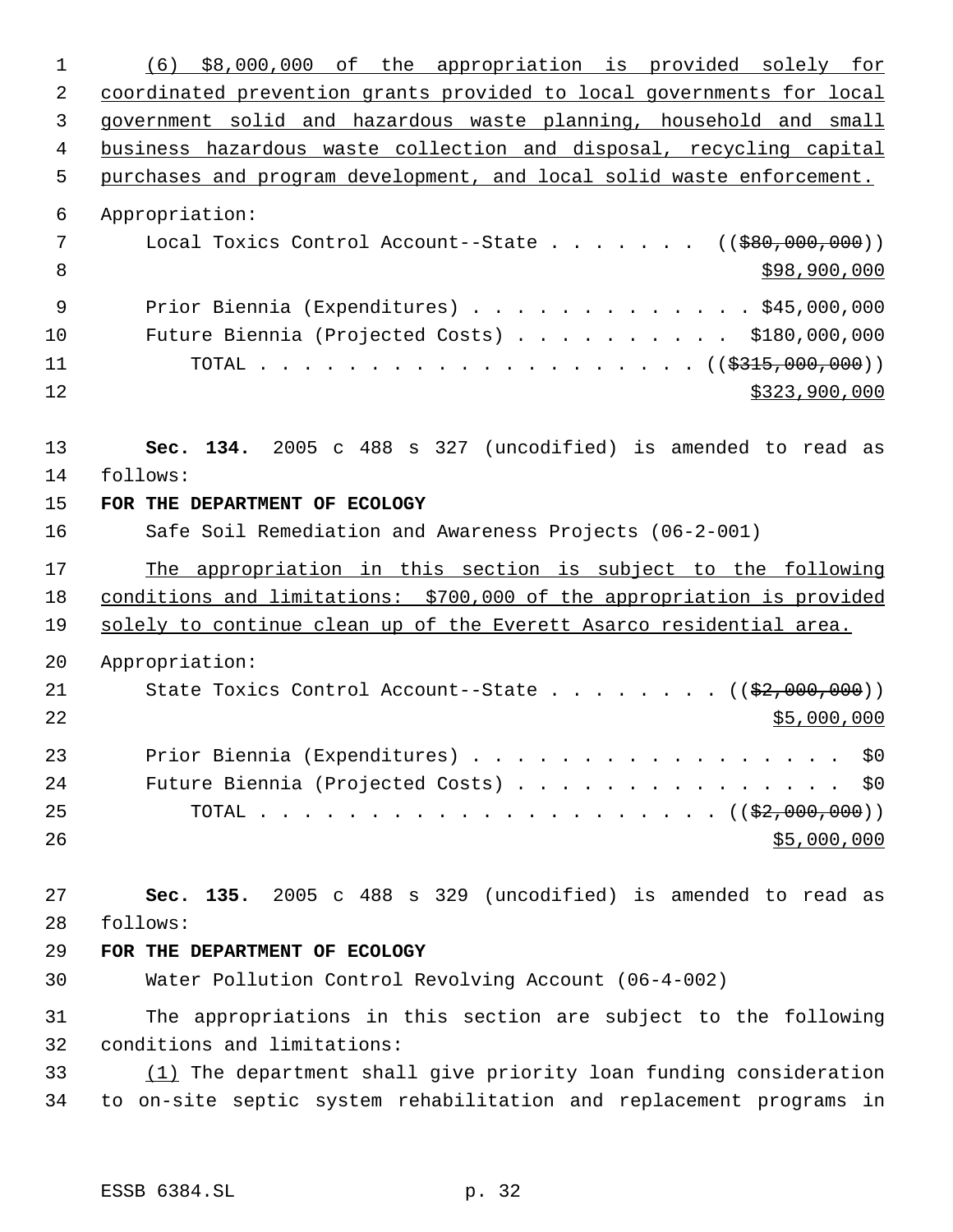Mason, Kitsap, and Jefferson counties for at least \$1,000,000 from the water pollution control revolving account--state in the second year of the funding cycle.

 (2) Up to \$5,000,000 of the water pollution control revolving account--state appropriation is for loans for on-site sewage replacement. This appropriation may be used to: (a) Establish new or expand existing on-site sewage repair and replacement loan programs by county governments or tribes; or (b) develop a pilot program to administer an on-site sewage repair and replacement loan program through a qualified private or nonprofit lending institution. This appropriation must be used in conjunction with water quality account-- state appropriation in section 131 of this act provided for this 13 purpose. The department must work with the department of health, the Puget Sound water quality action team, local governments, and the 15 lending industry in developing and piloting this program. The department shall provide a status report on the loan program to the 17 governor and the appropriate legislative fiscal committees by June 30, 2007, including any recommendations for improving the program. The department must report on the use of these funds to the Puget Sound water quality action team as part of its activities under the 2005-2007 Puget Sound conservation and recovery plan.

Appropriation:

| 23 | Water Pollution Control Revolving                       |
|----|---------------------------------------------------------|
| 24 | Account--State \$162,839,146                            |
| 25 | Water Pollution Control Revolving                       |
| 26 | Account--Federal \$76,777,140                           |
| 27 | Subtotal Appropriation \$239,616,286                    |
| 28 | Prior Biennia (Expenditures) \$0                        |
| 29 | Future Biennia (Projected Costs) $\ldots$ \$912,000,000 |
| 30 |                                                         |

 **Sec. 136.** 2005 c 488 s 330 (uncodified) is amended to read as follows:

# **FOR THE DEPARTMENT OF ECOLOGY**

Watershed Plan Implementation and Flow Achievement (06-2-003)

35 The appropriations in this section  $((\frac{1}{18}))$  are subject to the following conditions and limitations: \$12,000,000 of the appropriation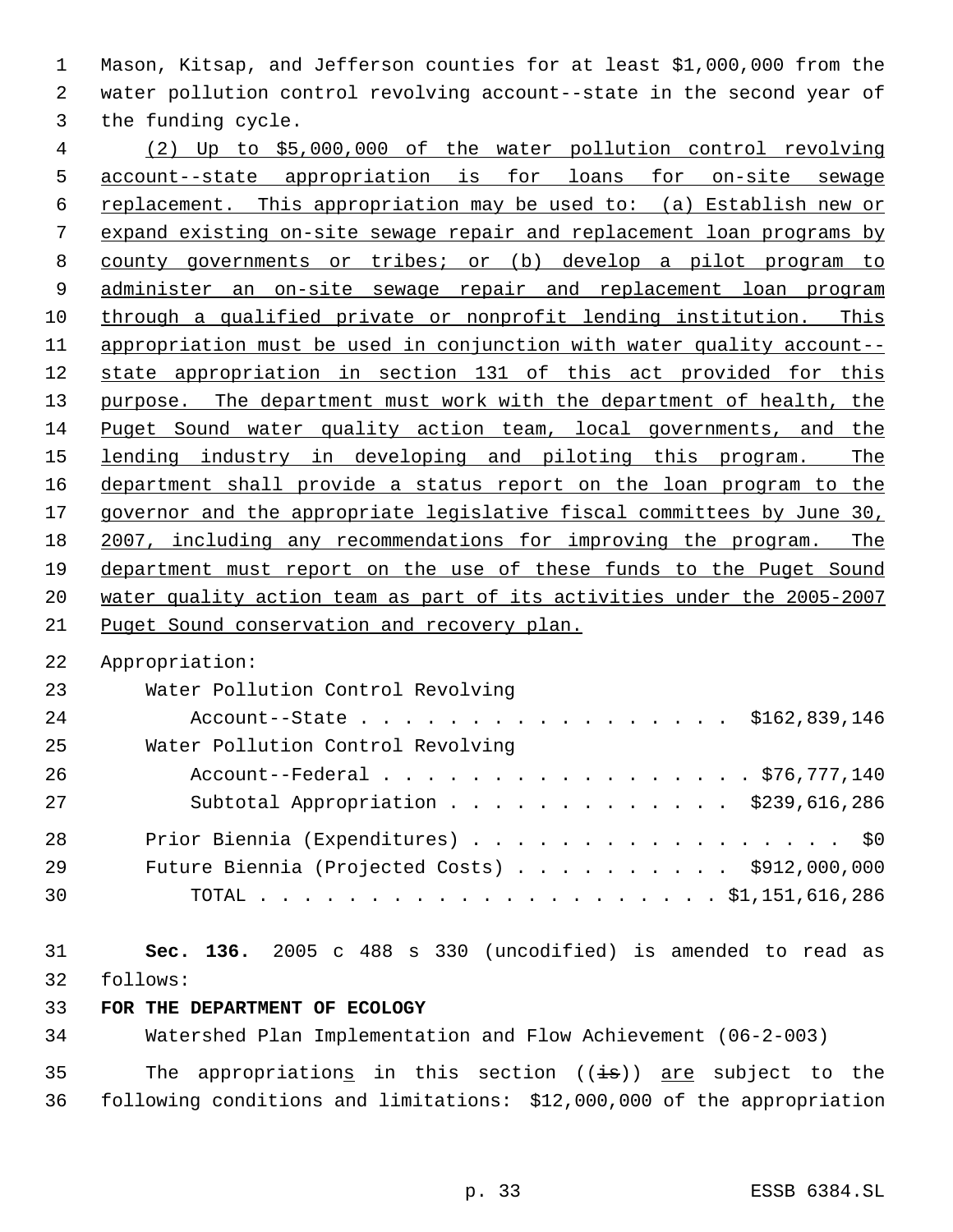is provided solely for projects and water right acquisitions to support watershed planning efforts and achieving instream flows subject to the following project types, conditions, and limitations:

 (1) Up to \$1,353,172 of the appropriation is provided to improve irrigation efficiency and to achieve associated flow improvements in the Twisp and Methow rivers by providing for cleaning and lining and/or piping of 30,943 linear feet of the irrigation canal within the lower (downstream) seven miles of the Methow Valley irrigation district's west canal. Of this amount, up to \$100,000 is provided for a neutral independent consultant to provide management assistance to the Methow Valley irrigation district for purposes of identifying structural and operational improvements to increase overall system water use efficiency.

 (2) Up to \$200,000 of the appropriation is provided for a portion of the costs of the project level environmental impact statement for the Ahtanum creek watershed restoration program, including construction of the Pine Hollow reservoir, provided there is agreement among the Yakama nation, Ahtanum irrigation district, and other jurisdictional federal, state, and local agencies and entities to proceed with the environmental impact statement.

 (3) Up to \$75,000 of the appropriation is provided to formalize the Ahtanum creek watershed restoration program, including identification of site specific habitat improvement projects and determination of the most appropriate restoration program alternative to implement.

 (4) Up to \$1,500,000 of the appropriation is provided to reduce diversions from the Dungeness river through pipeline projects identified in the Dungeness river comprehensive irrigation district management plan. For at least one year from the effective date of this section, while the parties seek resolution of the court action filed in Thurston county superior court, No. 04-2-00078-2, none of these funds may be allocated to any projects in the Dungeness river basin that are within the area that is the zone of contribution for ground and surface water infiltration to the existing Graysmarsh wetland.

 (5) \$100,000 of the appropriation is provided solely to the city of Normandy Park to implement the basin plan for the Miller/Walker and Salmon creek basins.

 (6) Water storage grants for the development of plans, engineering and financing reports, acquiring lands and facilities, and other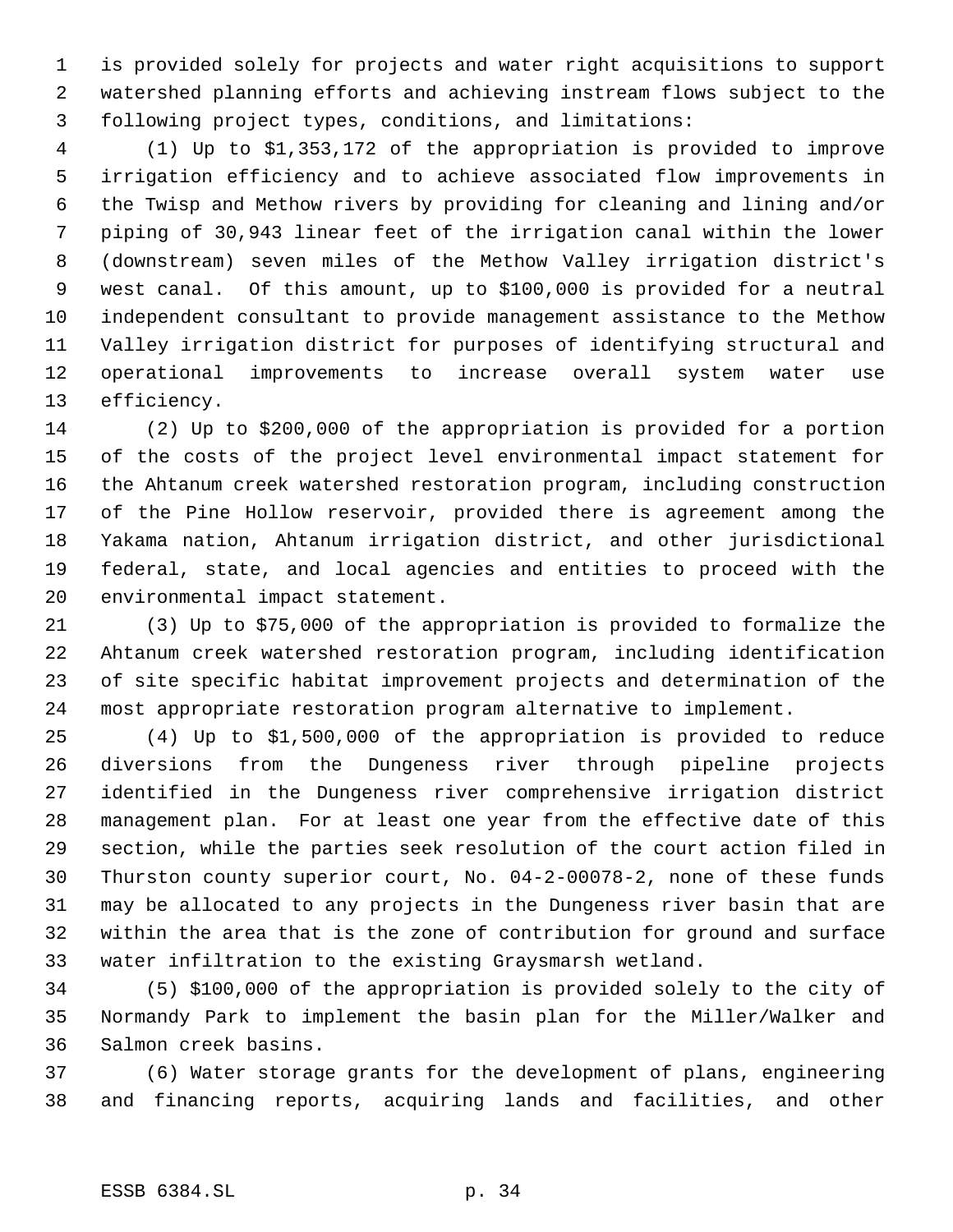preconstruction activities associated with the development of water storage and groundwater storage and recovery projects. Proposed projects should be consistent with the recommendations of the water storage task force. The department of ecology would issue grants in consultation with the departments of agriculture and fish and wildlife.

 (7) Infrastructure improvement projects and other water management actions that benefit stream flows and enhance water supply to resolve conflicts among water needs for municipal water supply, agriculture water supply, and fish restoration. The stream flow improvements and other public benefits secured from these projects should be commensurate with the investment of state funds.

 (8) Projects for planning, acquisition, construction, and improvement of agriculture water supply facilities and achieving water conservation and water use efficiency improvements.

 (9) Financial assistance to purchase and install water measuring devices at points of diversion and withdrawal. Preference would be given to fish-critical basins, to areas participating in the department of fish and wildlife fish screening and cooperative compliance programs, and to basins where watershed planning has determined additional water diversion and withdrawal information is needed.

 (10) Funding for acquisition of either water or water rights, or both, for instream flow achievement and establishment of water accounts. The appropriation is provided for either the purchase or lease, or both, of water rights. It is also provided for the purpose of improving stream and river flows in fish critical basins under the trust water rights program under chapters 90.42 and 90.38 RCW.

 (11) The department shall provide small grants to watershed councils that have completed watershed plans. The grants are intended 29 to support periodic meetings and other monitoring activities of the councils so that they can monitor the implementation of watershed plans.

 (12) \$400,000 of the water quality account--state appropriation is provided solely to support the Skagit comprehensive irrigation district management plan.

 (13) \$400,000 of the state building construction account--state appropriation is provided solely for grants for watershed planning, including \$250,000 for King county, \$75,000 for planning for the Little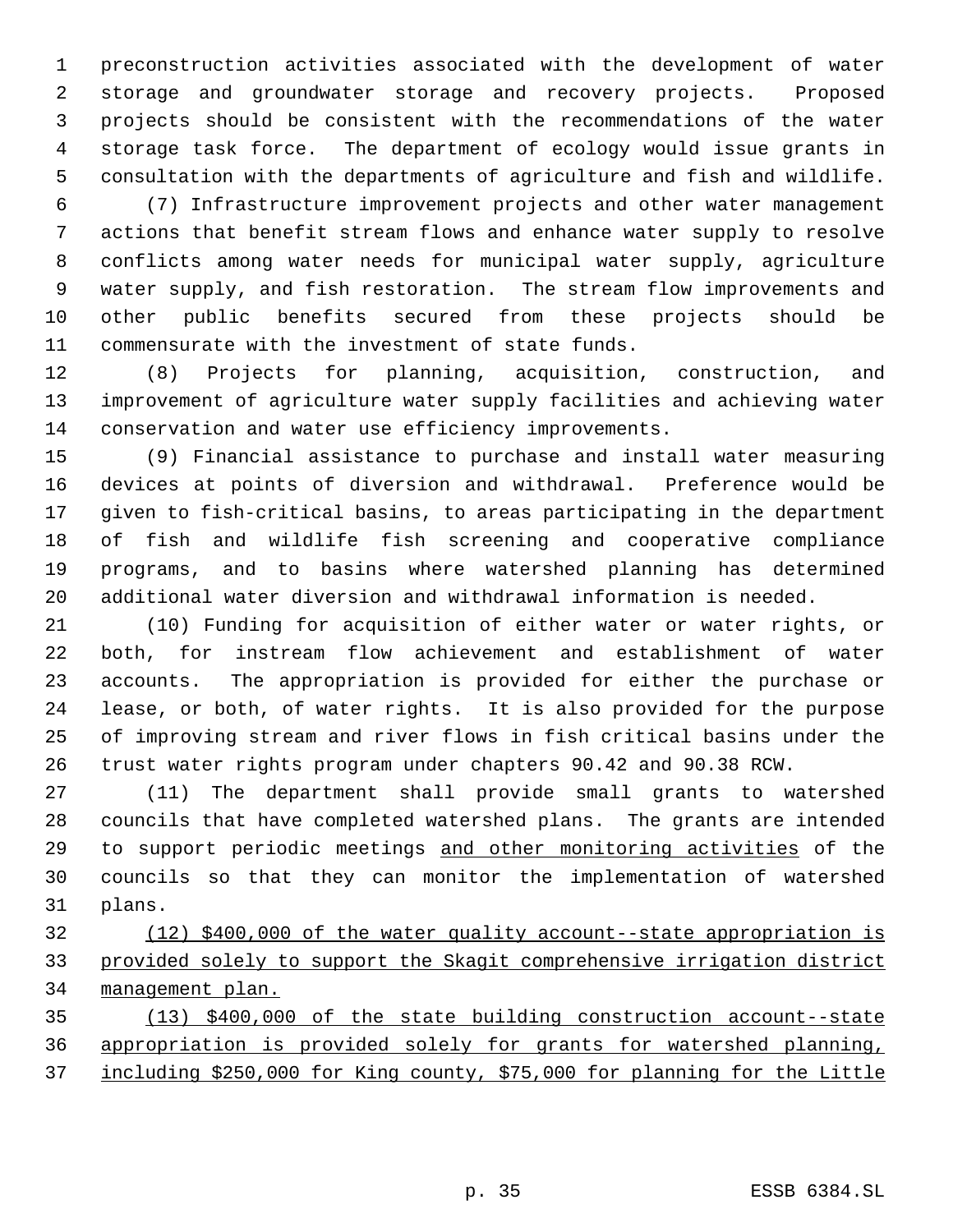Spokane river, and \$75,000 in enhanced funding for the Chehalis watershed council. Appropriation: 4 State Building Construction Account--State . . . . ((\$12,000,000))  $5 - 5$   $5 - 400,000$  Water Quality Account--State . . . . . . . . . . . . . . \$400,000 7 Subtotal Appropriation . . . . . . . . . . . . . \$12,800,000 Prior Biennia (Expenditures) . . . . . . . . . . . . . . . . . \$0 Future Biennia (Projected Costs) . . . . . . . . . . . \$48,000,000 10 TOTAL . . . . . . . . . . . . . . . . . . ((<del>\$60,000,000</del>)) \$60,800,000

 NEW SECTION. **Sec. 137.** A new section is added to 2005 c 488 (uncodified) to read as follows:

## **FOR THE DEPARTMENT OF ECOLOGY**

Motor Vehicle Mercury Removal Program (06-2-850)

 The appropriation in this section is subject to the following conditions and limitations: The appropriation in this section is for one-time funding to implement the memorandum of agreement establishing the Washington motor vehicle mercury switch removal program. If chapter ... (Second Substitute House Bill No. 1731), Laws of 2006 is enacted by June 30, 2006, then the amount in this section shall be appropriated to the Hood Canal aquatic rehabilitation program under the interagency committee for outdoor recreation in section 155 of this act.

Appropriation:

| 26 | State Toxics Control Account--State $\ldots$ \$1,000,000 |
|----|----------------------------------------------------------|
| 27 | Prior Biennia (Expenditures) \$0                         |
| 28 | Future Biennia (Projected Costs) \$0                     |
| 29 |                                                          |

 NEW SECTION. **Sec. 138.** A new section is added to 2005 c 488 (uncodified) to read as follows:

# **FOR THE DEPARTMENT OF ECOLOGY**

Early Spill Response Equipment Caching (06-1-003)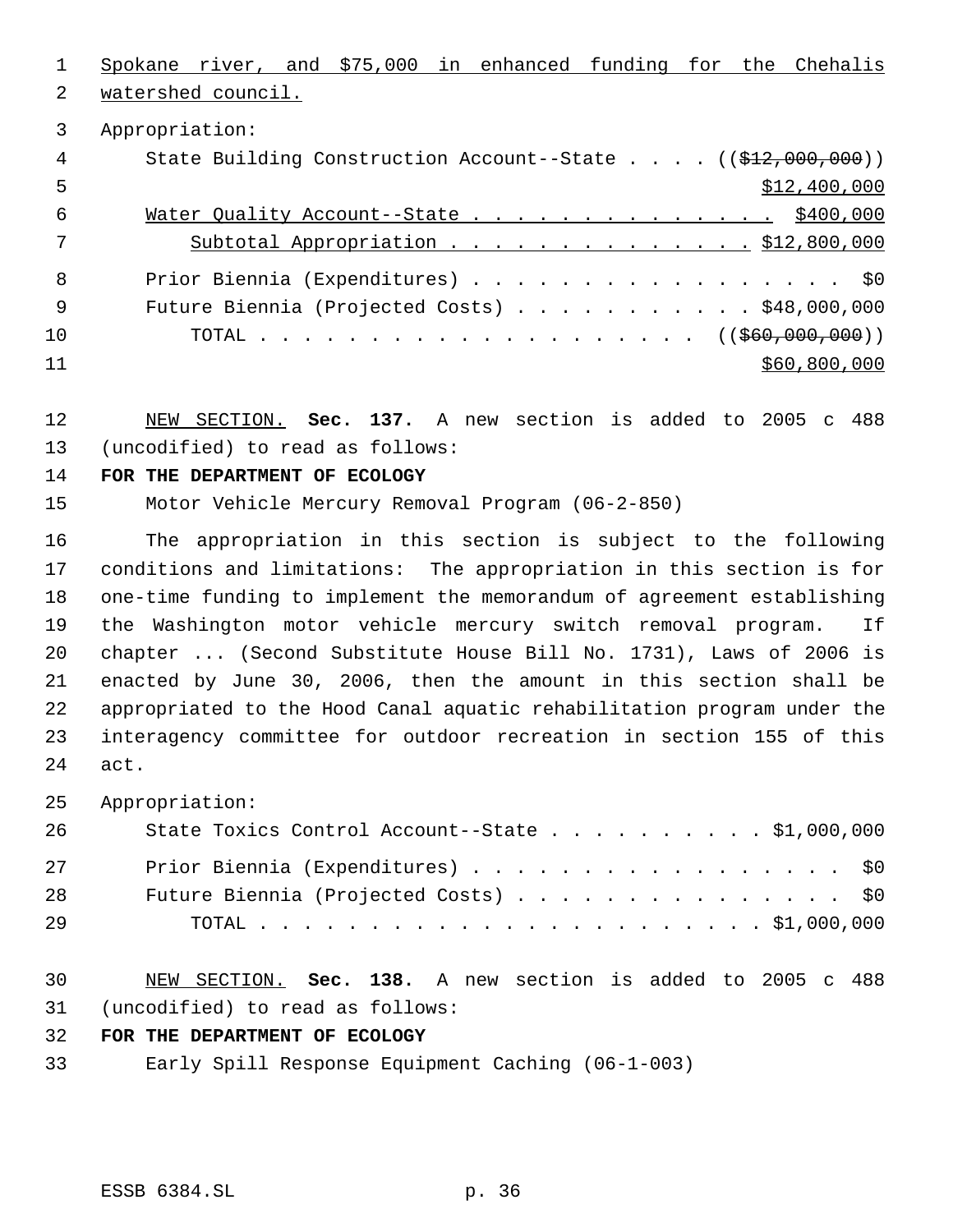The appropriation in this section is subject to the following conditions and limitations: The appropriation is provided solely for grants to local governments to secure and place hazardous material spill response equipment at critical locations around the state. Grant funds will emphasize strategic placement of equipment that will allow for quick access and deployment by state, local, or tribal responders in the event of a spill.

Appropriation:

| a se este en la proporci | Local Toxics Control Account--State \$1,450,000 |
|--------------------------|-------------------------------------------------|
| 10                       | Prior Biennia (Expenditures) \$0                |
| 11                       | Future Biennia (Projected Costs) \$0            |
| 12                       |                                                 |

 NEW SECTION. **Sec. 139.** A new section is added to 2005 c 488 (uncodified) to read as follows:

## **FOR THE DEPARTMENT OF ECOLOGY**

Local Innovative Storm Water Grants (06-2-006)

 The appropriation in this section is subject to the following conditions and limitations: This appropriation is provided solely for grants to local governments in Puget Sound to fund innovative, low- impact development storm water management projects to meet critical storm water management needs and protect or restore water quality. Projects may include use of bioretention, rainwater harvest, permeable pavement, vegetated roofs, and other low-impact development techniques. Projects funded in Puget Sound must meet the design guidelines contained in the low impact development technical guidance manual for Puget Sound, unless the municipality can demonstrate that site conditions warrant a deviation from the design guidelines and the deviations in design shall provide similar performance. All projects must include performance monitoring. The department must report on the use of these funds to the Puget Sound water quality action team as part of its activities under the 2005-2007 Puget Sound conservation and recovery plan.

| 34   | State Toxics Control Account--State \$2,500,000 |
|------|-------------------------------------------------|
| 35   | Prior Biennia (Expenditures) \$0                |
| 36 — | Future Biennia (Projected Costs) \$0            |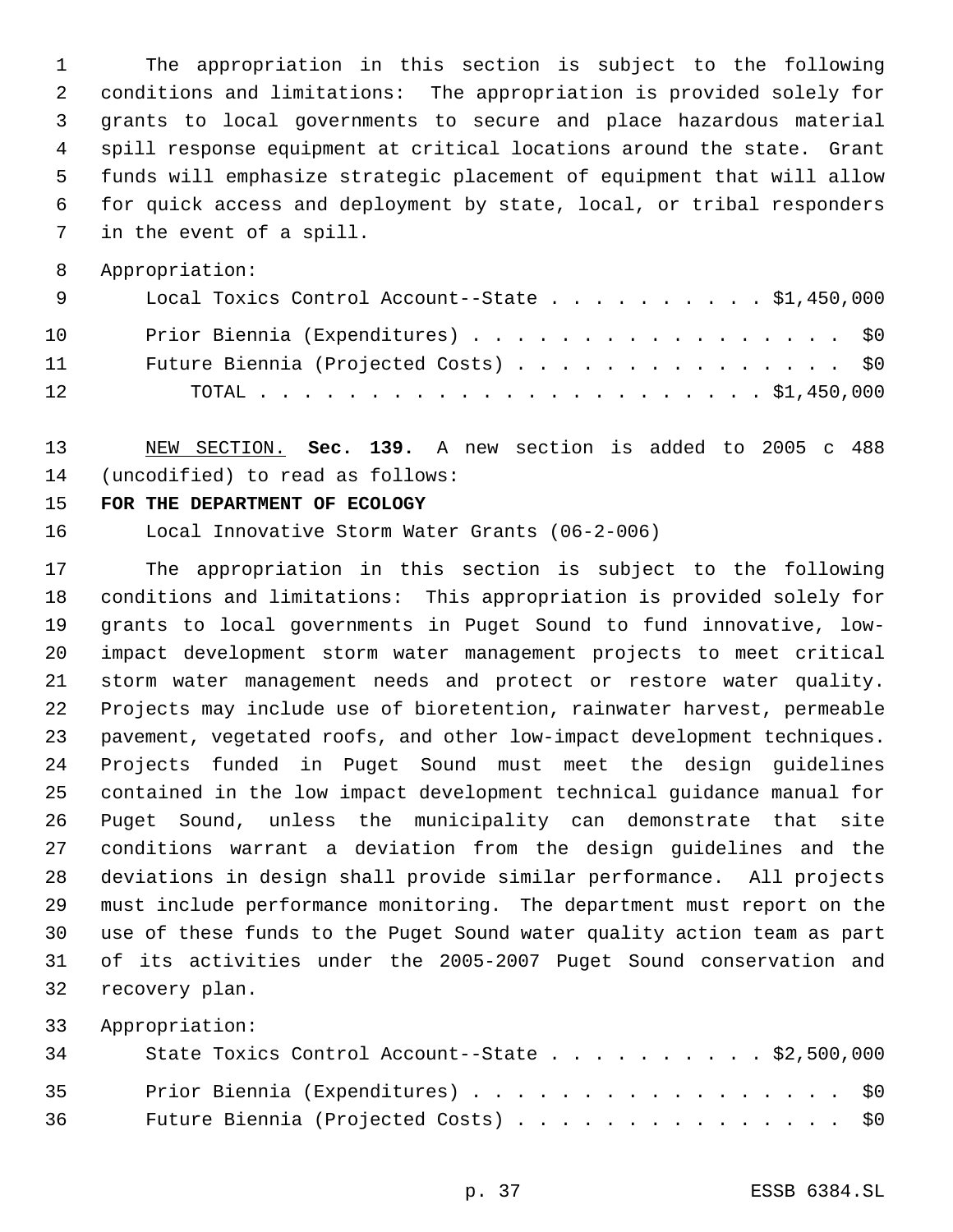TOTAL . . . . . . . . . . . . . . . . . . . . . . . \$2,500,000

| 2<br>3<br>4<br>5 | NEW SECTION. Sec. 140. A new section is added to 2005 c 488<br>(uncodified) to read as follows:<br>FOR THE DEPARTMENT OF ECOLOGY<br>Waste Tire Clean Up (06-1-002) |
|------------------|--------------------------------------------------------------------------------------------------------------------------------------------------------------------|
| 6                | The appropriation in this section is subject to the following                                                                                                      |
| 7                | and limitations: Funding is provided solely for the<br>conditions                                                                                                  |
| 8                | department to initiate clean up of waste tires at the highest risk                                                                                                 |
| 9                | sites statewide. This clean up work must include major progress at the                                                                                             |
| 10               | Goldendale site in Klickitat county.                                                                                                                               |
| 11               | Appropriation:                                                                                                                                                     |
| 12               | Waste Tire Removal Account--State \$4,000,000                                                                                                                      |
| 13               | Prior Biennia (Expenditures)<br>\$0                                                                                                                                |
| 14               | Future Biennia (Projected Costs)<br>\$0                                                                                                                            |
| 15               |                                                                                                                                                                    |
| 16<br>17         | NEW SECTION. Sec. 141. A new section is added to 2005 c 488<br>(uncodified) to read as follows:                                                                    |
| 18               | FOR THE DEPARTMENT OF ECOLOGY                                                                                                                                      |
| 19               | Clean Up Toxics Sites - Puget Sound (06-4-001)                                                                                                                     |
| 20               | The appropriation in this section is subject to the following                                                                                                      |
| 21               | conditions and limitations: Funding is provided solely for the clean                                                                                               |
| 22               | up of contaminated sites that lie adjacent to and are within one-half                                                                                              |
| 23               | mile of Puget Sound. Clean ups must include orphan and abandoned sites                                                                                             |
| 24               | that pose a threat to Puget Sound with the highest priority sites being                                                                                            |
| 25               | cleaned up first. The department must report on the use of these funds                                                                                             |
| 26               | to the Puget Sound water quality action team as part of its activities                                                                                             |
| 27               | under the 2005-2007 Puget Sound conservation and recovery plan.                                                                                                    |
| 28               | Appropriation:                                                                                                                                                     |
| 29               | State Toxics Control Account--State \$4,000,000                                                                                                                    |
| 30               | Prior Biennia (Expenditures)<br>\$0                                                                                                                                |
| 31               | Future Biennia (Projected Costs)<br>\$0                                                                                                                            |
| 32               |                                                                                                                                                                    |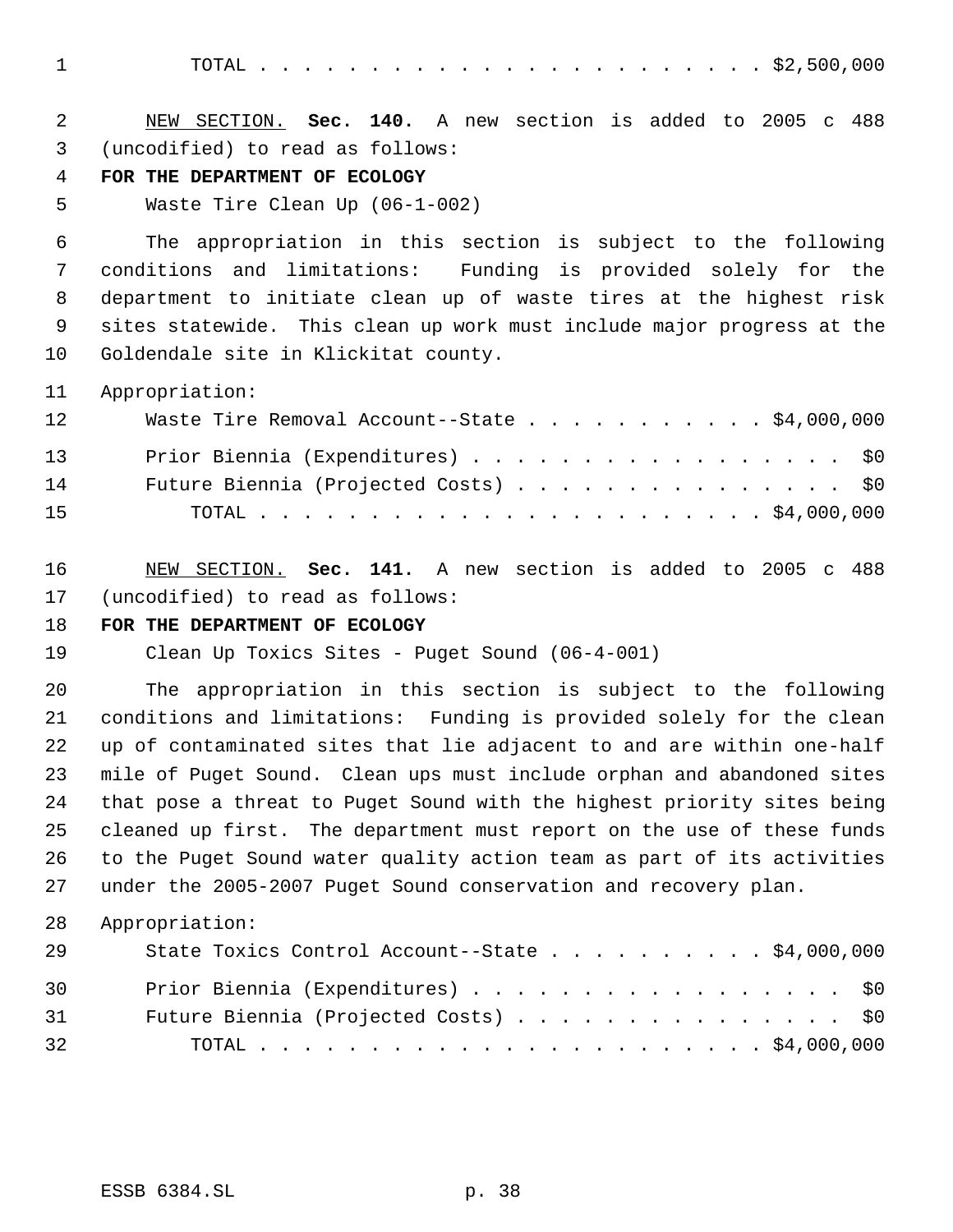| $\mathbf 1$                      | NEW SECTION. Sec. 142. A new section is added to 2005 c 488                                                                                                                      |
|----------------------------------|----------------------------------------------------------------------------------------------------------------------------------------------------------------------------------|
| 2                                | (uncodified) to read as follows:                                                                                                                                                 |
| 3                                | FOR THE DEPARTMENT OF ECOLOGY                                                                                                                                                    |
| 4                                | Clean Up Toxic Sites - Upland and Aquatics (06-1-005)                                                                                                                            |
| 5                                | The appropriation in this section is subject to the following                                                                                                                    |
| 6                                | conditions and limitations: The department must report on the use of                                                                                                             |
| 7                                | these funds to the Puget Sound water quality action team as part of its                                                                                                          |
| 8                                | activities under the 2005-2007 Puget Sound conservation and recovery                                                                                                             |
| 9                                | plan.                                                                                                                                                                            |
| 10                               | Appropriation:                                                                                                                                                                   |
| 11                               | State Toxics Control Account--State $\ldots$ \$5,000,000                                                                                                                         |
| 12<br>13<br>14                   | Prior Biennia (Expenditures)<br>\$0<br>Future Biennia (Projected Costs)<br>\$0\$                                                                                                 |
| 15                               | NEW SECTION. Sec. 143. A new section is added to 2005 c 488                                                                                                                      |
| 16                               | (uncodified) to read as follows:                                                                                                                                                 |
| 17                               | FOR THE DEPARTMENT OF ECOLOGY                                                                                                                                                    |
| 18                               | Columbia River Basin Water Supply Development Program (06-2-950)                                                                                                                 |
| 19                               | The appropriation in this section is subject to the following                                                                                                                    |
| 20                               | conditions and limitations: The appropriation is provided solely for                                                                                                             |
| 21                               | implementation of the Columbia river basin water supply development                                                                                                              |
| 22                               | program in chapter 6, Laws of 2006.                                                                                                                                              |
| 23<br>24<br>25<br>26<br>27<br>28 | Appropriation:<br>Columbia River Basin Water Supply<br>Development Account--State \$10,000,000<br>Prior Biennia (Expenditures)<br>\$0<br>Future Biennia (Projected Costs)<br>\$0 |
| 29                               | Sec. 144. 2005 c 488 s 340 (uncodified) is amended to read as                                                                                                                    |
| 30                               | follows:                                                                                                                                                                         |
| 31                               | FOR THE STATE PARKS AND RECREATION COMMISSION                                                                                                                                    |
| 32                               | Minor Works: Facility Preservation (04-1-001)                                                                                                                                    |
| 33                               | The reappropriations in this section are subject to the following                                                                                                                |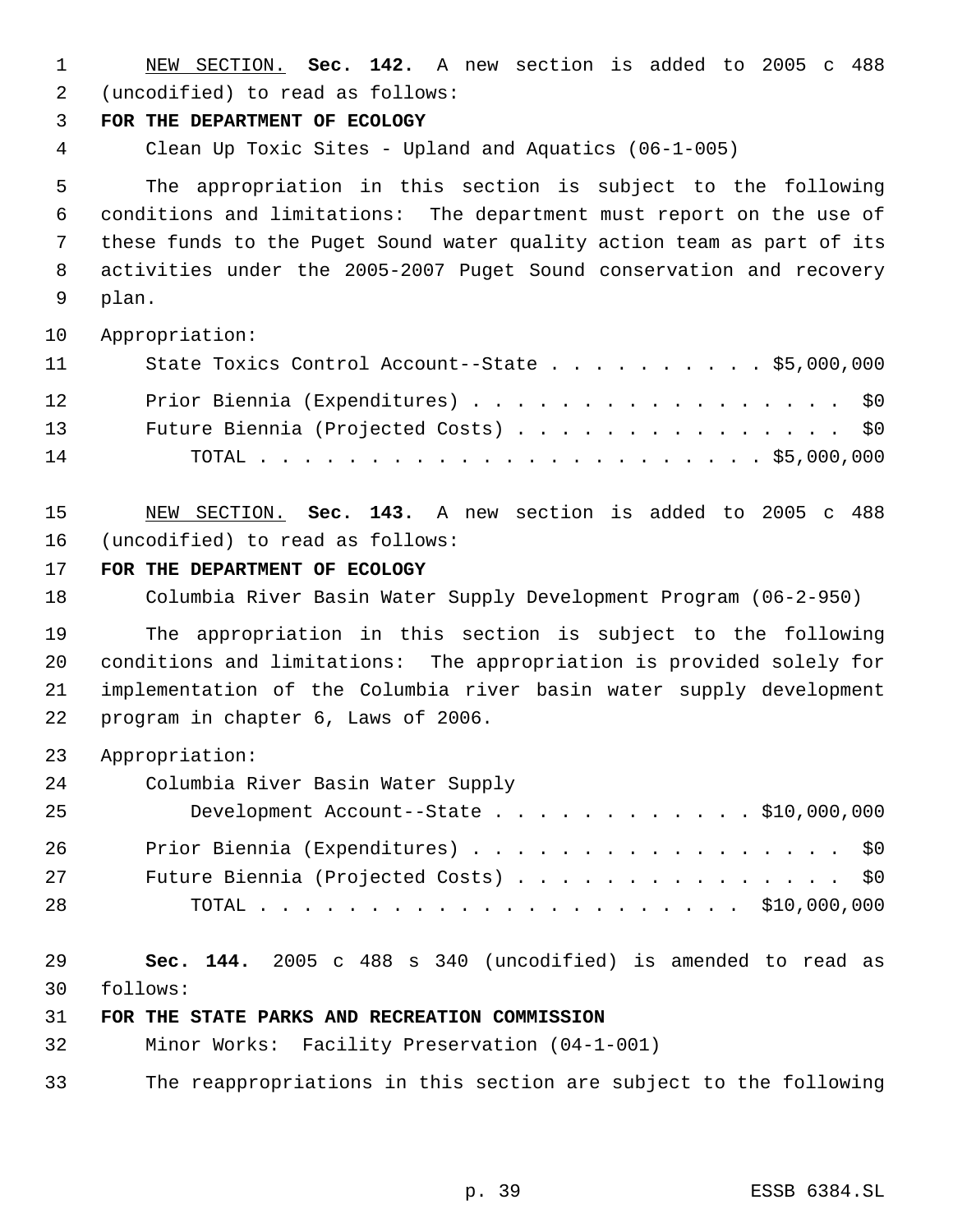conditions and limitations: The reappropriations in this section are provided solely to continue minor works projects that reduce the deferred maintenance backlog. Reappropriation: 5 State Building Construction Account--State . . . . . . \$147,269 6 Parks Renewal and Stewardship Account--State . . . ((\$2,600,000)) \$679,079 8 Subtotal Reappropriation . . . . . . . . . . ((\$2,747,269))  $9 \frac{$826,348}{ }$  Prior Biennia (Expenditures) . . . . . . . . . . . . . \$4,990,231 Future Biennia (Projected Costs) . . . . . . . . . . . . . . . \$0 TOTAL . . . . . . . . . . . . . . . . . . . . . ((\$7,737,500)) \$5,816,579 **Sec. 145.** 2005 c 488 s 341 (uncodified) is amended to read as follows: **FOR THE STATE PARKS AND RECREATION COMMISSION** Parkland Acquisition (04-2-013) Reappropriation: 19 Parkland Acquisition Account--State . . . . . . . . ((\$412,690)) Prior Biennia (Expenditures) . . . . . . . . . . . . . . . . . \$0 Future Biennia (Projected Costs) . . . . . . . . . . . . . . . \$0 TOTAL . . . . . . . . . . . . . . . . . . . . . . ((\$412,690))  $\frac{$191,000}{}$  **Sec. 146.** 2005 c 488 s 342 (uncodified) is amended to read as follows: **FOR THE STATE PARKS AND RECREATION COMMISSION** Recreation Development (04-2-002) The reappropriation in this section is subject to the following conditions and limitations: (1) Up to \$100,000 of the reappropriation shall be used to retain a consultant to conduct a predesign study for a headquarters building located in Thurston county. The predesign shall compare a new leased facility against options to build and evaluate appropriate funding

strategies.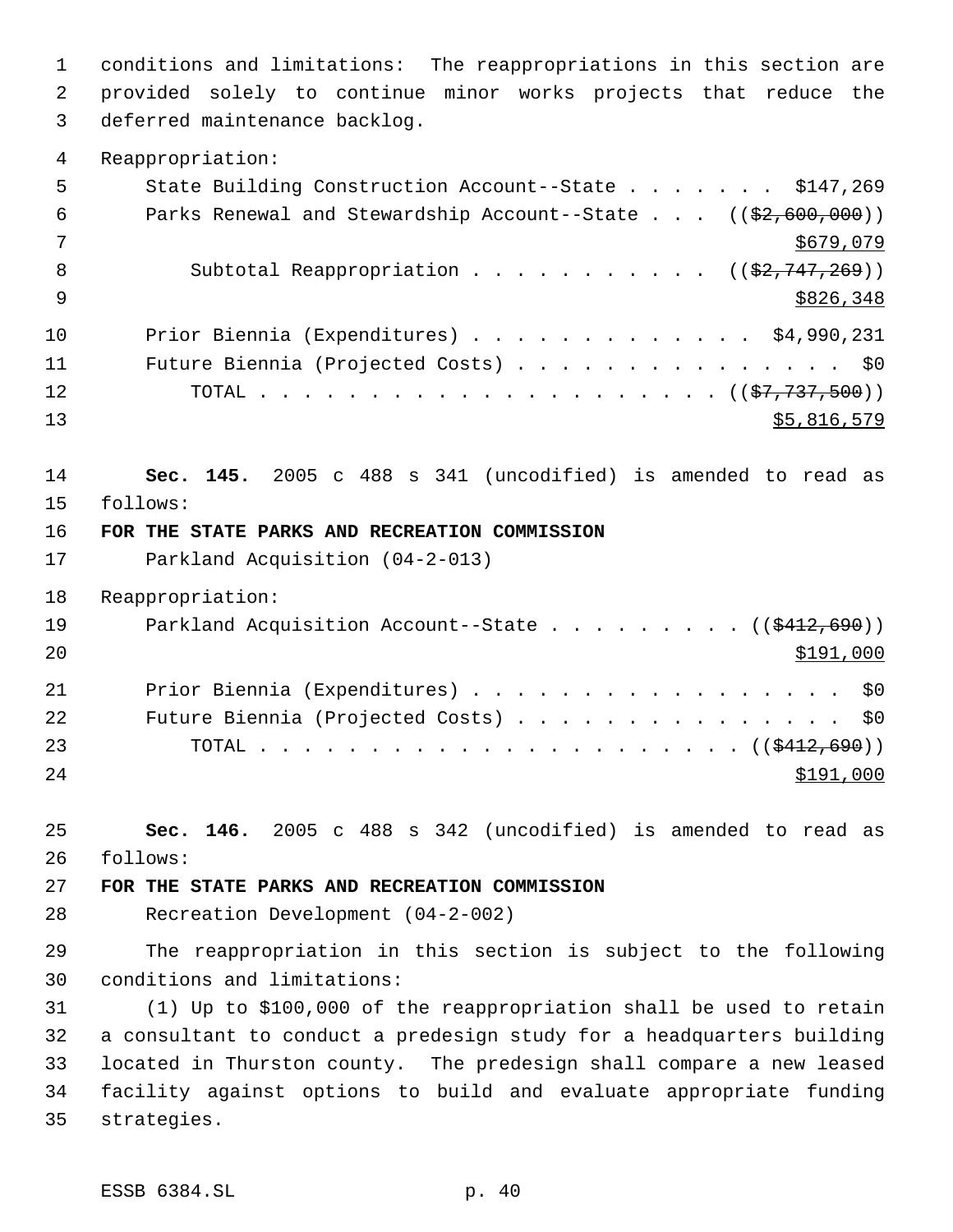(2) ((\$900,000)) Up to \$700,000 of the reappropriation is provided 2 ((solely)) to install fee collection stations at selected parks statewide. Any unused funding of this reappropriation may be expended on other recreation development projects including up to \$35,000 for the artificial reef project at Saltwater state park. (3) In addition to the annual project progress reporting requirement of RCW 43.88.160(3), the commission shall file quarterly project progress reports with the office of financial management. Reappropriation: 10 State Building Construction Account--State . . . . . . \$700,000 Prior Biennia (Expenditures) . . . . . . . . . . . . . \$2,200,000 Future Biennia (Projected Costs) . . . . . . . . . . . . . . . \$0 TOTAL . . . . . . . . . . . . . . . . . . . . . . . \$2,900,000 **Sec. 147.** 2005 c 488 s 346 (uncodified) is amended to read as follows: **FOR THE STATE PARKS AND RECREATION COMMISSION** Beacon Rock - Pierce Trust (06-1-030) The appropriation in this section is subject to the following conditions and limitations: (1) The appropriation in this section is provided solely for 21 improvements to  $((the group came at))$  Beacon Rock state park. (2) The funding has been provided solely and directly for this project. Appropriation: Parks Renewal and Stewardship Account--Private/Local . . \$350,000 Prior Biennia (Expenditures) . . . . . . . . . . . . . . . . . \$0 Future Biennia (Projected Costs) . . . . . . . . . . . . . . . \$0 TOTAL . . . . . . . . . . . . . . . . . . . . . . . . \$350,000 NEW SECTION. **Sec. 148.** A new section is added to 2005 c 488 (uncodified) to read as follows: **FOR THE STATE PARKS AND RECREATION COMMISSION** Sustainable Development and Restoration (06-1-011) Appropriation: State Toxics Control Account--State . . . . . . . . . . . \$500,000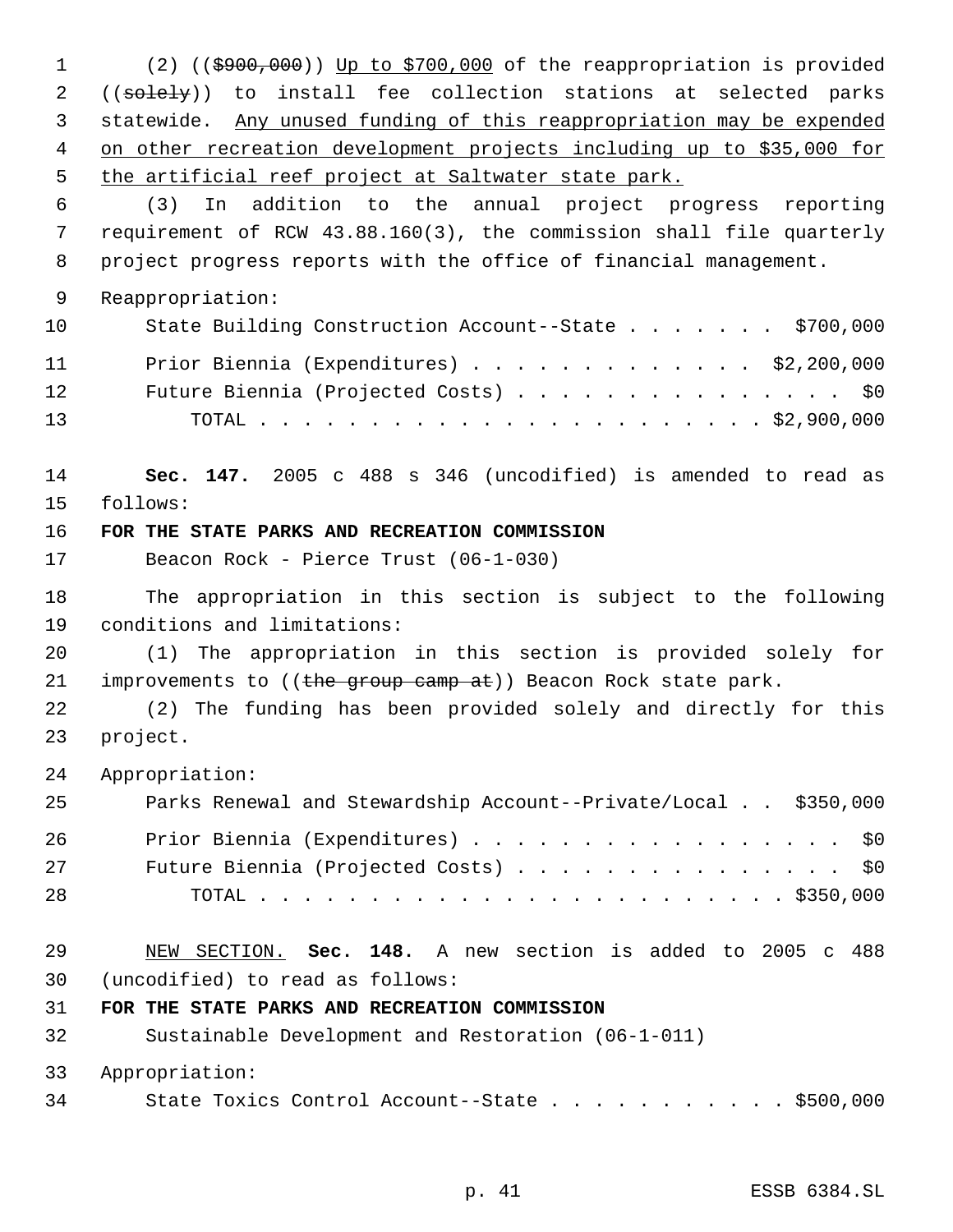| $\mathbf 1$    | Prior Biennia (Expenditures)<br>\$0                                     |
|----------------|-------------------------------------------------------------------------|
| $\overline{2}$ | Future Biennia (Projected Costs) \$0                                    |
| 3              |                                                                         |
| 4              | Sec. 149. 2005 c 488 s 360 (uncodified) is amended to read as           |
| 5              | follows:                                                                |
| $\epsilon$     | FOR THE STATE PARKS AND RECREATION COMMISSION                           |
| 7              | Parkland Acquisition Account (06-2-020)                                 |
| 8              | The appropriation in this section is subject to the following           |
| 9              | conditions and limitations: The state parks and recreation commission   |
| 10             | shall provide lists of potential purchases and sales to the office of   |
| 11             | financial management and the legislature prior to committing the state  |
| 12             | parks and recreation commission to any sale or purchase of land or      |
| 13             | buildings and prior to any allotments made for those purchases.         |
| 14             | Included in the lists will be any potential operating or capital cost   |
| 15             | impacts known to the state parks and recreation commission.             |
| 16             | Appropriation:                                                          |
| 17             | Parkland Acquisition Account--State ( $(\frac{24,000,000}{2})$ )        |
| 18             | \$6,000,000                                                             |
| 19             | Prior Biennia (Expenditures) \$0                                        |
| 20             | Future Biennia (Projected Costs) \$16,000,000                           |
| 21             |                                                                         |
| 22             | \$22,000,000                                                            |
| 23             | Sec. 150. 2005 c 488 s 365 (uncodified) is amended to read as           |
| 24             | follows:                                                                |
| 25             | FOR THE STATE PARKS AND RECREATION COMMISSION                           |
| 26             | Park Development (06-1-950)                                             |
| 27             | The appropriation in this section is subject to the following           |
| 28             | conditions and limitations:                                             |
| 29             | (1) \$250,000 is provided solely to construct a pedestrian/emergency    |
| 30             | vehicle access bridge across Connor creek to allow for beach access.    |
| 31             | (2) \$500,000 is provided solely to determine long-term park zoning,    |
| 32             | design park amenities and services, and provide site permit and initial |
| 33             | construction development at Nisqually-Mashel. The state parks and       |
| 34             | recreation commission shall provide a predesign in accordance with the  |
| 35             | office of financial management's predesign instructions.                |
|                |                                                                         |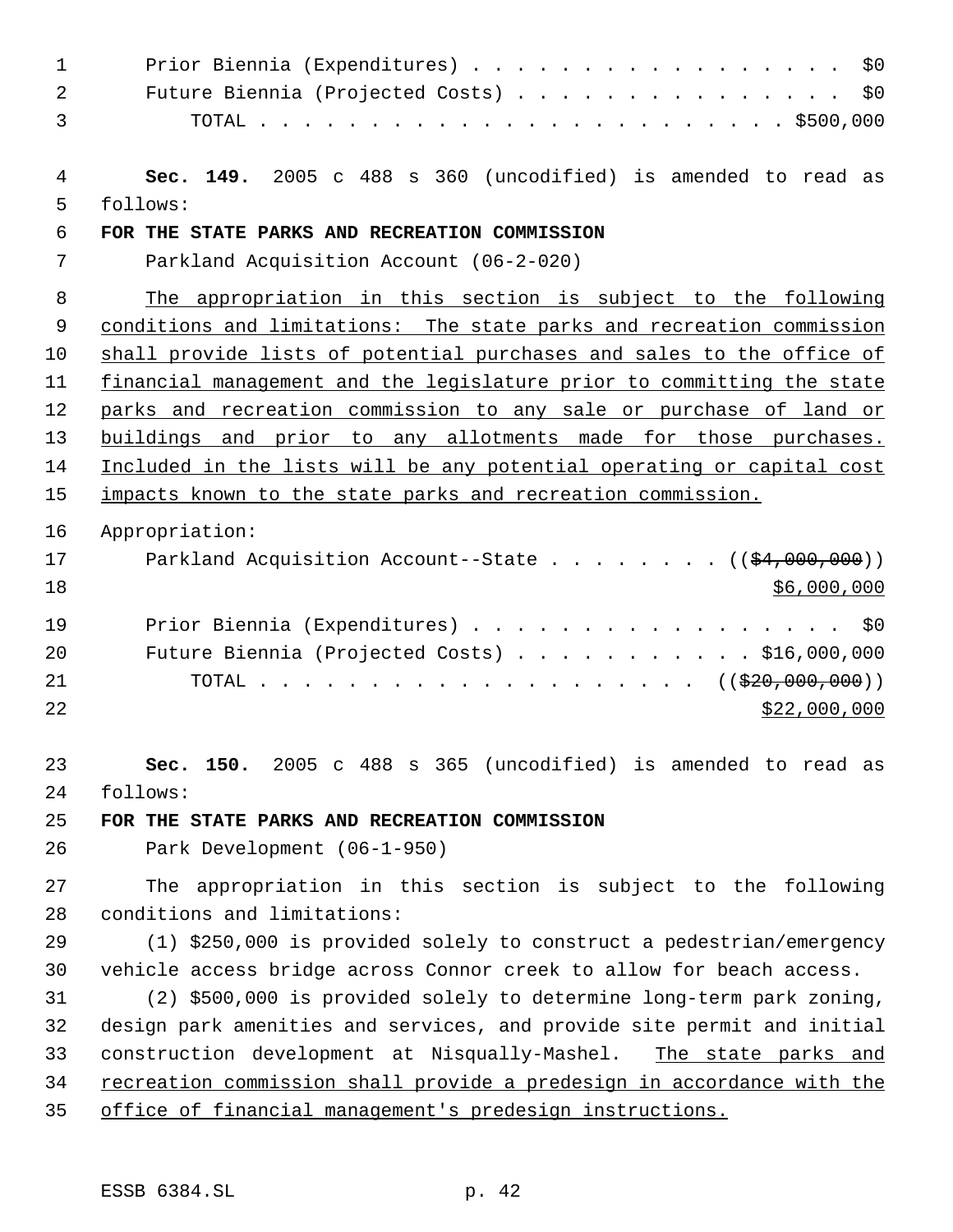(3) \$150,000 is provided solely for initial park development at Sequim Bay-Miller Peninsula. The state parks and recreation commission shall provide a predesign in accordance with the office of financial management's predesign instructions. Appropriation: State Building Construction Account--State . . . . . . . \$900,000 7 Prior Biennia (Expenditures) . . . . . . . . . . . . . . . . \$0 Future Biennia (Projected Costs) . . . . . . . . . . . . . . . \$0 TOTAL . . . . . . . . . . . . . . . . . . . . . . . . \$900,000 NEW SECTION. **Sec. 151.** A new section is added to 2005 c 488 (uncodified) to read as follows: **FOR THE STATE PARKS AND RECREATION COMMISSION** Hood Canal Wastewater and Improvement Projects (06-1-850) The appropriation in this section is subject to the following conditions and limitations: The appropriation is provided solely for wastewater and clean water improvement projects at the following locations: **Projects Amount** 19 Twanoh state park \$100,000 20 Dosewallips state park \$1,200,000  $\frac{1}{2}$ 21 Belfair state park \$700,000 22 Potlatch state park \$1,050,000 Potlatch state park \$1,050,000 Potlatch state park \$1,050,000 Potlatch state park Kitsap Memorial state park \$500,000 24 Scenic Beach state park \$900,000 Twanoh and Triton Cove state parks \$300,000 26 Shine Tidelands state park \$850,000 Pleasant Harbor state park \$150,000 28 Triton Cove state park \$170,000 **Total \$5,920,000** Appropriation: Hood Canal Aquatic Rehabilitation Bond Account--State . . . . . . . . . . . . . . . . . . \$5,920,000 33 Prior Biennia (Expenditures) . . . . . . . . . . . . . . . . \$0 Future Biennia (Projected Costs) . . . . . . . . . . . . . . . \$0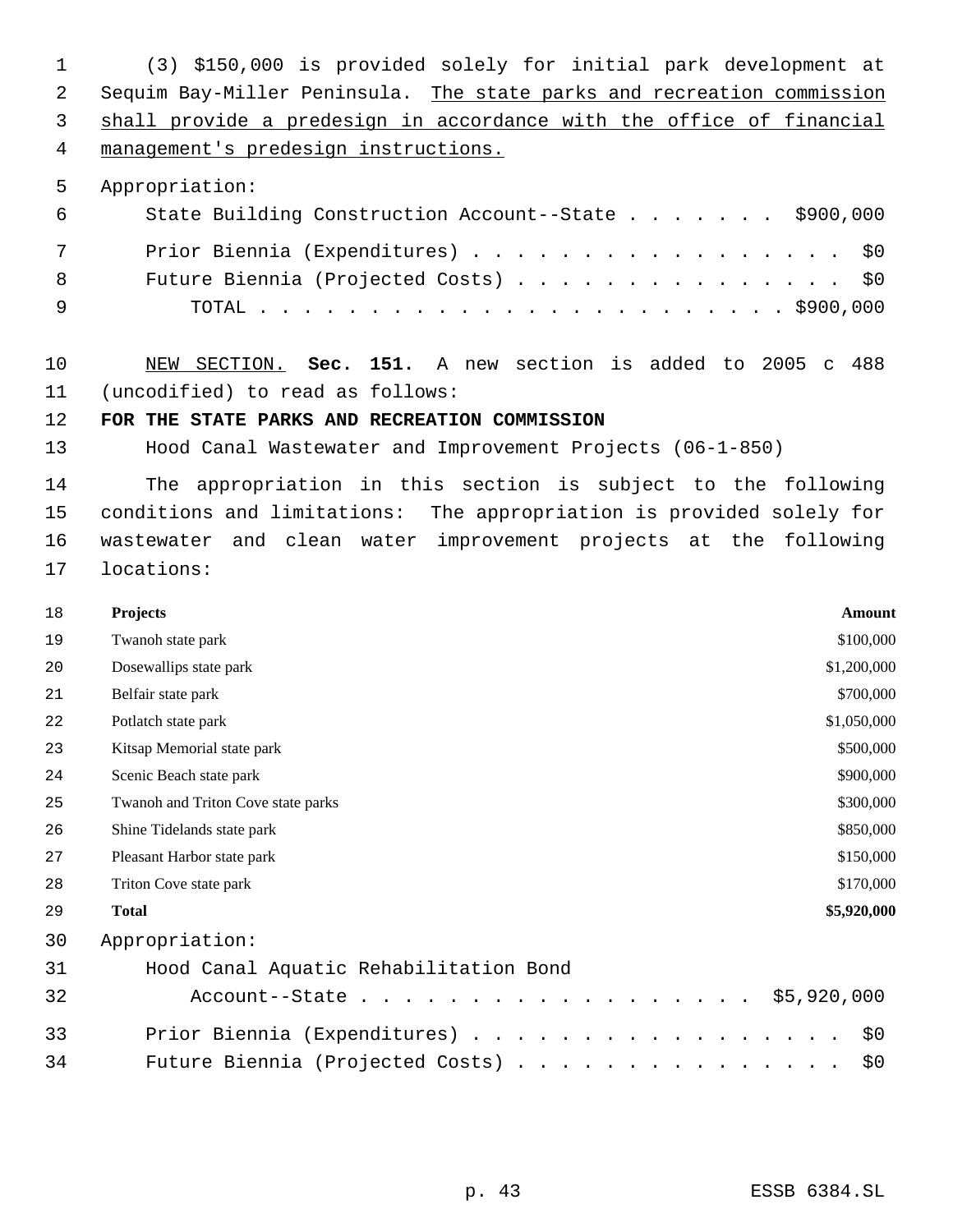TOTAL . . . . . . . . . . . . . . . . . . . . . . . \$5,920,000 NEW SECTION. **Sec. 152.** A new section is added to 2005 c 488 (uncodified) to read as follows: **FOR THE STATE PARKS AND RECREATION COMMISSION** Puget Sound Wastewater and Improvement Projects (06-1-851) The appropriation in this section is subject to the following conditions and limitations: The appropriation is provided solely for wastewater and clean water improvement projects at the following locations: **Projects Amount** 11 Sequim Bay state park \$125,000 12 Fort Flagler state park \$750,000 13 Larabee state park \$750,000 14 Fort Worden state park \$300,000 15 Camano Island state park \$300,000 16 Deception Pass state park \$350,000 17 Possession Point \$250,000 18 Illahee state park \$1,100,000 Kopachuck state park \$1,200,000 20 Penrose Point state park \$700,000 21 Blake Island state park \$250,000 22 Fay Bainbridge state park  $$1,300,000$  **Total \$7,375,000** Appropriation: State Building Construction Account--State . . . . . . \$7,375,000 Prior Biennia (Expenditures) . . . . . . . . . . . . . . . . . \$0 27 Future Biennia (Projected Costs) . . . . . . . . . . . . . . \$0 TOTAL . . . . . . . . . . . . . . . . . . . . . . . \$7,375,000 NEW SECTION. **Sec. 153.** A new section is added to 2005 c 488 (uncodified) to read as follows: **FOR THE STATE PARKS AND RECREATION COMMISSION** Bear Creek Corridor Land Acquisition (06-2-951)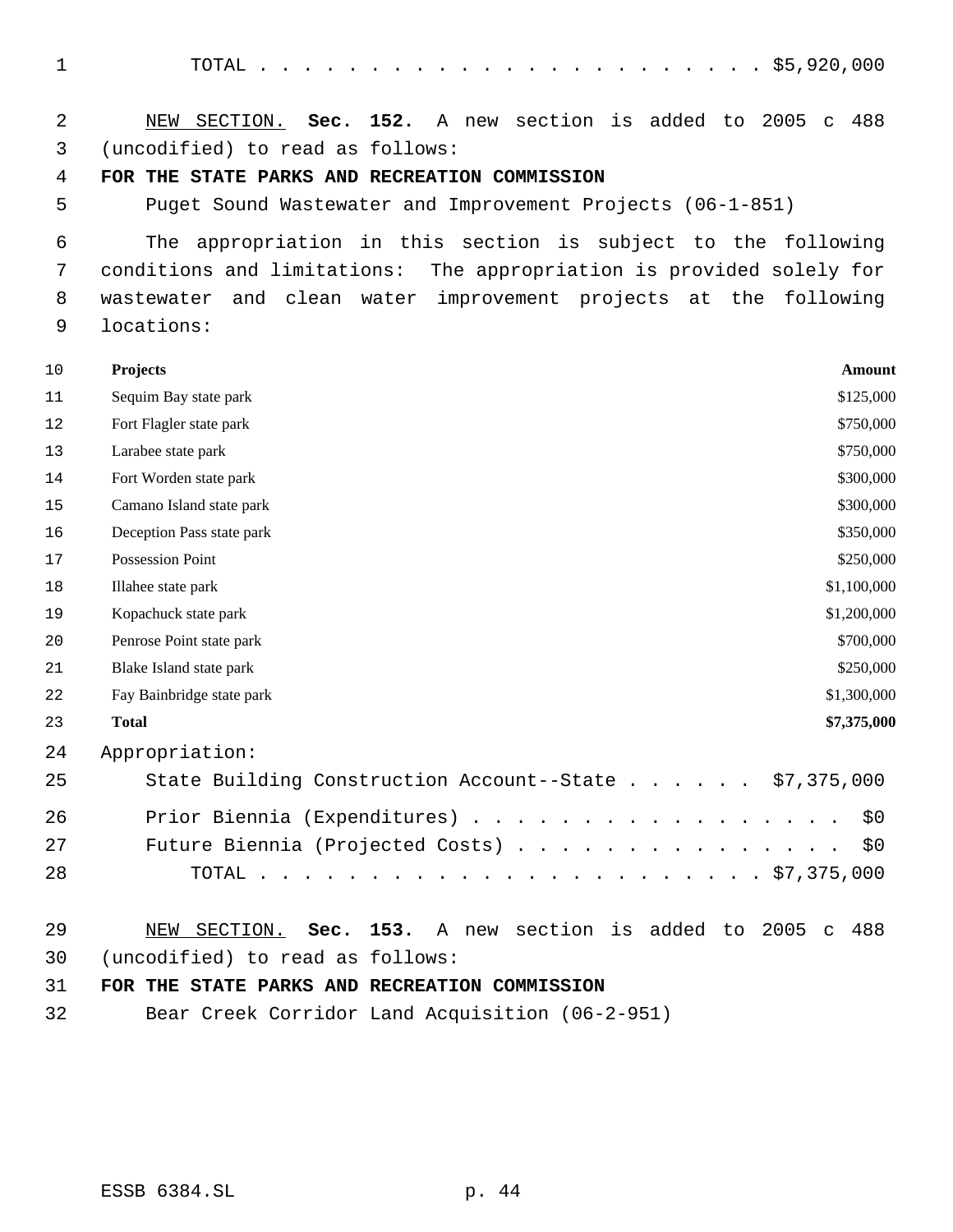The appropriation in this section is subject to the following conditions and limitations: The appropriation is provided solely for acquisition of land near Bear creek and Pearrygin lake state park.

Appropriation:

| - 5 | State Building Construction Account--State \$1,600,000 |
|-----|--------------------------------------------------------|
| 6   | Prior Biennia (Expenditures) \$0                       |
| 7   | Future Biennia (Projected Costs) \$0                   |
| - 8 |                                                        |

 NEW SECTION. **Sec. 154.** A new section is added to 2005 c 488 (uncodified) to read as follows:

**FOR THE STATE PARKS AND RECREATION COMMISSION**

Deferred Maintenance - Facilities (06-1-036)

 The appropriation in this section is subject to the following conditions and limitations: The appropriation is provided solely to reduce the backlog of maintenance and preservation of state park facilities.

Appropriation:

| 18 | State Building Construction Account--State \$2,000,000 |
|----|--------------------------------------------------------|
| 19 | Prior Biennia (Expenditures) \$0                       |
| 20 | Future Biennia (Projected Costs) \$0                   |
| 21 |                                                        |

 \*NEW SECTION. **Sec. 155.** A new section is added to 2005 c 488 (uncodified) to read as follows:

**FOR THE INTERAGENCY COMMITTEE FOR OUTDOOR RECREATION**

Hood Canal Aquatic Rehabilitation Program (06-4-850)

 *The appropriation in this section is subject to the following conditions and limitations:*

 *(1) The Puget Sound action team and the local management board shall develop a list of projects, studies, and activities relating to the recovery of Hood Canal in accordance with RCW 90.88.030. The list developed shall be based upon the project's likely value in addressing and resolving Hood Canal's low dissolved oxygen concentrations.*

 *(2) The Puget Sound action team and the local management board shall recommend to the interagency committee for outdoor recreation and*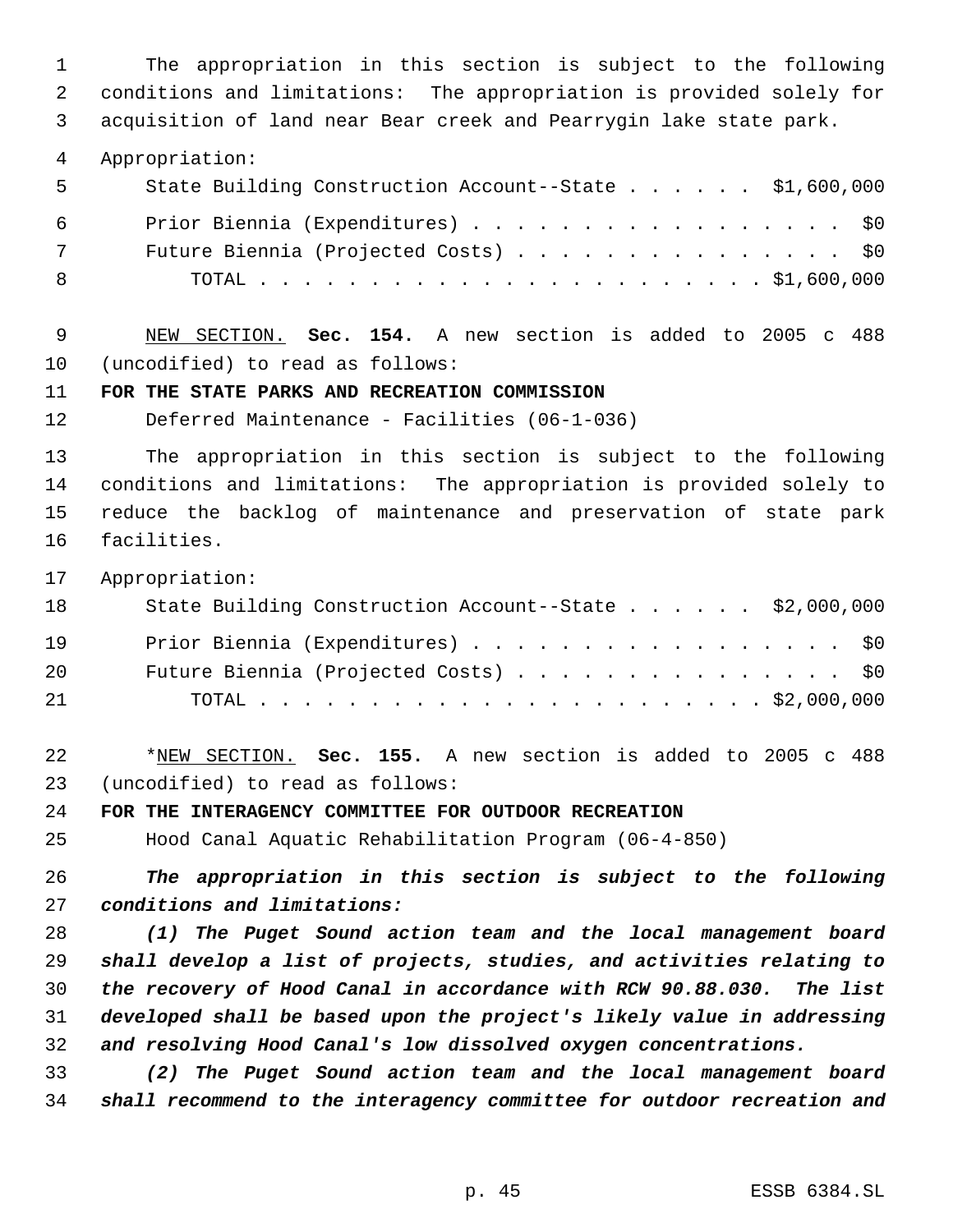*the governor a prioritized list of projects to be funded under subsection (1) of this section. The governor may remove projects from the list recommended by the Puget Sound action team and the local management board and shall submit this amended list in the capital budget request to the legislature. The list shall include, but not be limited to, a description of each project and the amount of recommended state funding.*

 *(3) The interagency committee for outdoor recreation shall not sign contracts or otherwise financially obligate funds from the Hood Canal aquatic rehabilitation bond account before the legislature has appropriated funds for a specific list of projects. The legislature may remove projects from the list recommended by the Puget Sound action team and the local management board.*

Appropriation:

| 15 | Hood Canal Aquatic Rehabilitation Bond                         |
|----|----------------------------------------------------------------|
| 16 | Account--State \$1,000,000                                     |
| 17 | Prior Biennia (Expenditures) \$0                               |
| 18 | Future Biennia (Projected Costs) \$0                           |
| 19 | *Sec. 155 was partially vetoed. See message at end of chapter. |

 **Sec. 156.** 2005 c 488 s 368 (uncodified) is amended to read as follows:

## **FOR THE INTERAGENCY COMMITTEE FOR OUTDOOR RECREATION**

Firearms and Archery Range Program (FARP) (98-2-004)

Reappropriation:

| 25  | Firearms Range Account--State ( $(\frac{231}{1478})$ ) |           |
|-----|--------------------------------------------------------|-----------|
| 26  |                                                        | \$61,478  |
| 2.7 | Prior Biennia (Expenditures) \$542,191                 |           |
| 28  | Future Biennia (Projected Costs) \$0                   |           |
| -29 |                                                        |           |
| 30  |                                                        | \$603,669 |

 **Sec. 157.** 2005 c 488 s 369 (uncodified) is amended to read as follows:

## **FOR THE INTERAGENCY COMMITTEE FOR OUTDOOR RECREATION**

Nonhighway Off-road Vehicle Program (NOVA) (98-2-002)

Reappropriation: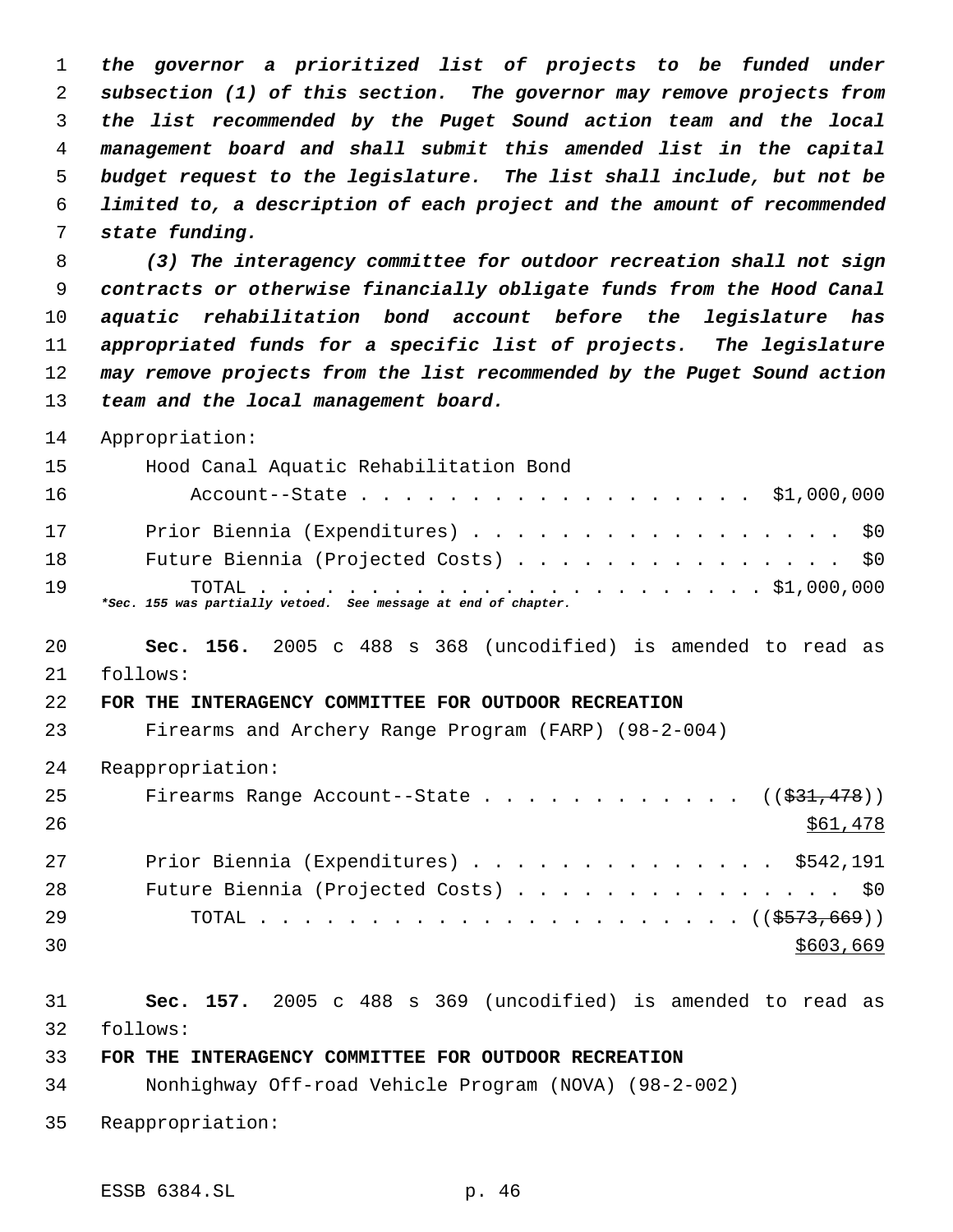Nonhighway and Off-Road Vehicle Activities 2 Program Account--State . . . . . . . . . . . ((\$1,243,986))  $3 \quad$  \$1,322,986 Prior Biennia (Expenditures) . . . . . . . . . . . . . \$9,851,937 Future Biennia (Projected Costs) . . . . . . . . . . . . . . . \$0 6 TOTAL . . . . . . . . . . . . . . . . . . ( $(\frac{11}{211}, 095, 923)$ ) \$11,174,923 **Sec. 158.** 2005 c 488 s 370 (uncodified) is amended to read as follows: **FOR THE INTERAGENCY COMMITTEE FOR OUTDOOR RECREATION** Washington Wildlife and Recreation Program (WWRP) (98-2-003) The reappropriations in this section are subject to the following conditions and limitations: Any amount of the reappropriations that is not obligated to a specific project may be used to fund alternate projects approved by the legislature from the same account in biennia succeeding that in which the moneys were originally appropriated. Reappropriation: 18 Outdoor Recreation Account--State . . . . . . . . . . \$4,547,515 19 Habitat Conservation Account--State . . . . . . . ((\$1,170,894)) \$4,382,894 21 Subtotal Reappropriation . . . . . . . . . . ((\$5,718,409)) \$8,930,409 Prior Biennia (Expenditures) . . . . . . . . . . . . . \$71,883,173 24 Future Biennia (Projected Costs) . . . . . . . . . . . . . . \$0 25 TOTAL . . . . . . . . . . . . . . . . . . ((\$77,601,582)) 26 \$80,813,582 **Sec. 159.** 2005 c 488 s 372 (uncodified) is amended to read as follows: **FOR THE INTERAGENCY COMMITTEE FOR OUTDOOR RECREATION** Salmon Recovery Funding Board Programs (SRFB) (00-2-001) Reappropriation: 32 General Fund--Federal . . . . . . . . . . . . . ((\$11,227,424)) \$13,320,424 34 Salmon Recovery Account--State . . . . . . . . . ((\$2,366,010))  $3597,010$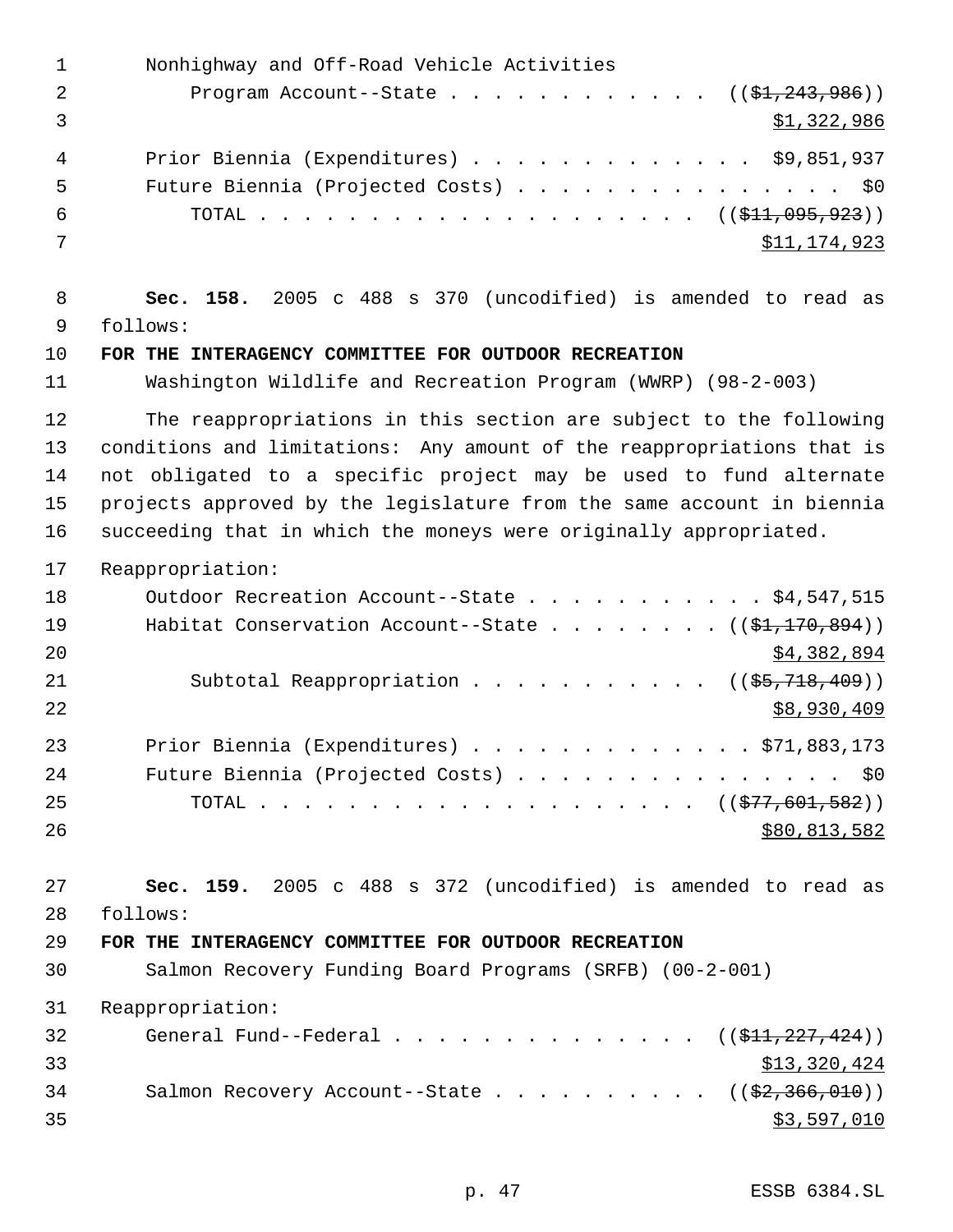| 1              | Subtotal Reappropriation ( $(\frac{1}{213}, 593, 434)$ )                |
|----------------|-------------------------------------------------------------------------|
| $\overline{2}$ | \$16,917,434                                                            |
| 3              | Prior Biennia (Expenditures) \$88,031,707                               |
| $\overline{4}$ | Future Biennia (Projected Costs) \$0                                    |
| 5              |                                                                         |
| 6              | \$104,949,141                                                           |
| 7              | Sec. 160. 2005 c 488 s 376 (uncodified) is amended to read as           |
| 8              | follows:                                                                |
| 9              | FOR THE INTERAGENCY COMMITTEE FOR OUTDOOR RECREATION                    |
| 10             | Firearms and Archery Range Program (02-0-001)                           |
| 11             | Reappropriation:                                                        |
| 12             | Firearms Range Account--State ( $(\frac{244}{677})$ )                   |
| 13             | \$120,677                                                               |
| 14             | Prior Biennia (Expenditures) \$355,323                                  |
| 15             | Future Biennia (Projected Costs) \$0                                    |
| 16             |                                                                         |
| 17             | \$476,000                                                               |
| 18             | Sec. 161. 2005 c 488 s 382 (uncodified) is amended to read as           |
| 19             | follows:                                                                |
| 20             | FOR THE INTERAGENCY COMMITTEE FOR OUTDOOR RECREATION                    |
| 21             | Wildlife and Recreation Program (WWRP) (02-4-003)                       |
| 22             | The reappropriations in this section are subject to the following       |
| 23             | conditions and limitations: Any amount of the reappropriations that is  |
| 24             | not obligated to a specific project may be used to fund projects in the |
| 25             | following order: (1) The department of natural resources Cypress        |
| 26             | Island project; and (2) alternate projects approved by the legislature  |
| 27             | from the same account in biennia succeeding that in which the funds     |
| 28             | were originally appropriated.                                           |
| 29             | Reappropriation:                                                        |
| 30             | Outdoor Recreation Account--State ( $(\frac{2}{2}, 041, 864)$ )         |
| 31             | \$3,525,864                                                             |
| 32             | Habitat Conservation Account--State \$6,928,926                         |
| 33             | Subtotal Reappropriation ( $(\frac{28}{970}, \frac{790}{100})$ )        |
| 34             | <u>\$10,454,790</u>                                                     |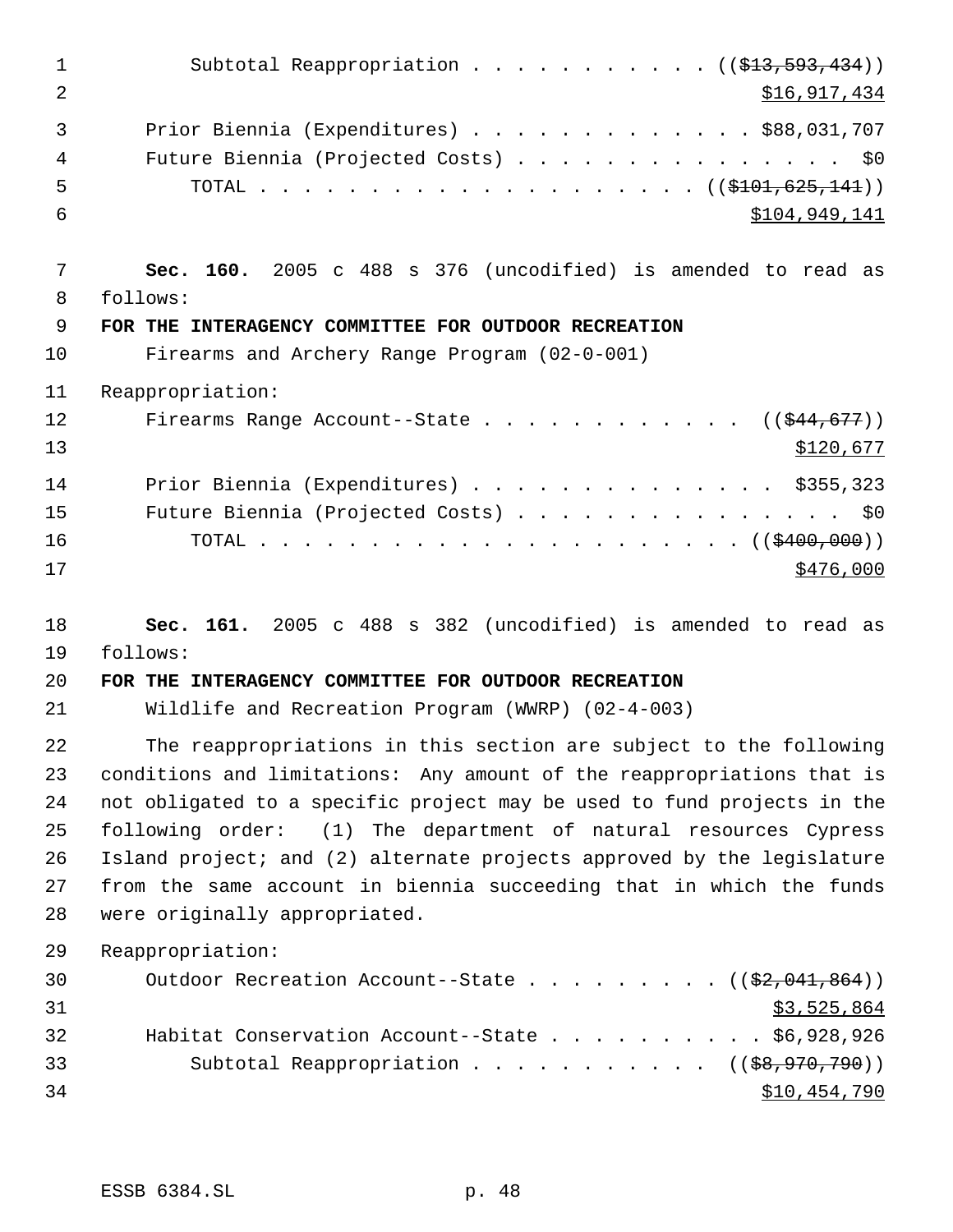| $\mathbf{1}$ | Prior Biennia (Expenditures) \$36,029,210                                                           |
|--------------|-----------------------------------------------------------------------------------------------------|
| 2            | Future Biennia (Projected Costs) \$0                                                                |
| 3            | TOTAL ( $(\frac{245,000,000)}{100,000,000)})$                                                       |
| 4            | \$46,484,000                                                                                        |
| 5            | Sec. 162. 2005 c 488 s 385 (uncodified) is amended to read as                                       |
| 6<br>7       | follows:                                                                                            |
| 8            | FOR THE INTERAGENCY COMMITTEE FOR OUTDOOR RECREATION<br>Boating Facilities Program (BFP) (04-4-003) |
|              |                                                                                                     |
| 9            | Reappropriation:                                                                                    |
| 10<br>11     | Recreation Resources Account--State ( $(\frac{2}{3}, 753, 480)$ )<br>\$4,484,480                    |
| 12           | Prior Biennia (Expenditures) \$3,753,479                                                            |
| 13           | Future Biennia (Projected Costs) \$0                                                                |
| 14           |                                                                                                     |
| 15           | \$8,237,959                                                                                         |
| 16           | Sec. 163. 2005 c 488 s 386 (uncodified) is amended to read as                                       |
|              |                                                                                                     |
| 17           | follows:                                                                                            |
| 18           | FOR THE INTERAGENCY COMMITTEE FOR OUTDOOR RECREATION                                                |
| 19           | Firearms and Archery Range Program (04-4-006)                                                       |
| 20           | Reappropriation:                                                                                    |
| 21<br>22     | Firearms Range Account--State ( $(\frac{1444,997}{)$<br>\$154,997                                   |
| 23           | Prior Biennia (Expenditures) \$105,003                                                              |
| 24           | Future Biennia (Projected Costs) \$0                                                                |
| 25           |                                                                                                     |
| 26           | \$260,000                                                                                           |
| 27           | Sec. 164. 2005 c 488 s 387 (uncodified) is amended to read as                                       |
| 28           | follows:                                                                                            |
| 29           | FOR THE INTERAGENCY COMMITTEE FOR OUTDOOR RECREATION                                                |
| 30           | Family Forest Fish Blockages Program (04-4-011)                                                     |
| 31           | Reappropriation:                                                                                    |
| 32           | State Building Construction Account--State $($ $($ $\frac{2780}{379})$                              |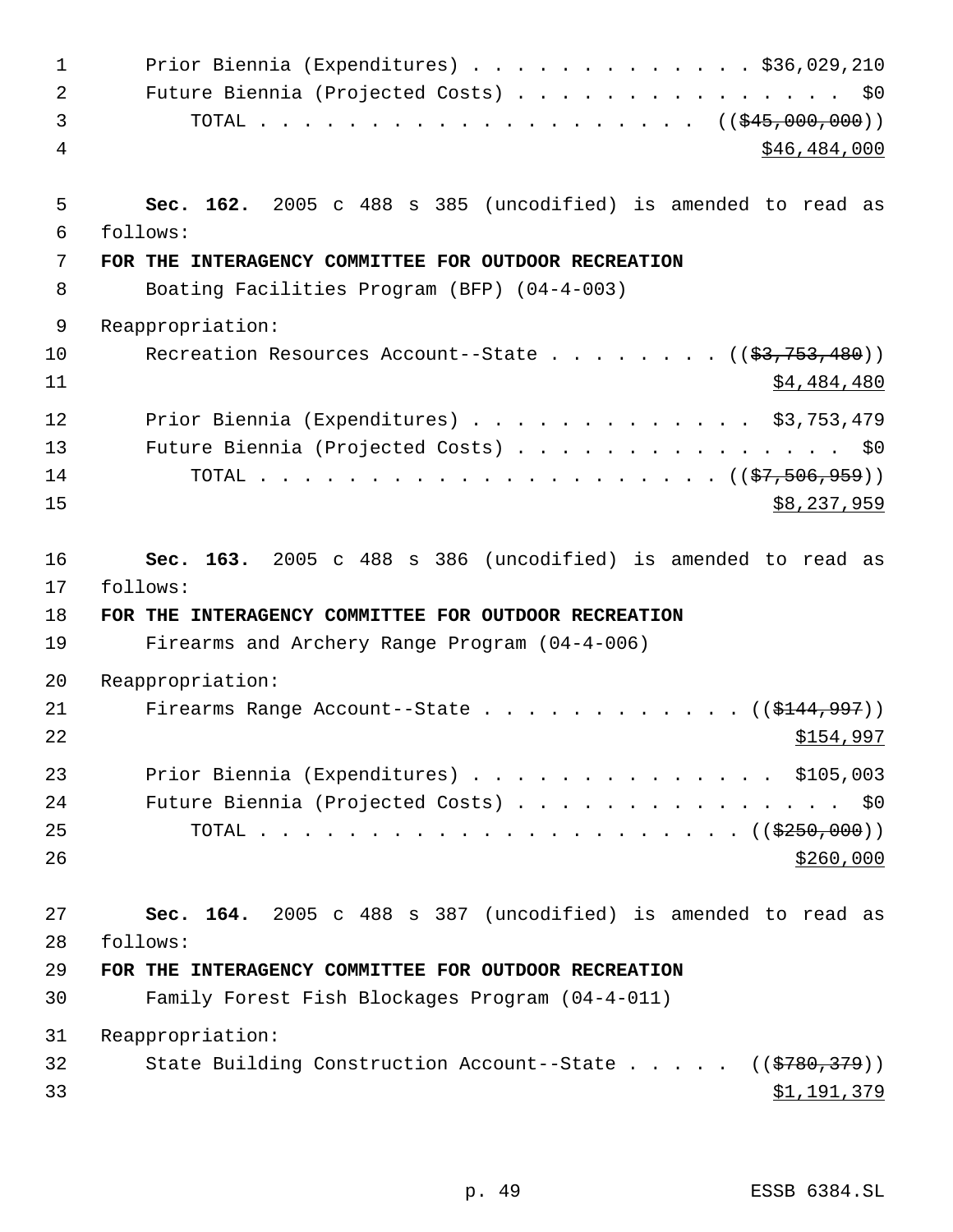| $\mathbf{1}$ | Prior Biennia (Expenditures) \$1,219,621                         |
|--------------|------------------------------------------------------------------|
| 2            | Future Biennia (Projected Costs) \$0                             |
| 3            |                                                                  |
| 4            | \$2,411,000                                                      |
| 5            | Sec. 165. 2005 c 488 s 390 (uncodified) is amended to read as    |
| 6            | follows:                                                         |
| 7            | FOR THE INTERAGENCY COMMITTEE FOR OUTDOOR RECREATION             |
| 8            | National Recreation Trails Program (NRTP) (04-4-008)             |
| 9            | Reappropriation:                                                 |
| 10<br>11     | General Fund--Federal ( $(\frac{21}{130},000)$ )<br>\$1,447,000  |
| 12           | Prior Biennia (Expenditures) $\ldots$ \$1,130,000                |
| 13           | Future Biennia (Projected Costs) \$0                             |
| 14           |                                                                  |
| 15           | \$2,577,000                                                      |
| 16           | Sec. 166. 2005 c 488 s 391 (uncodified) is amended to read as    |
| 17           | follows:                                                         |
|              |                                                                  |
| 18           | FOR THE INTERAGENCY COMMITTEE FOR OUTDOOR RECREATION             |
| 19           | Nonhighway and Off-Road Vehicle Activities Program<br>(NOVA)     |
| 20           | $(04 - 4 - 004)$                                                 |
| 21           | Reappropriation:                                                 |
| 22           | NOVA Program Account--State $($ $($ \$5,492,729 $)$ )            |
| 23           | \$5,620,729                                                      |
| 24           |                                                                  |
| 25           | Prior Biennia (Expenditures) \$1,433,581                         |
| 26           | Future Biennia (Projected Costs) \$0                             |
| 27           | \$7,054,310                                                      |
|              |                                                                  |
| 28           | Sec. 167. 2005 c 488 s 392 (uncodified) is amended to read as    |
| 29<br>30     | follows:<br>FOR THE INTERAGENCY COMMITTEE FOR OUTDOOR RECREATION |
| 31           | Salmon Recovery Funding Board Programs (SRFB) (04-4-001)         |
| 32           | Reappropriation:                                                 |
| 33           | General Fund--Federal ( $(\frac{232}{832}, \frac{832}{130})$ )   |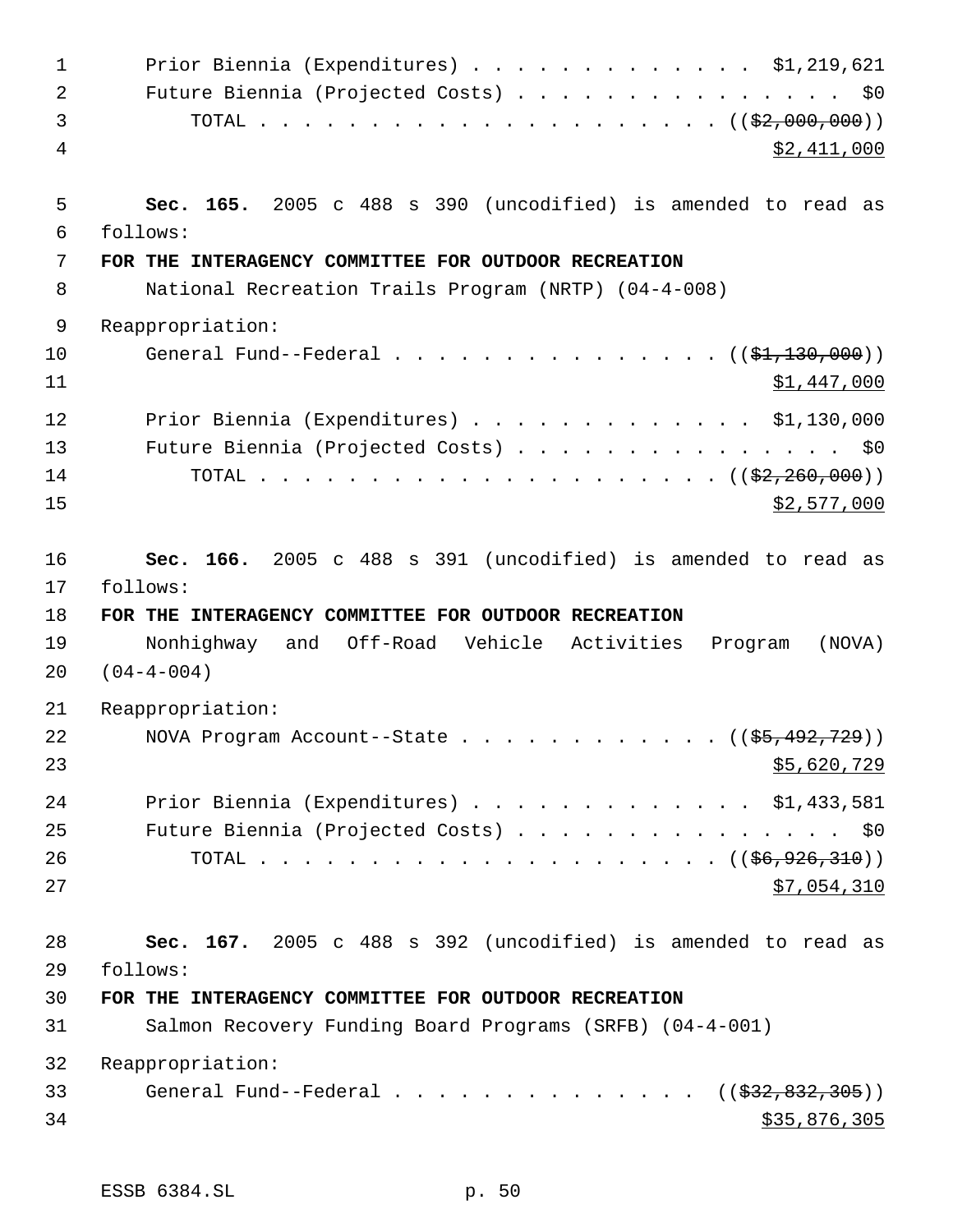1 State Building Construction Account--State . . . . ((\$11,500,000))  $2 \times 13,885,000$ 3 Subtotal Reappropriation . . . . . . . . . . ((\$44,332,305)) \$49,761,305 Prior Biennia (Expenditures) . . . . . . . . . . . . . \$1,000,000 Future Biennia (Projected Costs) . . . . . . . . . . . . . . . \$0 TOTAL . . . . . . . . . . . . . . . . . . . . ((\$45,332,305)) 8 \$50,761,305 **Sec. 168.** 2005 c 488 s 395 (uncodified) is amended to read as follows: **FOR THE INTERAGENCY COMMITTEE FOR OUTDOOR RECREATION** Boating Facilities Program (BFP) (06-4-003) Appropriation: 14 Recreation Resources Account--State . . . . . . . ((\$8,350,000)) \$7,271,000 16 Prior Biennia (Expenditures) . . . . . . . . . . . . . . . . \$0 Future Biennia (Projected Costs) . . . . . . . . . . . \$36,597,535 18 TOTAL . . . . . . . . . . . . . . . . . . ((\$<del>44,947,535</del>)) \$43,868,535 **Sec. 169.** 2005 c 488 s 398 (uncodified) is amended to read as follows: **FOR THE INTERAGENCY COMMITTEE FOR OUTDOOR RECREATION** Family Forest Fish Passage Program (06-4-011) The appropriations in this section are subject to the following conditions and limitations: (1) The appropriation is provided solely for the salmon recovery funding board in consultation with the small forest landowner office of the department of natural resources and the department of fish and wildlife to provide grants to correct fish passage blockages on nonindustrial forest lands. Selection of projects must be coordinated with the other salmon recovery grant programs provided in section 403 of this act. (2) In addition to the annual project progress reporting

 requirement of RCW 43.88.160(3), the committee shall file quarterly project progress reports with the office of financial management.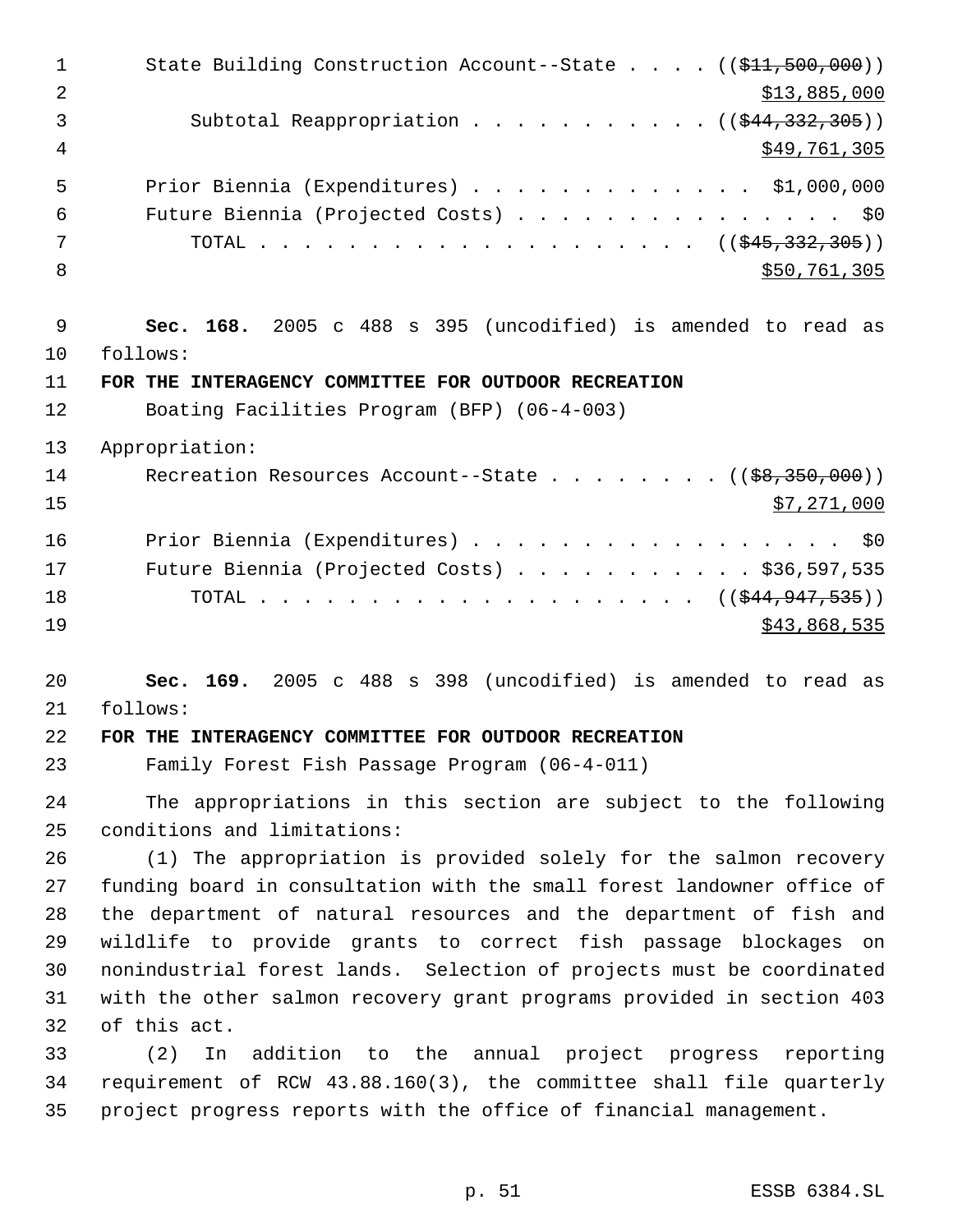Appropriation: 2 State Building Construction Account--State . . . . . \$4,150,000 General Fund--Federal . . . . . . . . . . . . . . . . . . \$217,000 4 Subtotal Appropriation . . . . . . . . . . . . . . \$4,367,000 5 Prior Biennia (Expenditures) . . . . . . . . . . . . . . . . \$0 Future Biennia (Projected Costs) . . . . . . . . . . . . . . . \$0 TOTAL . . . . . . . . . . . . . . . . . . . . . ((\$4,150,000))  $\frac{1}{2}$  \$4,367,000 **Sec. 170.** 2005 c 488 s 401 (uncodified) is amended to read as follows: **FOR THE INTERAGENCY COMMITTEE FOR OUTDOOR RECREATION** Nonhighway and Off-Road Vehicle Program (NOVA) (06-4-004) The appropriation in this section is subject to the following conditions and limitations: \$100,000 of the appropriation is for the following studies: (1) The committee shall prepare cost estimates for creating a database of motorized and nonmotorized off-road trails and facilities in Washington state. The cost estimate shall consider the possibility 19 of a database that allows the downloading of maps formatted for the most widely used GPS devices, including the feasibility and cost to make GPS maps readily available for all users of Washington recreational lands and facilities. For this purpose, available GPS maps shall include GPS maps developed by state agencies, by federal agencies, and proprietary maps offered by private companies. (2) The committee shall recommend a program for enhanced education and enforcement regarding excessive noise from off-road vehicles. The study shall include a review of relevant existing laws and regulations. The recommendations shall address the appropriate equipment needed for enforcement, model ordinances, enhanced educational strategies, and a proposed grant program to assist local governments to more effectively reduce the impact of excessive ORV noise in rural residential neighborhoods and nonresidential areas, including consideration of grant programs for planning departments, code enforcement departments, health departments, or other entities of local government.

Appropriation:

Nonhighway and Off-Road Vehicle Activities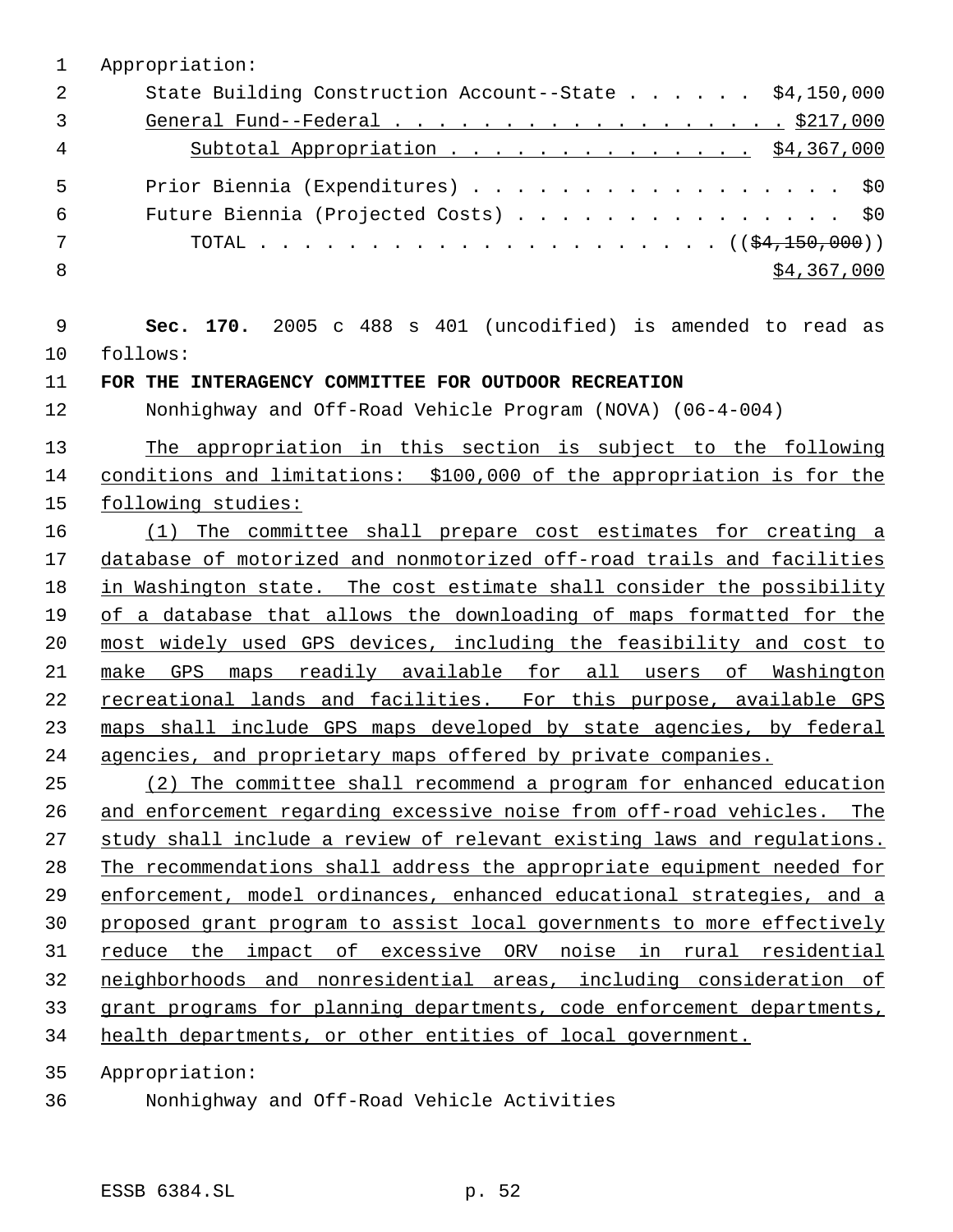| $\mathbf 1$ | Program Account--State \$7,579,000                            |
|-------------|---------------------------------------------------------------|
| 2           | Prior Biennia (Expenditures) \$0                              |
| 3           | Future Biennia (Projected Costs) \$39,946,858                 |
| 4           |                                                               |
| 5           | Sec. 171. 2005 c 488 s 402 (uncodified) is amended to read as |
| 6           | follows:                                                      |
| 7           | FOR THE INTERAGENCY COMMITTEE FOR OUTDOOR RECREATION          |
| 8           | National Recreation Trails Program (NRTP) (06-4-008)          |
| 9           | Appropriation:                                                |
| 10          | General Fund--Federal $($ $(\frac{2}{2}, \frac{350}{200})$    |
| 11          | \$2,800,000                                                   |
| 12          | Prior Biennia (Expenditures) \$0                              |
| 13          | Future Biennia (Projected Costs) \$9,400,000                  |
| 14          | TOTAL ( $(\frac{1}{211}, 750, 000)$ )                         |
| 15          | \$12,200,000                                                  |

 NEW SECTION. **Sec. 172.** A new section is added to 2005 c 488 (uncodified) to read as follows:

# **FOR THE INTERAGENCY COMMITTEE FOR OUTDOOR RECREATION**

Youth Athletic Fields (06-2-952)

 The appropriation in this section is subject to the following conditions and limitations: The appropriation is provided solely for competitive grants for acquisition, development, and renovation of youth athletic fields. The committee shall follow the applicable rules of the youth athletic facilities program, except that grants for maintenance are not eligible. The committee shall accept private donations for youth athletic fields and deposit them in the youth athletic facility account. For every \$500,000 in private donations received, the committee shall match those funds with \$500,000 from the appropriation provided in this section and award grants totaling \$1,000,000 to the highest priority projects. The committee is authorized to expend up to five percent of the appropriation for administration of the program and for publicizing the program, especially to owners, players, and fans of Washington's major league professional sports teams.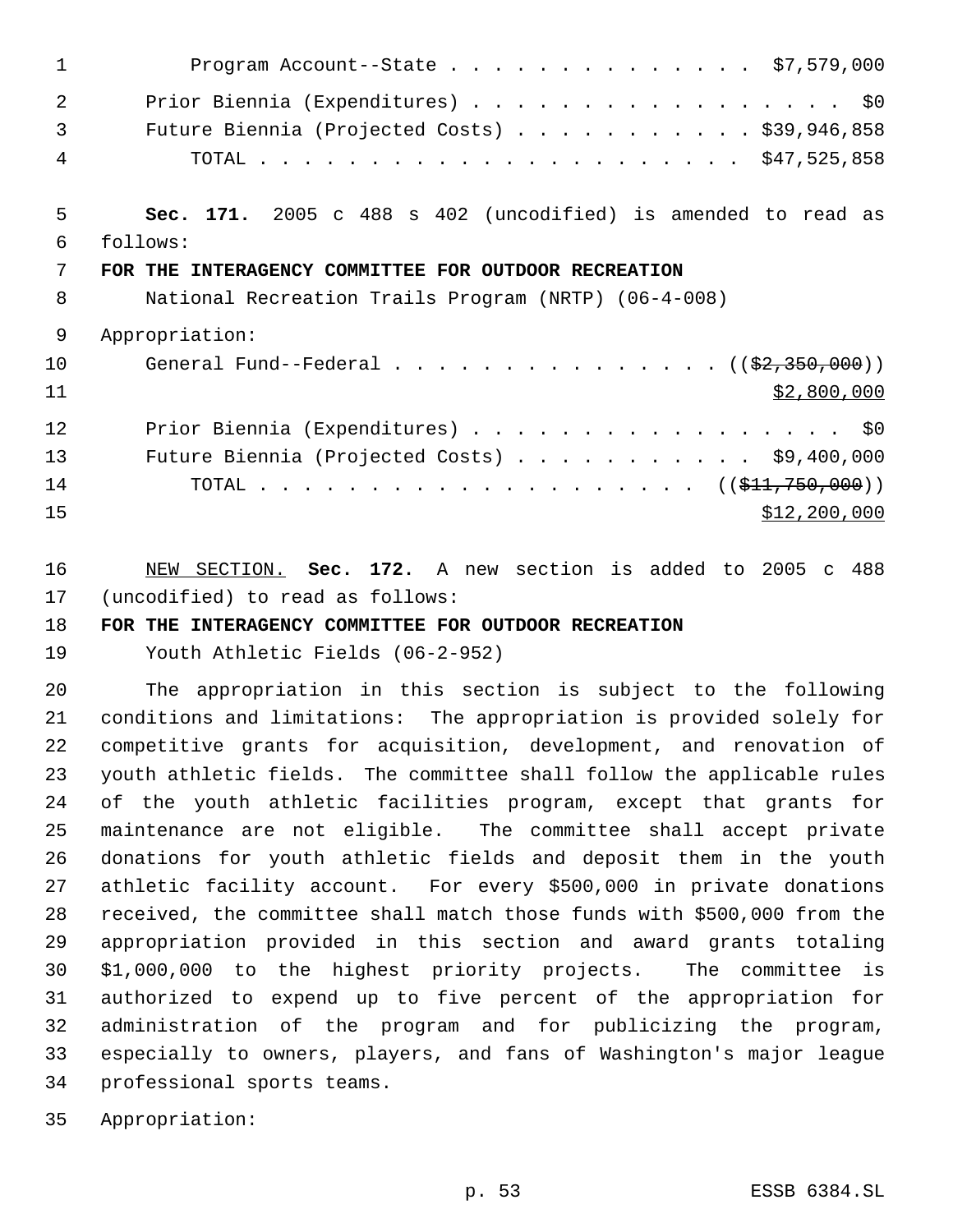| $\mathbf{1}$   | State Building Construction Account--State \$2,500,000 |
|----------------|--------------------------------------------------------|
| 2              | Prior Biennia (Expenditures) \$0                       |
| $\overline{3}$ | Future Biennia (Projected Costs) \$0                   |
| 4              |                                                        |

 **Sec. 173.** 2005 c 488 s 414 (uncodified) is amended to read as follows:

## **FOR THE STATE CONSERVATION COMMISSION**

Skokomish Anaerobic Digester (06-4-009)

 The appropriation in this section is subject to the following conditions and limitations: The appropriation is provided solely for a grant to the Mason conservation district for construction of an 12 anaerobic digester in the Skokomish river watershed. Up to ((\$50,000)) 13 \$65,000 of this amount may be spent on completing design concepts and feasibility analysis. The remaining funds shall be allotted only after the following has occurred: (1) Mason conservation district secures nonstate matching funds or in-kind contributions of at least twenty- five percent of the total project cost; (2) a feasibility study is completed and submitted to the Puget Sound action team and the state conservation commission; and (3) the Puget Sound action team and the state conservation commission approve the project proposal.

Appropriation:

| 22 | State Building Construction Account--State \$560,000 |
|----|------------------------------------------------------|
| 23 | Prior Biennia (Expenditures) \$0                     |
| 24 | Future Biennia (Projected Costs) \$0                 |
| 25 |                                                      |

 **Sec. 174.** 2005 c 488 s 425 (uncodified) is amended to read as follows:

## **FOR THE DEPARTMENT OF FISH AND WILDLIFE**

 Facility, Infrastructure, Lands, and Access Condition Improvements (06-1-002)

# The appropriations in this section are subject to the following limitations: \$5,000 of the appropriation in this section is provided

solely for bank stabilization of the south Toledo access road.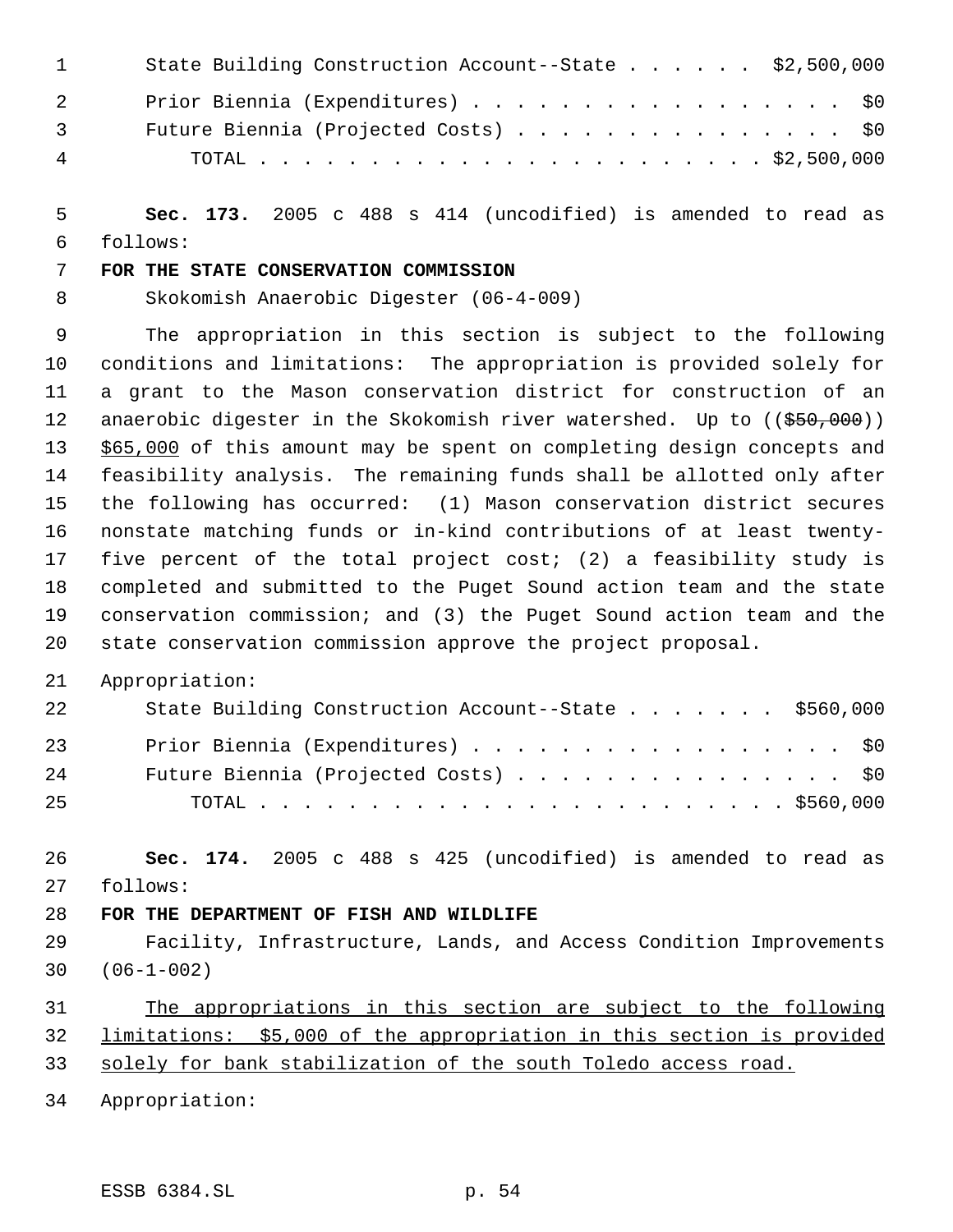| $\mathbf{1}$<br>$\overline{2}$<br>3 | General Fund--Federal \$650,000<br>State Building Construction Account--State \$6,457,000<br>Subtotal Appropriation \$7,107,000 |
|-------------------------------------|---------------------------------------------------------------------------------------------------------------------------------|
| 4<br>5<br>6                         | Prior Biennia (Expenditures) \$0<br>Future Biennia (Projected Costs) \$26,600,000                                               |
| 7<br>8                              | Sec. 175. 2005 c 488 s 427 (uncodified) is amended to read as<br>follows:                                                       |
| 9                                   | FOR THE DEPARTMENT OF FISH AND WILDLIFE                                                                                         |
| 10                                  | Fish and Wildlife Population and Habitat Protection (06-1-003)                                                                  |
| 11<br>12                            | The appropriations in this section are subject to the following<br>conditions and limitations:                                  |
| 13                                  | $((+2))$ (1) It is the intent of the legislature that expenditures                                                              |
| 14                                  | from the wildlife account--state appropriation shall only be made to                                                            |
| 15                                  | the extent funds are available in the account and will not result in a                                                          |
| 16                                  | reduction to other programs or activities.                                                                                      |
| 17                                  | (2) The department of fish and wildlife, in coordination with the                                                               |
| 18                                  | department of natural resources, shall seek compensation for state-                                                             |
| 19                                  | owned capital structures in the Wooten wildlife area damaged in the                                                             |
| 20                                  | school fire. Any compensation received by the department shall be                                                               |
| 21                                  | deposited in the state wildlife account.                                                                                        |
| 22                                  | Appropriation:                                                                                                                  |
| 23                                  | General Fund--Federal \$2,830,000                                                                                               |
| 24                                  | General Fund--Private/Local \$3,500,000                                                                                         |
| 25                                  | State Building Construction Account--State $($ $($ $\frac{2500}{100})$                                                          |
| 26                                  | \$525,000                                                                                                                       |
| 27                                  | Wildlife Account--State \$600,000                                                                                               |
| 28                                  | Subtotal Appropriation $($ $($ $\frac{27}{430},000)$                                                                            |
| 29                                  | \$7,455,000                                                                                                                     |
| 30                                  | Prior Biennia (Expenditures) \$0                                                                                                |
| 31                                  | Future Biennia (Projected Costs) \$34,920,000                                                                                   |
| 32                                  | TOTAL ( $(\frac{242,350,000}{s})$ )                                                                                             |
| 33                                  | \$42,375,000                                                                                                                    |
|                                     |                                                                                                                                 |

 NEW SECTION. **Sec. 176.** A new section is added to 2005 c 488 (uncodified) to read as follows: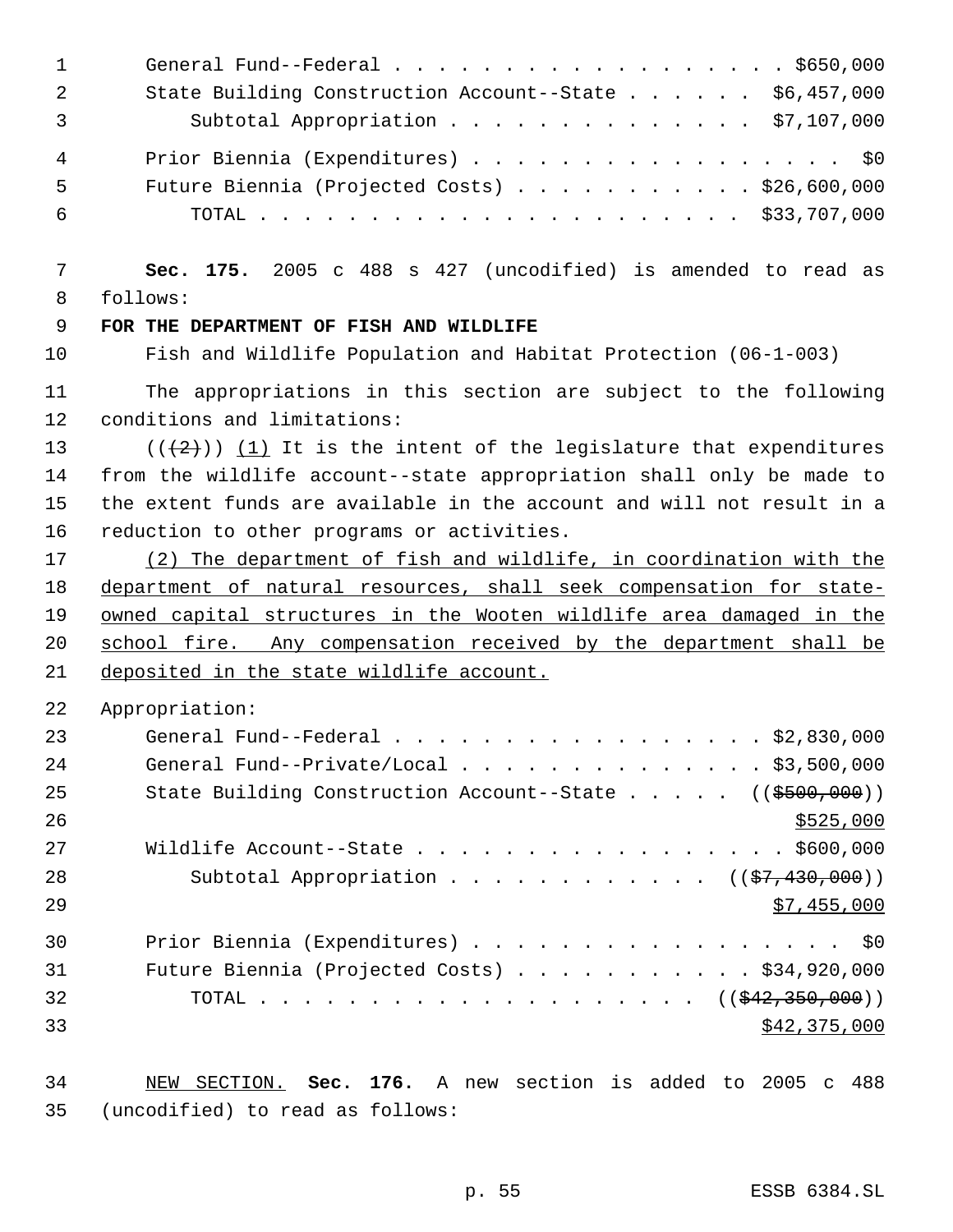**FOR THE DEPARTMENT OF FISH AND WILDLIFE**

Land Acquisition Pass-Thru Grants (06-4-018)

Appropriation:

|       | 4 Wildlife Account--Federal \$3,300,000 |
|-------|-----------------------------------------|
| 5 - 5 | Prior Biennia (Expenditures) \$0        |
| 6 —   | Future Biennia (Projected Costs) \$0    |
| 7     |                                         |

 NEW SECTION. **Sec. 177.** A new section is added to 2005 c 488 (uncodified) to read as follows:

## **FOR THE DEPARTMENT OF FISH AND WILDLIFE**

 Department of Natural Resources - Department of Fish and Wildlife Land Exchange - Shrub Steppe (06-2-851)

 The appropriation in this section is subject to the following conditions and limitations: Funding is provided solely to appraise the value of lands for exchange with the department of natural resources. Forest lands transferred to the department of natural resources under this section shall be actively managed by the department under a cooperative agreement with surrounding public and private landowners to implement landscape scale restoration and other management objectives.

Appropriation:

| 21 | State Building Construction Account--State \$500,000 |
|----|------------------------------------------------------|
| 22 | Prior Biennia (Expenditures) \$0                     |
| 23 | Future Biennia (Projected Costs) \$0                 |
| 24 |                                                      |

 NEW SECTION. **Sec. 178.** A new section is added to 2005 c 488 (uncodified) to read as follows:

## **FOR THE DEPARTMENT OF FISH AND WILDLIFE**

Alternative Mitigation Exchange Service (06-2-852)

 The appropriation in this section is subject to the following conditions and limitations: The appropriation in this section is provided solely for contract services with the association of Washington cities and the Washington state association of counties for the purpose of developing and demonstrating an alternative mitigation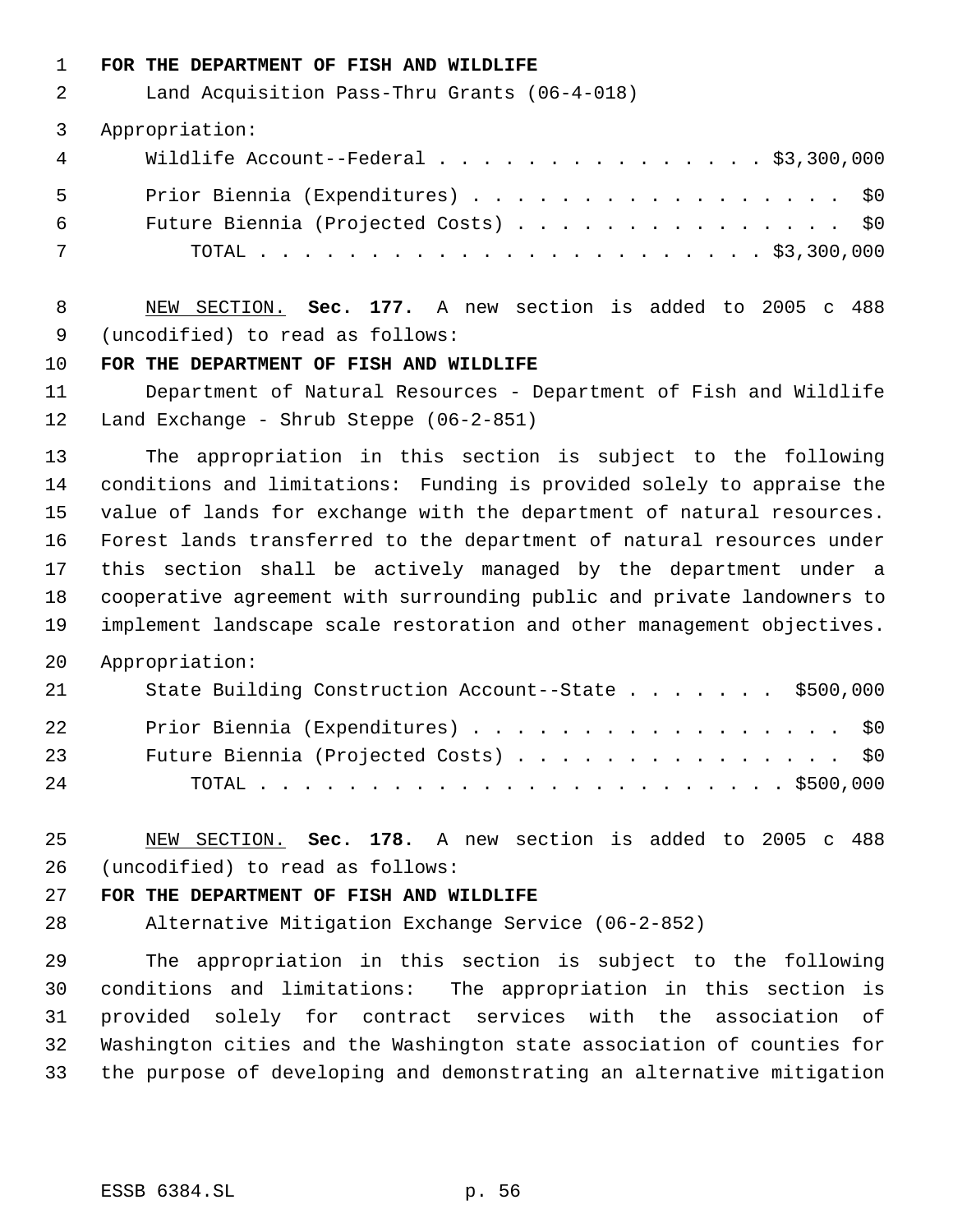exchange service in Vancouver and Clark county. The purposes of the exchange are to improve the environmental value of permit decision- making and to accomplish permit streamlining objectives.

Appropriation:

| 5   | State Building Construction Account--State \$200,000 |
|-----|------------------------------------------------------|
| 6   | Prior Biennia (Expenditures) \$0                     |
| 7   | Future Biennia (Projected Costs) \$0                 |
| - 8 |                                                      |

 NEW SECTION. **Sec. 179.** A new section is added to 2005 c 488 (uncodified) to read as follows:

**FOR THE DEPARTMENT OF FISH AND WILDLIFE**

Estuary and Salmon Restoration in Puget Sound (06-2-001)

 The appropriation in this section is subject to the following conditions and limitations:

 (1) The appropriation is provided solely for nearshore estuary and shoreline projects supporting salmon recovery in Puget Sound.

 (2) Project selection and funding decisions shall be submitted for approval to the executive committee of the Puget Sound nearshore partnership between the department and the United States army corps of engineers.

 (3) Funded projects require a nonstate match or in-kind contributions. The match requirements must be approved by the executive committee identified in subsection (2) of this section.

 (4) Project selection and funding decisions must be coordinated with the salmon recovery funding board to ensure that project funding and matching requirements are maximized to the greatest extent possible.

 (5) The department shall not utilize any amount of this appropriation to support administration or overhead. Funding to support the administration of the funds and the implementation of selected projects must be obtained from the department's operating budget.

 (6) Eligible projects must be within Puget Sound and identified in a current salmon recovery plan.

 (7) All funds must be obligated to a specific project or projects no later than October 15, 2006.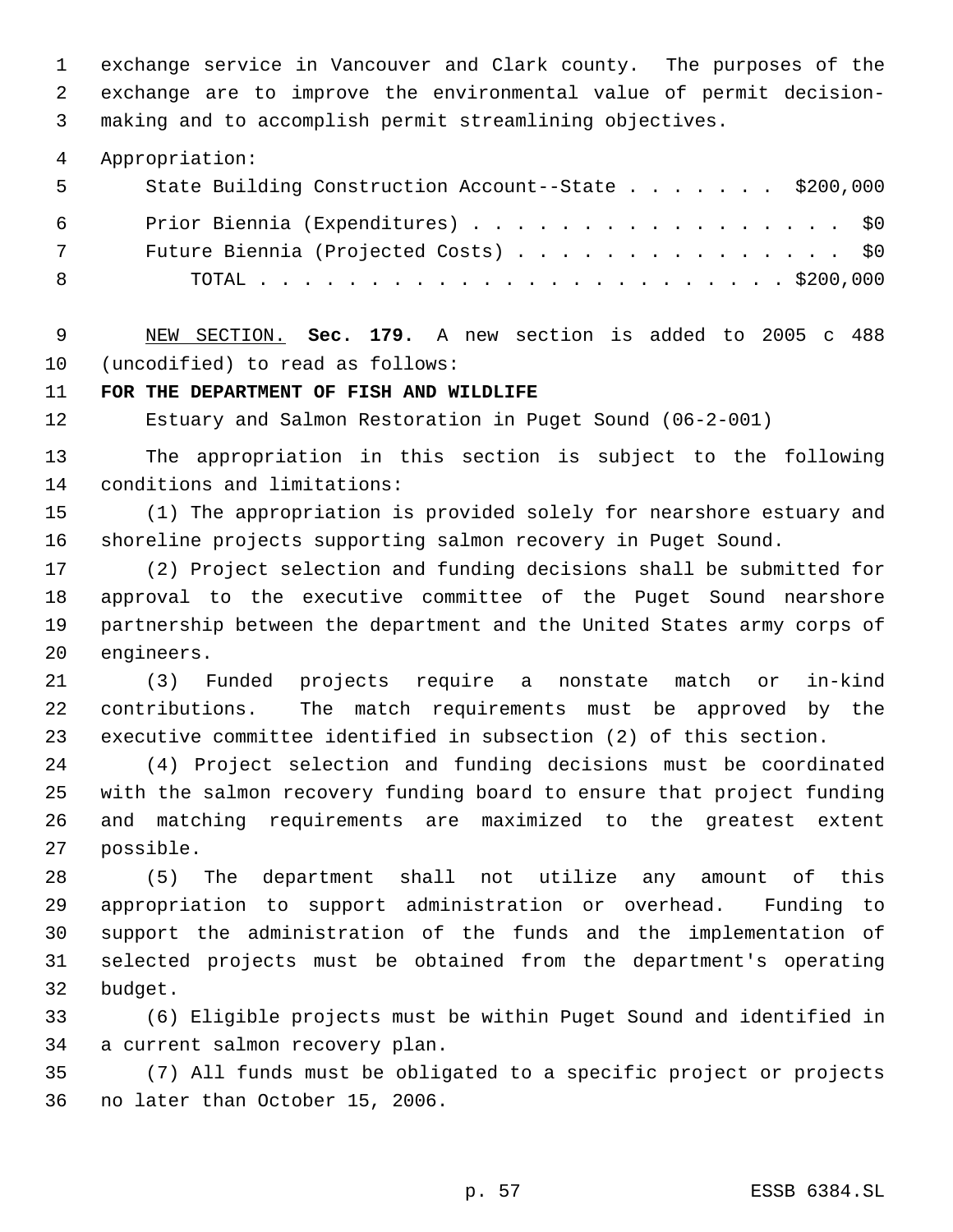(8) The department shall submit a report to the legislature and the office of financial management by November 1, 2006. The report must describe the status of all projects authorized for funding under this appropriation, including project location, implementation timeline, performance measures, funding structure, matching funds, and expected results.

Appropriation:

| - 8 | State Building Construction Account--State $\ldots$ \$2,500,000 |
|-----|-----------------------------------------------------------------|
| - 9 | Prior Biennia (Expenditures) \$0                                |
| 10  | Future Biennia (Projected Costs) \$5,000,000                    |
| 11  |                                                                 |

 *\*NEW SECTION. Sec. 180. A new section is added to 2005 c 488 (uncodified) to read as follows:*

*FOR THE DEPARTMENT OF FISH AND WILDLIFE*

*Consolidate Downtown Olympia Functions (06-2-950)*

 *The appropriation in this section is subject to the following conditions and limitations: The department shall consolidate functions and services provided at its downtown Olympia facilities with other state agencies providing those functions. The department shall vacate the downtown Olympia facilities by June 30, 2007, and transfer responsibility to dispose of the surplus property to the department of general administration. The department of general administration will work with the city of Olympia on necessary plans and permits that will allow sale of the property at the highest price. The department of general administration will submit a plan for disposal of the property to the fiscal committees of the legislature by June 30, 2007. The proceeds of the eventual disposal of the surplus property shall be deposited in the wildlife account for future use in the construction of the Deschutes watershed center.*

| 31 | State Building Construction Account--State \$100,000 |
|----|------------------------------------------------------|
| 32 | Prior Biennia (Expenditures) \$0                     |
| 33 | Future Biennia (Projected Costs) \$0                 |
| 34 | *Sec. 180 was vetoed. See message at end of chapter. |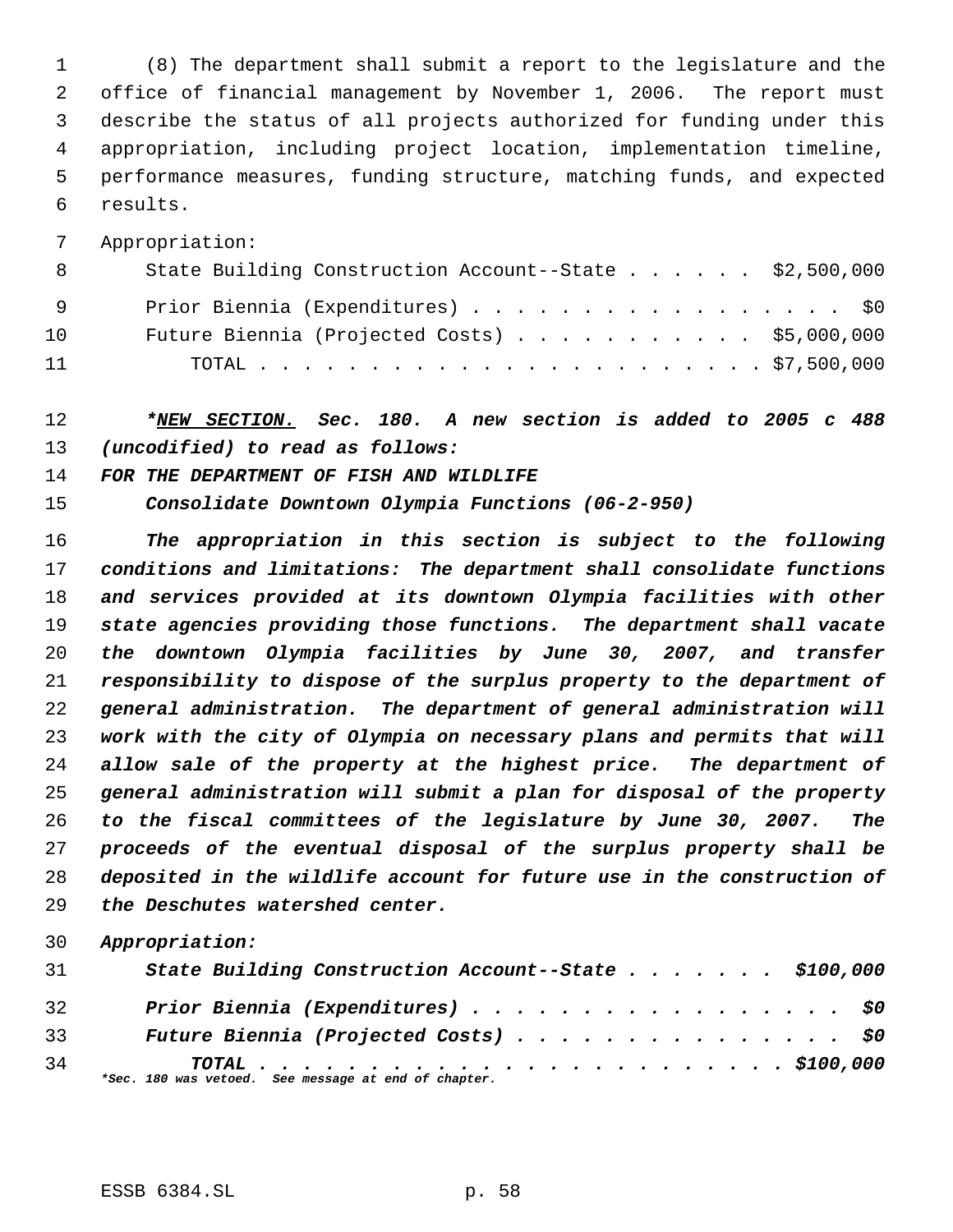NEW SECTION. **Sec. 181.** A new section is added to 2005 c 488 (uncodified) to read as follows:

**FOR THE DEPARTMENT OF FISH AND WILDLIFE**

Skookumchuck Habitat Preservation (06-2-951)

 The appropriation in this section is subject to the following conditions and limitations: The appropriation is provided solely for the acquisition of shrub steppe lands in Kittitas county near Skookumchuck creek.

Appropriation:

| 10              | State Building Construction Account--State \$800,000 |
|-----------------|------------------------------------------------------|
| 11              | Prior Biennia (Expenditures) \$0                     |
| 12 <sub>1</sub> | Future Biennia (Projected Costs) \$0                 |
| 13              |                                                      |

 NEW SECTION. **Sec. 182.** A new section is added to 2005 c 488 (uncodified) to read as follows:

**FOR THE DEPARTMENT OF FISH AND WILDLIFE**

 Department of Fish and Wildlife Ranch Lands Irrigation Efficiencies (06-2-952)

 The appropriation in this section is subject to the following conditions and limitations: The appropriation is provided solely for irrigation efficiency projects on ranch lands owned by the department.

Appropriation:

| 23 | State Building Construction Account--State \$600,000 |
|----|------------------------------------------------------|
| 24 | Prior Biennia (Expenditures) \$0                     |
| 25 | Future Biennia (Projected Costs) \$0                 |
| 26 |                                                      |

 NEW SECTION. **Sec. 183.** A new section is added to 2005 c 488 (uncodified) to read as follows:

#### **FOR THE DEPARTMENT OF FISH AND WILDLIFE**

Deschutes Watershed Center (06-2-008)

 The appropriation in this section is subject to the following conditions and limitations: The appropriation is provided solely for the design of the Deschutes Watershed center.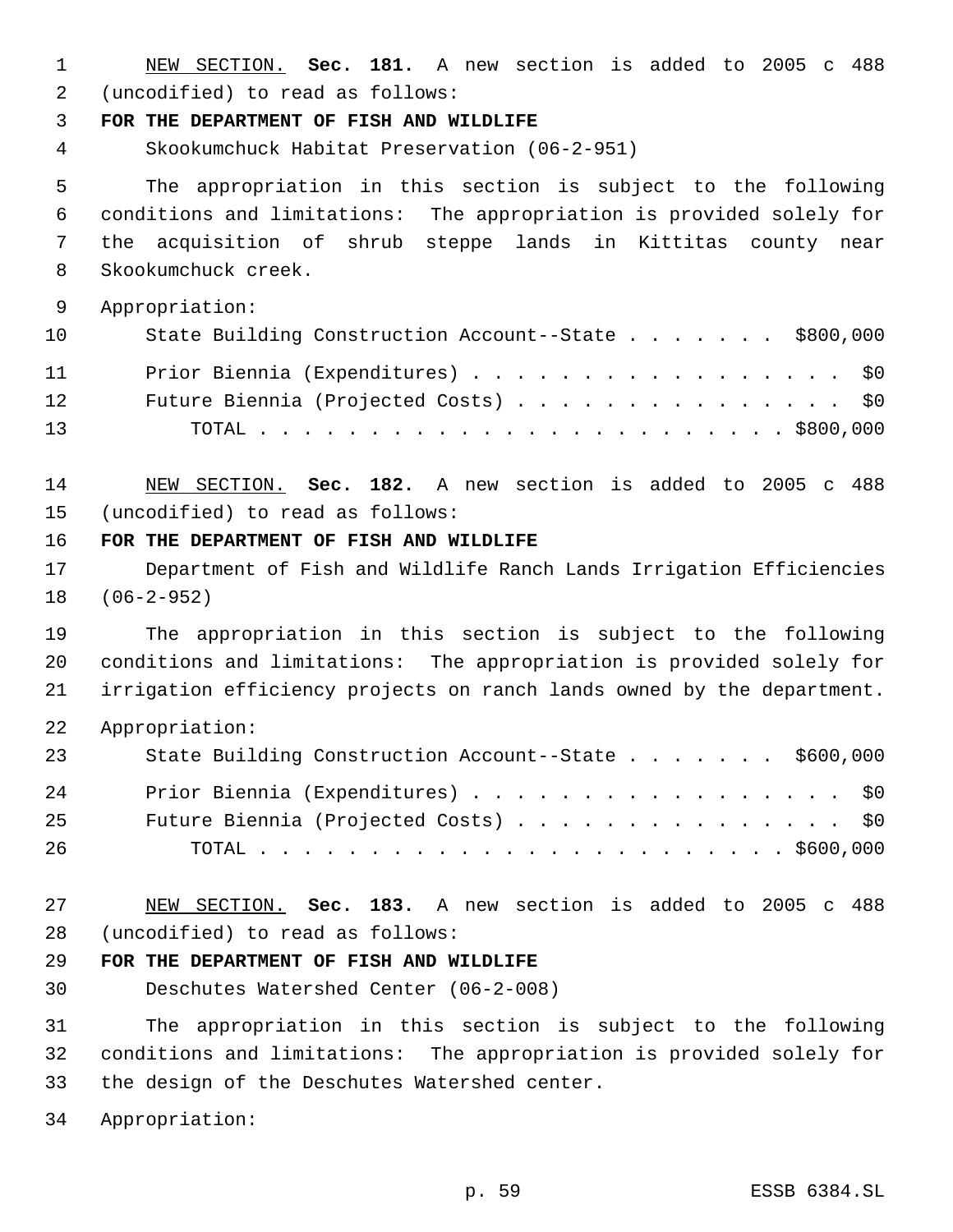| $\mathbf{1}$   | State Building Construction Account--State \$850,000                  |
|----------------|-----------------------------------------------------------------------|
| $\overline{2}$ | Prior Biennia (Expenditures) \$0                                      |
| 3              | Future Biennia (Projected Costs) $\ldots$ \$24,700,000                |
| 4              |                                                                       |
| 5              | Sec. 184. 2005 c 488 s 443 (uncodified) is amended to read as         |
| 6              | follows:                                                              |
| 7              | FOR THE DEPARTMENT OF NATURAL RESOURCES                               |
| 8              | Land Bank (06-2-015)                                                  |
| $\mathsf 9$    | The appropriation in this section is subject to the following         |
| 10             | conditions and limitations:                                           |
| 11             | (1) Prior to purchase or disposal of properties, the department       |
| 12             | shall consult with other natural resource agencies to ensure the      |
| 13             | properties marked for purchase or disposal are not eligible for trust |
| 14             | land transfers.                                                       |
| 15             | (2) The department shall not acquire new commercial properties        |
| 16             | prior to the completion of the study by the state investment board of |
| 17             | the performance of the department's commercial properties portfolio.  |
| 18             | The department shall cooperate with the state investment board and    |
| 19             | their consultants in the work required by the study.                  |
| 20             | (3) The department shall also prepare an inventory of acquisitions,   |
| 21             | sales, transfers, or exchanges of water rights within the past ten    |
| 22             | years. This inventory shall be submitted in a report to the           |
| 23             | appropriate committees of the legislature by December 1, 2006.<br>The |
| 24             | report shall also estimate the cost of a study to inventory all water |
| 25             | rights that are connected to existing state lands.                    |
| 26             | Appropriation:                                                        |
| 27             | Resources Management Cost Account--State \$5,000,000                  |
| 28             | Prior Biennia (Expenditures) \$10,462,000                             |
| 29             | Future Biennia (Projected Costs) $\ldots$ \$40,000,000                |
| 30             |                                                                       |
| 31             | Sec. 185. 2005 c 488 s 451 (uncodified) is amended to read as         |
| 32             | follows:                                                              |
| 33             | FOR THE DEPARTMENT OF NATURAL RESOURCES                               |
| 34             | Small Timber Landowner (FREP) (06-2-019)                              |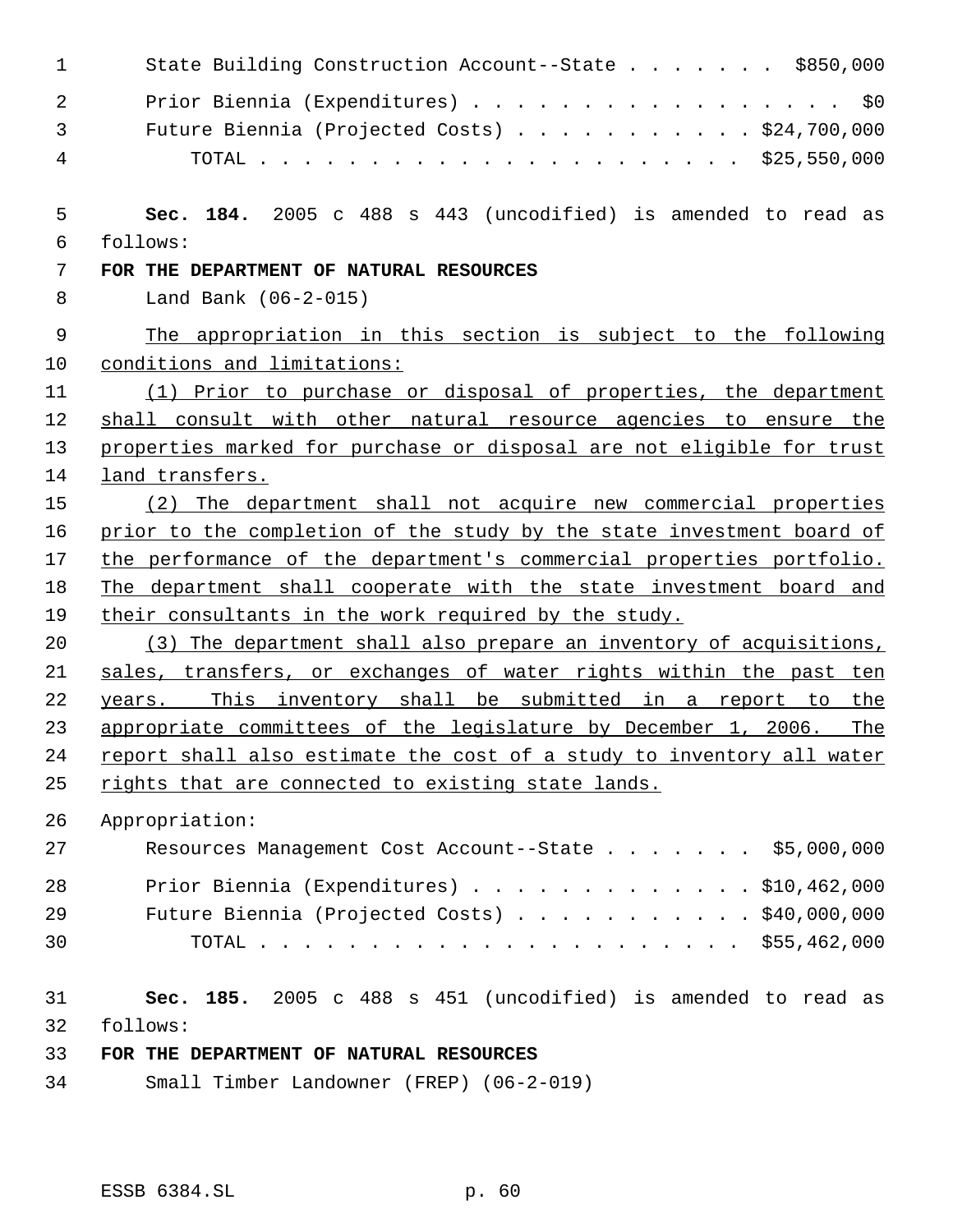The appropriation in this section is subject to the following conditions and limitations: (1) In addition to the annual project progress reporting requirement of RCW 43.88.160(3), the department shall file quarterly project progress reports with the office of financial management. 6 (2) The department may not expend more than  $($   $(*200,000)$   $*300,000$  of the appropriation for administrative or staff costs. Appropriation: 9 State Building Construction Account--State . . . . . \$8,000,000 Prior Biennia (Expenditures) . . . . . . . . . . . . . \$7,750,000 Future Biennia (Projected Costs) . . . . . . . . . . . \$40,000,000 TOTAL . . . . . . . . . . . . . . . . . . . . . . \$55,750,000 NEW SECTION. **Sec. 186.** A new section is added to 2005 c 488 (uncodified) to read as follows: **FOR THE DEPARTMENT OF NATURAL RESOURCES** Federal HCP Land Acquisition Grants (06-2-950) Appropriation: General Fund--Federal . . . . . . . . . . . . . . . . . \$6,720,000 Prior Biennia (Expenditures) . . . . . . . . . . . . . . . . . \$0 20 Future Biennia (Projected Costs) . . . . . . . . . . . . . . \$0 TOTAL . . . . . . . . . . . . . . . . . . . . . . . \$6,720,000 **Sec. 187.** 2005 c 488 s 453 (uncodified) is amended to read as follows: **FOR THE DEPARTMENT OF NATURAL RESOURCES** Statewide Aquatic Restoration Projects (06-2-008) The appropriations in this section are subject to the following conditions and limitations: \$2,000,000 of the state toxics control account--state appropriation is provided solely for costs related to 29 removal of creosote logs and pilings in Puget Sound. Appropriation: 31 Aquatic Lands Enhancement Account--State . . . . . . . \$300,000 State Toxics Control Account--State . . . . . . . . . . \$2,000,000 33 State Building Construction Account--State . . . . . . \$150,000 34 Subtotal Appropriation . . . . . . . . . . . . ((\$450,000))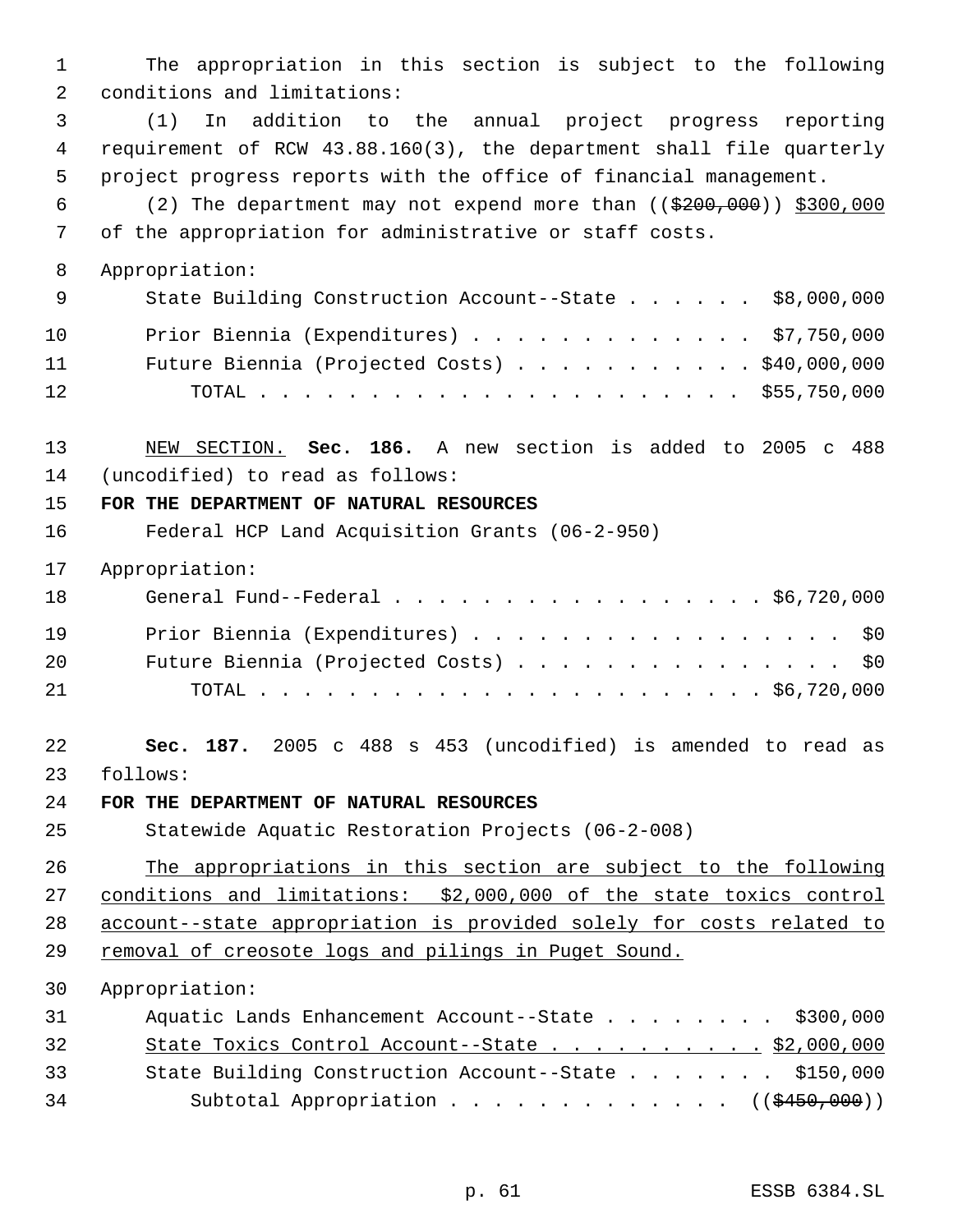$1 \quad$  \$2,450,000

|     | Prior Biennia (Expenditures) \$200,000<br>$\overline{2}$                |
|-----|-------------------------------------------------------------------------|
|     | Future Biennia (Projected Costs) $\ldots$ \$1,200,000<br>$\overline{3}$ |
| 4   |                                                                         |
| - 5 | \$3,850,000                                                             |

 NEW SECTION. **Sec. 188.** A new section is added to 2005 c 488 (uncodified) to read as follows:

## **FOR THE DEPARTMENT OF NATURAL RESOURCES**

Natural Heritage Program (06-2-854)

 The appropriation in this section is subject to the following conditions and limitations: The appropriation is provided solely for the natural heritage program to conduct surveys and inventory rare plants, animals, and vegetation communities on state lands needed for long-term asset management decisions.

Appropriation:

| 16 | State Building Construction Account--State \$200,000 |
|----|------------------------------------------------------|
| 17 | Prior Biennia (Expenditures) \$0                     |
| 18 | Future Biennia (Projected Costs) \$0                 |
| 19 |                                                      |

 NEW SECTION. **Sec. 189.** A new section is added to 2005 c 488 (uncodified) to read as follows:

## **FOR THE DEPARTMENT OF NATURAL RESOURCES**

Old Growth Forest Inventory (06-2-855)

 The appropriation in this section is subject to the following conditions and limitations:

 (1) The appropriation in this section is provided solely to conduct an inventory of old growth forests located on state lands east of the crest of Cascade mountains. The inventory is intended to be a continuation of the inventory conducted pursuant to section 905, chapter 277, Laws of 2004, and must be completed in two phases.

 (2) In conducting the inventory required by this section, the department of natural resources shall reconvene a scientific panel with membership consistent with the structure created in section 905, chapter 277, Laws of 2004, and direct the panel to review the best available applicable scientific information. The panel shall also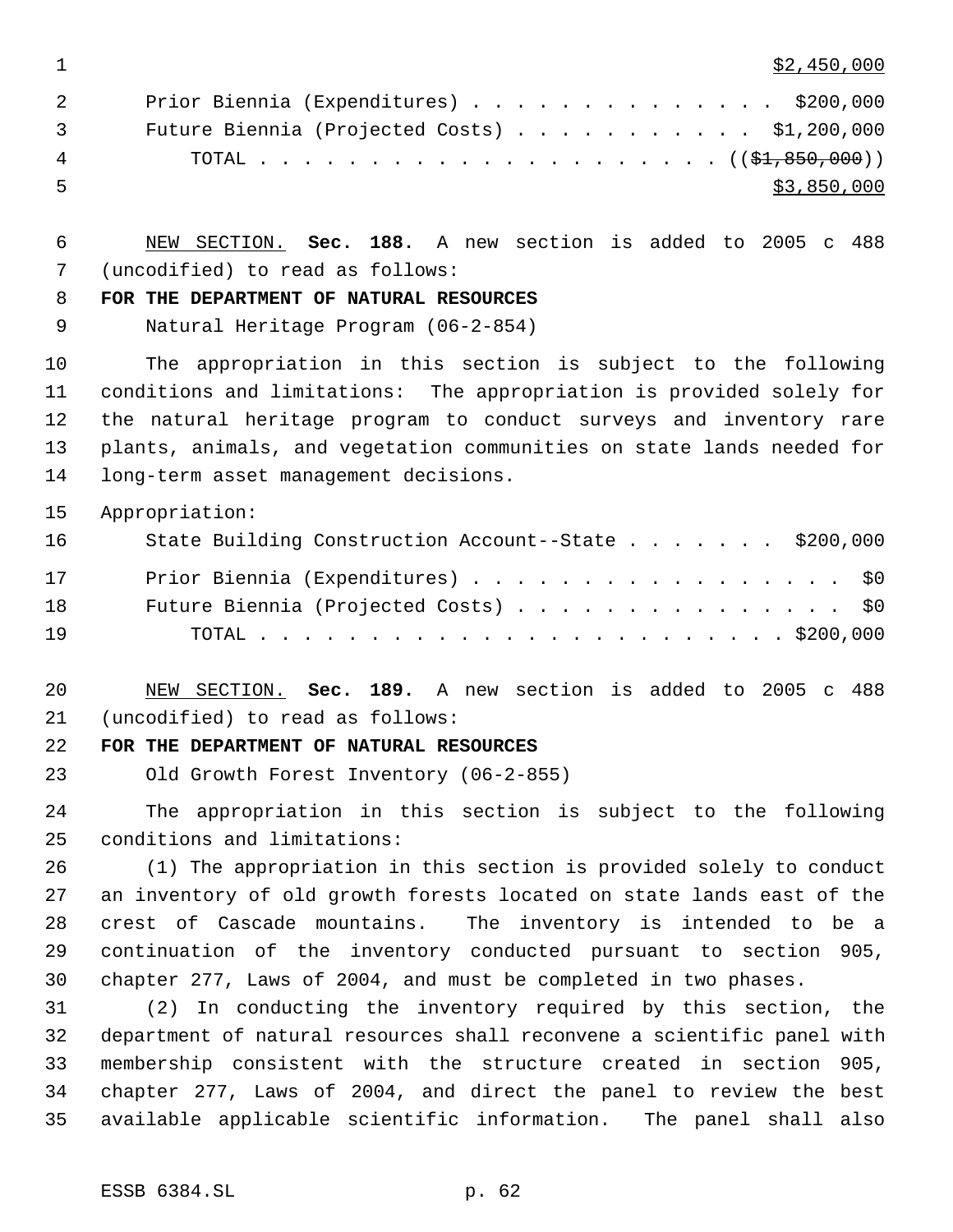develop a definition for old-growth trees and stands located east of the crest of the Cascade mountains using attributes measured in department of natural resources inventory plots.

 (3) The first phase of the inventory required by this section shall be completed by July 1, 2007. In the first phase, the panel shall identify reference stands for old-growth ponderosa pine, dry mixed conifer species, and pine-oak plant associations.

 (4) The second phase of the inventory required by this section shall be completed by December 15, 2007. In the second phase, the department of natural resources shall use the definition provided by the scientific panel under subsection (2) of this section to produce an inventory of old growth forests located on state lands east of the crest of Cascade mountains. The inventory must include:

 (a) Maps that illustrate the distribution of forest stands containing old-growth ponderosa pine, dry mixed-conifer species, and pine-oak plant associations, including sites with residual old-growth ponderosa pine trees; and

 (b) Tables describing the number of acres of old-growth stands in each county, forest type, and department of natural resources' administrative unit.

 (5) The department of natural resources shall report the information required by this section to the appropriate committees of the legislature.

 (6) Until the completion of the inventory required by this section, the department of natural resources may not cut or remove any Douglas fir, ponderosa pine, or larch trees from state lands located east of the crest of the Cascade mountains if the tree is one hundred sixty years in age or older and has a diameter of twenty-eight inches or more when measured at breast height, unless removal of the tree is determined by the department of natural resources to be necessary to prevent an imminent physical or ecological hazard or otherwise satisfy a safety concern.

| 34 | Resource Management Cost Account--State \$100,000 |
|----|---------------------------------------------------|
| 35 | Prior Biennia (Expenditures) \$0                  |
| 36 | Future Biennia (Projected Costs) \$0              |
| 37 |                                                   |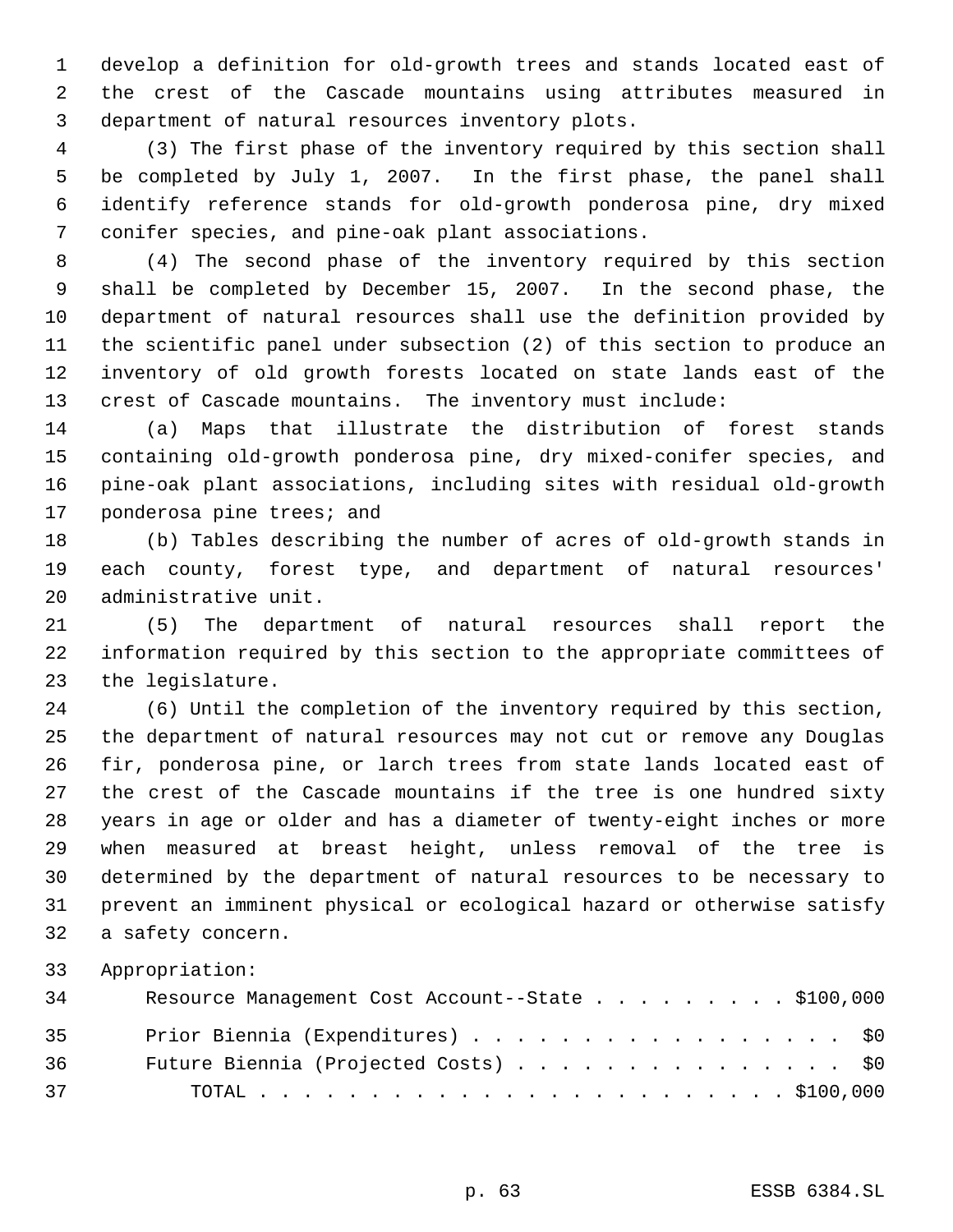NEW SECTION. **Sec. 190.** A new section is added to 2005 c 488 (uncodified) to read as follows:

**FOR THE DEPARTMENT OF NATURAL RESOURCES**

 Deep Water Geoduck and Sea Cucumber Population Surveys (06-2-850) Appropriation: State Building Construction Account--State . . . . . . . \$650,000 7 Prior Biennia (Expenditures) . . . . . . . . . . . . . . . . \$0 Future Biennia (Projected Costs) . . . . . . . . . . . . . . . \$0

- TOTAL . . . . . . . . . . . . . . . . . . . . . . . . \$650,000
- NEW SECTION. **Sec. 191.** A new section is added to 2005 c 488 (uncodified) to read as follows:

## **FOR THE DEPARTMENT OF AGRICULTURE**

Energy Freedom Program (E3SHB No. 2939) (06-2-850)

 The appropriation in this section is subject to the following conditions and limitations:

 (1) The appropriation is provided solely to implement the energy freedom program created in chapter . . . (Engrossed Third Substitute House Bill No. 2939), Laws of 2006. If the bill is not enacted by June 30, 2006, the appropriation shall lapse.

 (2) The department shall not expend more than \$202,000 of the appropriation on administrative costs.

Appropriation:

| 23 | Energy Freedom Account--State $\ldots$ \$6,750,000 |
|----|----------------------------------------------------|
| 24 | Prior Biennia (Expenditures) \$0                   |
| 25 | Future Biennia (Projected Costs) \$0               |
| 26 |                                                    |

 NEW SECTION. **Sec. 192.** A new section is added to 2005 c 488 (uncodified) to read as follows:

#### **FOR THE DEPARTMENT OF AGRICULTURE**

Energy Freedom Program (06-2-851)

 The appropriation in this section is subject to the following conditions and limitations:

 (1)(a) The appropriation is provided solely for low-interest loans to political subdivisions for renewable energy projects including the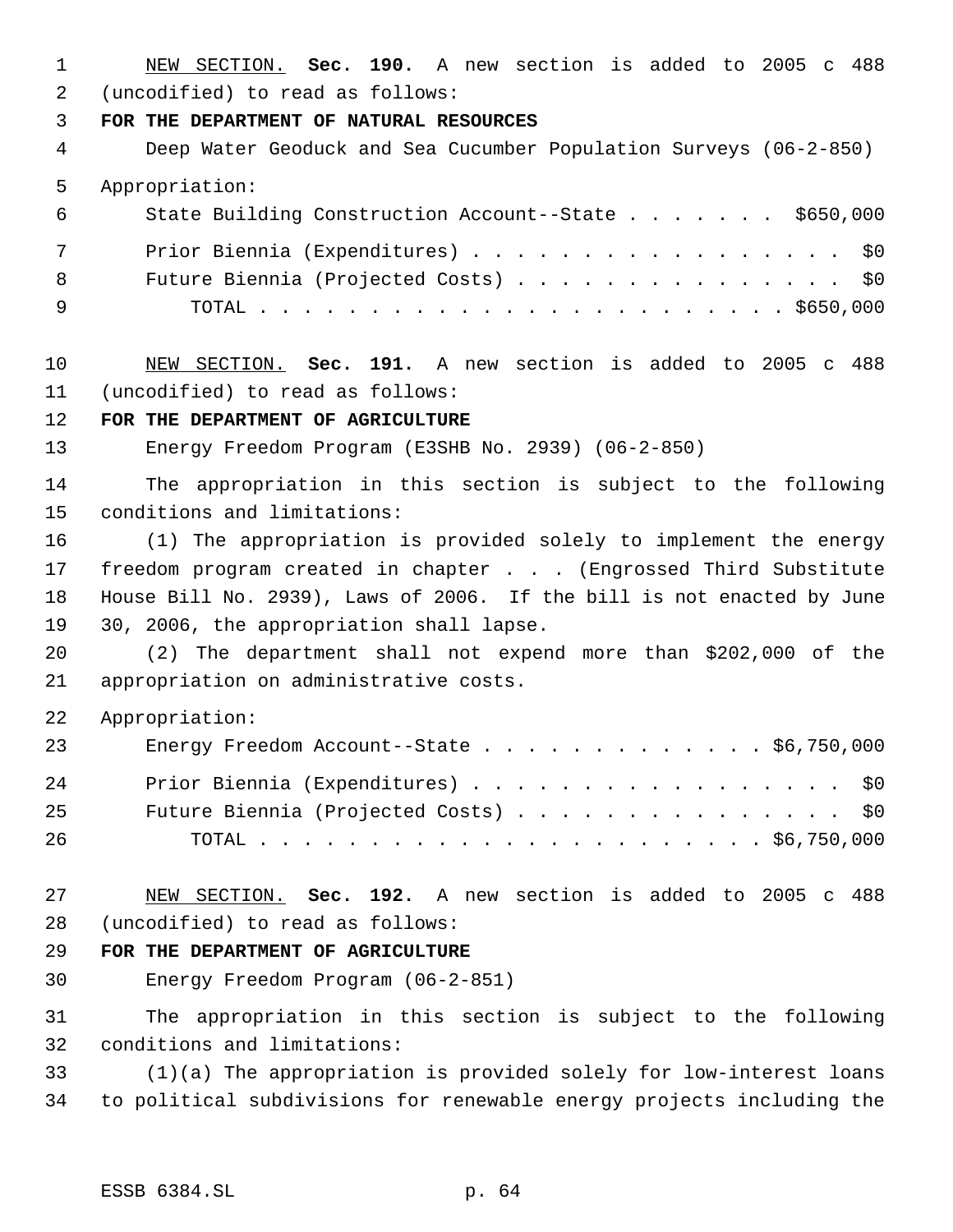development of biofuel oilseed crushers, supporting infrastructure, and facilities. The political subdivision may negotiate an appropriate agreement with the bioenergy industry for the use of the oilseed crushers, supporting infrastructure, and facilities.

 (b) For purposes of this section, political subdivision means any port district, county, city, town, special purpose district, and any other municipal corporations or quasi-municipal corporations in the state.

 (2) The appropriation is provided solely for the following list of projects:

| 11 | <b>Project</b>                      | Recommendation |
|----|-------------------------------------|----------------|
| 12 | Spokane Conservation district       | \$2,000,000    |
| 13 | Port of Warden                      | \$2,500,000    |
| 14 | Odessa public development authority | \$2,500,000    |
| 15 | Port of Columbia county             | \$2,500,000    |
| 16 | Port of Sunnyside                   | \$750,000      |
| 17 | <b>Total</b>                        | \$10,250,000   |

 (3) All agreements negotiated between the political subdivision and the bioenergy industry for use of the oilseed crushers, supporting infrastructure, or facilities funded in this section must provide for at least a fifty percent match by the industry partner. The industry match may include, but is not limited to, investments in rail, buildings, refining capacity, or seed stock.

 (4) All other project funds must be disbursed prior to energy freedom loans, except where required on a matching basis by other federal or state programs.

 (5) The department shall disburse loans to the political subdivision on a reimbursement basis only.

 (6) The department may defer loan repayment for up to twenty-four months or until the projects start to receive revenue from operations, whichever is sooner.

 (7) Upon written notice to the political subdivision, the department may suspend or cancel its loans if any of the following occur:

(a) The political subdivision fails to make satisfactory and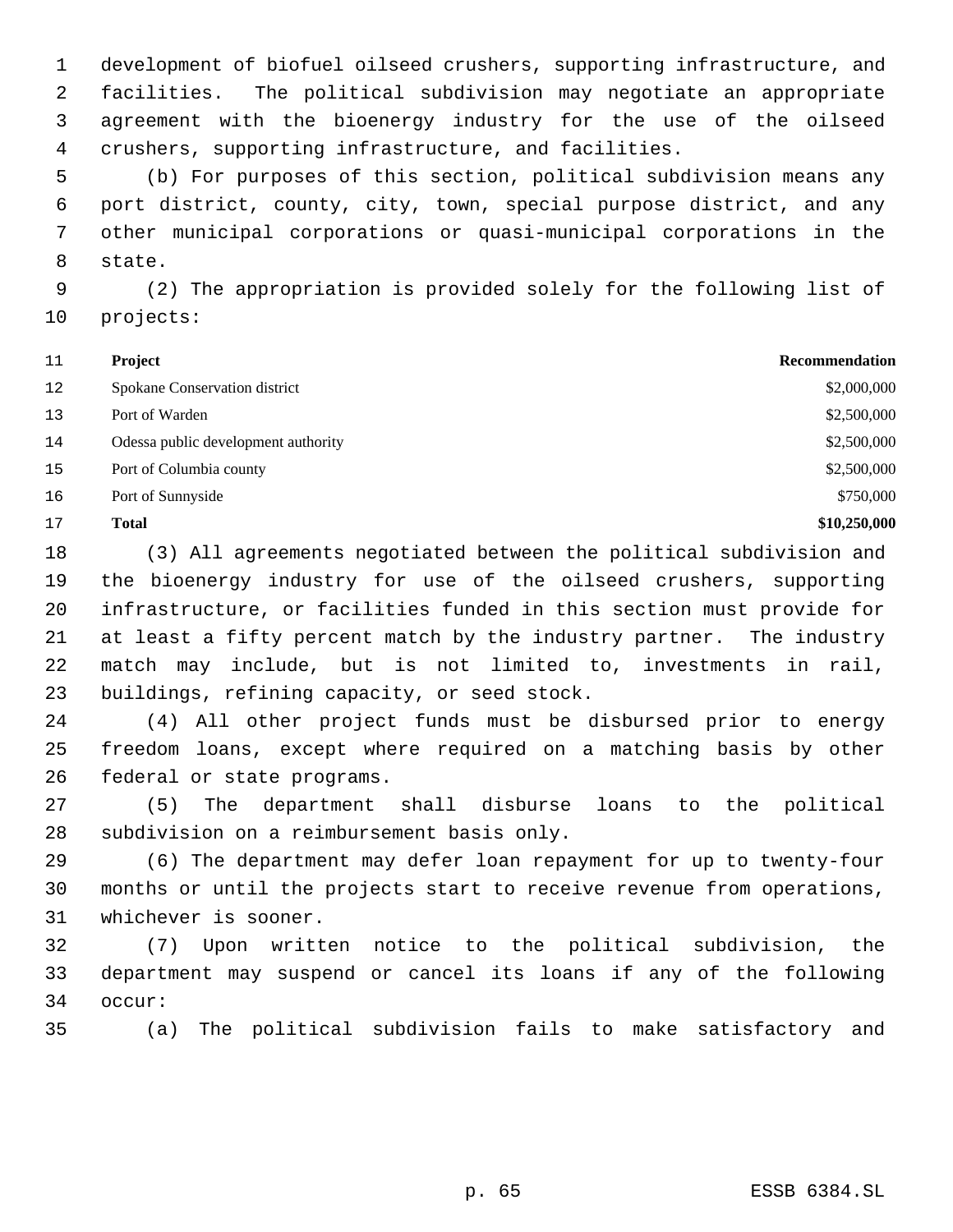reasonable progress to complete the project, or the department concludes the political subdivision will be unable to complete the project or any portion of it; or

 (b) The political subdivision or bioenergy industry partners have made misrepresentations in any information furnished to the department or the legislature in connection with the project.

 (8) In the event that any portion of the loan has been paid to the political subdivision under this section at the time of breach, or failure of the political subdivision to satisfactorily perform, the department may require that the full amount of the loan, or a portion thereof, be repaid within a period specified by the department.

 (9) Future loan repayments shall be deposited into the energy freedom account created in section 6, chapter . . . (Engrossed Third Substitute House Bill No. 2939), Laws of 2006.

 (10) It is the intent of the legislature to provide loans for the development of a Washington state biodiesel industry based on Washington grown oilseed. The legislature is aware that in the development of this industry, the start-up process may necessitate the use of other oilseeds until Washington state growers plant sufficient crops to support this industry. The legislature also understands the realities of weather and market conditions in this process. The conversion to maximum Washington grown oilseed must be accomplished as quickly as possible. The political subdivision shall: (a) Develop a plan for outreach to local growers and an estimate of when maximum Washington state oilseed-based production will be reached; (b) develop a goal for the political subdivision to return a portion of the biofuel to local oilseed producers; and (c) report this information to the department of agriculture by December 1, 2006. The department shall report on the implementation of this section by January 1, 2007, to the appropriate committees of the legislature.

```
31 Appropriation:
```

| 32 | Energy Freedom Account--State $\ldots$ \$10,250,000 |  |
|----|-----------------------------------------------------|--|
| 33 | Prior Biennia (Expenditures) \$0                    |  |
| 34 | Future Biennia (Projected Costs) \$0                |  |
| 35 |                                                     |  |

 **Sec. 193.** 2005 c 488 s 601 (uncodified) is amended to read as follows: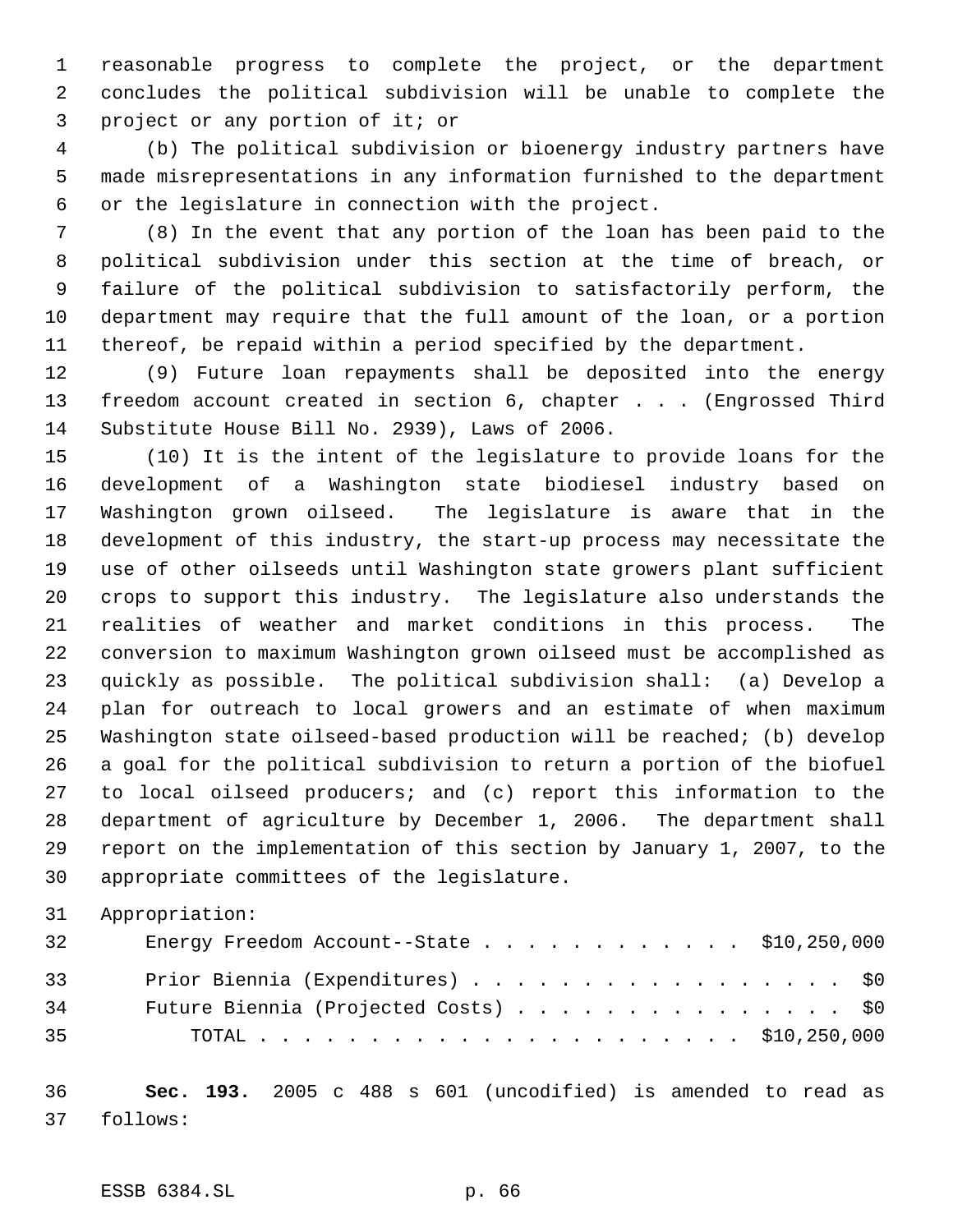**FOR THE STATE BOARD OF EDUCATION**

Common School Construction Account Deposits

 The appropriations in this section are subject to the following conditions and limitations:

 (1) ((\$15,000,000)) \$33,766,000 in fiscal year 2006 and \$15,000,000 in fiscal year 2007 of the education savings account appropriation shall be deposited in the common school construction account.

 (2) \$99,737,000 of the education construction account appropriation shall be deposited in the common school construction account.

Appropriation:

| 11 | Education Savings Account--State $($ $($ $\frac{200}{1000}, 000, 000) )$ |
|----|--------------------------------------------------------------------------|
| 12 | \$48,766,000                                                             |
| 13 | Education Construction Account--State \$99,737,000                       |
| 14 | Subtotal Appropriation ( $(\frac{129}{737}, 000)$ )                      |
| 15 | \$148,503,000                                                            |
| 16 | Prior Biennia (Expenditures) \$0                                         |
| 17 | Future Biennia (Projected Costs) \$0                                     |
| 18 | TOTAL ( $(\frac{1229}{737}, 000)$ )                                      |
| 19 | \$148,503,000                                                            |

 **Sec. 194.** 2005 c 488 s 605 (uncodified) is amended to read as follows:

## **FOR THE STATE BOARD OF EDUCATION**

School Construction Assistance Program (06-4-100)

 The appropriations in this section are subject to the following conditions and limitations:

 (1) For state assistance grants for purposes of calculating square foot eligibility, kindergarten student headcount shall not be reduced by fifty percent.

29 (2) ((\$14,439,000)) (a) \$14,889,000 from this appropriation is provided solely for projects at skills centers that are included on the prioritized list of capital items and major capital project list 32 submitted by the state board of education  $((and))_{\text{L}}$ 

 (b) \$150,000 from this appropriation is provided solely for a comprehensive feasibility study for the development of a skills center in Skagit county.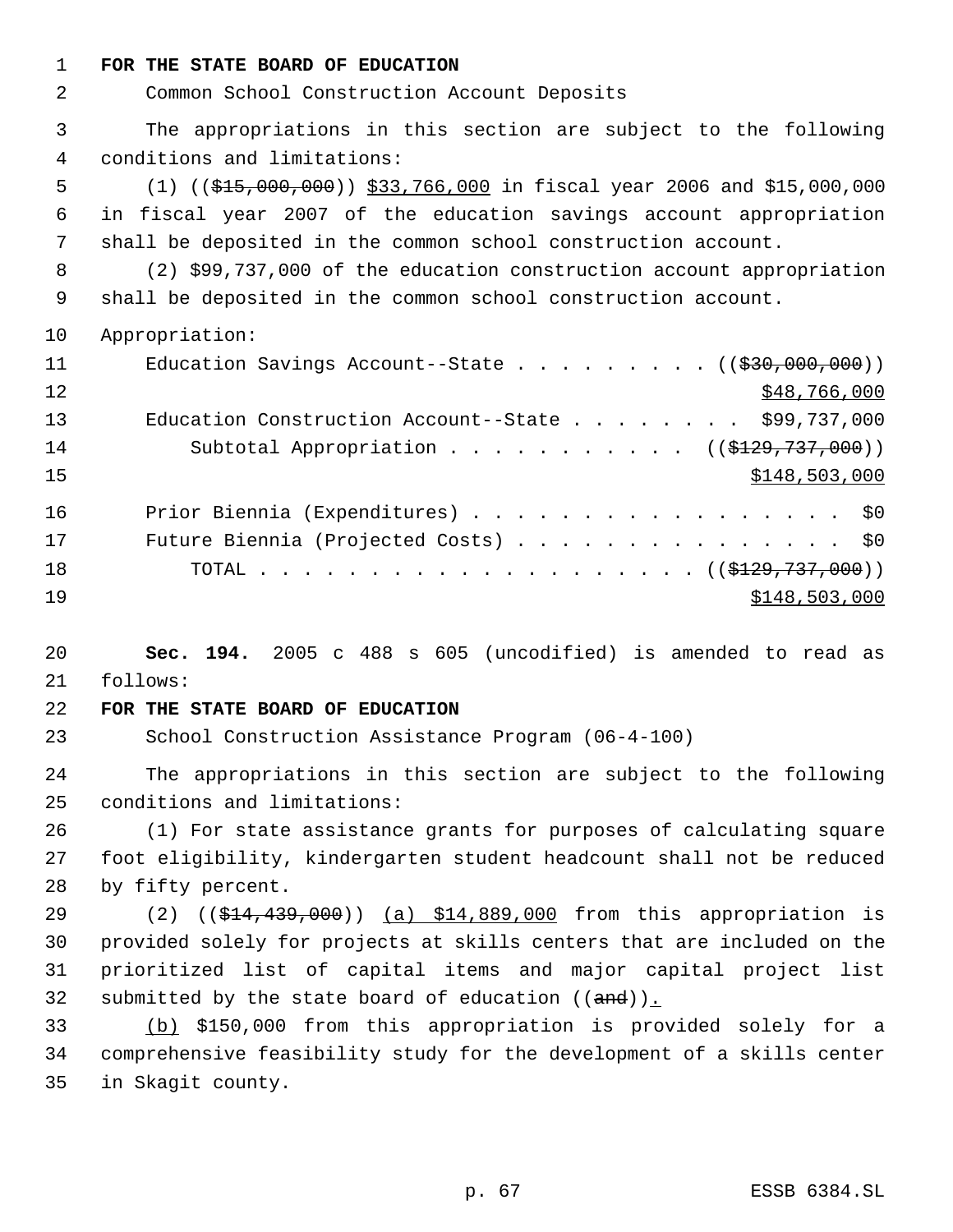(c) \$400,000 from this appropriation is provided solely for comprehensive feasibility studies for the development of skills centers in the following targeted areas: Moses Lake, northeast King county, 4 Pierce county, and Seattle. Skills centers shall submit a budget plan to the state board of education and the appropriate fiscal committees of the legislature for proposed expenditures and the proposed expenditures shall conform to state board of education rules and procedures for reimbursement of capital items. The state board of education shall develop a plan to include skills center capital requests within the state construction assistance program.

 (3) \$156,155,000 of this appropriation is provided solely to increase the area cost allowance by \$12.14 per square foot for grades K-12 for fiscal year 2006, an additional \$12.27 per square foot for grades K-12 for fiscal year 2007, the student square footage allocation in fiscal year 2007 in accordance with the first step in the state board of education six-year plan, and the amount of state assistance provided for modernization and new in-lieu projects to one hundred percent of the area cost allowance.

 (4) The appropriation in this section includes the amounts deposited in the common school construction account under section 601 of this act.

Appropriation:

| 23 | State Building Construction Account--State \$130,200,000                      |
|----|-------------------------------------------------------------------------------|
| 24 | Common School Construction Account--State $($ $($ $\frac{2474}{853},000)$ $)$ |
| 25 | \$511,566,000                                                                 |
| 26 | Subtotal Appropriation ( $(\frac{2605}{0.053}, 000)$ )                        |
| 27 | \$641,766,000                                                                 |
| 28 | Prior Biennia (Expenditures) \$0                                              |
| 29 | Future Biennia (Projected Costs) $\ldots$ \$2,832,159,000                     |
| 30 | TOTAL $($ $(\frac{27}{27}, \frac{437}{212}, \frac{212}{200})$                 |
| 31 | \$3,473,925,000                                                               |

 *\*Sec. 195. 2005 c 488 s 606 (uncodified) is amended to read as follows:*

*FOR THE STATE BOARD OF EDUCATION*

*Environmental Learning Centers (06-2-951)*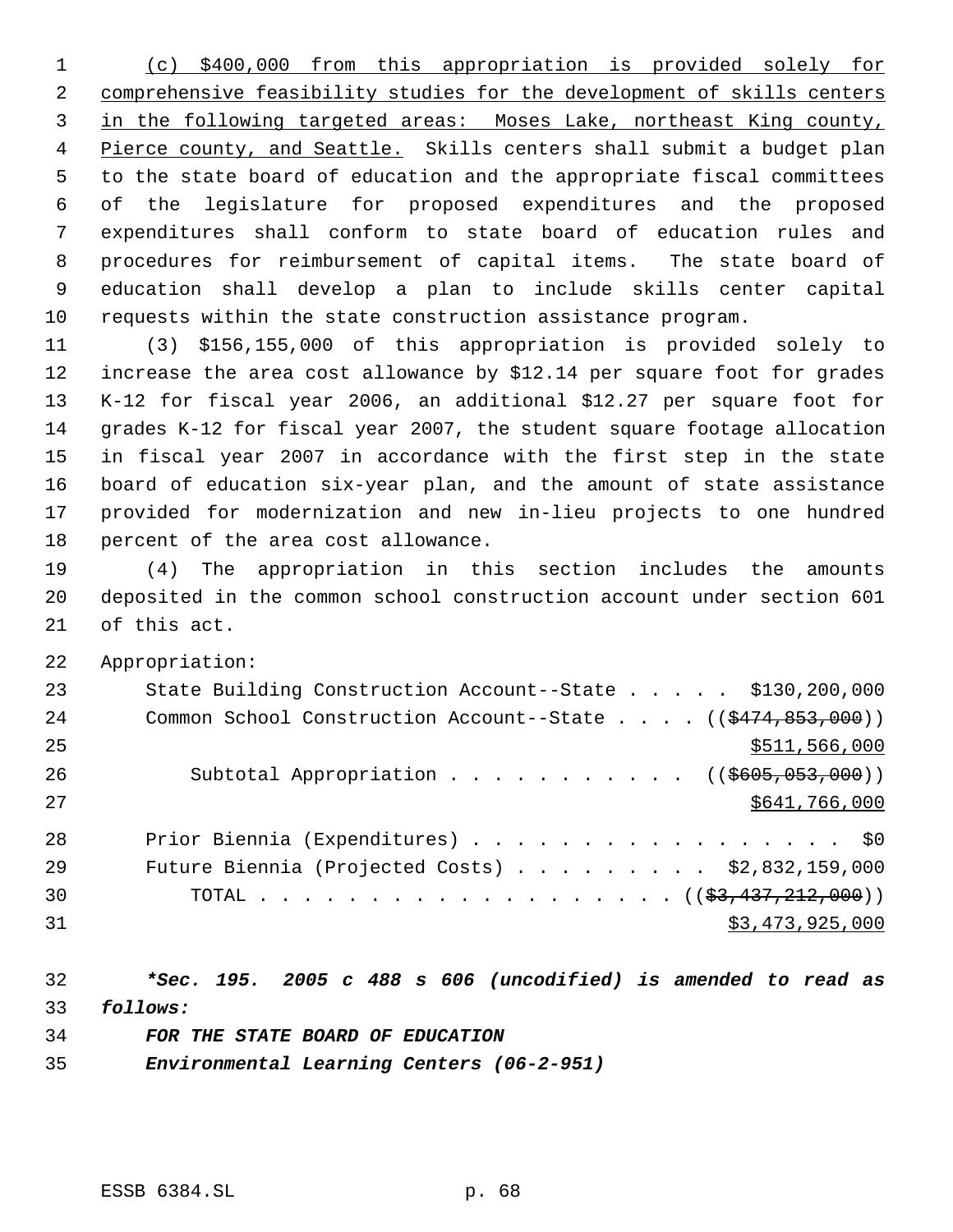*The appropriation in this section is subject to the following conditions and limitations:*

 *(1) \$1,950,000 from this appropriation is provided solely for capital projects at the Chewelah peak learning center. The Chewelah peak learning center shall submit a budget plan to the state board of education and the appropriate fiscal committees of the legislature for proposed expenditures.*

 *(2) \$400,000 of this appropriation is provided solely for capital projects at Camp Waskowitz learning center. Camp Waskowitz shall submit a budget plan to the state board of education and the appropriate fiscal committees of the legislature for proposed expenditures.*

 *(3) \$500,000 of the appropriation from the common school construction account is provided solely for capital projects at IslandWood education center on Bainbridge island. IslandWood shall submit a budget plan to the state board of education and the appropriate fiscal committees of the legislature for proposed expenditures.*

*Appropriation:*

| 20 | State Building Construction Account--State \$2,350,000              |
|----|---------------------------------------------------------------------|
| 21 | Common School Construction Account--State \$500,000                 |
| 22 | Subtotal Appropriation \$2,850,000                                  |
| 23 | Prior Biennia (Expenditures) \$0                                    |
| 24 | Future Biennia (Projected Costs) \$0                                |
| 25 |                                                                     |
| 26 | \$2,850,000<br>*Sec. 195 was vetoed. See message at end of chapter. |

 **Sec. 196.** 2005 c 488 s 607 (uncodified) is amended to read as follows:

# **FOR THE STATE BOARD OF EDUCATION**

Apple Award Construction Achievement Grants (06-4-850)

 The appropriation in this section is subject to the following conditions and limitations: Grants of \$25,000 are provided to public elementary schools whose students have shown the greatest combined average increase in the percentage of students meeting the fourth grade reading, mathematics, and writing standards on the Washington assessment of student learning from school year 2003-04 as compared to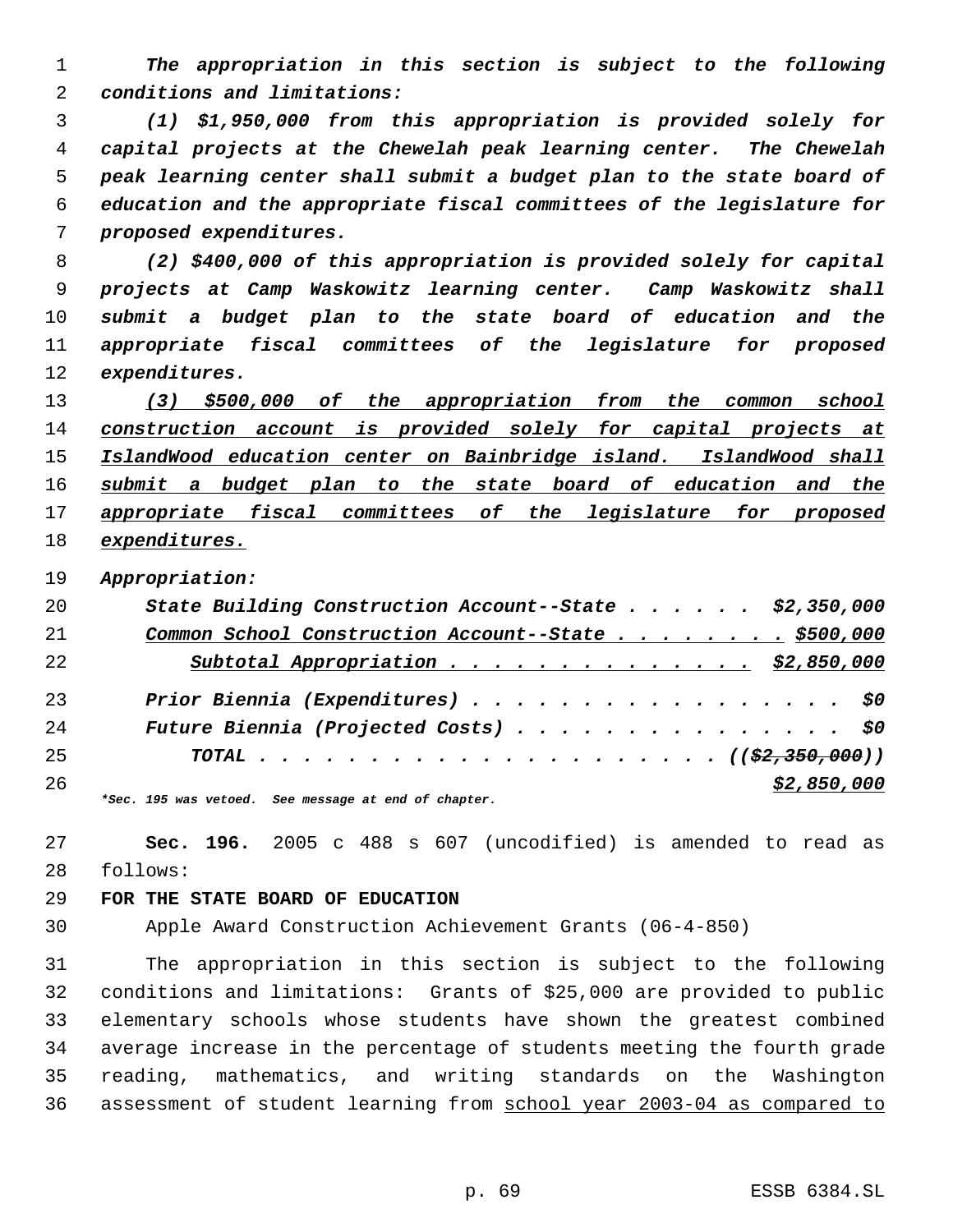school year 2004-05 and school year 2004-05 as compared to school year 2005-06 ((and 2006-07)). \$250,000 shall be available for awards in ((2005-06)) fiscal year 2006 and \$250,000 in ((2006-07)) fiscal year 4 2007. The program shall be administered by the state board of education which shall determine categories for selection that provides geographic and school district size representation.

 The grants shall be used for capital construction purposes as determined by the students in the schools and approved by the district's school directors. The funds may be used exclusively for capital construction projects on school property or on other public property in the community, city, or county in which the school is located.

Appropriation:

| 14 | Education Construction Account--State \$500,000 |
|----|-------------------------------------------------|
| 15 | Prior Biennia (Expenditures) \$0                |
| 16 | Future Biennia (Projected Costs) \$0            |
| 17 |                                                 |

 **Sec. 197.** 2005 c 488 s 609 (uncodified) is amended to read as follows:

## **((FOR THE SUPERINTENDENT OF PUBLIC INSTRUCTION)) FOR THE STATE BOARD**

## **OF EDUCATION**

High Performance Buildings (06-4-852)

 The appropriation in this section is subject to the following conditions and limitations: Additional funding will be provided to school districts constructing public schools to recognized standards for high performance public buildings for a transition period of three years. The districts building high performance public schools will be granted funding per school project for capital-related costs associated with the design and construction of public K-12 schools that meet or exceed comprehensive design, construction, and operating standards for high performance and sustainable school buildings. No more than \$250,000 will be allotted for each elementary school built to high performance standards, no more than \$350,000 will be allotted for each middle school built to high performance standards, and no more than \$500,000 will be allotted to each high school built to high performance standards. These levels may be modified, in a limited manner, if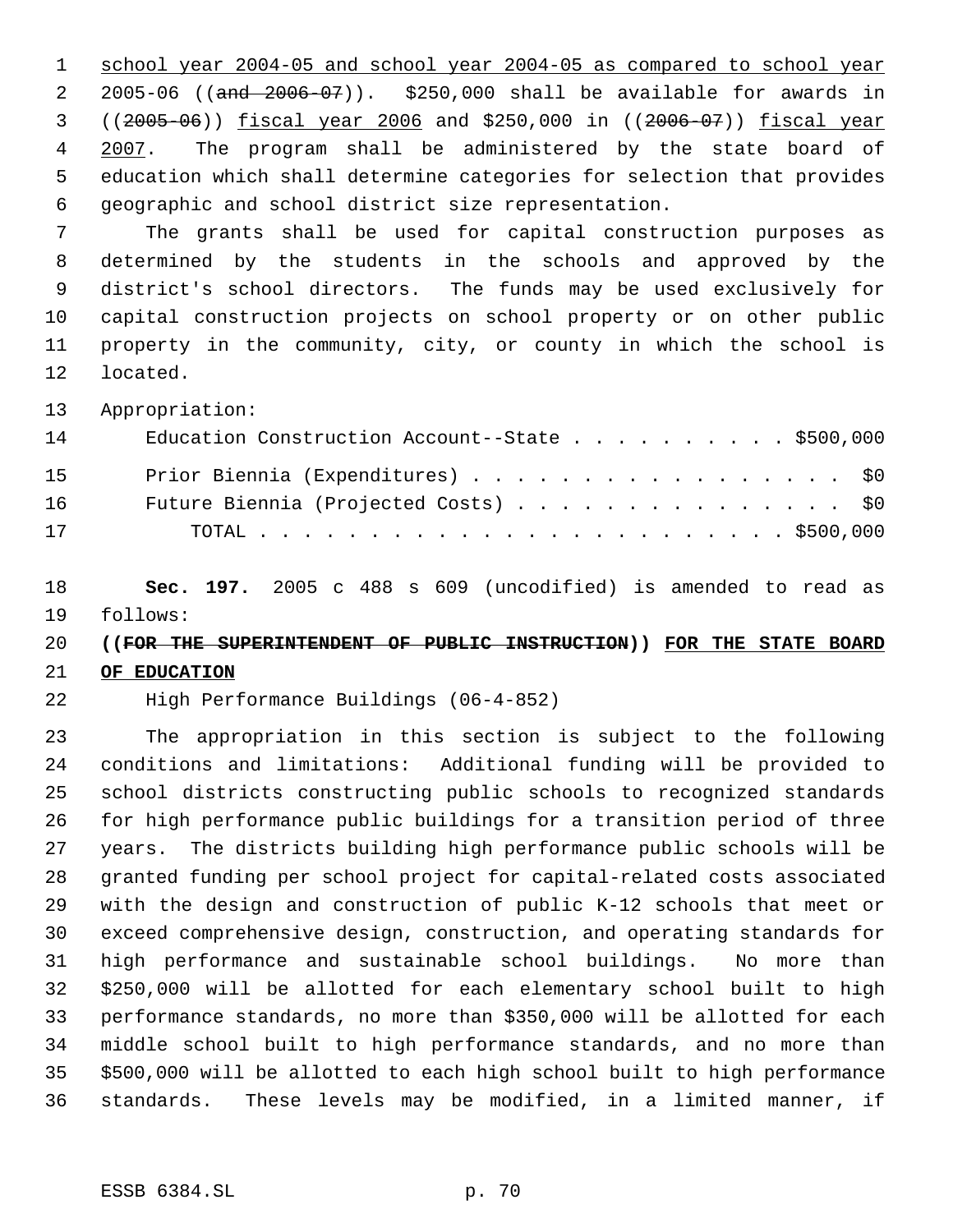specific project conditions warrant and as determined by the office of 2 the superintendent of public instruction. The state board of education and the office of the superintendent of public instruction shall not expend more than \$195,000 of the appropriation for administrative costs. Appropriation: State Building Construction Account--State . . . . . . \$6,500,000 8 Prior Biennia (Expenditures) . . . . . . . . . . . . . . . . \$0 Future Biennia (Projected Costs) . . . . . . . . . . . \$13,000,000 TOTAL . . . . . . . . . . . . . . . . . . . . . . \$19,500,000 **Sec. 198.** 2005 c 488 s 610 (uncodified) is amended to read as follows: **FOR THE SUPERINTENDENT OF PUBLIC INSTRUCTION** State School Construction Assistance Program Administration (06-2-001) The appropriation in this section is subject to the following conditions and limitations: \$76,000 of the common school construction 18 account--state appropriation is provided solely to implement chapter ... (Substitute House Bill No. 3098), Laws of 2006. If the bill is not 20 enacted by June 30, 2006, the appropriation shall lapse. Appropriation: 22 Common School Construction Account--State . . . . . ((\$2,279,004)) \$2,355,004 Prior Biennia (Expenditures) . . . . . . . . . . . . . \$3,969,379 Future Biennia (Projected Costs) . . . . . . . . . . . \$10,554,882 26 TOTAL . . . . . . . . . . . . . . . . . . ((\$<del>16,803,265</del>)) 27 \$16,879,265 *\*NEW SECTION. Sec. 199. A new section is added to 2005 c 488 (uncodified) to read as follows: FOR THE STATE BOARD OF EDUCATION School Acoustic Grants (06-2-953) The appropriation in this section is subject to the following conditions and limitations: The appropriation is provided solely for*

*grants to school districts for demonstration projects to test the*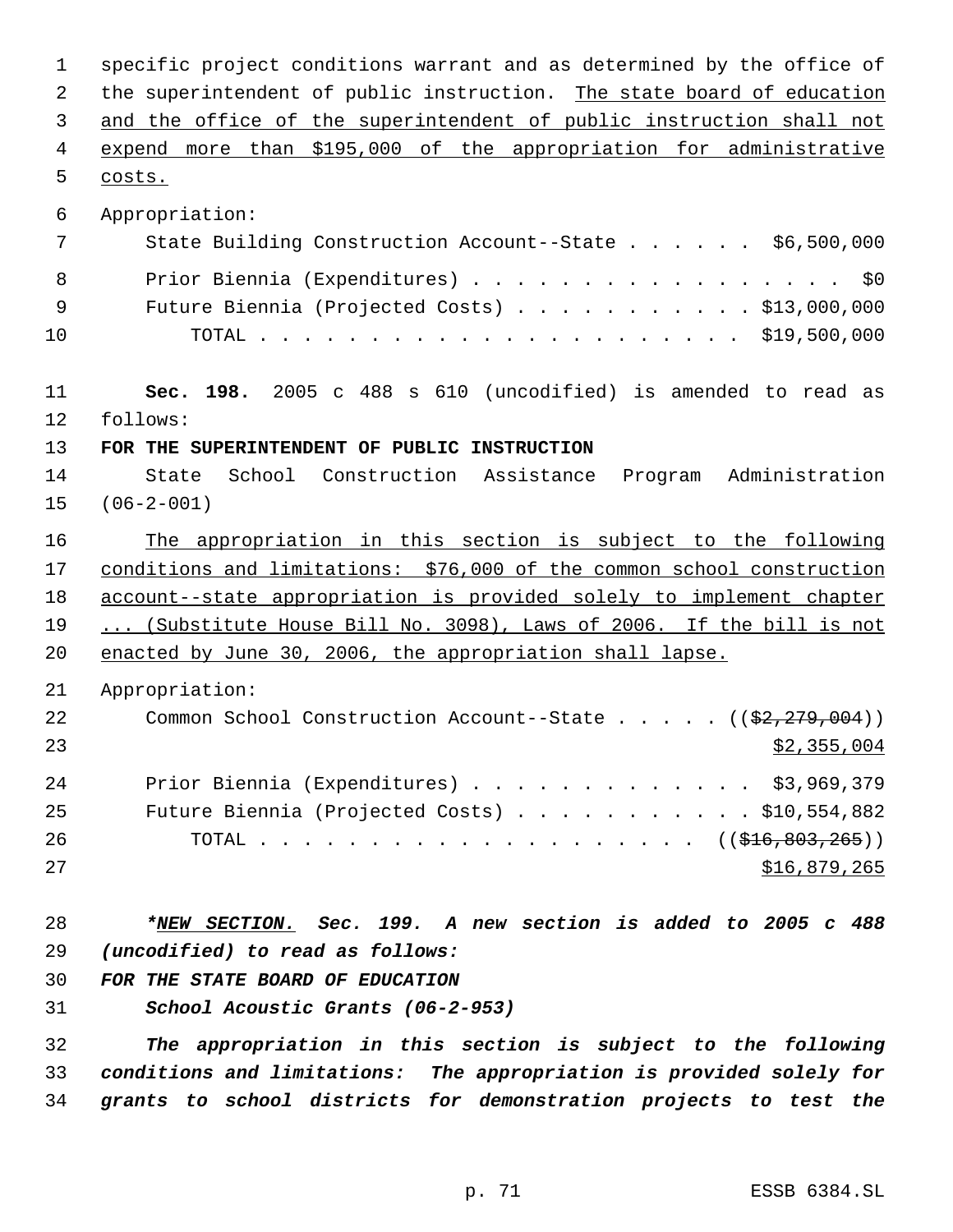*effect of using sound amplification technology in classrooms to improve student learning. The school districts selected shall represent various regions of the state and reflect differences in school district size and enrollment characteristics. Grant recipients must provide a one to one match and must provide outcome measures that show the effect on student learning five years after implementation of the technology. The state board of education shall compile the outcome data and report it to the appropriate committees of the legislature. The state board may retain a maximum of ten percent of the appropriation for administration of the grant program.*

*Appropriation:*

| 12 | Common School Construction Account--State \$250,000  |
|----|------------------------------------------------------|
| 13 | Prior Biennia (Expenditures) \$0                     |
| 14 | Future Biennia (Projected Costs) \$0                 |
| 15 | *Sec. 199 was vetoed. See message at end of chapter. |

 **Sec. 200.** 2005 c 488 s 612 (uncodified) is amended to read as follows:

**FOR THE STATE SCHOOL FOR THE BLIND**

Campus Preservation (06-1-003)

Appropriation:

21 State Building Construction Account--State . . . . ((\$700,000)) Prior Biennia (Expenditures) . . . . . . . . . . . . . . . . . \$0 Future Biennia (Projected Costs) . . . . . . . . . . . \$2,800,000 TOTAL . . . . . . . . . . . . . . . . . . . . . ((\$3,500,000))

 $$3,700,000$ 

 **Sec. 201.** 2005 c 488 s 613 (uncodified) is amended to read as follows:

#### **FOR THE STATE SCHOOL FOR THE DEAF**

Omnibus Minor Works - Preservation (06-1-002)

Appropriation:

| 32 | State Building Construction Account--State $($ $($ $\frac{200}{700})$ |           |
|----|-----------------------------------------------------------------------|-----------|
| 33 |                                                                       | \$400,000 |
| 34 | Prior Biennia (Expenditures) \$0                                      |           |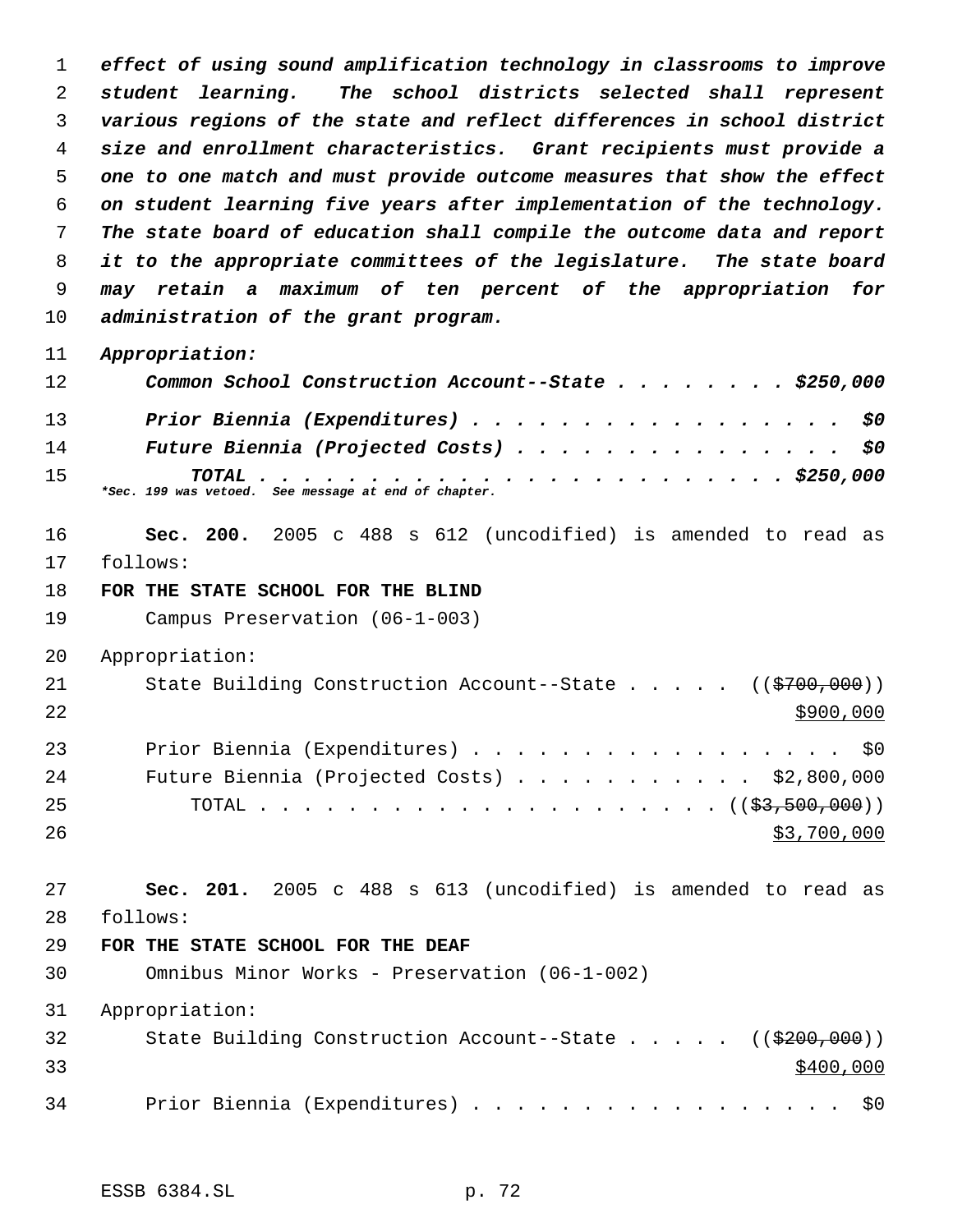| $\mathbf{1}$ | Future Biennia (Projected Costs) \$775,000                                         |
|--------------|------------------------------------------------------------------------------------|
| 2            |                                                                                    |
| 3            | \$1,175,000                                                                        |
|              |                                                                                    |
| 4            | Sec. 202. 2005 c 488 s 632 (uncodified) is amended to read as                      |
| 5            | follows:                                                                           |
| 6            | FOR THE UNIVERSITY OF WASHINGTON                                                   |
| 7            | Guggenheim Hall Renovation (06-1-006)                                              |
|              |                                                                                    |
| 8            | The appropriations in this section $((\pm s))$ are subject to the                  |
| 9            | following conditions and limitations: No money from the appropriation              |
| 10           | in this section may be expended on surge space.                                    |
| 11           | Appropriation:                                                                     |
| 12           | State Building Construction Account--State $($ $($ $\frac{24}{524}, 500, 000)$ $)$ |
| 13           | \$15, 211, 500                                                                     |
| 14           | Education Construction Account--State \$9,288,500                                  |
| 15           | Subtotal Appropriation \$24,500,000                                                |
|              |                                                                                    |
| 16           | Prior Biennia (Expenditures) \$1,812,000                                           |
| 17           | Future Biennia (Projected Costs) \$0                                               |
| 18           |                                                                                    |
|              |                                                                                    |
| 19           | NEW SECTION. Sec. 203. A new section is added to 2005 c 488                        |
| 20           | (uncodified) to read as follows:                                                   |
| 21           | FOR THE UNIVERSITY OF WASHINGTON                                                   |
| 22           | Cleanup More Hall and Other Toxics/Shift Funds to Nanotechnology                   |
| 23           | $(06 - 1 - 950)$                                                                   |
| 24           | Appropriation:                                                                     |
| 25           | State Toxics Control Account--State \$4,500,000                                    |
| 26           | Prior Biennia (Expenditures) \$0                                                   |
| 27           | Future Biennia (Projected Costs) \$0                                               |
| 28           |                                                                                    |
|              |                                                                                    |
| 29           | NEW SECTION. Sec. 204. A new section is added to 2005 c 488                        |
| 30           | (uncodified) to read as follows:                                                   |
| 31           | FOR THE UNIVERSITY OF WASHINGTON                                                   |
| 32           | UW Tacoma Land Acquisition (06-2-852)                                              |
|              |                                                                                    |
| 33           | Appropriation:                                                                     |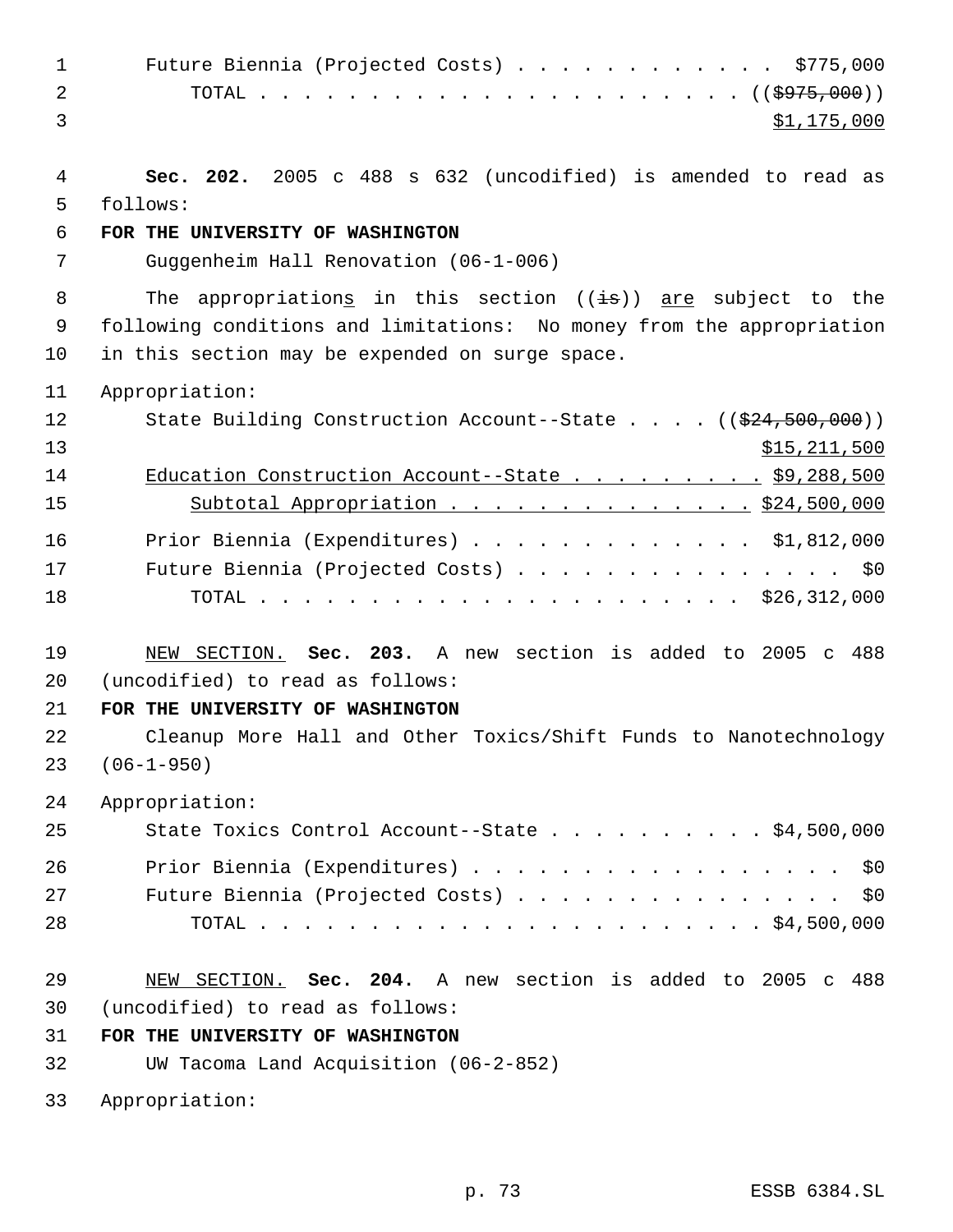| $\mathbf 1$ | Gardner-Evans Higher Education Construction                       |
|-------------|-------------------------------------------------------------------|
| 2           | Account--State \$4,000,000                                        |
| 3           | Prior Biennia (Expenditures)<br>\$0                               |
| 4           | Future Biennia (Projected Costs)<br>\$0                           |
| 5           |                                                                   |
| 6           | Sec. 205. 2005 c 488 s 650 (uncodified) is amended to read as     |
| 7           | follows:                                                          |
| 8           | FOR WASHINGTON STATE UNIVERSITY                                   |
| 9           | WSU Pullman - Biotechnology/Life Sciences 2 (04-2-085)            |
| 10          | Reappropriation:                                                  |
| 11          | Washington State University Building Account--State \$1,400,000   |
| 12          | Appropriation:                                                    |
| 13          | Gardner-Evans Higher Education Construction                       |
| 14          | Account--State \$10,000,000                                       |
| 15          | Prior Biennia (Expenditures) \$3,250,000                          |
| 16          | Future Biennia (Projected Costs) $($ $($ $\frac{245}{000},000)$ ) |
| 17          | \$56,000,000                                                      |
| 18          |                                                                   |
| 19          | \$70,650,000                                                      |
| 20          | NEW SECTION. Sec. 206. A new section is added to 2005 c 488       |
| 21          | (uncodified) to read as follows:                                  |
| 22          | FOR EASTERN WASHINGTON UNIVERSITY                                 |
| 23          | Martin Williamson Renovation (06-1-706)                           |
| 24          | Appropriation:                                                    |
| 25          | Gardner-Evans Higher Education Construction                       |
| 26          | Account--State \$200,000                                          |
| 27          | Prior Biennia (Expenditures) \$0                                  |
| 28          | Future Biennia (Projected Costs) $\ldots$ \$24,238,000            |
| 29          |                                                                   |
| 30          | NEW SECTION. Sec. 207. A new section is added to 2005 c 488       |
| 31          | (uncodified) to read as follows:                                  |
| 32          | FOR EASTERN WASHINGTON UNIVERSITY                                 |
| 33          | Patterson Hall Remodel (06-2-002)                                 |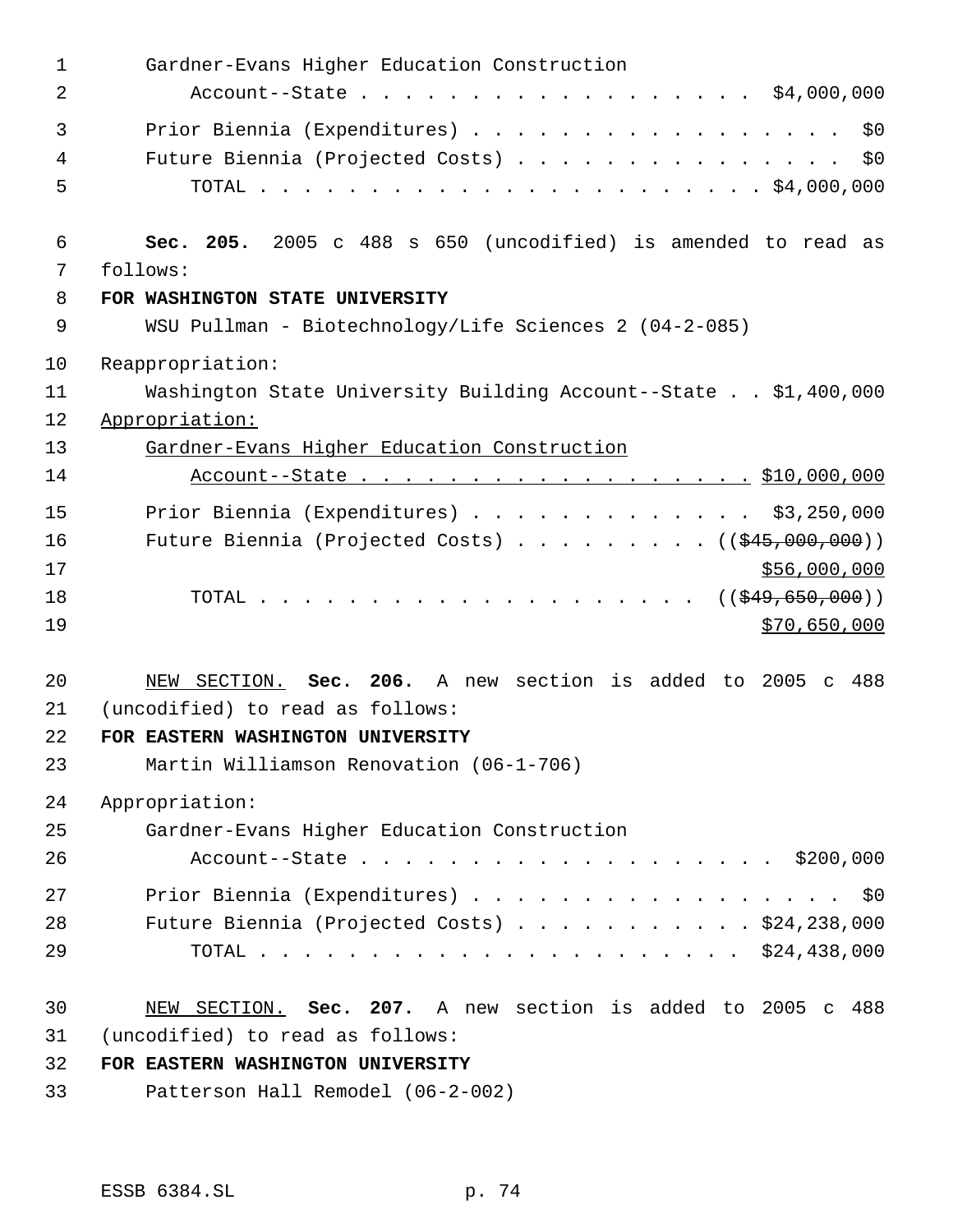| 1  | Appropriation:                                                         |
|----|------------------------------------------------------------------------|
| 2  | Gardner-Evans Higher Education Construction                            |
| 3  | Account--State \$200,000                                               |
| 4  | Prior Biennia (Expenditures)<br>\$0                                    |
| 5  | Future Biennia (Projected Costs) $\ldots$ \$26,078,000                 |
| 6  |                                                                        |
| 7  | NEW SECTION. Sec. 208. A new section is added to 2005 c 488            |
| 8  | (uncodified) to read as follows:                                       |
| 9  | FOR CENTRAL WASHINGTON UNIVERSITY                                      |
| 10 | Replace Chiller (06-1-025)                                             |
| 11 | Appropriation:                                                         |
| 12 | Gardner-Evans Higher Education Construction                            |
| 13 | Account--State \$1,880,000                                             |
| 14 | Prior Biennia (Expenditures)<br>\$0\$                                  |
| 15 | Future Biennia (Projected Costs)<br>\$0\$                              |
| 16 |                                                                        |
| 17 | Sec. 209. 2005 c 488 s 696 (uncodified) is amended to read as          |
| 18 | follows:                                                               |
| 19 | FOR THE EVERGREEN STATE COLLEGE                                        |
| 20 | Seminar Building Phase II - Construction (02-2-004)                    |
| 21 | The reappropriation in this section is subject to the following        |
| 22 | conditions and limitations: The reappropriation shall not be used for  |
| 23 | vehicles, laptop computers, small printers, disposable items, or other |
| 24 | items with a useful life of less than one year.                        |
| 25 | Reappropriation:                                                       |
| 26 | The Evergreen State College Capital Projects                           |
| 27 | Account--State \$700,000                                               |
| 28 | Appropriation:                                                         |
| 29 | Gardner-Evans Higher Education Construction                            |
| 30 |                                                                        |
| 31 | Prior Biennia (Expenditures) \$42,550,000                              |
| 32 | Future Biennia (Projected Costs) \$0                                   |
| 33 |                                                                        |
| 34 | \$47,500,000                                                           |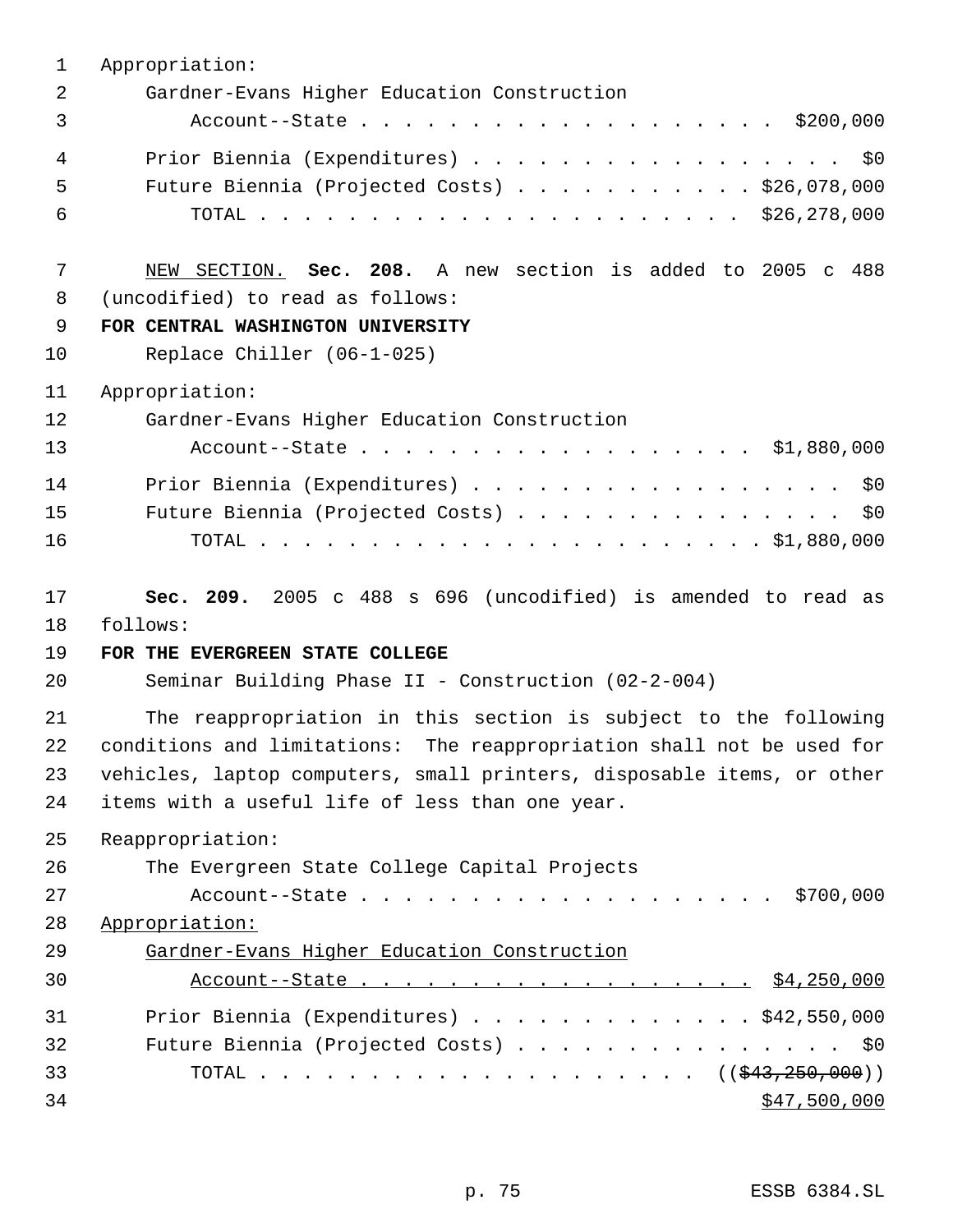**Sec. 210.** 2005 c 488 s 714 (uncodified) is amended to read as follows:

#### **FOR WESTERN WASHINGTON UNIVERSITY**

Campus Roadway Development (04-2-073)

 The reappropriation in this section is subject to the following conditions and limitations:

 (1) The purpose of the reappropriation is to complete a predesign of potential south campus roadway options and general circulation issues that avoids significant impacts on adjacent neighborhoods and conforms to the city of Bellingham traffic plans.

 (2) The predesign shall also investigate options to achieve higher rates of alternative modes of transportation among faculty, staff, and students, minimize surface parking, and make improvements for traffic circulation, including public transit. Safe movement of pedestrians and bicyclists shall be a priority.

 (3) Allotment for predesign is contingent upon the completion of a communication and public involvement plan for this project that is consistent with the significant projects section of the Western Washington University institutional master plan and adjacent neighborhood plans adopted by the city of Bellingham, the city of Bellingham Western Washington University neighborhood plan, and the neighborhood meeting requirements contained in Bellingham municipal code 20.40.060. The communication and public involvement plan shall seek to maximize public input through coordination of the planning effort with established neighborhood advisory groups and boards recognized by the city of Bellingham.

Reappropriation:

| 28 | Western Washington University Capital Projects |
|----|------------------------------------------------|
| 29 | Account--State $($ $(\frac{283}{638}, 826))$   |
| 30 | \$36,466                                       |
| 31 | Prior Biennia (Expenditures) \$290,174         |
| 32 | Future Biennia (Projected Costs) \$0           |
| 33 |                                                |

 *\*NEW SECTION. Sec. 211. A new section is added to 2005 c 488 (uncodified) to read as follows:*

ESSB 6384.SL p. 76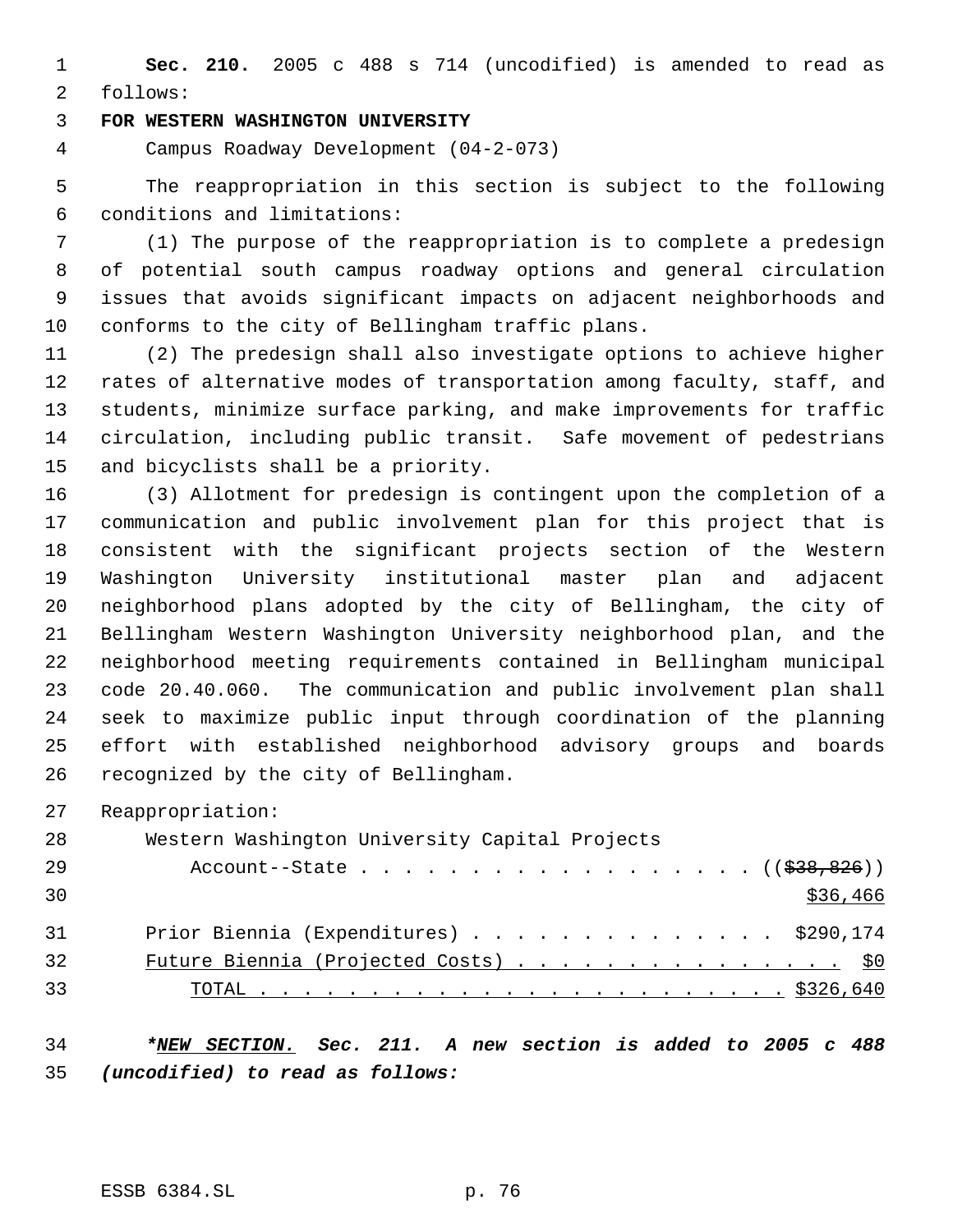*FOR THE STATE ARTS COMMISSION*

*State Capitol Sundial Repair (06-4-850)*

 *The appropriation in this section is subject to the following conditions and limitations: The appropriation in this section is provided solely for a competitive grant for the redesign and repair of the gnomon on the capitol campus sundial. All Washington public community and technical colleges are encouraged to submit design proposals to the Washington state arts commission by December 31, 2006. Final selection shall be made by the commission.*

*Appropriation:*

| 11              | State Building Construction Account--State \$5,000   |
|-----------------|------------------------------------------------------|
| 12 <sup>°</sup> | Prior Biennia (Expenditures) \$0                     |
| 13              | Future Biennia (Projected Costs) \$0                 |
| 14              | *Sec. 211 was vetoed. See message at end of chapter. |

 **Sec. 212.** 2005 c 488 s 733 (uncodified) is amended to read as follows:

#### **FOR THE WASHINGTON STATE HISTORICAL SOCIETY**

Statewide - Washington Heritage Project Grants (06-4-004)

 The appropriation in this section is subject to the following conditions and limitations:

 (1) The appropriation is subject to the provisions of RCW 27.34.330.

 (2) The appropriation is provided solely for the following list of projects:

| 25 | Project                                                  | Amount Recommended |
|----|----------------------------------------------------------|--------------------|
| 26 | Whatcom museum of history and art                        | \$133,303          |
| 27 | Fort Walla Walla museum                                  | \$150,000          |
| 28 | Northwest maritime center                                | \$345,000          |
| 29 | Squaxin Island tribal museum library and research center | \$210,539          |
| 30 | Confluence project                                       | \$500,000          |
| 31 | City of Tumwater                                         | \$70,901           |
| 32 | City of Tacoma                                           | \$350,000          |
| 33 | Fox theater                                              | \$102,000          |
| 34 | Shoreline historical museum                              | \$143,578          |
| 35 | Metro park district of Tacoma                            | \$35,000           |
| 36 | Seattle parks department                                 | \$150,000          |
|    |                                                          |                    |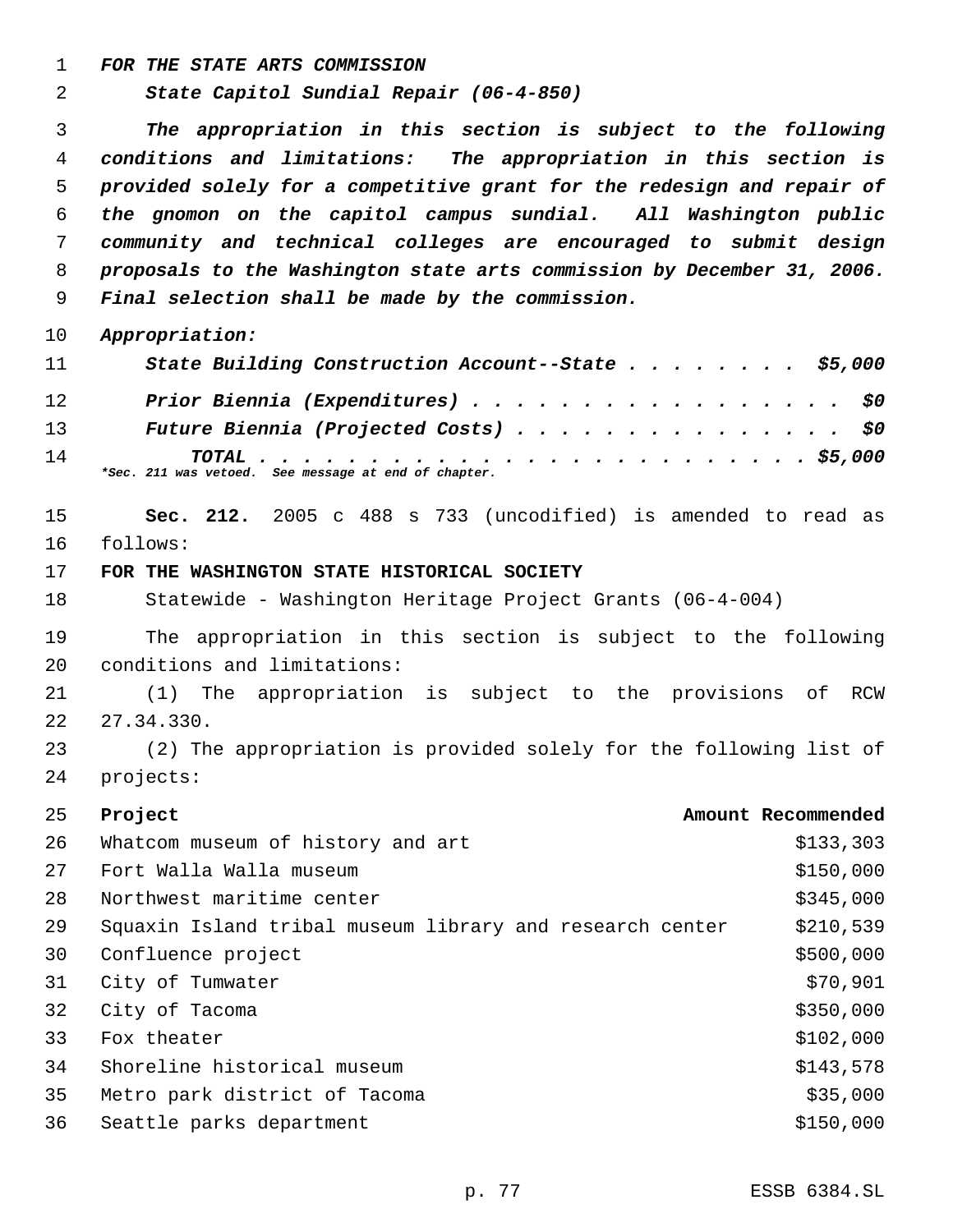| 1  | Armed forces and aerospace museum                                              | \$295,000                  |
|----|--------------------------------------------------------------------------------|----------------------------|
| 2  | City of Lynnwood                                                               | \$85,294                   |
| 3  | Meadowbrook farm interpretive center                                           | \$72,149                   |
| 4  | Center for wooden boats                                                        | \$100,000                  |
| 5  | Bainbridge Island historical society                                           | \$207,957                  |
| 6  | Quileute tribal council                                                        | \$150,000                  |
| 7  | Northwest railway museum                                                       | \$360,000                  |
| 8  | Port Gamble S'Klallam tribe                                                    | \$363,579                  |
| 9  | Concrete heritage museum association                                           | \$12,750                   |
| 10 | Quincy Valley historical society and museum                                    | \$23,300                   |
| 11 | Foss waterway development authority                                            | \$250,000                  |
| 12 | Broadway center for the performing arts                                        | \$225,000                  |
| 13 | Village theatre                                                                | \$65,581                   |
| 14 | White river valley museum                                                      | \$99,069                   |
| 15 | Cascade land conservancy                                                       | \$112,500                  |
| 16 | Nunez Gaona veterans park                                                      | \$51,000                   |
| 17 | <b>TOTAL</b>                                                                   | $((\frac{154}{612}, 500))$ |
| 18 |                                                                                | \$4,663,500                |
| 19 | Appropriation:                                                                 |                            |
| 20 | State Building Construction Account--State $($ $($ $\frac{64}{612}$ , $500)$ ) |                            |
| 21 |                                                                                | \$4,663,500                |
| 22 | Prior Biennia (Expenditures)                                                   | \$0                        |
| 23 | Future Biennia (Projected Costs) \$16,000,000                                  |                            |
| 24 | TOTAL ( $(\frac{220}{620}, \frac{612}{500})$ )                                 |                            |
| 25 |                                                                                | \$20,663,500               |
| 26 | NEW SECTION. Sec. 213. A new section is added to                               | 2005 c 488                 |
| 27 | (uncodified) to read as follows:                                               |                            |

**FOR THE WASHINGTON STATE HISTORICAL SOCIETY**

Preservation of Women's History Documents (06-2-950)

 The appropriation in this section is subject to the following conditions and limitations: The appropriation is provided solely for the preservation of documents that are important in revealing the role of women in the history of the region and the role Washington women played in the nation's history.

Appropriation:

State Building Construction Account--State . . . . . . . \$200,000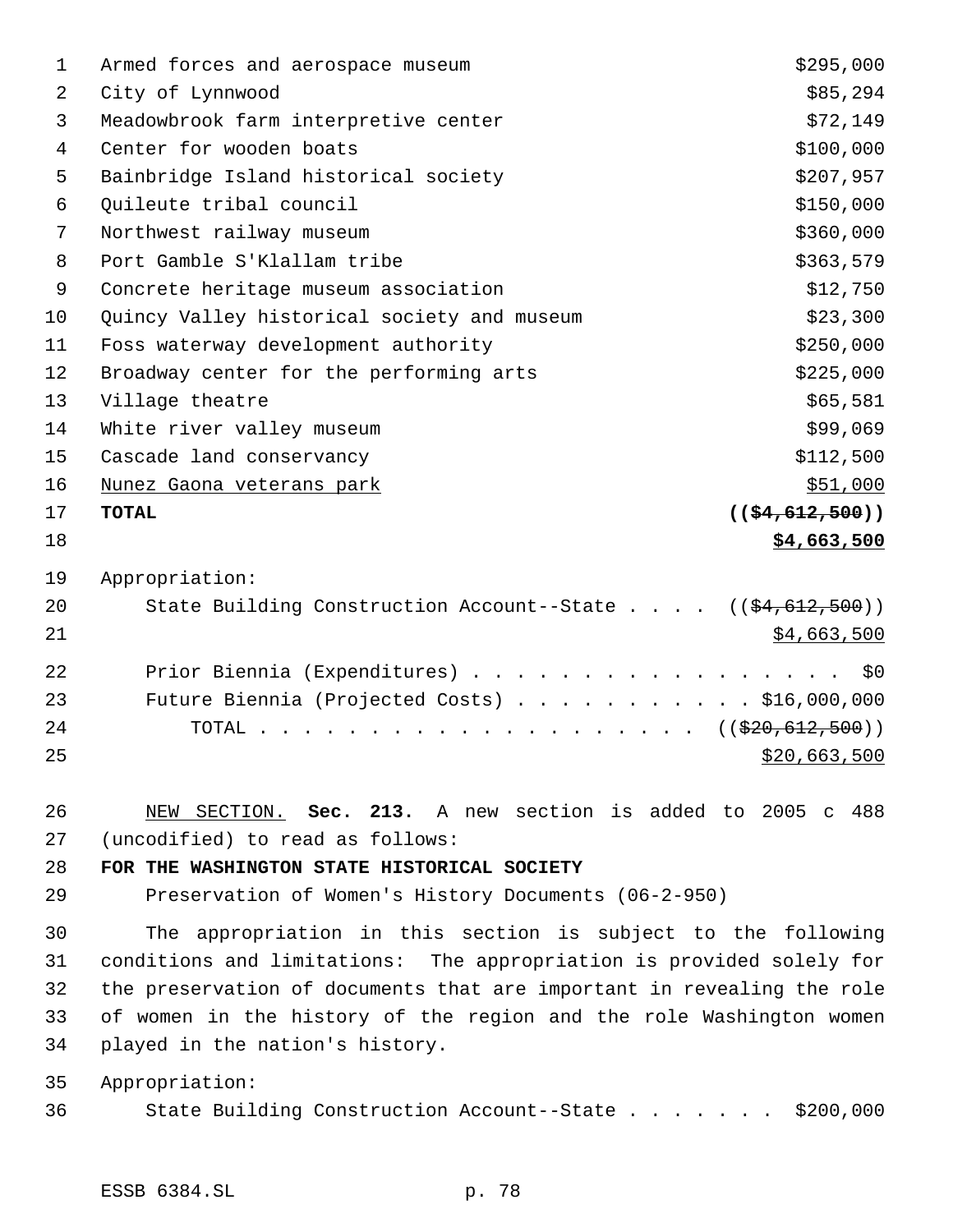| $\mathbf{1}$ | Prior Biennia (Expenditures)<br>\$0\$                                                            |
|--------------|--------------------------------------------------------------------------------------------------|
| 2            | Future Biennia (Projected Costs) \$0                                                             |
| 3            |                                                                                                  |
|              |                                                                                                  |
| 4            | Sec. 214. 2005 c 488 s 777 (uncodified) is amended to read as                                    |
| 5            | follows:                                                                                         |
| 6            | FOR THE COMMUNITY AND TECHNICAL COLLEGE SYSTEM                                                   |
| 7            | Community College: Undergraduate Education<br>Everett<br>Center                                  |
| 8            | $(04 - 2 - 692)$                                                                                 |
| 9            | Appropriation:                                                                                   |
| 10           | State Building Construction Account--State $\ldots$ \$7,363,700                                  |
| 11           | Gardner-Evans Higher Education Construction                                                      |
| 12           | Account--State \$3,844,000                                                                       |
| 13           | Subtotal Appropriation \$11,207,700                                                              |
| 14           | Prior Biennia (Expenditures) \$126,000                                                           |
| 15           | Future Biennia (Projected Costs) ( $(\frac{277}{407}, \frac{407}{540})$ )                        |
| 16           | \$38,103,591                                                                                     |
| 17           | TOTAL ( $(\frac{234}{634}, \frac{897}{240})$ )                                                   |
| 18           | \$49,437,291                                                                                     |
|              |                                                                                                  |
| 19           | Sec. 215. 2005 c 488 s 795 (uncodified) is amended to read as                                    |
| 20           | follows:                                                                                         |
| 21           | FOR THE COMMUNITY AND TECHNICAL COLLEGE SYSTEM                                                   |
| 22           | Skagit Valley College: Science Building Replacement (04-1-209)                                   |
| 23           | Reappropriation:                                                                                 |
| 24           | State Building Construction Account--State \$14,664                                              |
| 25           | Appropriation:                                                                                   |
| 26           | State Building Construction Account--State \$2,693,000                                           |
| 27           | Gardner-Evans Higher Education Construction                                                      |
| 28           | Account--State \$325,000                                                                         |
| 29           | Subtotal Appropriation $\cdots$ $\cdots$ $\cdots$ $\cdots$ $\cdots$ $\ddot{\ddot{S}}$ , 018, 000 |
| 30           | Prior Biennia (Expenditures) \$285,336                                                           |
| 31           | Future Biennia (Projected Costs) ( $(\frac{224}{268}, 268, 049)$ )                               |
| 32           | \$26,693,049                                                                                     |
| 33           |                                                                                                  |
| 34           | \$30,011,049                                                                                     |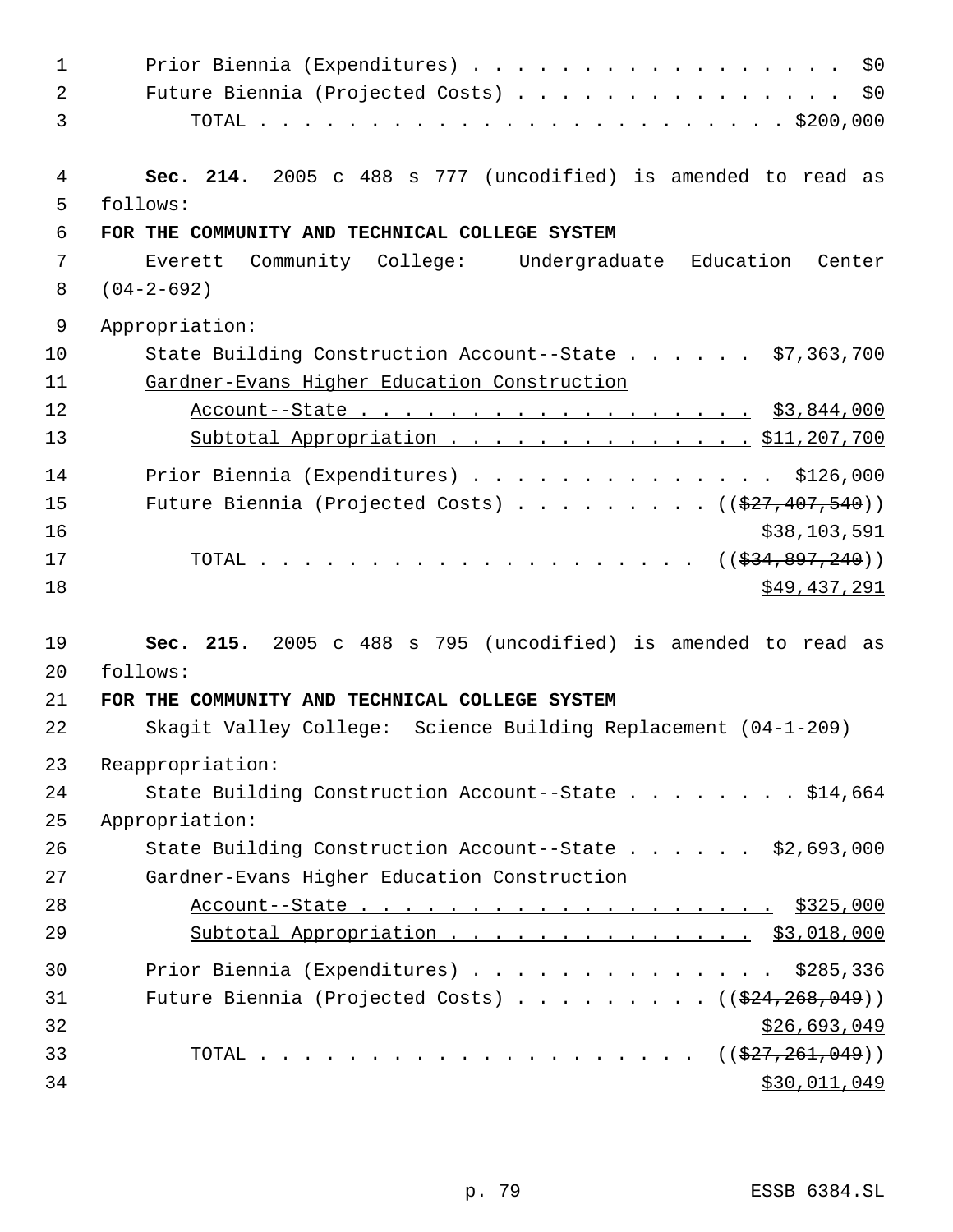| 1        | NEW SECTION. Sec. 216. A new section is added to 2005 c 488                        |
|----------|------------------------------------------------------------------------------------|
| 2        | (uncodified) to read as follows:                                                   |
| 3        | FOR THE COMMUNITY AND TECHNICAL COLLEGE SYSTEM                                     |
| 4        | Seattle Central Community College: Maritime Academy Repairs (06-1-                 |
| 5        | 502)                                                                               |
| 6        | Appropriation:                                                                     |
| 7        | Gardner-Evans Higher Education Construction                                        |
| 8        | Account--State \$268,000                                                           |
| 9        | Prior Biennia (Expenditures)<br>\$0                                                |
| 10       | Future Biennia (Projected Costs) $\ldots$ \$1,588,000                              |
| 11       |                                                                                    |
|          |                                                                                    |
| 12<br>13 | NEW SECTION. Sec. 217. A new section is added to 2005 c 488                        |
| 14       | (uncodified) to read as follows:<br>FOR THE COMMUNITY AND TECHNICAL COLLEGE SYSTEM |
| 15       | Green River College: Water System Replacement (06-1-501)                           |
|          |                                                                                    |
| 16       | Appropriation:                                                                     |
| 17       | Gardner-Evans Higher Education Construction                                        |
| 18       | Account--State \$1,951,000                                                         |
| 19       | Prior Biennia (Expenditures)<br>\$0                                                |
| 20       | Future Biennia (Projected Costs)<br>\$0                                            |
| 21       | TOTAL.                                                                             |
| 22       | Sec. 218. A new section is added to 2005 c 488<br>NEW SECTION.                     |
| 23       | (uncodified) to read as follows:                                                   |
| 24       | FOR THE COMMUNITY AND TECHNICAL COLLEGE SYSTEM                                     |
| 25       | Highline Community College: Primary Power Branch Replacement (06-                  |
| 26       | $1 - 503$ )                                                                        |
| 27       | Appropriation:                                                                     |
| 28       | Gardner-Evans Higher Education Construction                                        |
| 29       | Account--State \$1,717,000                                                         |
| 30       | Prior Biennia (Expenditures)<br>\$0                                                |
| 31       | Future Biennia (Projected Costs)<br>\$0                                            |
| 32       |                                                                                    |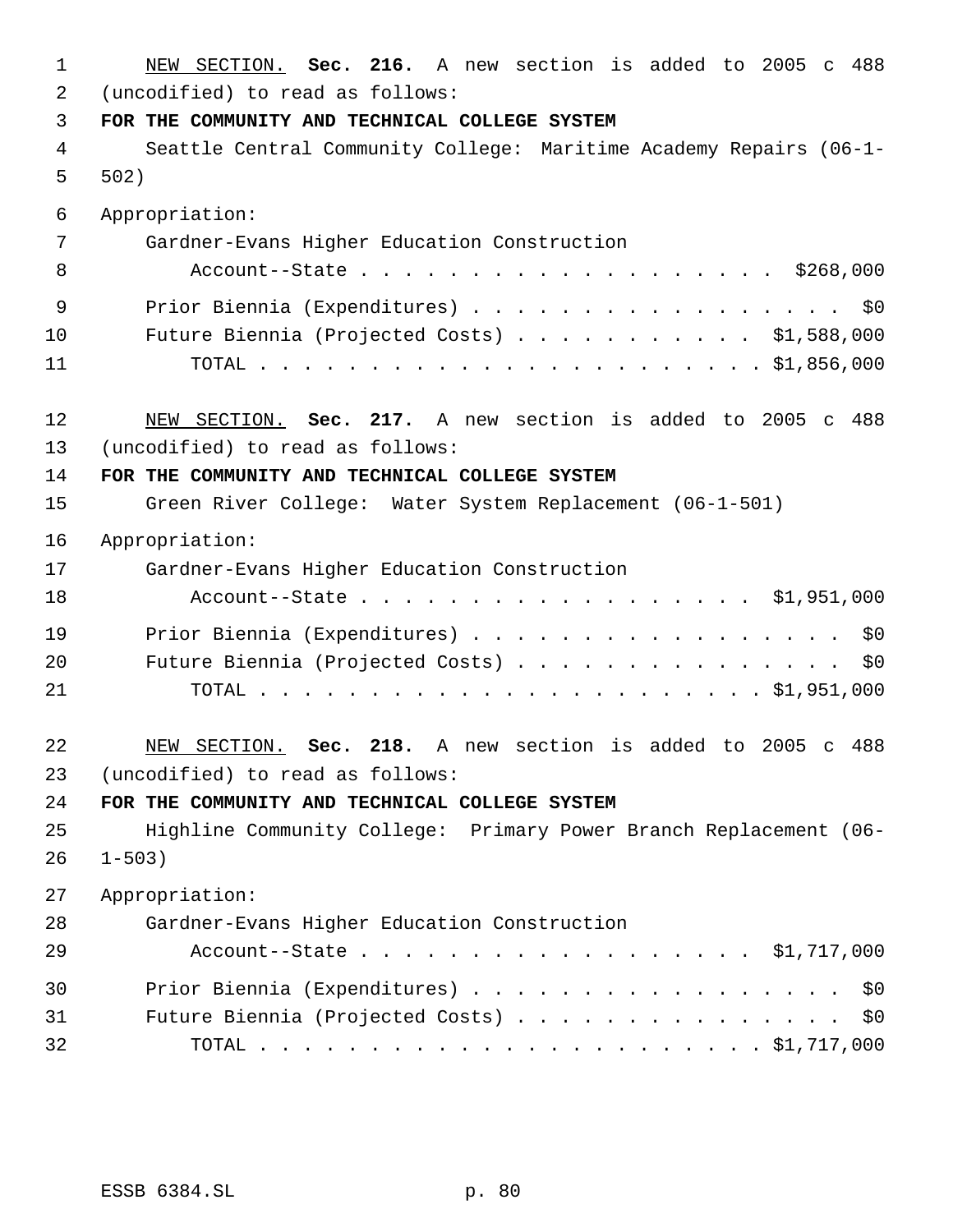NEW SECTION. **Sec. 219.** A new section is added to 2005 c 488 (uncodified) to read as follows:

**FOR THE COMMUNITY AND TECHNICAL COLLEGE SYSTEM**

 Skagit Valley College: Campus Fire Loop Replacement (06-1-504) Appropriation: Gardner-Evans Higher Education Construction

| 7   | Account--State \$1,634,000           |
|-----|--------------------------------------|
| 8   | Prior Biennia (Expenditures) \$0     |
| - 9 | Future Biennia (Projected Costs) \$0 |
| 10  |                                      |

 **Sec. 220.** 2005 c 488 s 905 (uncodified) is amended to read as follows:

 (1) To ensure that minor works appropriations are carried out in accordance with legislative intent, funds appropriated in this act shall not be allotted until project lists are on file at the office of 16 financial management ((and the office of financial management has 17 formally approved the lists. Proposed revisions)), the house of 18 representatives capital budget committee, and the senate ways and means committee. All projects must meet the criteria included in subsection  $(2)(a)$  of this section. Revisions to the lists must be filed with 21 ((and approved by)) the office of financial management, the house of 22 representatives capital budget committee, and the senate ways and means committee and include an explanation of variances from the prior list before funds may be expended on the revisions.

 (2)(a) Minor works projects are single line appropriations that shall include multiple projects valued between \$25,000 and \$1,000,000 27 each that are of a similar nature and can ((generally)) be completed 28 within two years of the appropriation with the funding provided. These projects cannot be combined with or be a part of an overall project, that if combined over a continuous period of time, would exceed 31 \$1,000,000. Minor works categories include (i) health, safety, and code requirements; (ii) facility preservation; (iii) infrastructure preservation; and (iv) program improvement or expansion. Improvements for accessibility in compliance with the Americans with disabilities act may be included in any of the above minor works categories.

 (b) Minor works appropriations shall not be used for, among other things: Studies, except for technical or engineering reviews or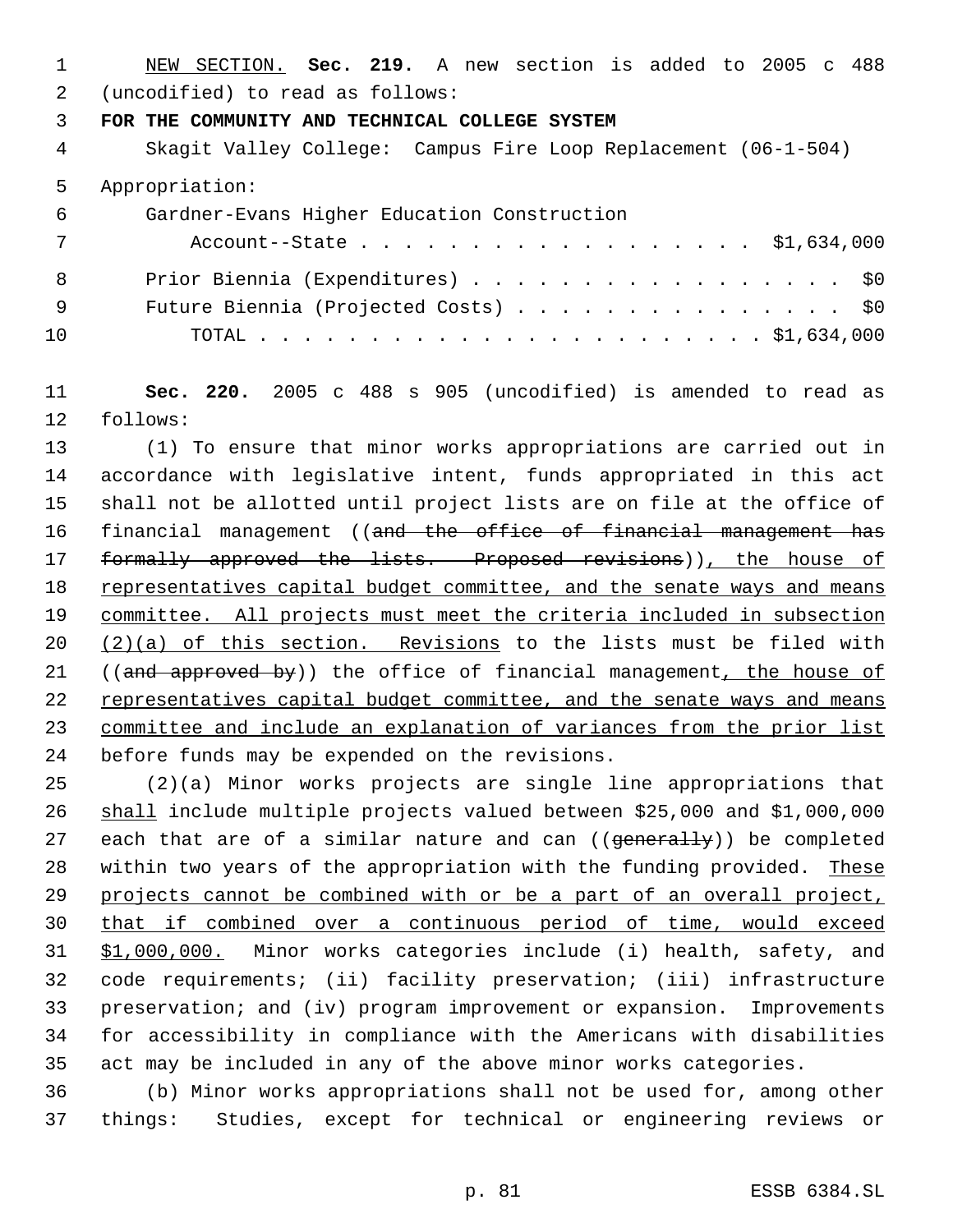designs that lead directly to and support a project on the same minor works list; planning; design outside the scope of work on a minor works list; moveable, temporary, and traditionally funded operating equipment not in compliance with the equipment criteria established by the office of financial management; software not dedicated to control of a specialized system; moving expenses; land or facility acquisition; or to supplement funding for projects with funding shortfalls unless expressly authorized elsewhere in this act. The office of financial management may make an exception to the limitations described in this subsection (2)(b) for exigent circumstances after notifying the legislative fiscal committees and waiting ten days for comments by the legislature regarding the proposed exception.

13 (3) The ((office of financial management)) agency shall ((forward)) provide copies of these project lists and revised lists to the office 15 of financial management, the house of representatives capital budget 16 committee, and the senate ways and means committee. No expenditure may be incurred or obligation entered into for minor works appropriations until the office of financial management has approved the allotment of the funds to be expended. The office of financial management shall encourage state agencies to incorporate accessibility planning and improvements into the normal and customary capital program.

 (4) It is generally not intended to make future appropriations for capital expenditures or for maintenance and operating expenses for an acquisition project or a significant expansion project that is initiated through the minor works process and therefore does not receive a policy and fiscal analysis by the legislature. Minor works projects are intended to be one-time expenditures that do not require future state resources to complete.

 NEW SECTION. **Sec. 221.** A new section is added to 2005 c 488 (uncodified) to read as follows:

 Executive Order No. 05-05, archaeological and cultural resources, was issued effective November 10, 2005. Agencies and higher education institutions shall comply with the requirements set forth in this executive order.

 **Sec. 222.** 2005 c 488 s 909 (uncodified) is amended to read as follows: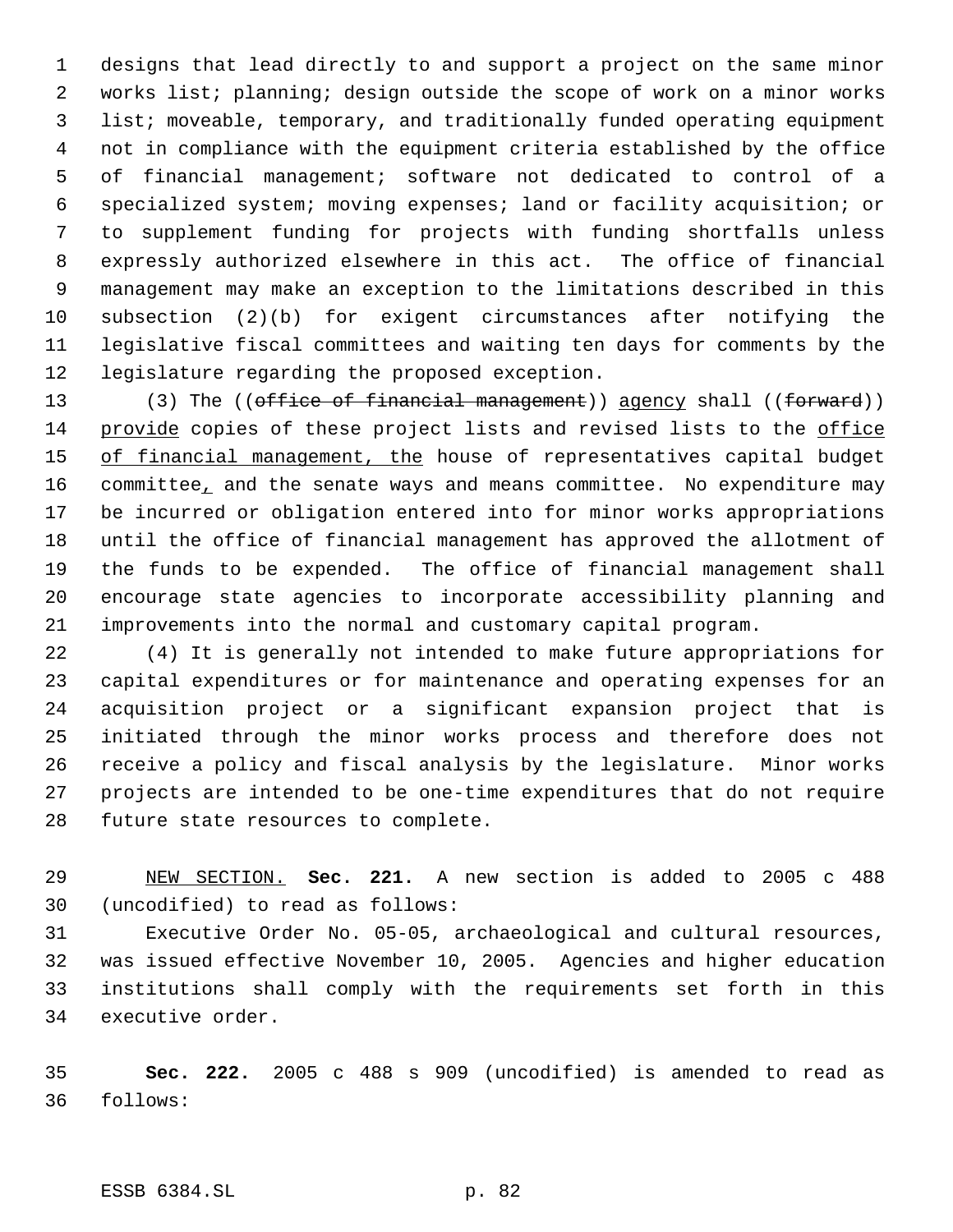ACQUISITION OF PROPERTIES AND FACILITIES THROUGH FINANCIAL CONTRACTS. The following agencies may enter into financial contracts, paid from any funds of an agency, appropriated or nonappropriated, for the purposes indicated and in not more than the principal amounts indicated, plus financing expenses and required reserves pursuant to chapter 39.94 RCW. When securing properties under this section, agencies shall use the most economical financial contract option available, including long-term leases, lease-purchase agreements, lease-development with option to purchase agreements or financial contracts using certificates of participation. Expenditures made by an agency for one of the indicated purposes before the issue date of the authorized financial contract and any certificates of participation therein are intended to be reimbursed from proceeds of the financial contract and any certificates of participation therein to the extent provided in the agency's financing plan approved by the state finance committee.

 State agencies may enter into agreements with the department of general administration and the state treasurer's office to develop requests to the legislature for acquisition of properties and facilities through financial contracts. The agreements may include charges for services rendered.

 Those noninstructional facilities of higher education institutions 23 authorized in this section to enter into financial contracts are not eligible for state funded maintenance and operations. Instructional space that is available for regularly scheduled classes for academic transfer, basic skills, and workforce training programs may be eligible 27 for state funded maintenance and operations.

(1) Department of general administration:

 (a) Enter into a financing contract for up to \$12,000,000 plus financing expenses and required reserves pursuant to chapter 39.94 RCW to construct the fifth and final phase of the roof membrane replacement at the east plaza parking structure as well as safety improvements to the parking garage below the plaza.

 (b) Enter into a financing contract for up to \$6,000,000 plus financing expenses and required reserves pursuant to chapter 39.94 RCW for the fourth phase of the office building-2 rehabilitation that will renew failing building systems, correct code deficiencies, and improve access.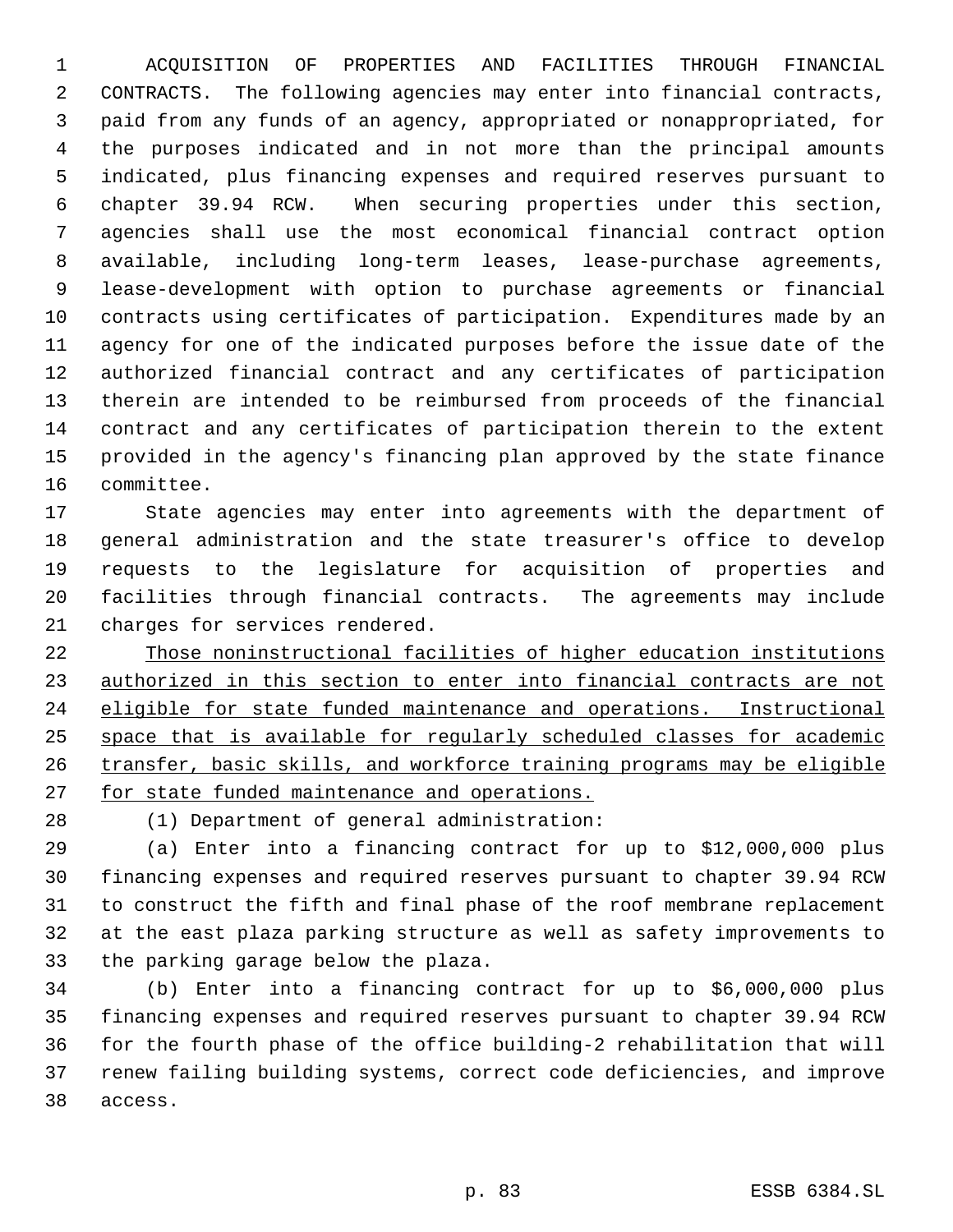(c) Enter into a financing contract for up to \$13,000,000 plus financing expenses and required reserves pursuant to chapter 39.94 RCW for the rehabilitation of the Cherberg building.

 (2) Liquor control board: Enter into a financing contract for up to \$17,000,000 plus financing expenses and required reserves pursuant to chapter 39.94 RCW to construct an extension to the liquor control board's distribution center to meet liquor sales growth through 2018.

(3) Department of corrections:

 (a) Enter into a financing contract for up to \$400,000 plus financing expenses and required reserves pursuant to chapter 39.94 RCW to construct a waste transfer station and purchase a garbage truck at the McNeil Island corrections center.

 (b) Enter into a financing contract for up to \$4,588,000 plus financing expenses and required reserves pursuant to chapter 39.94 RCW to construct a transportation services warehouse and offices for correctional industries.

 (c) Enter into a financing contract for up to \$4,536,000 plus financing expenses and required reserves pursuant to chapter 39.94 RCW to construct additions to the food factory and warehouses at the Airway Heights corrections center for correctional industries.

 (4) Parks and recreation commission: Enter into a financing contract in an amount not to exceed \$4,800,000 plus financing expenses and required reserves pursuant to chapter 39.94 RCW to develop Cama Beach state park.

(5) Community and technical colleges:

 (a) ((Enter into a financing contract on behalf of Bellevue Community College for up to \$20,000,000 plus financing expenses and required reserves pursuant to chapter 39.94 RCW to purchase the North 29 Center building.

 $\left(\frac{b}{b}\right)$ ) Enter into a financing contract on behalf of Clark College for up to \$9,100,000 plus financing expenses and required reserves 32 pursuant to chapter 39.94 RCW to construct a ((parking structure)) building for a training center.

 (( $\left(\frac{1}{10}\right)$ ) (b) Enter into a financing contract on behalf of Clover Park Technical College for up to \$14,000,000 plus financing expenses and required reserves pursuant to chapter 39.94 RCW to construct a student center.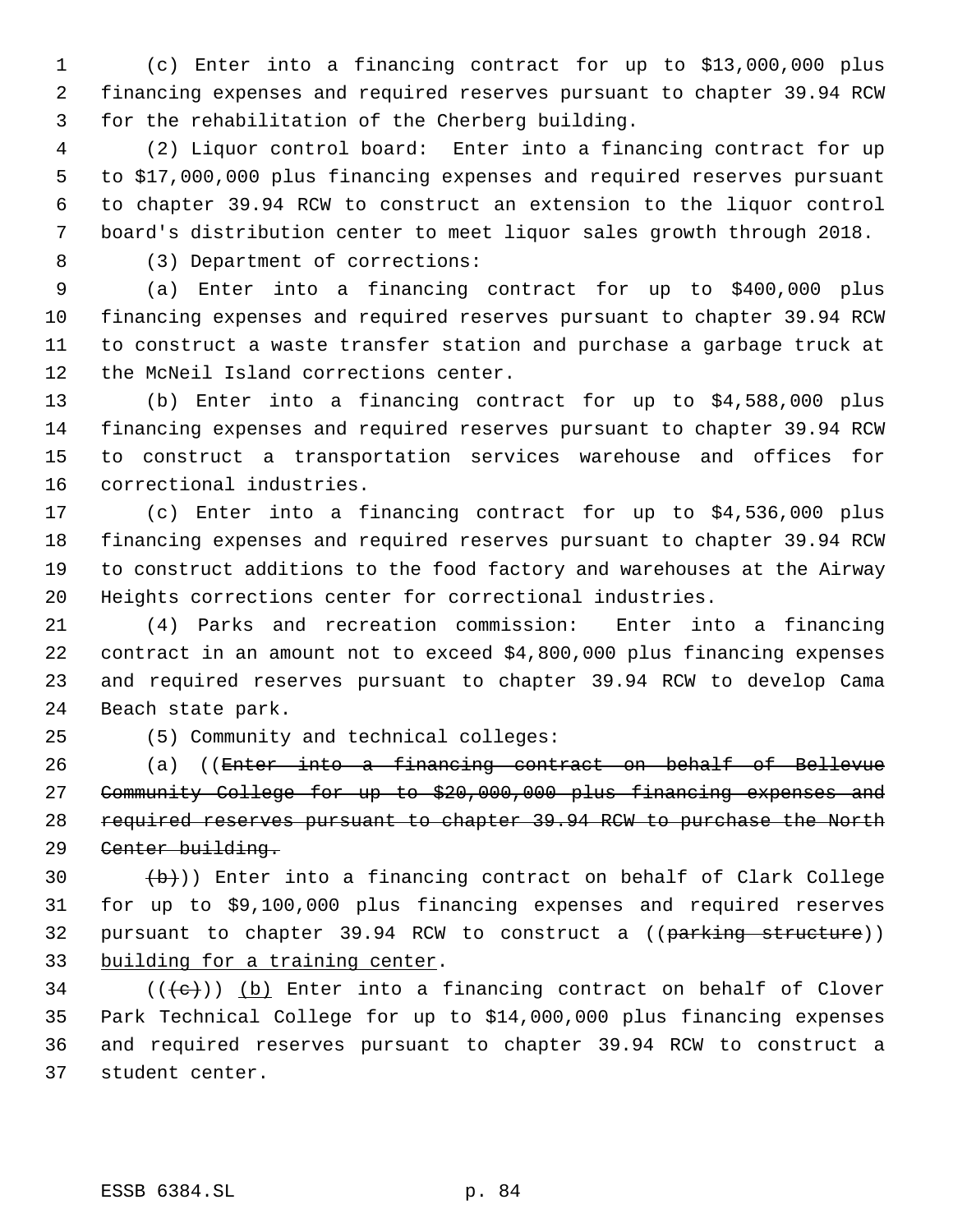$((\{d\}))(c)$  Enter into a financing contract on behalf of Columbia Basin College for up to \$1,500,000 plus financing expenses and required reserves pursuant to chapter 39.94 RCW to renovate the Hawk Union building.

 (d) Enter into a financing contract on behalf of Edmonds Community College for up to \$8,500,000 plus financing expenses and required reserves pursuant to chapter 39.94 RCW to construct a bookstore and student center.

 (e) Enter into a financing contract on behalf of Edmonds Community College for up to \$4,000,000 plus financing expenses and required reserves pursuant to chapter 39.94 RCW to construct a black box theater as a part of the Instructional Lab building.

 (f) Enter into a financing contract on behalf of Green River Community College for up to \$7,000,000 plus financing expenses and required reserves pursuant to chapter 39.94 RCW to purchase Kent Station higher education center.

 (g) Enter into a financing contract on behalf of Olympic College for up to \$3,600,000 plus financing expenses and required reserves pursuant to chapter 39.94 RCW to construct an addition to the student center bookstore.

 (h) Enter into a financing contract on behalf of Shoreline Community College for up to \$15,000,000 plus financing expenses and required reserves pursuant to chapter 39.94 RCW to construct a student union building.

 (i) Enter into a financing contract on behalf of Skagit Valley Community College for up to \$3,200,000 plus financing expenses and required reserves pursuant to chapter 39.94 RCW to renovate existing space into a new student center.

 (j) Enter into a financing contract on behalf of Walla Walla Community College for up to \$2,175,100 plus financing expenses and 31 required reserves pursuant to chapter 39.94 RCW to purchase land, make 32 site improvements, and construct a building for ((the enology program)) professional-technical instruction.

 (k) Enter into a financing contract on behalf of Walla Walla Community College for up to \$640,000 plus financing expenses and required reserves pursuant to chapter 39.94 RCW to construct an addition to the health sciences building at the Clarkston center.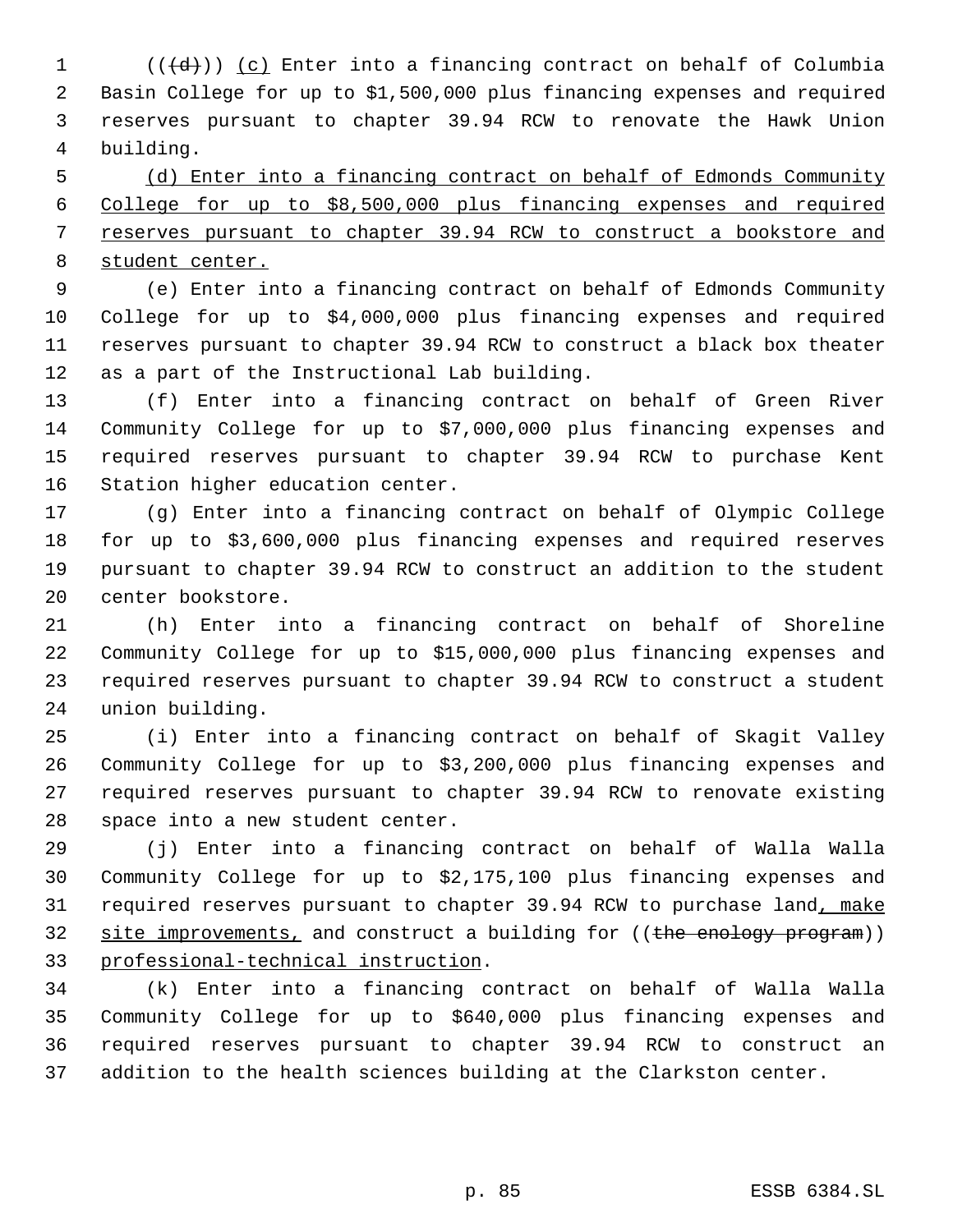(l) Enter into a financing contract on behalf of Seattle Central Community College for up to \$3,000,000 plus financing expenses and required reserves pursuant to chapter 39.94 RCW to construct a math and science building.

 (m) Enter into a financing contract on behalf of Pierce College/Puyallup for up to \$8,000,000 plus financing expenses and required reserves pursuant to chapter 39.94 RCW to construct a student gym and fitness center.

 (n) Enter into a financing contract on behalf of Pierce College/Ft. Steilacoom for up to \$5,000,000 plus financing expenses and required reserves pursuant to chapter 39.94 RCW to construct an addition to the college health and wellness center.

 (o) Enter into a financing contract on behalf of Columbia Basin College for up to \$3,000,000 plus financing expenses and required 15 reserves pursuant to chapter 39.94 RCW to construct the Richland health 16 sciences center.

17 (p) The projects in  $((a, b)^{-})$  (f),  $((k, b)^{-})$  (j), (l), (m), and (n) of this subsection are reauthorizations of projects originally authorized in the 2003-2005 biennium. If the college enters into a financing contract before the effective date of this section, then the appropriate reauthorization contained in this section is null and void.

 (6) Washington State University: Enter into a financing contract for up to \$11,650,000 plus financing expenses and required reserves pursuant to chapter 39.94 RCW to construct a bioproducts facility in the Tri-Cities.

 (7) Western Washington University: Enter into a financing contract for up to \$2,590,000 plus financing expenses and required reserves pursuant to chapter 39.94 RCW for the Lincoln Creek transportation center.

 **Sec. 223.** RCW 43.---.--- (section 6, chapter ---, Laws of 2006, (E3SHB No. 2939)) is amended to read as follows:

 The energy freedom account is created in the state treasury. All receipts from appropriations made to the account and any loan payments of principal and interest derived from loans made under this chapter must be deposited into the account. Moneys in the account may be spent only after appropriation. Expenditures from the account may be used 37 only for assistance for projects consistent with this chapter or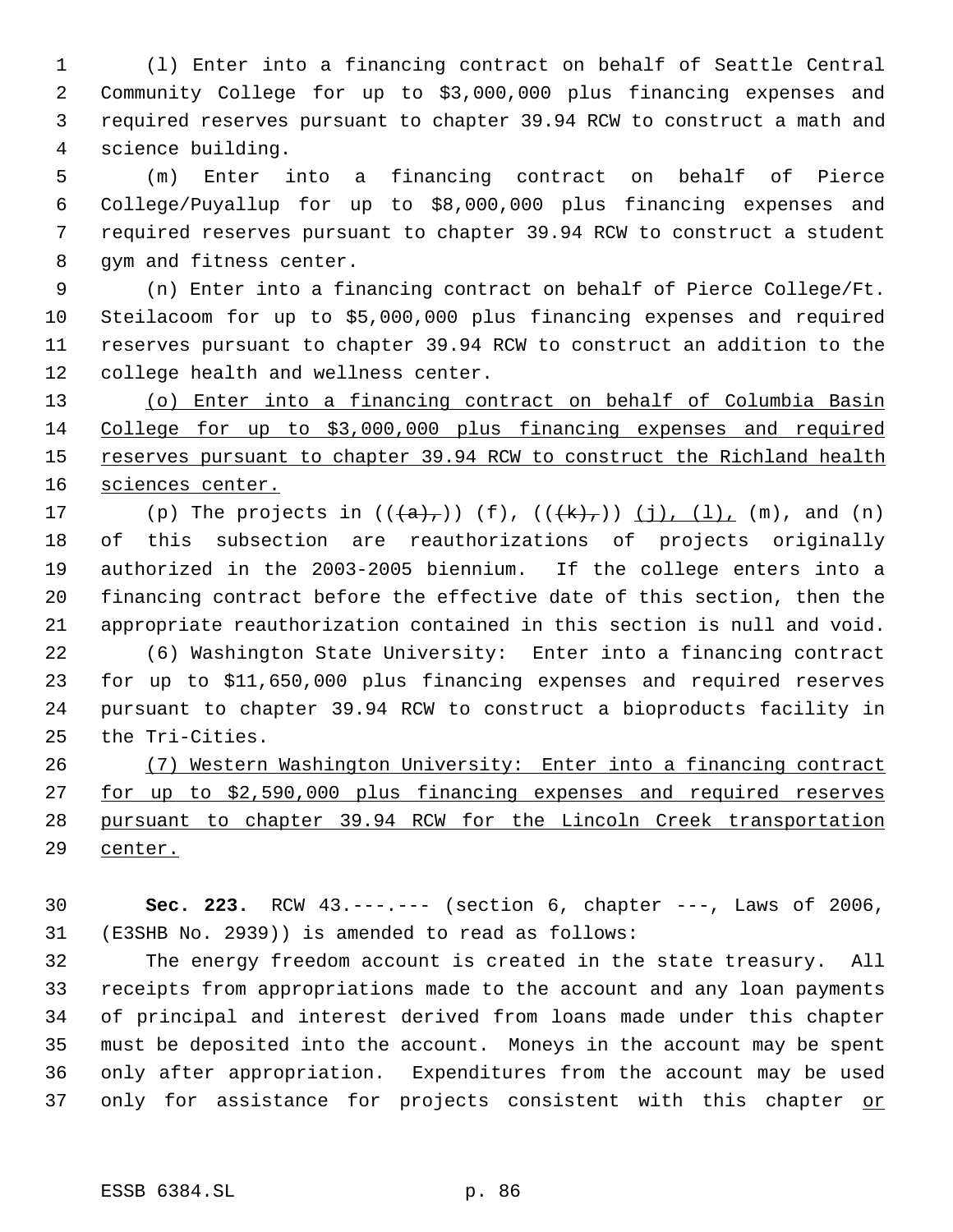1 otherwise authorized by the legislature. Administrative costs of the department may not exceed three percent of the total funds available for this program.

 NEW SECTION. **Sec. 224.** A new section is added to 2005 c 488 (uncodified) to read as follows:

 The legislature finds that financing costs are only one important dimension to consider when analyzing and comparing the use of conventional bonds with other capital project financing mechanisms in the development of major public facilities. Other factors to consider include total project and life-cycle costs, long-term costs of capital, scheduling, generally accepted accounting principles, transfer of risk, project management, project complexity, public works contracting procedures, and applicability of private sector strategies or practices in the development and ongoing maintenance of public facilities.

 The office of financial management shall provide a report based on available information to the appropriate fiscal committees of the legislature by September 1, 2007, including:

 Best practices for managing capital project costs including long- term forecasting information for facility preservation, major facility or system replacement, and new capacity to result in more effective investment decisions for major public facilities and infrastructure;

 (2) Best practices in the state's capital budgeting process and public works contracting procedures;

 (3) Appropriate uses of alternative capital project financing; and (4) Management of risk and reduction of potential claims and litigation associated with state construction projects, including the enumeration of best practices for the management of project risk and

 conflicts, in order to minimize future expenses related to construction claims.

 The office of financial management shall collaborate with staff of the appropriate fiscal committees of the legislature while collecting this information.

 NEW SECTION. **Sec. 225.** A new section is added to 2005 c 488 (uncodified) to read as follows:

 FOR THE DEPARTMENT OF VETERANS' AFFAIRS. The department shall develop a business plan for a state operated veterans' cemetery located in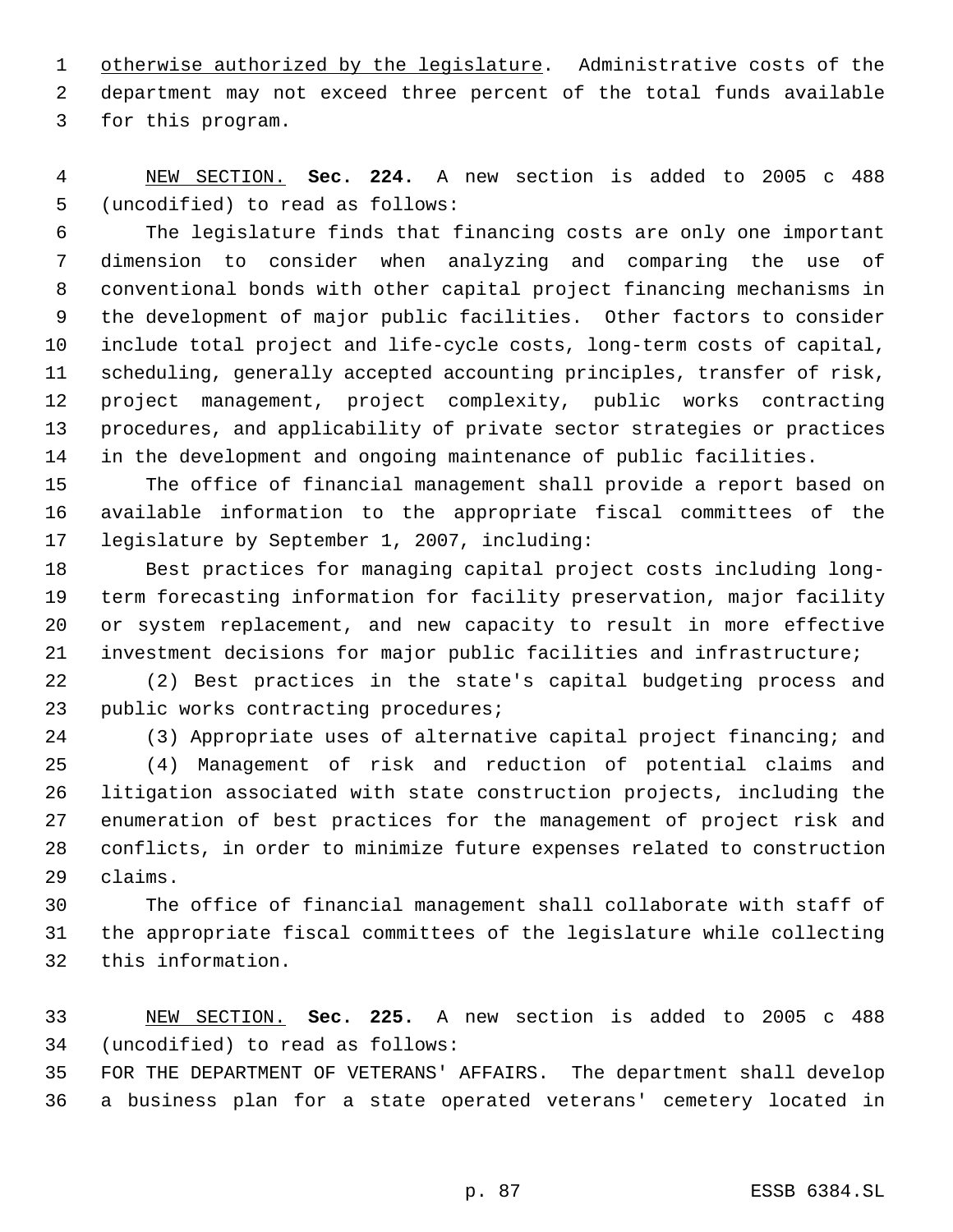eastern Washington. The department shall submit the business plan to the legislature and the office of financial management by September 1, 2006. The business plan must include, but not be limited to the following:

(1) A 10-year financial plan including:

 (a) Capital investment costs including a schedule for design and construction;

(b) Biennial operating costs; and

 (c) Forecasted revenues including license plate sales, veterans administration plot allowances, endowments, and grants.

 (2) An assessment of cemetery needs for veterans and veterans' families in eastern Washington.

 (3) An evaluation of potential sites for the cemetery that would be within a reasonable distance of the majority of veterans' families. The department shall work closely with the department of natural resources to determine potential sites.

 (4) An analysis of lands that are currently owned by the department that could be sold in exchange for land for a cemetery in eastern Washington.

 NEW SECTION. **Sec. 226.** A new section is added to 2005 c 488 (uncodified) to read as follows:

 Eastern Washington University is authorized to sell its Spokane center. Proceeds from the sale must be deposited into the higher education construction account. Proceeds may be used to acquire or design a facility on or adjacent to the Riverpoint higher education campus for the university's Spokane-based program offerings. Eastern Washington University must report to the office of financial management and the appropriate fiscal committees of the legislature upon sale of the center as well as expenditure of the proceeds.

 **Sec. 227.** RCW 43.99N.060 and 2000 c 137 s 1 are each amended to read as follows:

 (1) The stadium and exhibition center account is created in the custody of the state treasurer. All receipts from the taxes imposed under RCW 82.14.0494 and distributions under RCW 67.70.240(5) shall be deposited into the account. Only the director of the office of financial management or the director's designee may authorize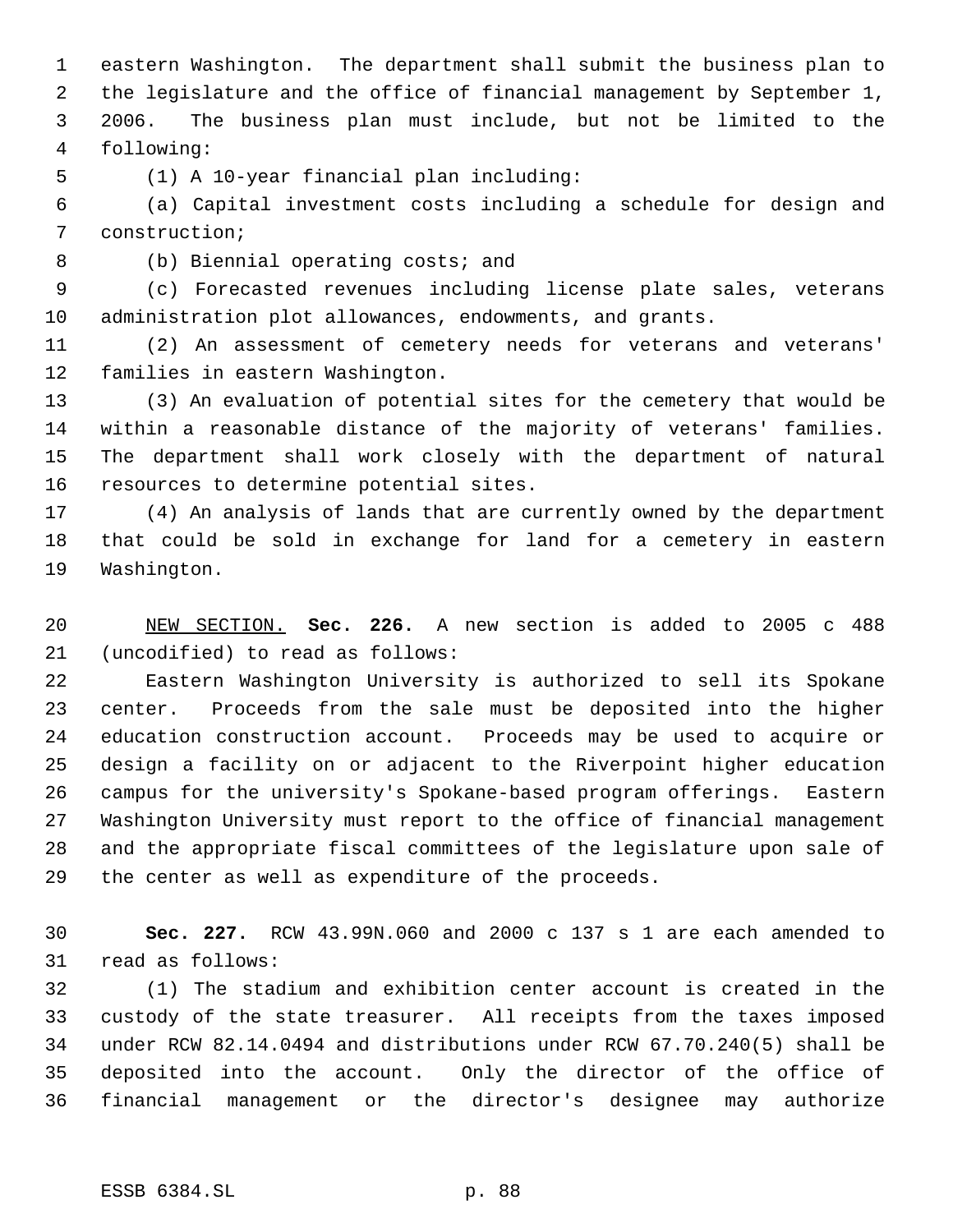expenditures from the account. The account is subject to allotment procedures under chapter 43.88 RCW. An appropriation is not required for expenditures from this account.

 (2) Until bonds are issued under RCW 43.99N.020, up to five million dollars per year beginning January 1, 1999, shall be used for the purposes of subsection (3)(b) of this section, all remaining moneys in the account shall be transferred to the public stadium authority, created under RCW 36.102.020, to be used for public stadium authority operations and development of the stadium and exhibition center.

 (3) After bonds are issued under RCW 43.99N.020, all moneys in the stadium and exhibition center account shall be used exclusively for the following purposes in the following priority:

 (a) On or before June 30th of each year, the office of financial management shall accumulate in the stadium and exhibition center account an amount at least equal to the amount required in the next succeeding twelve months for the payment of principal of and interest 17 on the bonds issued under RCW 43.99N.020;

 (b) An additional reserve amount not in excess of the expected average annual principal and interest requirements of bonds issued under RCW 43.99N.020 shall be accumulated and maintained in the account, subject to withdrawal by the state treasurer at any time if necessary to meet the requirements of (a) of this subsection, and, following any withdrawal, reaccumulated from the first tax revenues and other amounts deposited in the account after meeting the requirements of (a) of this subsection; and

 (c) The balance, if any, shall be transferred to the youth athletic facility account under subsection (4) of this section.

 Any revenues derived from the taxes authorized by RCW 36.38.010(5) and 36.38.040 or other amounts that if used as provided under (a) and (b) of this subsection would cause the loss of any tax exemption under federal law for interest on bonds issued under RCW 43.99N.020 shall be deposited in and used exclusively for the purposes of the youth athletic facility account and shall not be used, directly or indirectly, as a source of payment of principal of or interest on bonds issued under RCW 43.99N.020, or to replace or reimburse other funds used for that purpose.

 (4) Any moneys in the stadium and exhibition center account not required or permitted to be used for the purposes described in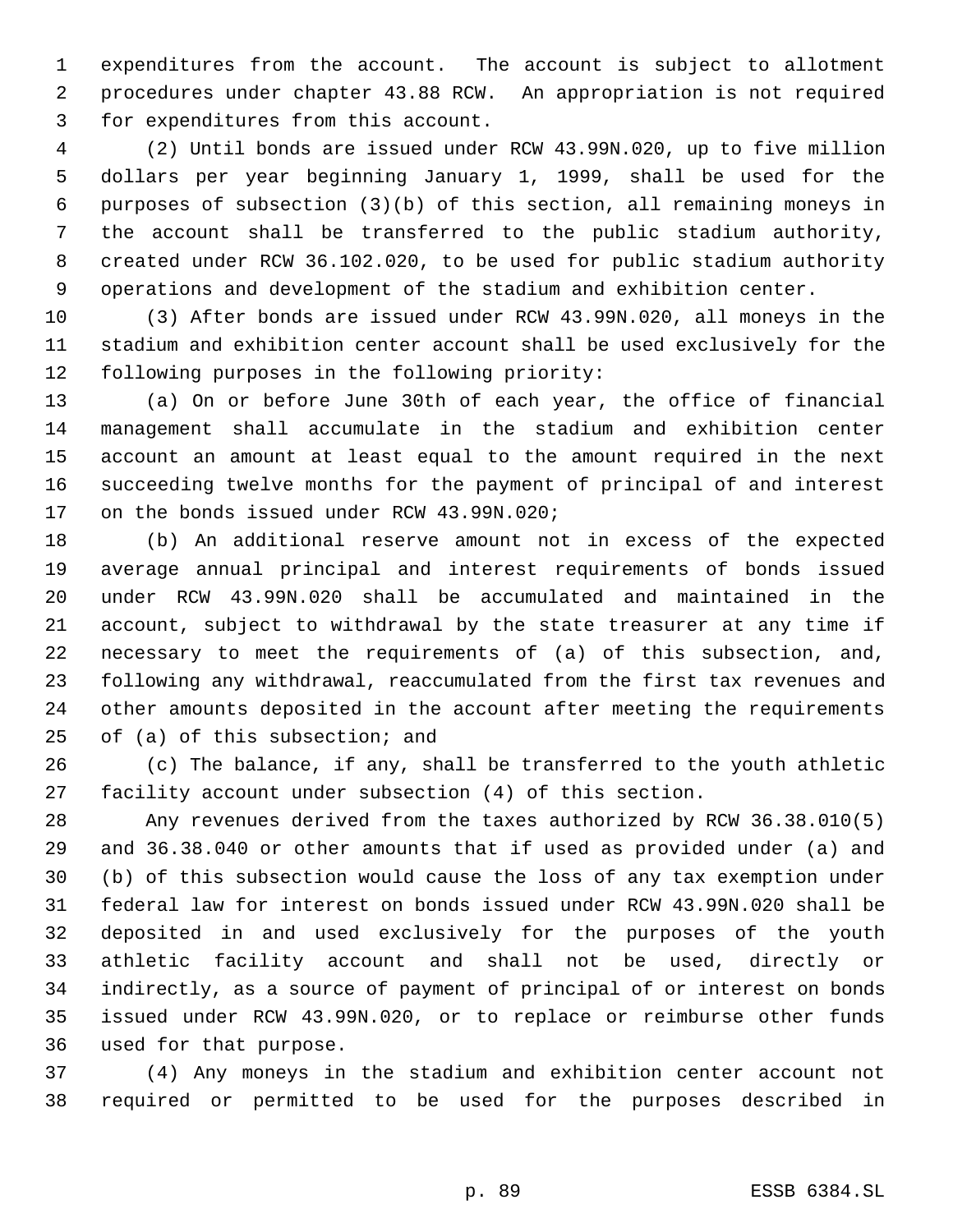subsection (3)(a) and (b) of this section shall be deposited in the youth athletic facility account hereby created in the state treasury. Expenditures from the account may be used only for purposes of grants or loans to cities, counties, and qualified nonprofit organizations for community outdoor athletic facilities. For the 2005-2007 biennium, moneys in the account may also be used for a recreation level of service study for local and regional active recreation facilities. Only the director of the interagency committee for outdoor recreation or the director's designee may authorize expenditures from the account. The account is subject to allotment procedures under chapter 43.88 RCW, but an appropriation is not required for expenditures. The athletic facility grants or loans may be used for acquiring, developing, equipping, maintaining, and improving community outdoor athletic facilities. Funds shall be divided equally between the development of new community outdoor athletic facilities, the improvement of existing community outdoor athletic facilities, and the maintenance of existing community outdoor athletic facilities. Cities, counties, and qualified nonprofit organizations must submit proposals for grants or loans from the account. To the extent that funds are available, cities, counties, and qualified nonprofit organizations must meet eligibility criteria as established by the director of the interagency committee for outdoor recreation. The grants and loans shall be awarded on a competitive application process and the amount of the grant or loan shall be in proportion to the population of the city or county for where the community outdoor athletic facility is located. Grants or loans awarded in any one year need not be distributed in that year. The director of the interagency committee for outdoor recreation may expend up to one and one-half percent of the moneys deposited in the account created in this subsection for administrative purposes.

 NEW SECTION. **Sec. 228.** A new section is added to 2005 c 488 (uncodified) to read as follows:

 The interagency committee for outdoor recreation shall develop recommendations for a statewide approach to a recreation level of service for local and regional active recreation facilities, including indicators with which to measure progress in achieving level of service objectives. The recommendations must be coordinated with those of the priorities of government effort. The interagency committee for outdoor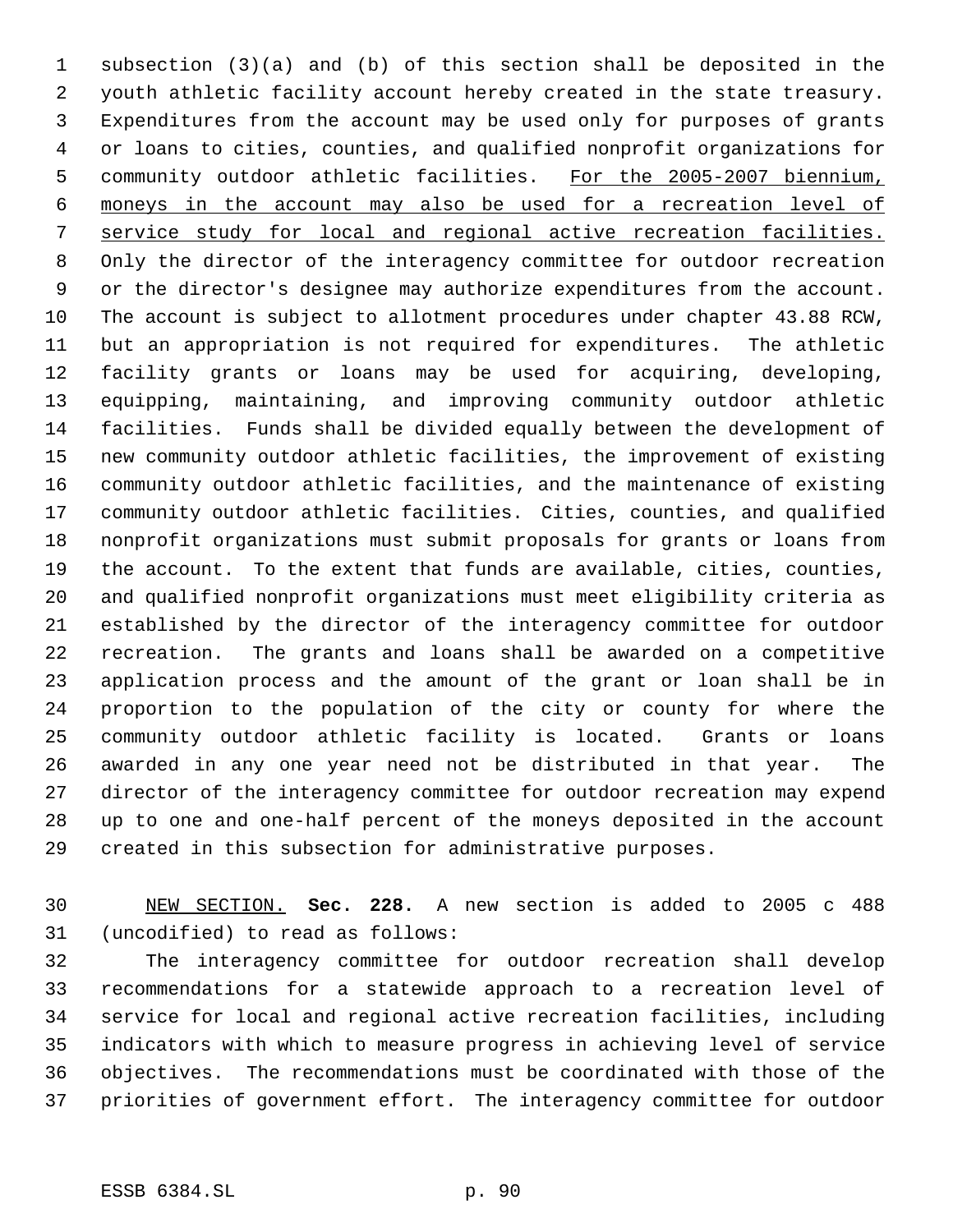recreation shall also recommend standardized definitions for types of parks and recreational facilities, and a process for periodically measuring performance indicators and reporting the results. The interagency committee for outdoor recreation may enter into a contract with an entity with expertise in parks facility planning, level of service standards, and geographic information systems. The interagency committee for outdoor recreation shall submit a report to the appropriate committees of the legislature by January 1, 2007. The report must include the following: (1) Level of service standards including individual participation measures; (2) service area analysis using geographic information system tools and techniques; and (3) recommendations to incorporate level of service reporting into grant-in-aid programs.

 **Sec. 229.** RCW 44.28.801 and 2005 c 425 s 5 are each amended to read as follows:

16 (1) The joint legislative audit and review committee, in 17 consultation with staff from the appropriate fiscal committees of the legislature and the office of financial management, shall conduct an inventory of all state public infrastructure programs and funds. The inventory shall identify: The public infrastructure state programs and funds and the purposes each serve; how the program or fund is implemented; the types of public infrastructure projects supported by the program or fund; the dollar amount of the projects funded by each program or fund; the balance of a fund, if applicable; and the geographic distribution of projects supported by a program or fund. Where applicable, the inventory shall identify overlaps or gaps in types of public infrastructure projects supported through state programs or funds. Where appropriate, the inventory shall evaluate the return on investment for economic development infrastructure programs. The inventory shall be delivered to the appropriate committees of the 31 legislature by December  $((1)$ , 2006. It is the intent of the legislature to use the inventory information to identify or develop a comprehensive funding structure to support the integration, consolidation, and standardization of processes, procedures, and infrastructure programs.

36 (2) By September  $((1,))$  2010, the joint legislative audit and review committee shall submit a report on the outcomes of the job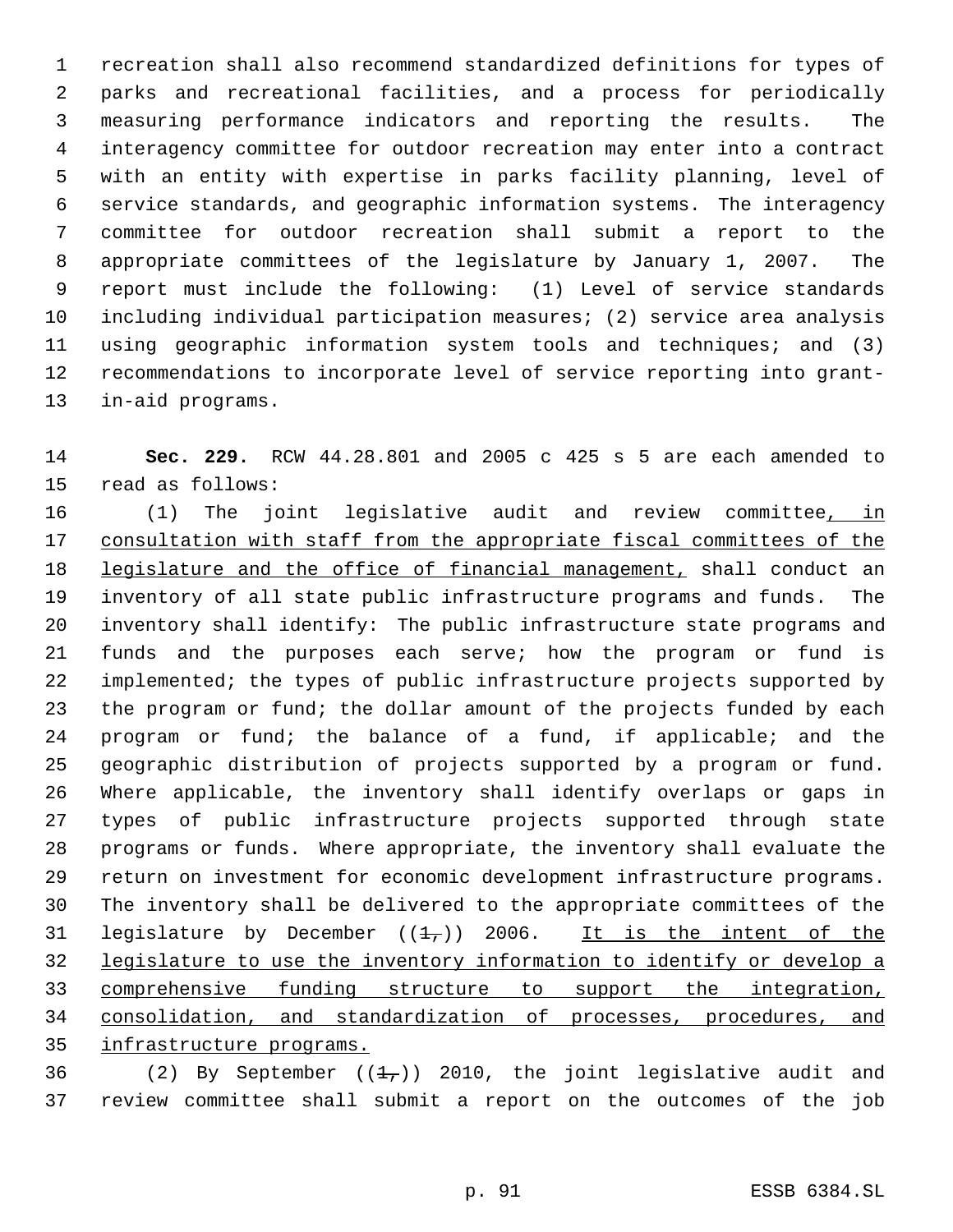development fund program to the appropriate committees of the legislature. The report shall apply the performance and evaluation criteria developed by the community economic revitalization board and the committee and shall include a project by project review detailing how the funds were used and whether the performance measures were met. The report shall also include impacts to the availability of low- interest and interest-free loans to local governments under RCW 43.155.055, 43.155.060, 43.155.065, and 43.155.068, resulting from appropriations to the job development fund. Information in the report shall include, but not be limited to:

 (a) The total funds appropriated from the public works assistance 12 account to the job development account;

 (b) The ratio of loan requests submitted to the public works board as compared to actual money available for loans in the public works assistance account since July 24, 2005;

 (c) The total amount that would have been available for loans from the public works assistance account had this act not taken effect;

 (d) Identification of specific loan requests that would have qualified for funding under chapter 43.155 RCW had money been available 20 in the public works assistance account;

 (e) Assessment of increased costs for otherwise qualifying projects where local governments were compelled to seek alternate funding sources.

 *\*NEW SECTION. Sec. 230. A new section is added to 2005 c 488 (uncodified) to read as follows:*

 *(1) Space used by the department of services for the blind for food services and vending machines shall be treated as common space for the purposes of rent. The rental charges will be apportioned to other tenant occupants of each individual building that has blind vendors. The department of general administration shall provide preventative maintenance on all permanently attached fixtures in these facilities.*

 *(2) Private office buildings located in the capital area that lease space to at least one hundred state employees must contract with the department of services for the blind to provide vending facilities and/or vending machines in those facilities. If the department indicates to the building owner that a vendor is not available, or that the building does not meet the needs of the blind vendors' program, the*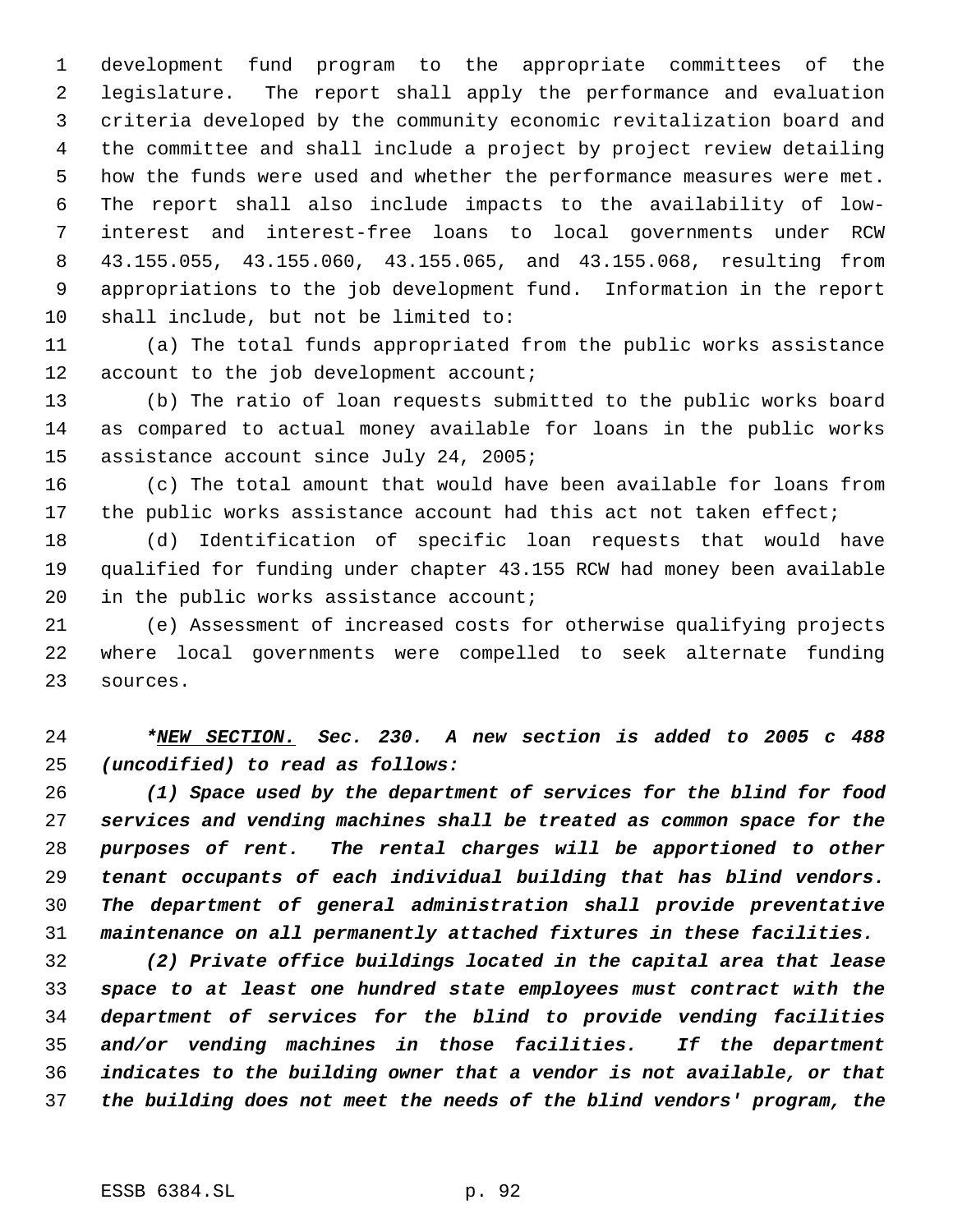*building owner may then seek other vendors for the facility. However, all vending machines in such facilities shall be provided by the department.*

 *(3) For purposes of this section, "capital area" includes the area within the boundaries of Olympia, Tumwater, and Lacey, Washington.*

 *(4) Within existing funds, the department of services for the blind, in conjunction with the office of financial management and the department of community, trade, and economic development shall study the establishment of a process enabling blind vendors to enter into franchise agreement with commercial food service providers. The department of services for the blind shall report its findings and recommendations to the appropriate legislative committees by October 1, 2006.*

*\*Sec. 230 was vetoed. See message at end of chapter.*

 **Sec. 231.** RCW 27.34.330 and 2005 c 333 s 16 and 2005 c 160 s 3 are each reenacted and amended to read as follows:

 The Washington state historical society shall establish a competitive process to solicit proposals for and prioritize heritage capital projects for potential funding in the state capital budget. The society shall adopt rules governing project eligibility and evaluation criteria. Application for funding of specific projects may be made to the society by local governments, public development authorities, nonprofit corporations, tribal governments, and other entities, as determined by the society. The society, with the advice of leaders in the heritage field, including but not limited to representatives from the office of the secretary of state, the eastern Washington state historical society, and the department, shall establish and submit a prioritized list of heritage capital projects to the governor and the legislature in the society's biennial capital budget request. The list shall include a description of each project, the amount of recommended state funding, and documentation of nonstate funds to be used for the project. The total amount of recommended state funding for projects on a biennial project list shall not exceed 33 ((four)) ten million dollars. ((The department may provide an additional prioritized alternate project list which shall not exceed 35 two million dollars.)) The prioritized list shall be developed through open and public meetings and the amount of state funding shall not exceed thirty-three percent of the total cost of the project. The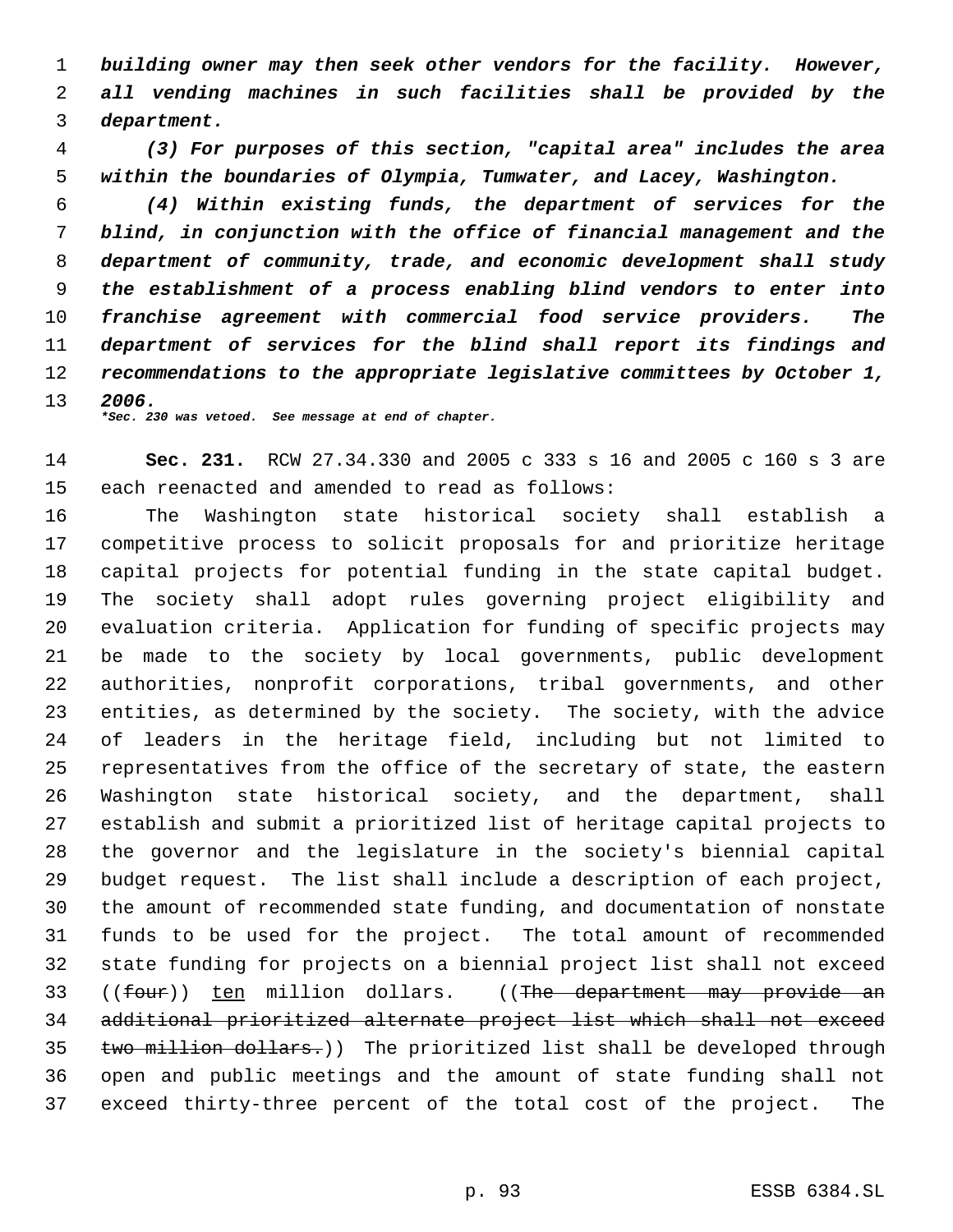nonstate portion of the total project cost may include cash, the value of real property when acquired solely for the purpose of the project, and in-kind contributions. The department shall not sign contracts or otherwise financially obligate funds under this section until the legislature has approved a specific list of projects. In contracts for grants authorized under this section, the society shall include provisions requiring that capital improvements be held by the grantee for a specified period of time appropriate to the amount of the grant and that facilities be used for the express purpose of the grant. If the grantee is found to be out of compliance with provisions of the contract, the grantee shall repay to the state general fund the principal amount of the grant plus interest calculated at the rate of interest on state of Washington general obligation bonds issued most closely to the date of authorization of the grant.

 **Sec. 232.** RCW 27.34.330 and 2005 c 160 s 3 are each amended to read as follows:

 The Washington state historical society shall establish a competitive process to solicit proposals for and prioritize heritage capital projects for potential funding in the state capital budget. The society shall adopt rules governing project eligibility and evaluation criteria. Application for funding of specific projects may be made to the society by local governments, public development authorities, nonprofit corporations, tribal governments, and other entities, as determined by the society. The society, with the advice of leaders in the heritage field, including but not limited to representatives from the office of the secretary of state, the eastern 27 Washington state historical society, and the ((state office)) 28 department of archaeology and historic preservation, shall establish and submit a prioritized list of heritage capital projects to the governor and the legislature in the society's biennial capital budget request. The list shall include a description of each project, the amount of recommended state funding, and documentation of nonstate funds to be used for the project. The total amount of recommended state funding for projects on a biennial project list shall not exceed 35 ((four)) ten million dollars. ((The department may provide an additional prioritized alternate project list which shall not exceed 37 two million dollars.)) The prioritized list shall be developed through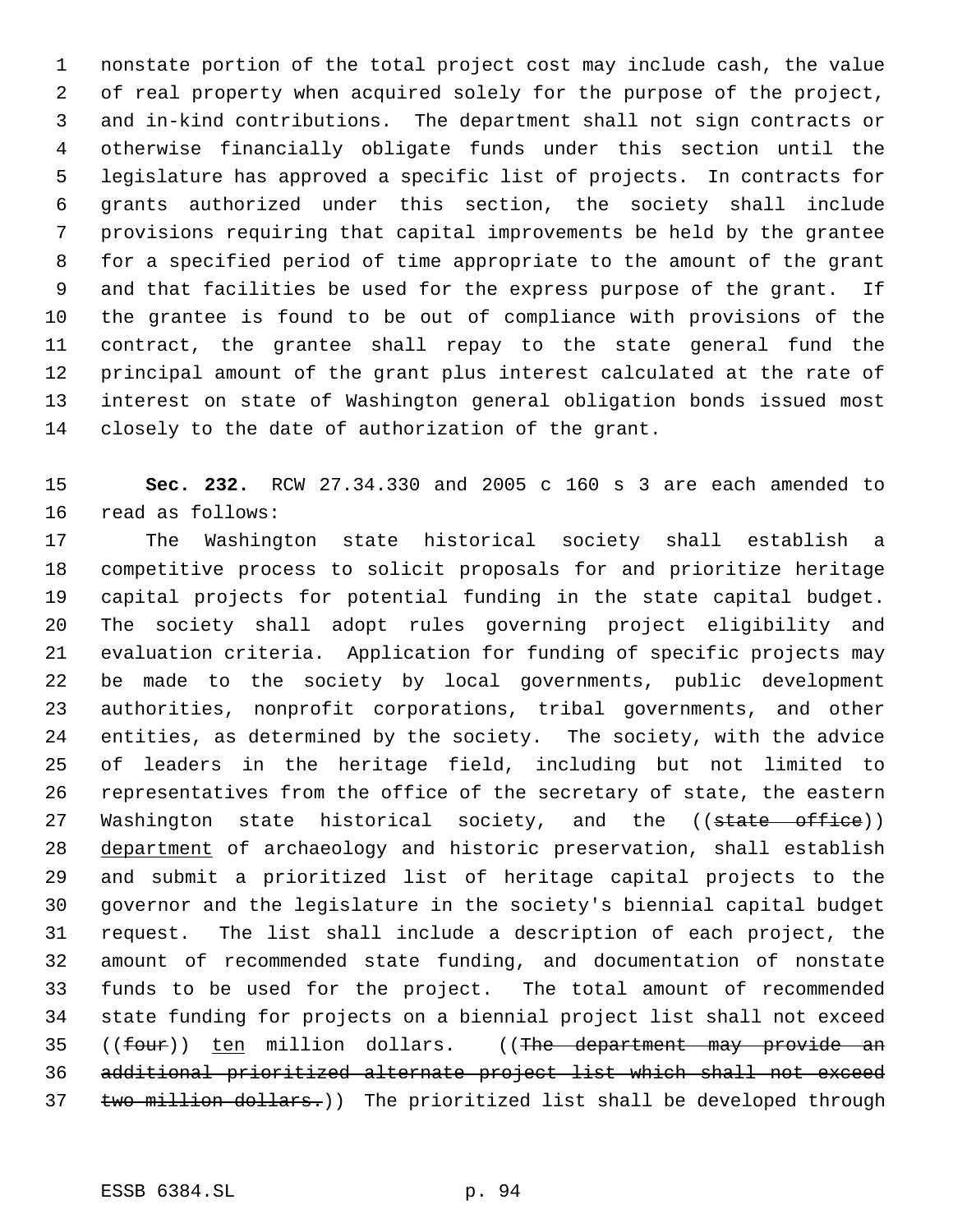open and public meetings and the amount of state funding shall not exceed thirty-three percent of the total cost of the project. The nonstate portion of the total project cost may include cash, the value of real property when acquired solely for the purpose of the project, and in-kind contributions. The department shall not sign contracts or otherwise financially obligate funds under this section until the legislature has approved a specific list of projects. In contracts for grants authorized under this section, the society shall include provisions requiring that capital improvements be held by the grantee for a specified period of time appropriate to the amount of the grant and that facilities be used for the express purpose of the grant. If the grantee is found to be out of compliance with provisions of the contract, the grantee shall repay to the state general fund the principal amount of the grant plus interest calculated at the rate of interest on state of Washington general obligation bonds issued most closely to the date of authorization of the grant.

 **Sec. 233.** RCW 43.63A.125 and 2005 c 160 s 1 are each amended to read as follows:

 (1) The department shall establish a competitive process to solicit proposals for and prioritize projects that assist nonprofit organizations in acquiring, constructing, or rehabilitating facilities used for the delivery of nonresidential social services.

 (2) The department shall establish a competitive process to prioritize applications for the assistance as follows:

 (a) The department shall conduct a statewide solicitation of project applications from local governments, nonprofit organizations, and other entities, as determined by the department. The department shall evaluate and rank applications in consultation with a citizen advisory committee using objective criteria. At a minimum, applicants must demonstrate that the requested assistance will increase the efficiency or quality of the social services it provides to citizens. The evaluation and ranking process shall also include an examination of existing assets that applicants may apply to projects. Grant assistance under this section shall not exceed twenty-five percent of the total cost of the project. The nonstate portion of the total project cost may include cash, the value of real property when acquired solely for the purpose of the project, and in-kind contributions.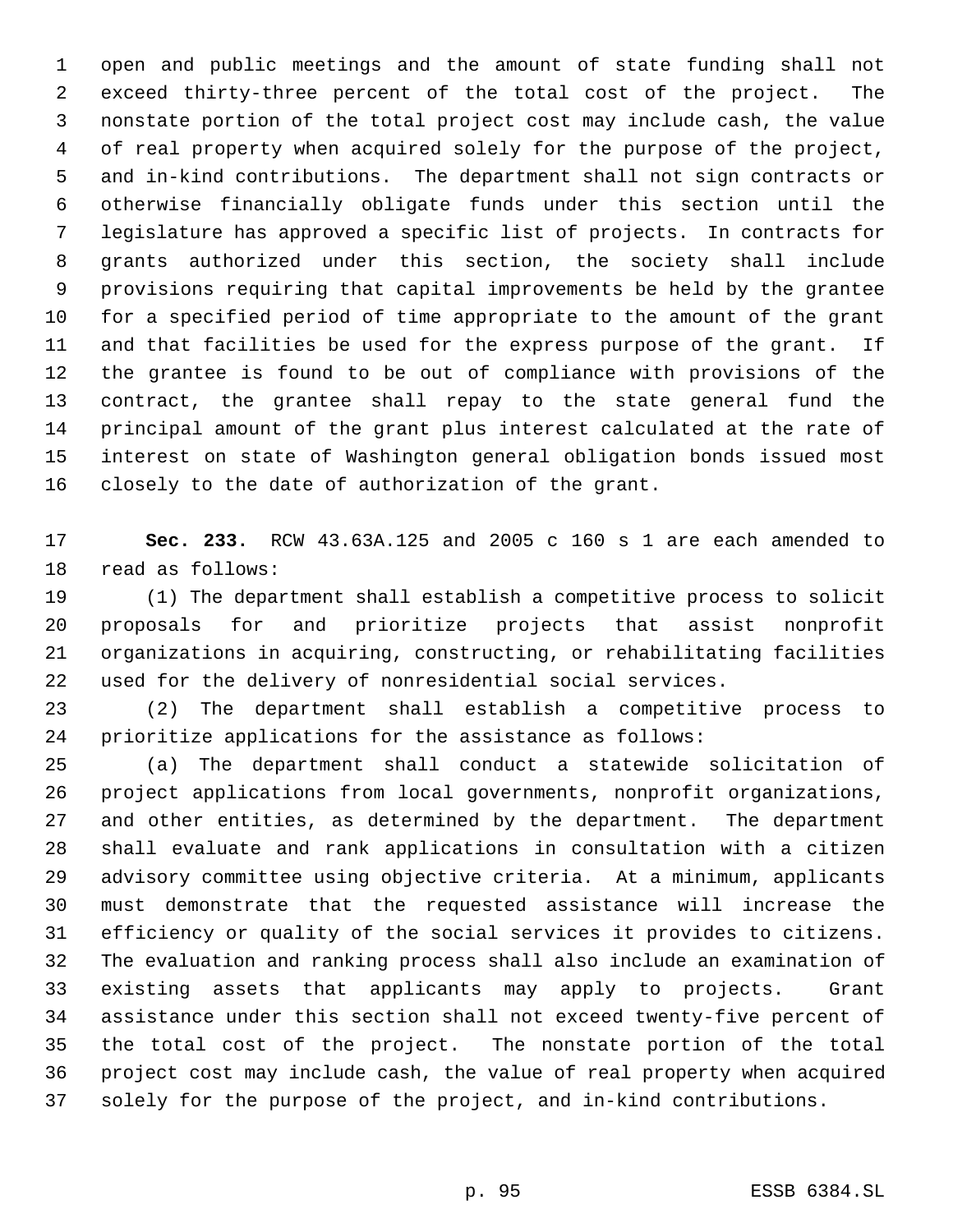(b) The department shall submit a prioritized list of recommended projects to the governor and the legislature in the department's biennial capital budget request beginning with the 2001-2003 biennium and thereafter. For the 1999-2001 biennium, the department shall conduct a solicitation and ranking process, as described in (a) of this subsection, for projects to be funded by appropriations provided for this program in the 1999-2001 capital budget. The list shall include a description of each project, the amount of recommended state funding, and documentation of nonstate funds to be used for the project. The total amount of recommended state funding for projects on a biennial 11 project list shall not exceed ((four)) ten million dollars. ((The department may provide an additional prioritized alternate project list 13 which shall not exceed two million dollars.)) Except for the 1999-2001 biennium, the department shall not sign contracts or otherwise financially obligate funds under this section until the legislature has approved a specific list of projects.

 (c) In contracts for grants authorized under this section the department shall include provisions which require that capital improvements shall be held by the grantee for a specified period of time appropriate to the amount of the grant and that facilities shall be used for the express purpose of the grant. If the grantee is found to be out of compliance with provisions of the contract, the grantee shall repay to the state general fund the principal amount of the grant plus interest calculated at the rate of interest on state of Washington general obligation bonds issued most closely to the date of authorization of the grant.

 **Sec. 234.** RCW 43.63A.135 and 2005 c 160 s 4 are each amended to read as follows:

 (1) The department of community, trade, and economic development must establish a competitive process to solicit proposals for and prioritize projects whose primary objective is to assist nonprofit youth organizations in acquiring, constructing, or rehabilitating facilities used for the delivery of nonresidential services, excluding outdoor athletic fields.

 (2) The department of community, trade, and economic development must establish a competitive process to prioritize applications for the assistance as follows: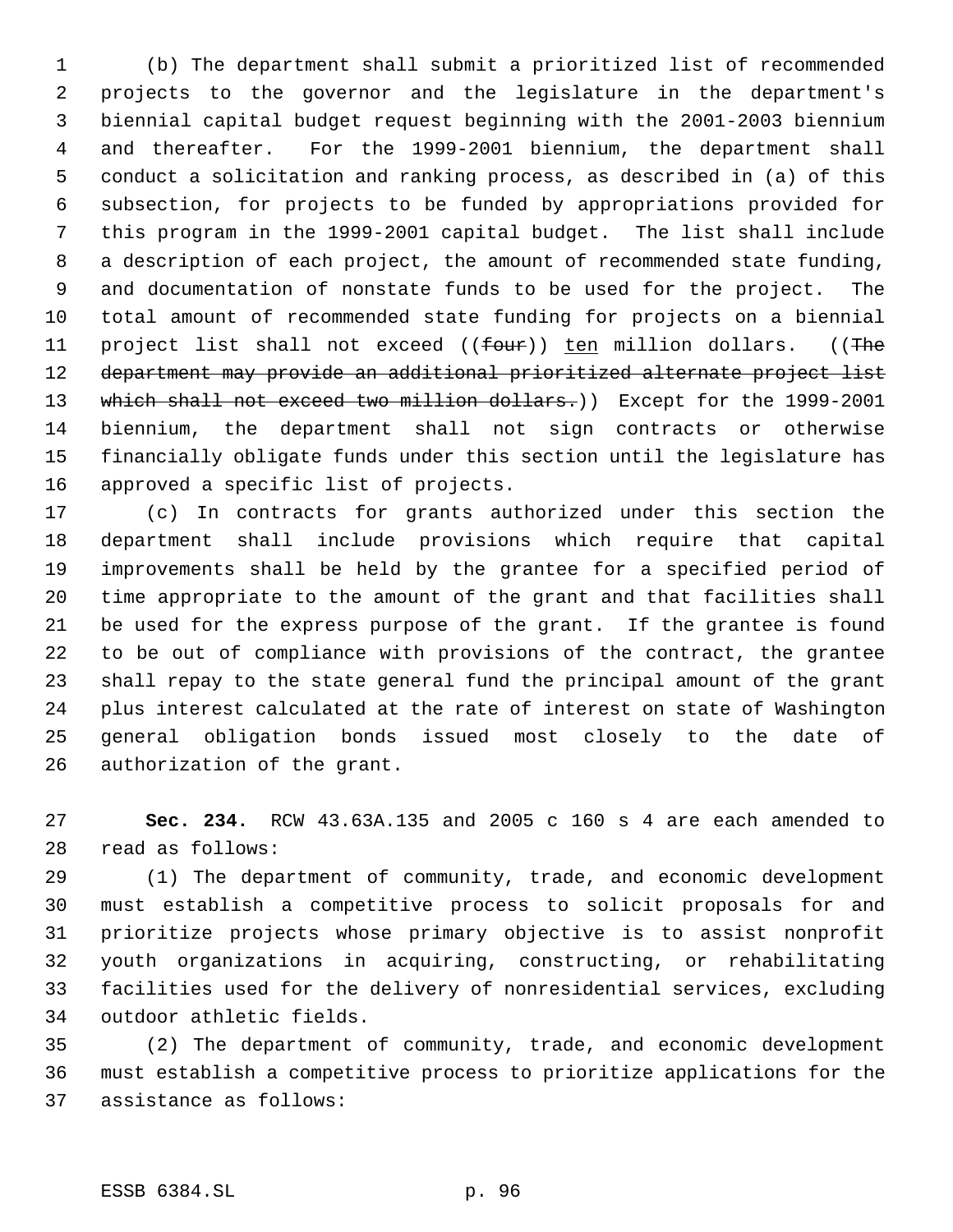(a) The department of community, trade, and economic development must conduct a statewide solicitation of project applications from local governments, nonprofit organizations, and other entities, as determined by the department of community, trade, and economic development. The department of community, trade, and economic development must evaluate and rank applications in consultation with a citizen advisory committee using objective criteria. Projects must have a major recreational component, and must have either an educational or social service component. At a minimum, applicants must demonstrate that the requested assistance will increase the efficiency or quality of the services it provides to youth. The evaluation and ranking process must also include an examination of existing assets that applicants may apply to projects. Grant assistance under this section may not exceed twenty-five percent of the total cost of the project. The nonstate portion of the total project cost may include cash, the value of real property when acquired solely for the purpose of the project, and in-kind contributions.

 (b) The department of community, trade, and economic development must submit a prioritized list of recommended projects to the governor and the legislature in the department of community, trade, and economic development's biennial capital budget request beginning with the 2005- 2007 biennium and thereafter. The list must include a description of each project, the amount of recommended state funding, and documentation of nonstate funds to be used for the project. The total amount of recommended state funding for projects on a biennial project 26 list must not exceed  $((two))$  eight million dollars.  $((The *department*)$ 27 of community, trade, and economic development may provide an additional prioritized alternate project list that must not exceed one million 29 <del>dollars.</del>)) The department of community, trade, and economic development may not sign contracts or otherwise financially obligate funds under this section until the legislature has approved a specific list of projects.

 (c) In contracts for grants authorized under this section the department of community, trade, and economic development must include provisions that require that capital improvements be held by the grantee for a specified period of time appropriate to the amount of the grant and that facilities be used for the express purpose of the grant. If the grantee is found to be out of compliance with provisions of the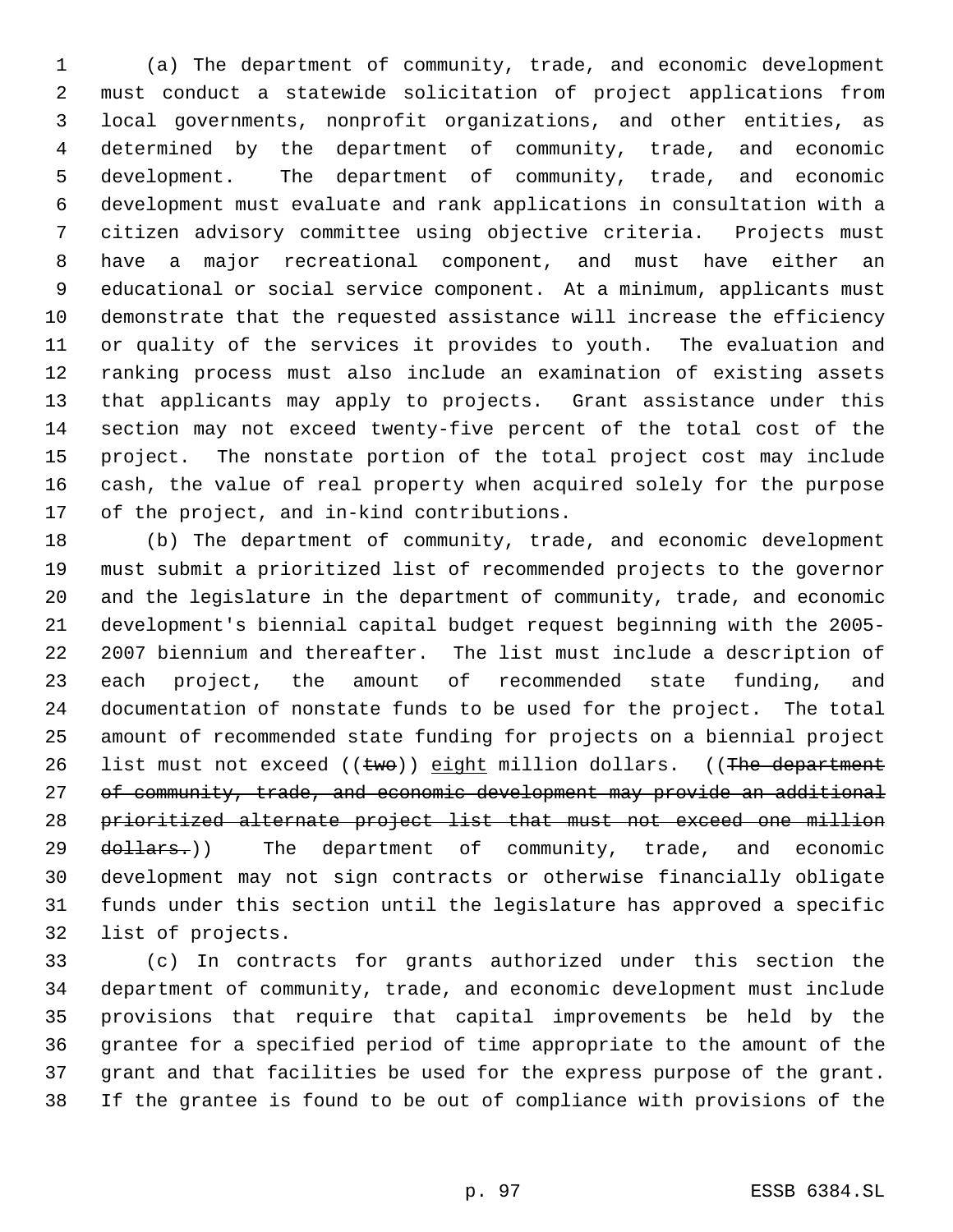contract, the grantee must repay to the state general fund the principal amount of the grant plus interest calculated at the rate of interest on state of Washington general obligation bonds issued most closely to the date of authorization of the grant.

 **Sec. 235.** RCW 43.63A.750 and 2005 c 160 s 2 are each amended to read as follows:

 (1) A competitive grant program to assist nonprofit organizations in acquiring, constructing, or rehabilitating performing arts, art museums, and cultural facilities is created.

 (2)(a) The department shall submit a list of recommended performing arts, art museum projects, and cultural organization projects eligible for funding to the governor and the legislature in the department's biennial capital budget request beginning with the 2001-2003 biennium and thereafter. The list, in priority order, shall include a description of each project, the amount of recommended state funding, and documentation of nonstate funds to be used for the project. The total amount of recommended state funding for projects on a biennial 18 project list shall not exceed ((four)) twelve million dollars. ((The department may provide an additional prioritized alternate project list 20 which shall not exceed two million dollars.))

 (b) The department shall establish a competitive process to prioritize applications for state assistance as follows:

 (i) The department shall conduct a statewide solicitation of project applications from nonprofit organizations, local governments, and other entities, as determined by the department. The department shall evaluate and rank applications in consultation with a citizen advisory committee, including a representative from the state arts commission, using objective criteria. The evaluation and ranking process shall also consider local community support for projects and an examination of existing assets that applicants may apply to projects.

 (ii) The department may establish the amount of state grant assistance for individual project applications but the amount shall not exceed twenty percent of the estimated total capital cost or actual cost of a project, whichever is less. The remaining portions of the project capital cost shall be a match from nonstate sources. The nonstate match may include cash, the value of real property when acquired solely for the purpose of the project, and in-kind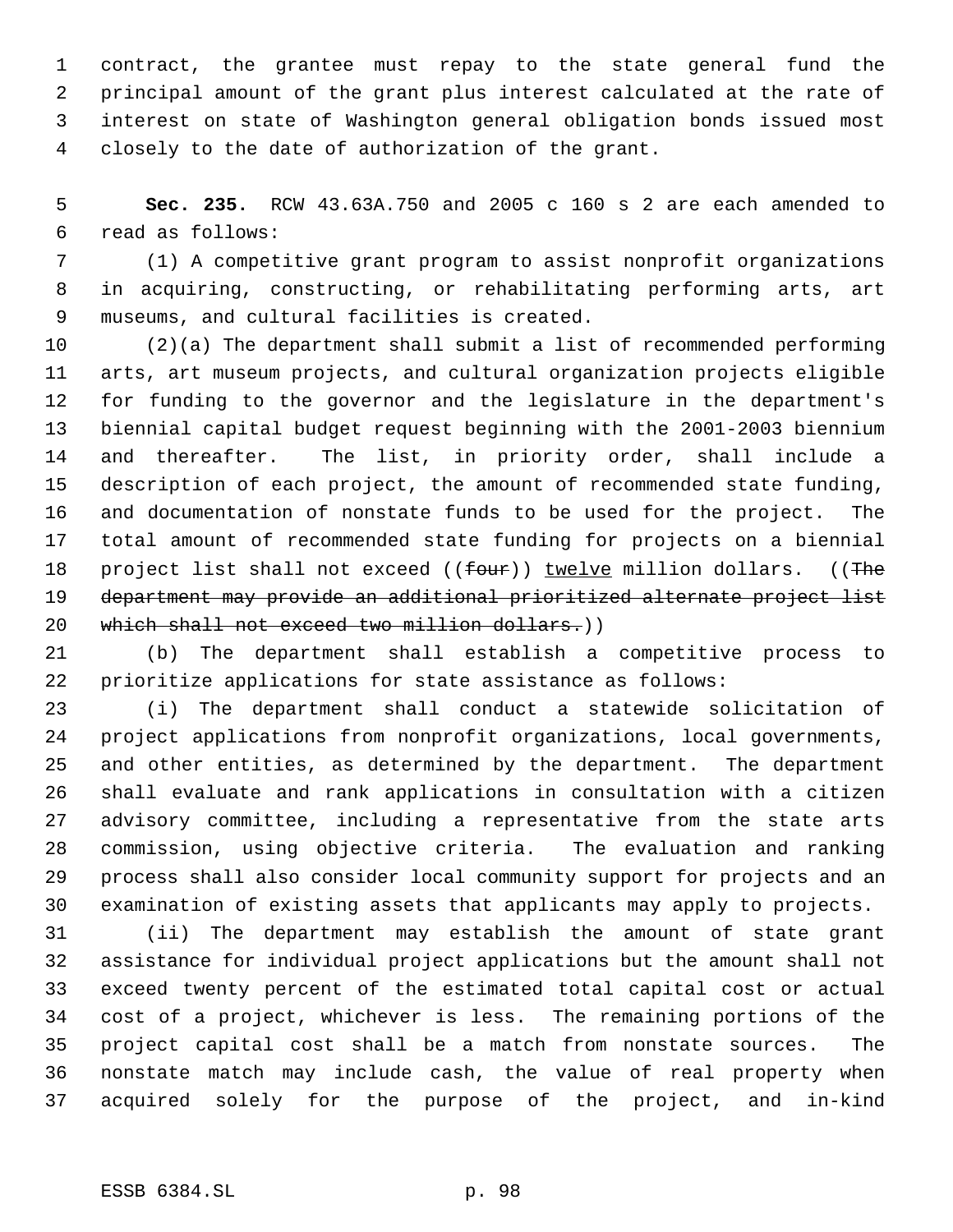contributions. The department is authorized to set matching requirements for individual projects. State assistance may be used to fund separate definable phases of a project if the project demonstrates adequate progress and has secured the necessary match funding.

 (iii) The department shall not sign contracts or otherwise financially obligate funds under this section until the legislature has approved a specific list of projects. In contracts for grants authorized under this section, the department shall include provisions requiring that capital improvements be held by the grantee for a specified period of time appropriate to the amount of the grant and that facilities be used for the express purpose of the grant. If the grantee is found to be out of compliance with provisions of the contract, the grantee shall repay to the state general fund the principal amount of the grant plus interest calculated at the rate of interest on state of Washington general obligation bonds issued most closely to the date of authorization of the grant.

 **Sec. 236.** RCW 43.185.050 and 2005 c 219 s 1 and 2005 c 518 s 1801 are each reenacted and amended to read as follows:

 (1) The department shall use moneys from the housing trust fund and other legislative appropriations to finance in whole or in part any loans or grant projects that will provide housing for persons and families with special housing needs and with incomes at or below fifty percent of the median family income for the county or standard metropolitan statistical area where the project is located. At least thirty percent of these moneys used in any given funding cycle shall be for the benefit of projects located in rural areas of the state as defined by the department. If the department determines that it has not received an adequate number of suitable applications for rural projects during any given funding cycle, the department may allocate unused moneys for projects in nonrural areas of the state.

 (2) Activities eligible for assistance from the housing trust fund and other legislative appropriations include, but are not limited to: (a) New construction, rehabilitation, or acquisition of low and

very low-income housing units;

(b) Rent subsidies;

 (c) Matching funds for social services directly related to providing housing for special-need tenants in assisted projects;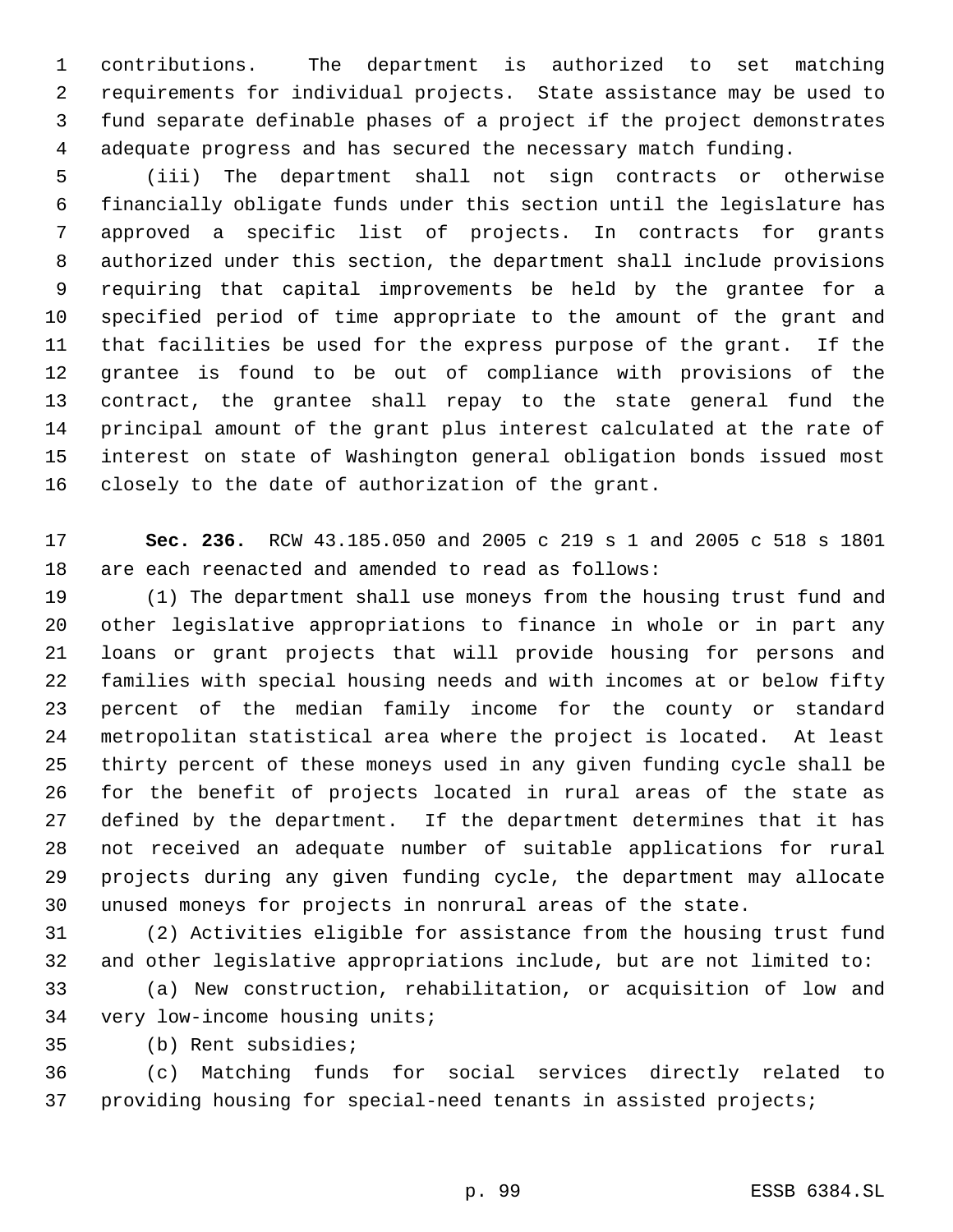(d) Technical assistance, design and finance services and consultation, and administrative costs for eligible nonprofit community or neighborhood-based organizations;

 (e) Administrative costs for housing assistance groups or organizations when such grant or loan will substantially increase the recipient's access to housing funds other than those available under this chapter;

 (f) Shelters and related services for the homeless, including 9 emergency shelters and overnight youth shelters;

 (g) Mortgage subsidies, including temporary rental and mortgage payment subsidies to prevent homelessness;

 (h) Mortgage insurance guarantee or payments for eligible projects; (i) Down payment or closing cost assistance for eligible first-time 14 home buyers;

 (j) Acquisition of housing units for the purpose of preservation as 16 low-income or very low-income housing; ((and))

 (k) Projects making housing more accessible to families with members who have disabilities; and

 (l) During the 2005-2007 fiscal biennium, a manufactured/mobile home landlord-tenant ombudsman conflict resolution and park registration program.

 (3) During the 2005-2007 fiscal biennium, revenues generated under RCW 36.22.178 may be used for the development of affordable housing projects and other activities funded in section 108 of this act.

 (4) Legislative appropriations from capital bond proceeds may be used only for the costs of projects authorized under subsection (2)(a), (i), and (j) of this section, and not for the administrative costs of the department.

 $((4+))$  (5) Moneys from repayment of loans from appropriations from capital bond proceeds may be used for all activities necessary for the proper functioning of the housing assistance program except for activities authorized under subsection (2)(b) and (c) of this section.

33 ( $(\overline{5})$ ) (6) Administrative costs of the department shall not exceed five percent of the annual funds available for the housing assistance 35 program((, except in fiscal year 2005 when administrative costs shall not exceed five percent)).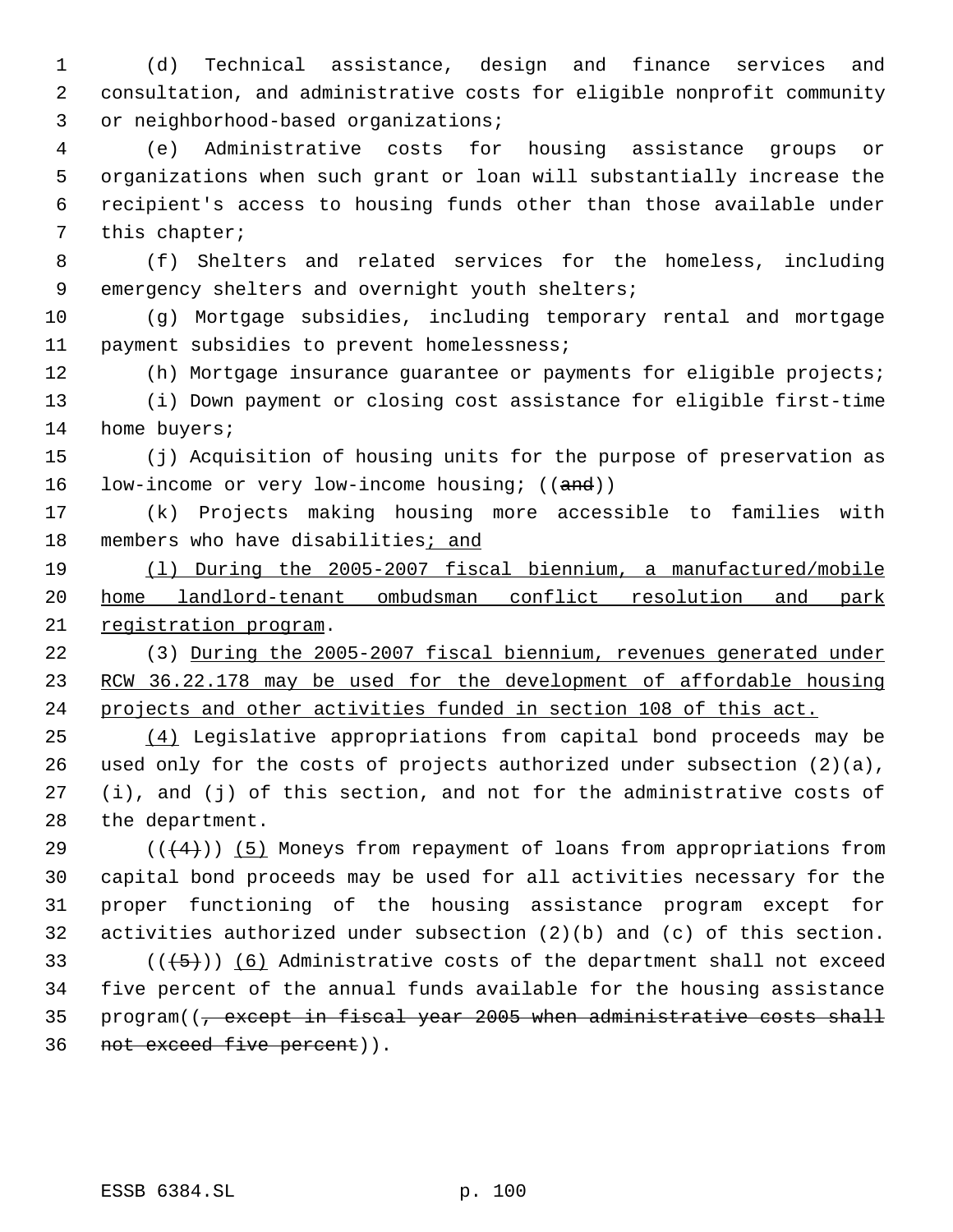**Sec. 237.** 2005 c 488 s 927 (uncodified) is amended to read as follows:

**FOR THE STATE TREASURER--TRANSFERS**

Local Toxics Control Account: For transfer

5 to the state toxics control account . . . . . . . . . . . \$13,900,000 State Drought Preparedness Account: For

transfer to the charitable, education, penal

8 and reformatory institutions account . . . . . . . . . . . \$870,000 Washington Housing Trust Account: For

transfer to the homeless families services account . . . . \$4,000,000

 NEW SECTION. **Sec. 238.** (1) Section 229 of this act expires June 30, 2011.

(2) Section 231 of this act expires June 30, 2007.

 NEW SECTION. **Sec. 239.** Section 232 of this act takes effect June 30, 2007.

 NEW SECTION. **Sec. 240.** Part headings in this act are not any part of the law.

 NEW SECTION. **Sec. 241.** If any provision of this act or its application to any person or circumstance is held invalid, the remainder of the act or the application of the provision to other persons or circumstances is not affected.

 NEW SECTION. **Sec. 242.** This act is necessary for the immediate preservation of the public peace, health, or safety, or support of the state government and its existing public institutions, and takes effect immediately.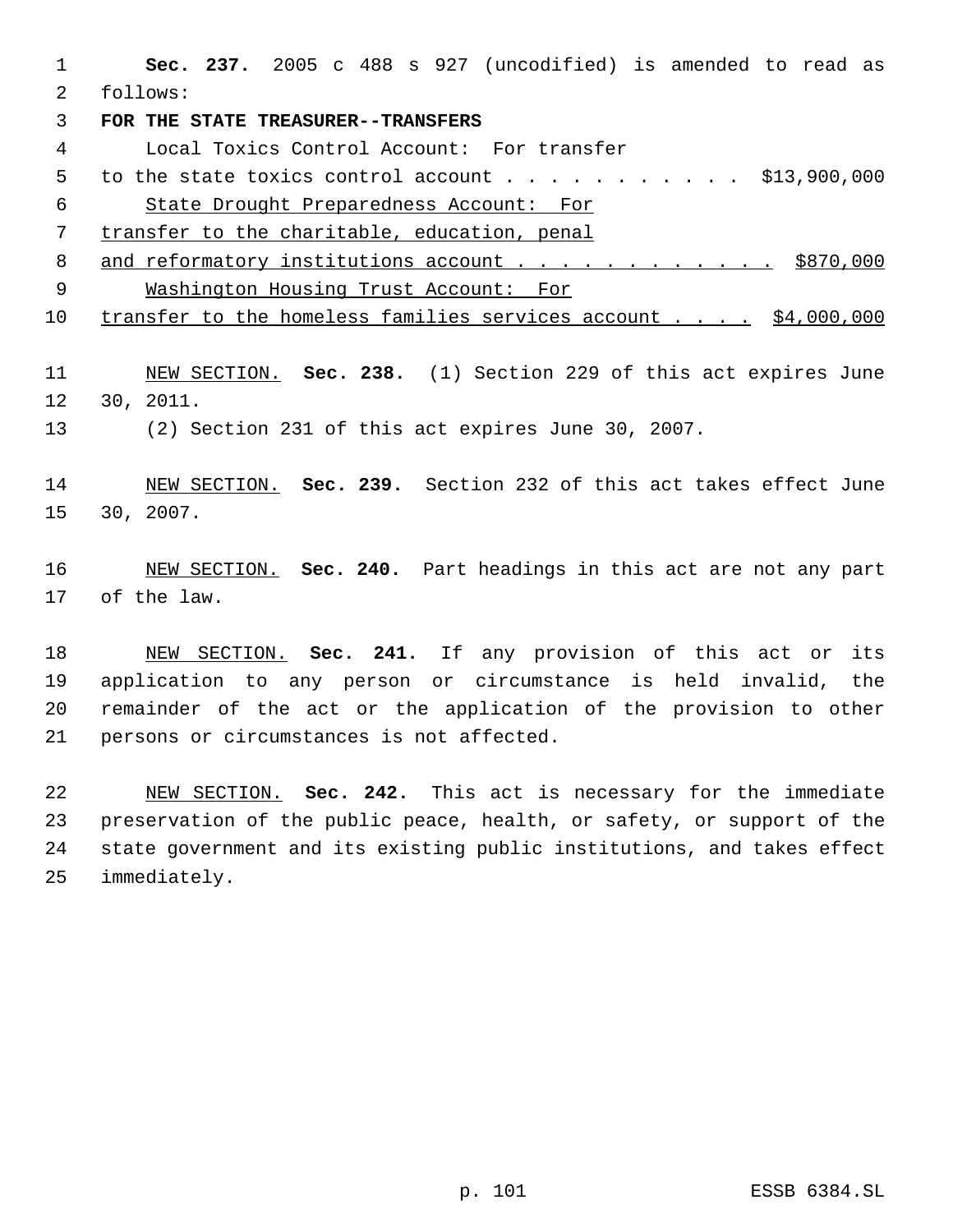| CENTRAL WASHINGTON UNIVERSITY                                                                                                                                                                                                           | 75 |
|-----------------------------------------------------------------------------------------------------------------------------------------------------------------------------------------------------------------------------------------|----|
| CRIMINAL JUSTICE TRAINING COMMISSION                                                                                                                                                                                                    | 20 |
| DEPARTMENT OF COMMUNITY, TRADE, AND ECONOMIC DEVELOPMENT                                                                                                                                                                                | 3  |
| DEPARTMENT OF CORRECTIONS                                                                                                                                                                                                               | 23 |
| DEPARTMENT OF<br>ECOLOGY                                                                                                                                                                                                                | 27 |
| DEPARTMENT OF FISH AND WILDLIFE                                                                                                                                                                                                         | 55 |
| GENERAL ADMINISTRATION<br>DEPARTMENT OF                                                                                                                                                                                                 | 15 |
| DEPARTMENT OF NATURAL RESOURCES                                                                                                                                                                                                         | 60 |
| DEPARTMENT OF<br>SOCIAL AND HEALTH SERVICES                                                                                                                                                                                             | 21 |
| DEPARTMENT OF VETERANS AFFAIRS                                                                                                                                                                                                          | 23 |
| EASTERN WASHINGTON UNIVERSITY                                                                                                                                                                                                           | 74 |
| EMPLOYMENT SECURITY DEPARTMENT                                                                                                                                                                                                          | 26 |
| INTERAGENCY COMMITTEE FOR OUTDOOR RECREATION                                                                                                                                                                                            | 45 |
| JOINT LEGISLATIVE AUDIT AND REVIEW COMMITTEE                                                                                                                                                                                            | -2 |
| OFFICE OF THE SECRETARY OF<br>STATE                                                                                                                                                                                                     | 2  |
| STATE ARTS COMMISSION                                                                                                                                                                                                                   | 77 |
| STATE BOARD OF<br>EDUCATION                                                                                                                                                                                                             | 70 |
| STATE BOARD OF<br>EDUCATION                                                                                                                                                                                                             | 71 |
| STATE PARKS AND RECREATION COMMISSION                                                                                                                                                                                                   | 39 |
| STATE SCHOOL FOR THE BLIND                                                                                                                                                                                                              | 72 |
| THE EVERGREEN STATE COLLEGE                                                                                                                                                                                                             | 75 |
| UNIVERSITY OF WASHINGTON                                                                                                                                                                                                                | 73 |
| WASHINGTON STATE HISTORICAL SOCIETY                                                                                                                                                                                                     | 77 |
| WASHINGTON STATE HISTORICAL SOCIETY                                                                                                                                                                                                     | 78 |
| WASHINGTON STATE PATROL                                                                                                                                                                                                                 | 20 |
| WESTERN WASHINGTON UNIVERSITY<br>. 76                                                                                                                                                                                                   |    |
| Passed by the Senate March 8, 2006.<br>Passed by the House March 8, 2006.<br>Approved by the Governor March 31, 2006, with the exception of<br>certain items that were vetoed.<br>Filed in Office of Secretary of State March 31, 2006. |    |
| Governor's explanation of partial veto is as follows:<br>Note:                                                                                                                                                                          |    |

"I am returning, without my approval as to Sections 105(6); 106(4), line item 13, page 10; 116; 155(1), (2), (3); 180; 195; 199; 211; and 230 of Engrossed Substitute Senate Bill No. 6384 entitled:

"AN ACT Relating to the capital budget."

My reasons for vetoing these sections are as follows:

**Section 105(6), pages 5-6, Department of Community, Trade, and Economic Development, Housing Liability Revolving Fund** This proviso would require the Department of Community, Trade and Economic Development (CTED) to contract with the Washington State Housing Finance Commission to establish a liability revolving fund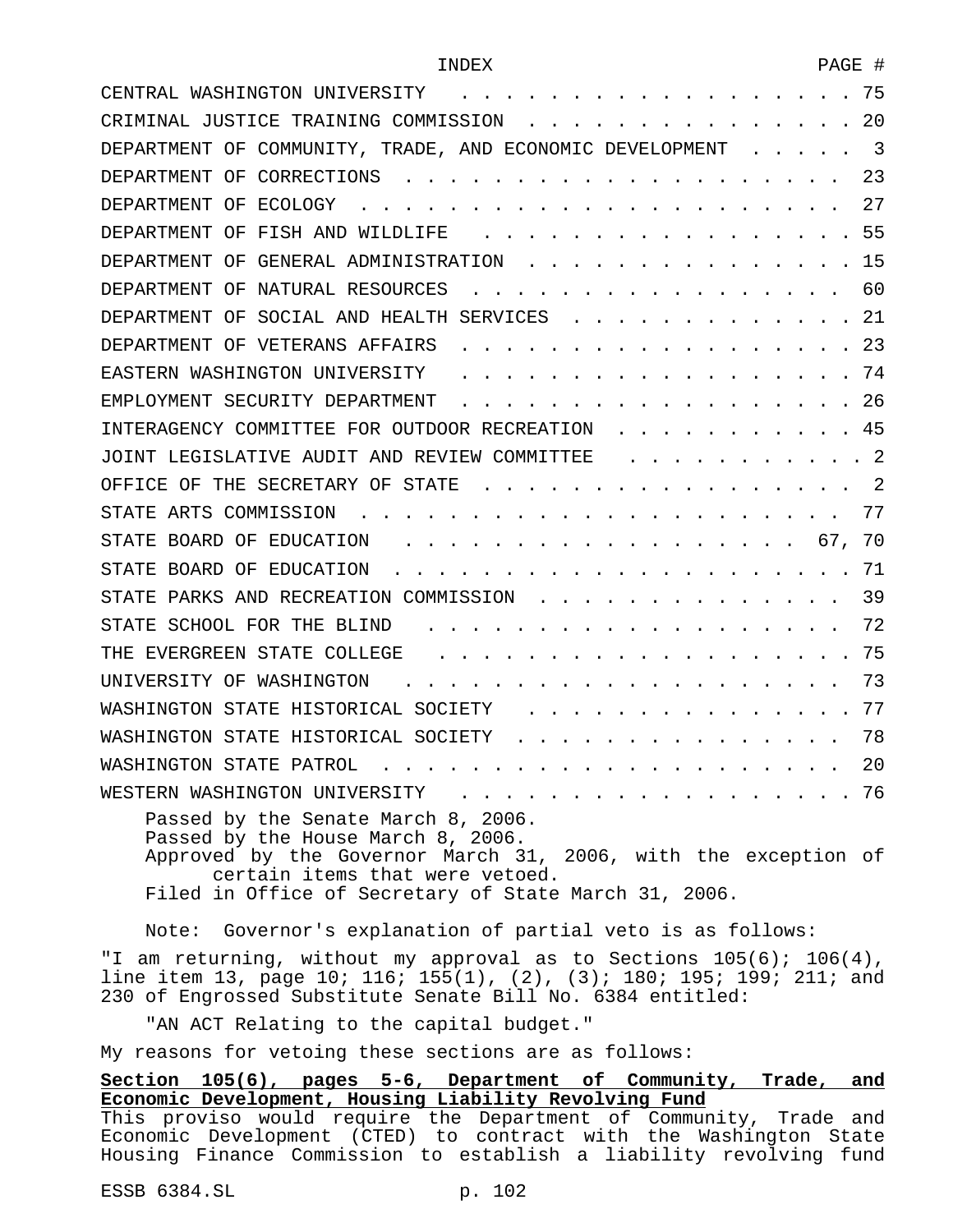for condominium and multi-unit residential buildings. This provision was previously included in legislation that failed to pass this session. The language defines eligibility for a new, on-going service. It is inappropriate to establish this type of program in an appropriations bill.

Although I have vetoed Section 105(6), I am directing CTED to work with the Housing Finance Commission to accomplish these program goals to the maximum extent allowable under law.

#### **Section 106(4), line item 13 on page 10, Department of Community, Trade, and Economic Development, Tritrail Feasibility Study**

This project would provide general obligation bond funds to study a three-city walking and biking trail, starting in Tukwila and eventually linking to Mount Rainier National Park. It is not prudent to use long-term bond financing to pay for a feasibility study. I have, therefore, vetoed the appropriation related to this project.

# **Section 116, pages 19-20, Department of General Administration, Pritchard Building Pre-design**

This Americans with Disabilities Act of 1990 (ADA) access project was funded in the 2005-07 capital budget. Proviso language was added in this bill to require the Department of General Administration to include design and construction of the ADA pathway project to the Pritchard Building as part of the Pritchard Building pre-design. The pre-design is a separate project and combining these projects could add another year to the ADA path project, as well as increase the<br>total cost. The Capitol Campus Design Advisory Committee has The Capitol Campus Design Advisory Committee has approved the ADA access plan and the ADA path project is ready to proceed to design. I have vetoed Section 116 to allow for timely completion of this project.

## **Section 155(1), (2), and (3), pages 45 -46, Interagency Committee for Outdoor Recreation, Hood Canal Grant Program**

Sections 155 (1), (2) and (3) establish a process for the Interagency Committee for Outdoor Recreation (IAC) to administer a grant program addressing low-dissolved oxygen concentrations in Hood Canal. It is a reasonable approach to allow the Governor to remove projects from a list developed by the Puget Sound Action Team, and for the IAC not to commit funds until the Legislature has appropriated funds for a specific list of projects. However, this new process will prevent any projects from being started until the spring of 2007.

In order for these critical projects to move forward as quickly as possible, I have vetoed Sections 155 (1), (2) and (3). In addition, I am directing the IAC to proceed with a process to select projects based on the prioritized recommendations of the Puget Sound Action Team and the Hood Canal Coordinating Council. I also am instructing the IAC to review the list of projects with the Governor's Office and appropriate legislators before signing contracts.

# **Section 180, page 58, Department of Fish and Wildlife, Olympia Facilities**

Section 180 directs the Department of Fish and Wildlife to vacate its downtown Olympia facilities by June 2007 and for the Department of General Administration to dispose of the properties. RCW 77.12.210 gives the director of the Department of Fish and Wildlife the authority to maintain and manage real or personal property owned, leased, or held by the department. The Fish and Wildlife Commission may authorize the director to dispose of real or personal property under the control of the department. This section directing the Department of General Administration to dispose of this property conflicts with this existing statute.